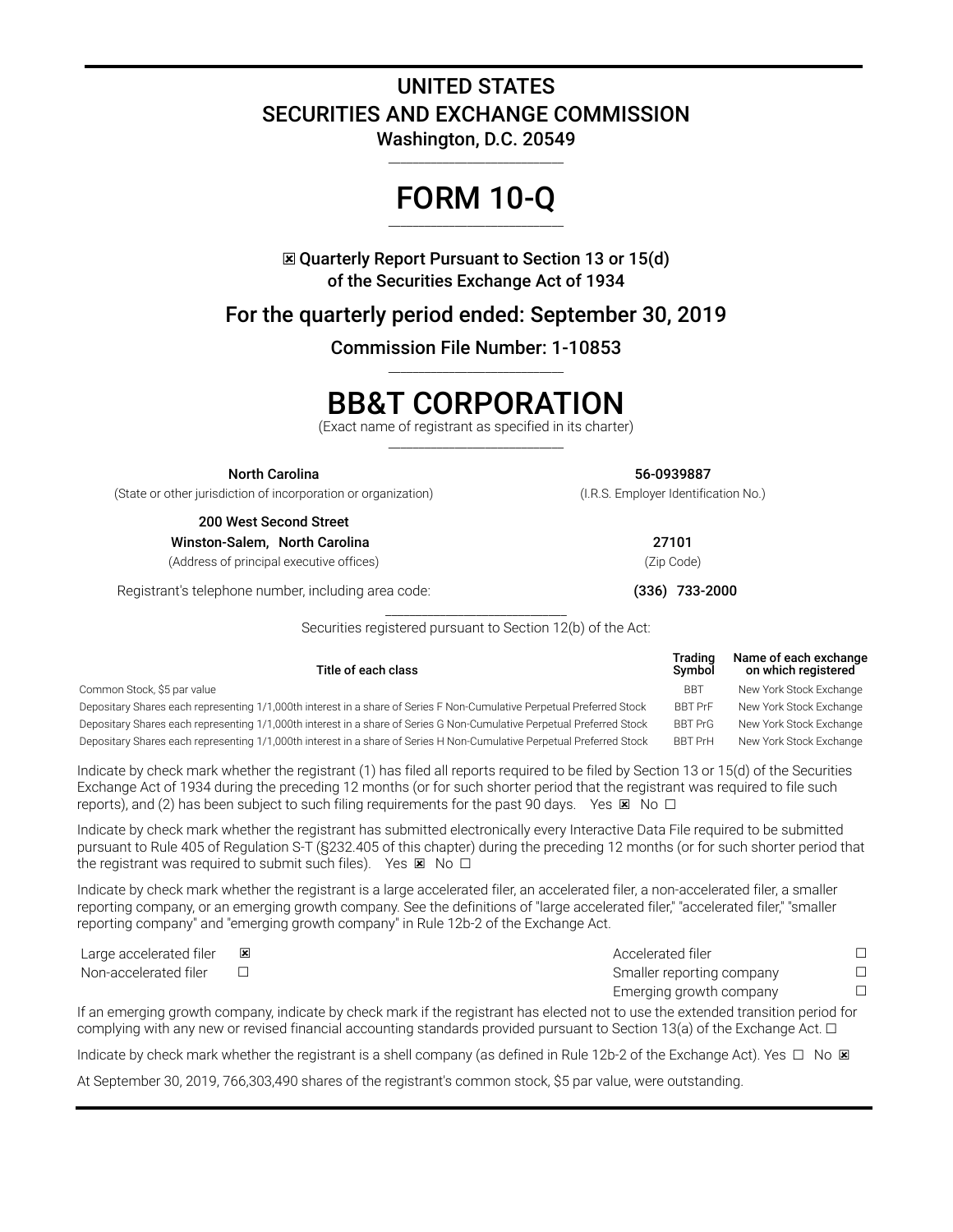### **TABLE OF CONTENTS**

**BB&T CORPORATION**

FORM 10-Q

September 30, 2019

|          |                                                                                         | Page No.                                                                |
|----------|-----------------------------------------------------------------------------------------|-------------------------------------------------------------------------|
|          | PART I - Financial Information                                                          |                                                                         |
|          | <b>Glossary of Defined Terms</b>                                                        | $\overline{1}$                                                          |
|          | Forward-Looking Statements                                                              | $\overline{3}$                                                          |
| Item 1.  | <b>Financial Statements</b>                                                             |                                                                         |
|          | Consolidated Balance Sheets (Unaudited)                                                 |                                                                         |
|          | Consolidated Statements of Income (Unaudited)                                           |                                                                         |
|          | Consolidated Statements of Comprehensive Income (Unaudited)                             |                                                                         |
|          | Consolidated Statements of Changes in Shareholders' Equity (Unaudited)                  | $\frac{4}{5}$ $\frac{5}{6}$ $\frac{7}{7}$                               |
|          | Consolidated Statements of Cash Flows (Unaudited)                                       | 8                                                                       |
|          | Notes to Consolidated Financial Statements (Unaudited)                                  |                                                                         |
|          | Note 1. Basis of Presentation                                                           | $\overline{9}$                                                          |
|          | Note 2. Business Combinations                                                           | 10                                                                      |
|          | Note 3. Securities                                                                      | 11                                                                      |
|          | Note 4. Loans and ACL                                                                   | 13                                                                      |
|          | Note 5. Other Assets and Liabilities                                                    | 18                                                                      |
|          | Note 6. Goodwill and Other Intangible Assets                                            | 18                                                                      |
|          | Note 7. Loan Servicing                                                                  | $\frac{19}{1}$                                                          |
|          | Note 8. Deposits                                                                        | $\underline{20}$                                                        |
|          | Note 9. Long-Term Debt                                                                  |                                                                         |
|          | Note 10. Shareholders' Equity                                                           | $\frac{20}{21} \frac{21}{23} \frac{23}{23} \frac{23}{25} \frac{25}{30}$ |
|          | Note 11, AOCI                                                                           |                                                                         |
|          | Note 12. Income Taxes                                                                   |                                                                         |
|          | Note 13. Benefit Plans                                                                  |                                                                         |
|          | Note 14. Commitments and Contingencies                                                  |                                                                         |
|          | Note 15, Fair Value Disclosures                                                         |                                                                         |
|          | Note 16. Derivative Financial Instruments                                               |                                                                         |
|          | Note 17. Computation of EPS                                                             | $\frac{34}{1}$                                                          |
|          | Note 18. Operating Segments                                                             | 34                                                                      |
| Item 2.  | Management's Discussion and Analysis of Financial Condition and Results of Operations   | $\overline{36}$                                                         |
| Item 3.  | Quantitative and Qualitative Disclosures About Market Risk (see Market Risk Management) | 54                                                                      |
| Item 4.  | <b>Controls and Procedures</b>                                                          | 59                                                                      |
|          | PART II - Other Information                                                             |                                                                         |
| Item 1.  | Legal Proceedings                                                                       | 59                                                                      |
| Item 1A. | <b>Risk Factors</b>                                                                     | 59                                                                      |
| Item 2.  | Unregistered Sales of Equity Securities and Use of Proceeds                             | 59                                                                      |
| Item 3.  | Defaults Upon Senior Securities - (none)                                                |                                                                         |
| Item 4.  | Mine Safety Disclosures - (not applicable)                                              |                                                                         |
| Item 5.  | Other Information - (none to be reported)                                               |                                                                         |
| Item 6.  | Exhibits                                                                                | 60                                                                      |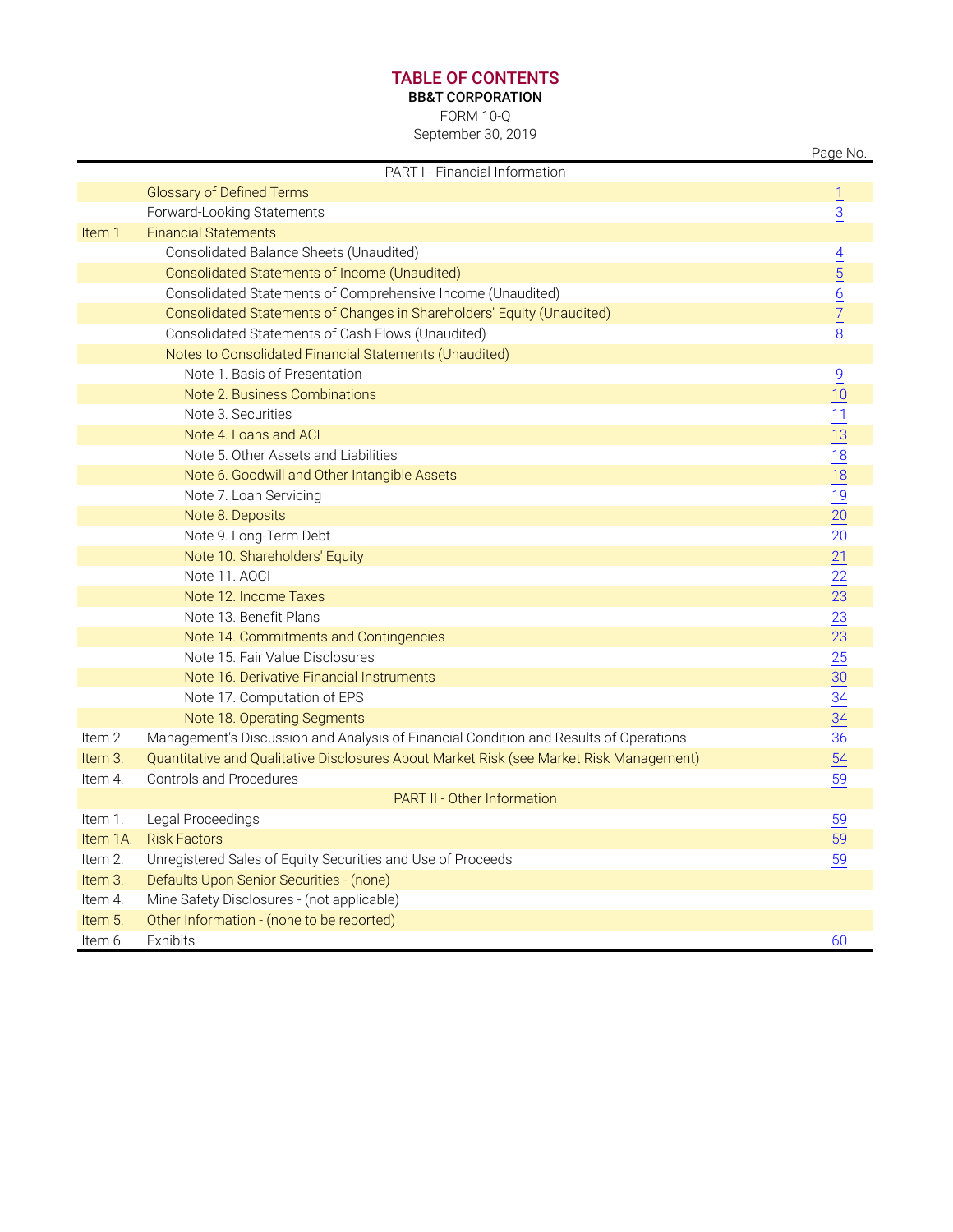## <span id="page-2-0"></span>**Glossary of Defined Terms**

The following terms may be used throughout this Report, including the consolidated financial statements and related notes.

| Term                 | <b>Definition</b>                                                                         |
|----------------------|-------------------------------------------------------------------------------------------|
| <b>ACL</b>           | Allowance for credit losses                                                               |
| <b>AFS</b>           | Available-for-sale                                                                        |
| <b>Agency MBS</b>    | Mortgage-backed securities issued by a U.S. government agency or GSE                      |
| ALLL                 | Allowance for loan and lease losses                                                       |
| <b>ARRC</b>          | Alternative Reference Rates Committee of the FRB and the Federal Reserve Bank of New York |
| <b>AOCI</b>          | Accumulated other comprehensive income (loss)                                             |
| <b>Basel III</b>     | Global regulatory standards on bank capital adequacy and liquidity published by the BCBS  |
| BB&T                 | BB&T Corporation and subsidiaries                                                         |
| <b>BCBS</b>          | Basel Committee on Banking Supervision                                                    |
| <b>BHC</b>           | Bank holding company                                                                      |
| <b>Branch Bank</b>   | Branch Banking and Trust Company                                                          |
| BU                   | <b>Business Unit</b>                                                                      |
| <b>CB-Commercial</b> | Community Banking Commercial, an operating segment                                        |
| <b>CB-Retail</b>     | Community Banking Retail and Consumer Finance, an operating segment                       |
| <b>CCAR</b>          | Comprehensive Capital Analysis and Review                                                 |
| <b>CCRC</b>          | Culture and Conduct Risk Committee                                                        |
| CD                   | Certificate of deposit                                                                    |
| <b>CDI</b>           | Core deposit intangible assets                                                            |
| CEO                  | <b>Chief Executive Officer</b>                                                            |
| <b>CFO</b>           | Chief Financial Officer                                                                   |
| CET1                 | Common equity Tier 1                                                                      |
| <b>CMO</b>           | Collateralized mortgage obligation                                                        |
| Company              | BB&T Corporation and subsidiaries (interchangeable with "BB&T" above)                     |
| CRE                  | Commercial real estate                                                                    |
| <b>DIF</b>           | Deposit Insurance Fund administered by the FDIC                                           |
| <b>EGRRCPA</b>       | Economic Growth, Regulatory Relief, and Consumer Protection Act                           |
| <b>EPS</b>           | Earnings per common share                                                                 |
| <b>EVE</b>           | Economic value of equity                                                                  |
| <b>Exchange Act</b>  | Securities Exchange Act of 1934, as amended                                               |
| <b>FASB</b>          | Financial Accounting Standards Board                                                      |
| <b>FDIC</b>          | <b>Federal Deposit Insurance Corporation</b>                                              |
| <b>FHA</b>           | Federal Housing Administration                                                            |
| <b>FHC</b>           | <b>Financial Holding Company</b>                                                          |
| <b>FHLB</b>          | Federal Home Loan Bank                                                                    |
| <b>FHLMC</b>         | Federal Home Loan Mortgage Corporation                                                    |
| <b>FNMA</b>          | Federal National Mortgage Association                                                     |
| <b>FRB</b>           | Board of Governors of the Federal Reserve System                                          |
| FS&CF                | Financial Services and Commercial Finance, an operating segment                           |
| FTE                  | Full-time equivalent employee                                                             |
| GAAP                 | Accounting principles generally accepted in the United States of America                  |
| <b>GNMA</b>          | Government National Mortgage Association                                                  |
| Grandbridge          | Grandbridge Real Estate Capital, LLC                                                      |
| <b>GSE</b>           | U.S. government-sponsored enterprise                                                      |
| <b>HFI</b>           | Held for investment                                                                       |
| <b>HQLA</b>          | High-quality liquid assets                                                                |
| <b>HTM</b>           | Held-to-maturity                                                                          |
| IDI                  | Insured depository institution                                                            |
| IH.                  | Insurance Holdings, an operating segment                                                  |
| <b>IPV</b>           | Independent price verification                                                            |
| <b>LCR</b>           | Liquidity Coverage Ratio                                                                  |
| <b>LHFS</b>          | Loans held for sale                                                                       |
| <b>LIBOR</b>         | London Interbank Offered Rate                                                             |
| <b>MBS</b>           | Mortgage-backed securities                                                                |
| <b>MRLCC</b>         | Market Risk, Liquidity and Capital Committee                                              |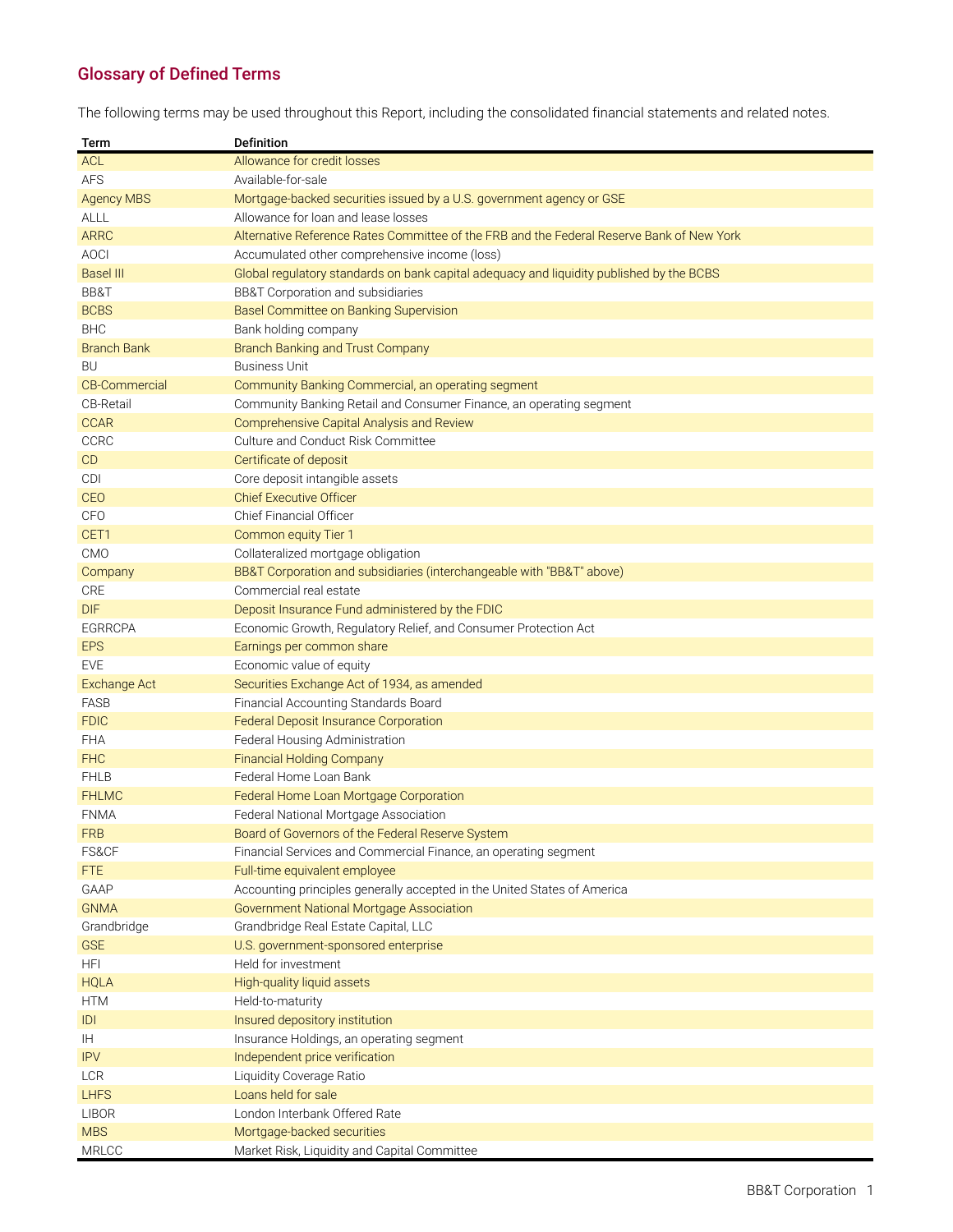| Term                         | <b>Definition</b>                                                                                                                                          |
|------------------------------|------------------------------------------------------------------------------------------------------------------------------------------------------------|
| <b>MRM</b>                   | Model Risk Management                                                                                                                                      |
| <b>MSR</b>                   | Mortgage servicing right                                                                                                                                   |
| <b>MSRB</b>                  | Municipal Securities Rulemaking Board                                                                                                                      |
| N/A                          | Not applicable                                                                                                                                             |
| <b>NCCOB</b>                 | North Carolina Office of the Commissioner of Banks                                                                                                         |
| <b>NIM</b>                   | Net interest margin, computed on a TE basis                                                                                                                |
| <b>NM</b>                    | Not meaningful                                                                                                                                             |
| <b>NPA</b>                   | Nonperforming asset                                                                                                                                        |
| <b>NPL</b>                   | Nonperforming loan                                                                                                                                         |
| <b>NYSE</b>                  | NYSE Euronext, Inc.                                                                                                                                        |
| <b>OAS</b>                   | Option adjusted spread                                                                                                                                     |
| <b>OCI</b>                   | Other comprehensive income (loss)                                                                                                                          |
| <b>OPEB</b>                  | Other post-employment benefit                                                                                                                              |
| OREO                         | Other real estate owned                                                                                                                                    |
| <b>ORMC</b>                  | Operational Risk Management Committee                                                                                                                      |
| OT&C                         | Other, Treasury and Corporate                                                                                                                              |
| <b>OTTI</b>                  | Other-than-temporary impairment                                                                                                                            |
| Parent Company               | BB&T Corporation, the parent company of Branch Bank and other subsidiaries                                                                                 |
| PCI                          | Purchased credit impaired loans                                                                                                                            |
| Peer Group                   | Financial holding companies included in the industry peer group index                                                                                      |
| <b>PSU</b>                   | Performance share units                                                                                                                                    |
| Re-REMICs                    | Re-securitizations of Real Estate Mortgage Investment Conduits                                                                                             |
| Regions Insurance            | Regions Insurance Group, acquired by BB&T effective July 2, 2018                                                                                           |
| <b>ROU Assets</b>            | Right-of-use assets                                                                                                                                        |
| <b>RSU</b>                   | Restricted stock unit                                                                                                                                      |
| <b>RUFC</b>                  | Reserve for unfunded lending commitments                                                                                                                   |
| <b>SBIC</b>                  | <b>Small Business Investment Company</b>                                                                                                                   |
| <b>SEC</b>                   | Securities and Exchange Commission                                                                                                                         |
| <b>Short-Term Borrowings</b> | Federal funds purchased, securities sold under repurchase agreements and other short-term borrowed funds with<br>original maturities of less than one year |
| Simulation                   | Interest sensitivity simulation analysis                                                                                                                   |
| <b>SunTrust</b>              | SunTrust Banks, Inc.                                                                                                                                       |
| TBA                          | To be announced                                                                                                                                            |
| <b>TDR</b>                   | Troubled debt restructuring                                                                                                                                |
| TE                           | Taxable-equivalent                                                                                                                                         |
| <b>Truist</b>                | <b>Truist Financial Corporation</b>                                                                                                                        |
| U.S.                         | United States of America                                                                                                                                   |
| U.S. Treasury                | United States Department of the Treasury                                                                                                                   |
| <b>UPB</b>                   | Unpaid principal balance                                                                                                                                   |
| VaR                          | Value-at-risk                                                                                                                                              |
| VIE                          | Variable interest entity                                                                                                                                   |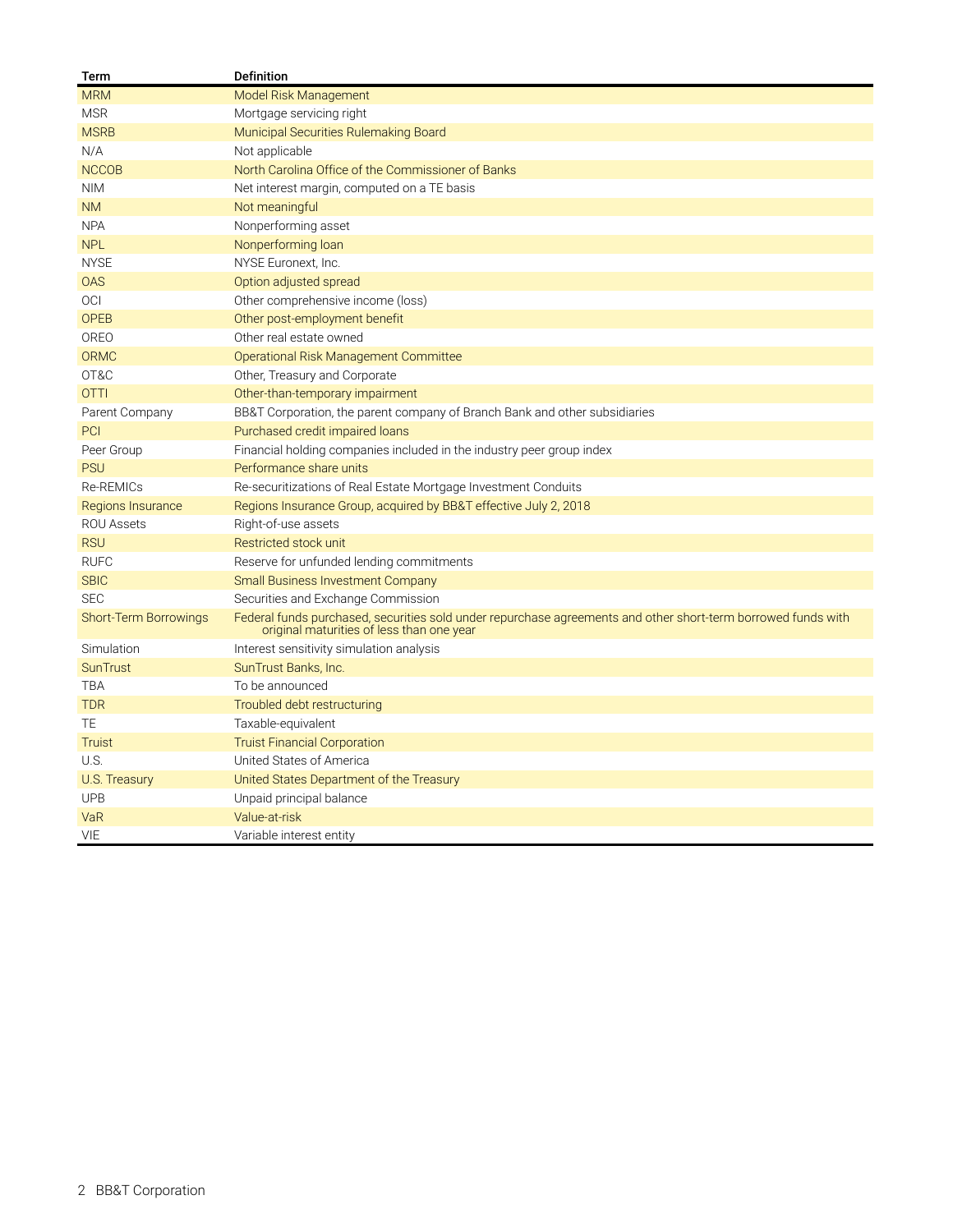### <span id="page-4-0"></span>**Forward-Looking Statements**

This Quarterly Report on Form 10-Q contains "forward-looking statements" within the meaning of the Private Securities Litigation Reform Act of 1995, regarding the financial condition, results of operations, business plans and the future performance of BB&T that are based on the beliefs and assumptions of the management of BB&T and the information available to management at the time that these disclosures were prepared. Words such as "anticipates," "believes," "estimates," expects," "forecasts," "intends," "plans," "projects," "may," "will," "should," "could," and other similar expressions are intended to identify these forward-looking statements. Such statements are subject to factors that could cause actual results to differ materially from anticipated results. Such factors include, but are not limited to, the following:

- risks, uncertainties and other factors relating to the merger of SunTrust with and into BB&T, including the ability to obtain regulatory approvals and meet other closing conditions to the merger, and delay in closing the merger;
- general economic or business conditions, either nationally or regionally, may be less favorable than expected, resulting in, among other things, slower deposit and/or asset growth, and a deterioration in credit quality and/or a reduced demand for credit, insurance or other services;
- disruptions to the national or global financial markets, including the impact of a downgrade of U.S. government obligations by one of the credit ratings agencies, the economic instability and recessionary conditions in Europe;
- <sup>l</sup> changes in the interest rate environment, including interest rate changes made by the Federal Reserve, the discontinuation of LIBOR as an interest rate benchmark, as well as cash flow reassessments may reduce net interest margin and/or the volumes and values of loans and deposits as well as the value of other financial assets and liabilities;
- competitive pressures among depository and other financial institutions may increase significantly;
- legislative, regulatory or accounting changes may adversely affect the businesses in which BB&T is engaged;
- local, state or federal taxing authorities may take tax positions that are adverse to BB&T;
- a reduction may occur in BB&T's credit ratings;
- adverse changes may occur in the securities markets;
- competitors of BB&T may have greater financial resources or develop products that enable them to compete more successfully than BB&T and may be subject to different regulatory standards than BB&T;
- cyber security risks could adversely affect BB&T's business and financial performance or reputation, and BB&T could be liable for financial losses incurred by third parties due to breaches of data shared between financial institutions;
- higher-than-expected costs related to information technology infrastructure or a failure to successfully implement future system enhancements could adversely impact BB&T's financial condition and results of operations and could result in significant additional costs to BB&T;
- natural or other disasters, including acts of terrorism, could have an adverse effect on BB&T, materially disrupting BB&T's operations or the ability or willingness of customers to access BB&T's products and services;
- costs related to the integration of the businesses of BB&T and its merger partners may be greater than expected;
- failure to execute on strategic or operational plans, including the ability to successfully complete and/or integrate mergers and acquisitions or fully achieve expected cost savings or revenue growth associated with mergers and acquisitions within the expected time frames could adversely impact financial condition and results of operations;
- significant litigation and regulatory proceedings could have a material adverse effect on BB&T;
- <sup>l</sup> unfavorable resolution of legal proceedings or other claims and regulatory and other governmental investigations or other inquiries could result in negative publicity, protests, fines, penalties, restrictions on BB&T's operations or ability to expand its business and other negative consequences, all of which could cause reputational damage and adversely impact BB&T's financial conditions and results of operations;
- risks resulting from the extensive use of models;
- risk management measures may not be fully effective;
- fraud or misconduct by internal or external parties, which BB&T may not be able to prevent, detect or mitigate;
- deposit attrition, customer loss and/or revenue loss following completed mergers/acquisitions may exceed expectations; and
- widespread system outages, caused by the failure of critical internal systems or critical services provided by third parties, could adversely impact BB&T's financial condition and results of operations.

These and other risk factors are more fully described in this report and in BB&T's Annual Report on Form 10-K for the year ended December 31, 2018 under the sections entitled "Item 1A. Risk Factors" and from time to time, in other filings with the SEC. Readers are cautioned not to place undue reliance on these forward-looking statements, which speak only as of the date of this report. Actual results may differ materially from those expressed in or implied by any forward-looking statement. Except to the extent required by applicable law or regulation, BB&T undertakes no obligation to revise or update publicly any forward-looking statements for any reason. Readers should, however, consult any further disclosures of a forward-looking nature BB&T may make in any subsequent Annual Reports on Form 10‑K, Quarterly Reports on Form 10‑Q, or Current Reports on Form 8‑K.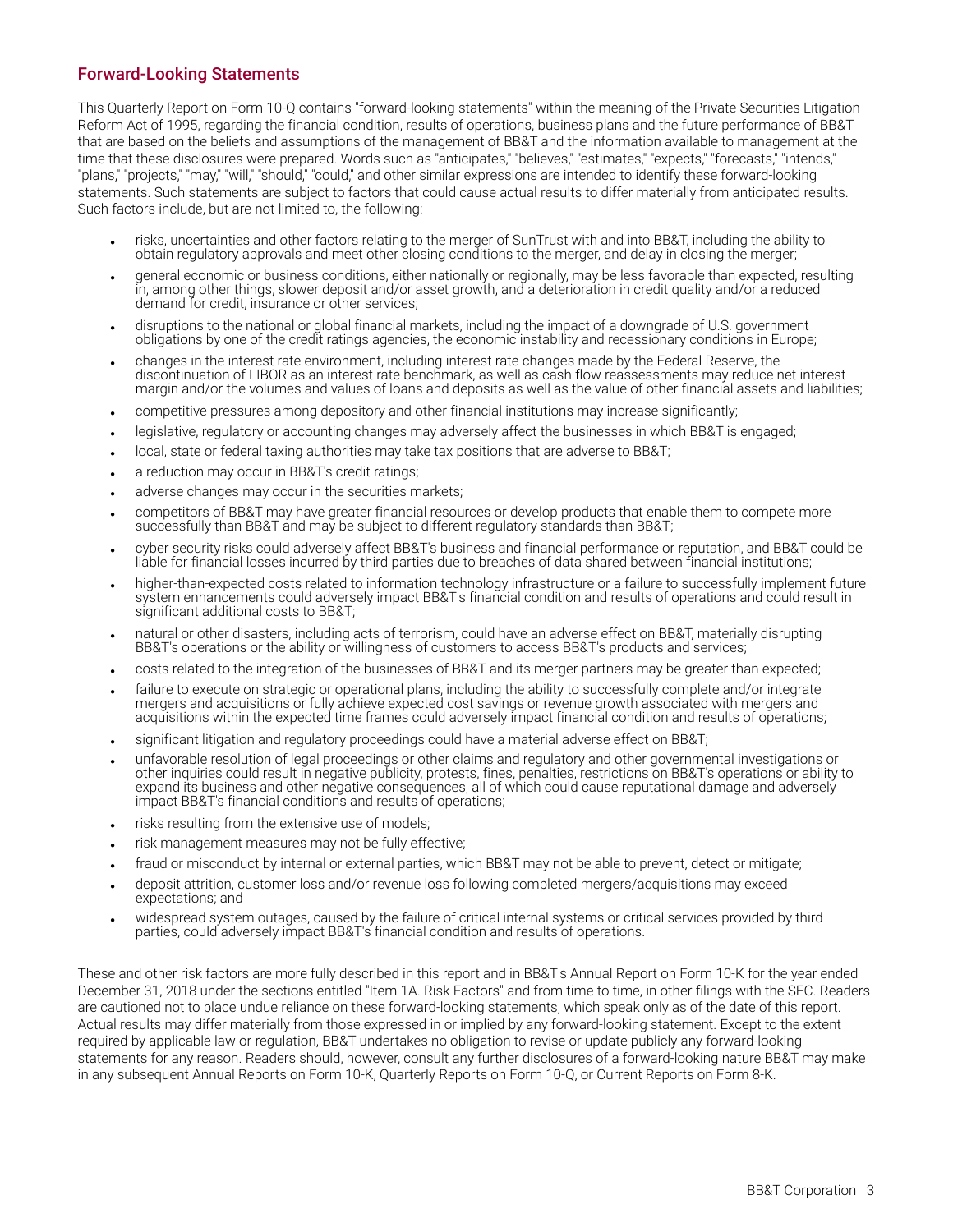### <span id="page-5-0"></span>**ITEM 1. FINANCIAL STATEMENTS**

## **CONSOLIDATED BALANCE SHEETS**

**BB&T CORPORATION AND SUBSIDIARIES**

| <b>Unaudited</b><br>(Dollars in millions, except per share data, shares in thousands)                             |                           | September 30, 2019 |    | December 31, 2018 |
|-------------------------------------------------------------------------------------------------------------------|---------------------------|--------------------|----|-------------------|
| <b>Assets</b>                                                                                                     |                           |                    |    |                   |
| Cash and due from banks                                                                                           | \$                        | 2,027              | Ŝ  | 2,753             |
| Interest-bearing deposits with banks                                                                              |                           | 866                |    | 984               |
| Cash equivalents                                                                                                  |                           | 114                |    | 143               |
| Restricted cash                                                                                                   |                           | 11                 |    | 107               |
| AFS securities at fair value                                                                                      |                           | 35,997             |    | 25,038            |
| HTM securities (fair value of \$18,970 and \$20,047 at September 30, 2019 and December<br>31, 2018, respectively) |                           | 18,768             |    | 20,552            |
| LHFS at fair value                                                                                                |                           | 1,442              |    | 988               |
| Loans and leases                                                                                                  |                           | 149,413            |    | 149,013           |
| <b>ALLL</b>                                                                                                       |                           | (1, 573)           |    | (1, 558)          |
| Loans and leases, net of ALLL                                                                                     |                           | 147,840            |    | 147,455           |
| Premises and equipment                                                                                            |                           | 2,022              |    | 2,118             |
| Goodwill                                                                                                          |                           | 9,832              |    | 9,818             |
| CDI and other intangible assets                                                                                   |                           | 678                |    | 758               |
| MSRs at fair value                                                                                                |                           | 919                |    | 1,108             |
| Other assets                                                                                                      |                           | 16,234             |    | 13,875            |
| <b>Total assets</b>                                                                                               | $\hat{S}$                 | 236,750            | \$ | 225,697           |
| <b>Liabilities</b>                                                                                                |                           |                    |    |                   |
| Deposits                                                                                                          | \$                        | 162,280            | Ŝ  | 161,199           |
| Short-term borrowings                                                                                             |                           | 10,405             |    | 5,178             |
| Long-term debt                                                                                                    |                           | 25,520             |    | 23,709            |
| Accounts payable and other liabilities                                                                            |                           | 6,242              |    | 5,433             |
| <b>Total liabilities</b>                                                                                          |                           | 204,447            |    | 195,519           |
| Commitments and contingencies (Note 14)                                                                           |                           |                    |    |                   |
| <b>Shareholders' Equity</b>                                                                                       |                           |                    |    |                   |
| Preferred stock, \$5 par, liquidation preference of \$25,000 per share                                            |                           | 3,057              |    | 3,053             |
| Common stock, \$5 par                                                                                             |                           | 3,832              |    | 3,817             |
| Additional paid-in capital                                                                                        |                           | 6,931              |    | 6,849             |
| Retained earnings                                                                                                 |                           | 19,440             |    | 18,118            |
| AOCI, net of deferred income taxes                                                                                |                           | (1,026)            |    | (1,715)           |
| Noncontrolling interests                                                                                          |                           | 69                 |    | 56                |
| <b>Total shareholders' equity</b>                                                                                 |                           | 32,303             |    | 30.178            |
| Total liabilities and shareholders' equity                                                                        | $\boldsymbol{\mathsf{S}}$ | 236,750            | \$ | 225,697           |
| Common shares outstanding                                                                                         |                           | 766,303            |    | 763,326           |
| Common shares authorized                                                                                          |                           | 2,000,000          |    | 2,000,000         |
| Preferred shares outstanding                                                                                      |                           | 125                |    | 126               |
| Preferred shares authorized                                                                                       |                           | 5,000              |    | 5,000             |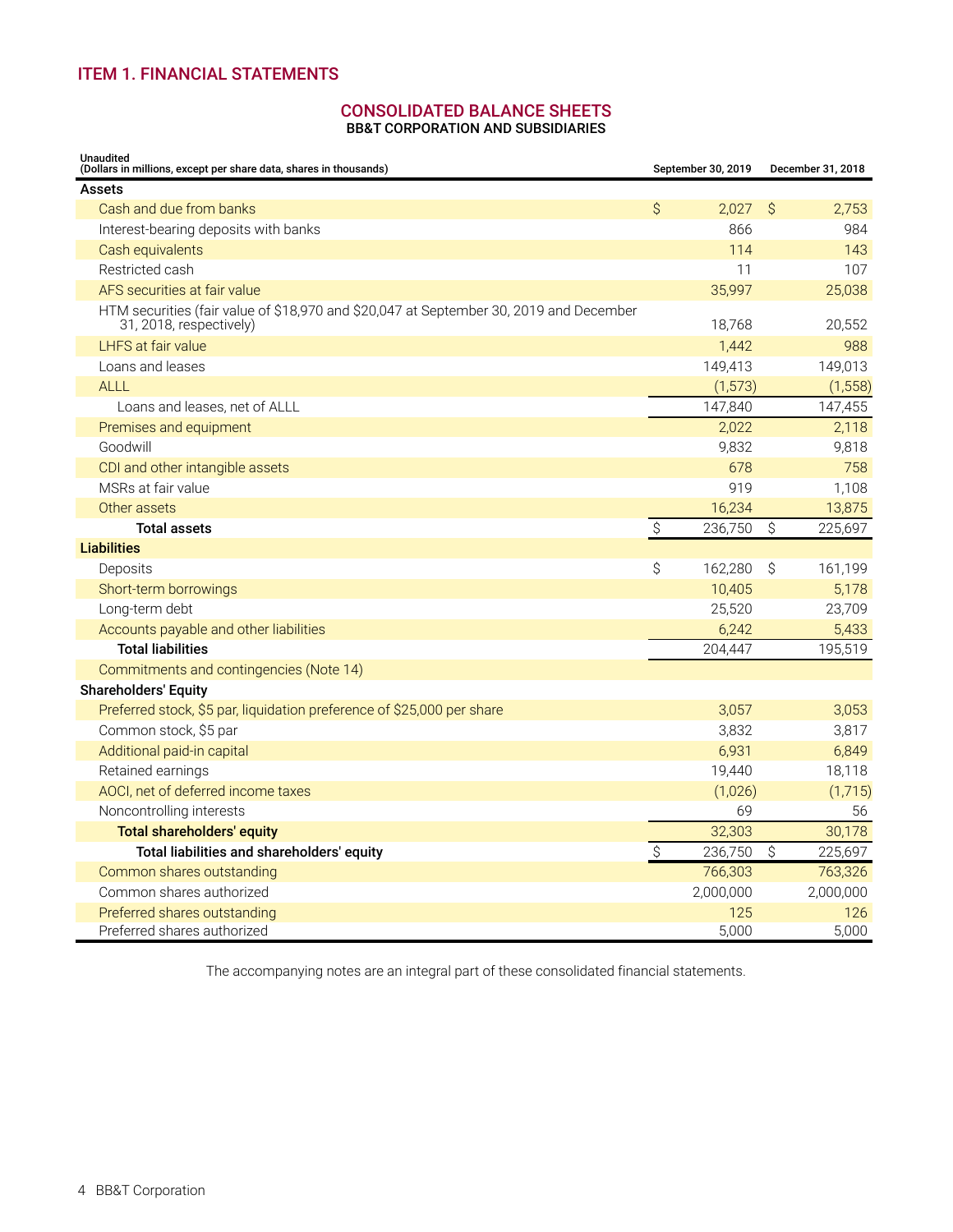### **CONSOLIDATED STATEMENTS OF INCOME BB&T CORPORATION AND SUBSIDIARIES**

<span id="page-6-0"></span>

| <b>Unaudited</b>                                                  | <b>Three Months Ended</b><br>September 30, |                          |                  |                   |                  | <b>Nine Months Ended</b><br>September 30, |                  |                   |  |  |  |  |
|-------------------------------------------------------------------|--------------------------------------------|--------------------------|------------------|-------------------|------------------|-------------------------------------------|------------------|-------------------|--|--|--|--|
| (Dollars in millions, except per share data, shares in thousands) |                                            | 2019                     |                  | 2018              |                  | 2019                                      |                  | 2018              |  |  |  |  |
| Interest Income                                                   |                                            |                          |                  |                   |                  |                                           |                  |                   |  |  |  |  |
| Interest and fees on loans and leases                             | Ŝ.                                         | 1,886                    | Ŝ.               | 1,772             | - S              | 5,611                                     | Ŝ.               | 5,064             |  |  |  |  |
| Interest and dividends on securities                              |                                            | 315                      |                  | 283               |                  | 917                                       |                  | 868               |  |  |  |  |
| Interest on other earning assets                                  |                                            | 17                       |                  | 14                |                  | 69                                        |                  | 52                |  |  |  |  |
| Total interest income                                             |                                            | 2,218                    |                  | 2,069             |                  | 6,597                                     |                  | 5,984             |  |  |  |  |
| <b>Interest Expense</b>                                           |                                            |                          |                  |                   |                  |                                           |                  |                   |  |  |  |  |
| Interest on deposits                                              |                                            | 271                      |                  | 172               |                  | 797                                       |                  | 438               |  |  |  |  |
| Interest on short-term borrowings                                 |                                            | 54                       |                  | 29                |                  | 136                                       |                  | 72                |  |  |  |  |
| Interest on long-term debt                                        |                                            | 193                      |                  | 181               |                  | 578                                       |                  | 497               |  |  |  |  |
| Total interest expense                                            |                                            | 518                      |                  | 382               |                  | 1,511                                     |                  | 1,007             |  |  |  |  |
| Net Interest Income                                               |                                            | 1,700                    |                  | 1,687             |                  | 5,086                                     |                  | 4,977             |  |  |  |  |
| Provision for credit losses                                       |                                            | 117                      |                  | 135               |                  | 444                                       |                  | 420               |  |  |  |  |
| Net Interest Income After Provision for Credit Losses             |                                            | 1,583                    |                  | 1,552             |                  | 4,642                                     |                  | 4,557             |  |  |  |  |
| <b>Noninterest Income</b>                                         |                                            |                          |                  |                   |                  |                                           |                  |                   |  |  |  |  |
| Insurance income                                                  |                                            | 487                      |                  | 448               |                  | 1,563                                     |                  | 1,365             |  |  |  |  |
| Service charges on deposits                                       |                                            | 188                      |                  | 183               |                  | 540                                       |                  | 527               |  |  |  |  |
| Investment banking and brokerage fees and commissions             |                                            | 130                      |                  | 116               |                  | 372                                       |                  | 338               |  |  |  |  |
| Mortgage banking income                                           |                                            | 112                      |                  | 79                |                  | 288                                       |                  | 272               |  |  |  |  |
| Trust and investment advisory revenues                            |                                            | 71                       |                  | 71                |                  | 209                                       |                  | 215               |  |  |  |  |
| Bankcard fees and merchant discounts                              |                                            | 72                       |                  | 72                |                  | 219                                       |                  | 213               |  |  |  |  |
| Checkcard fees                                                    |                                            | 57                       |                  | 56                |                  | 171                                       |                  | 165               |  |  |  |  |
| Operating lease income                                            |                                            | 36                       |                  | 37                |                  | 106                                       |                  | 110               |  |  |  |  |
| Income from bank-owned life insurance                             |                                            | 29                       |                  | 27                |                  | 91                                        |                  | 88                |  |  |  |  |
| Other income                                                      |                                            | 121                      |                  | 150               |                  | 298                                       |                  | 347               |  |  |  |  |
| Securities gains (losses), net                                    |                                            |                          |                  |                   |                  |                                           |                  |                   |  |  |  |  |
| Gross realized gains                                              |                                            |                          |                  |                   |                  | 42                                        |                  | $\mathbf{1}$      |  |  |  |  |
| Gross realized losses                                             |                                            | $\overline{\phantom{m}}$ |                  | $\qquad \qquad -$ |                  | (42)                                      |                  | $\qquad \qquad -$ |  |  |  |  |
| Total securities gains (losses), net                              |                                            | $\qquad \qquad -$        |                  |                   |                  | -                                         |                  | $\mathbf{1}$      |  |  |  |  |
| Total noninterest income                                          |                                            | 1,303                    |                  | 1,239             |                  | 3,857                                     |                  | 3,641             |  |  |  |  |
| <b>Noninterest Expense</b>                                        |                                            |                          |                  |                   |                  |                                           |                  |                   |  |  |  |  |
| Personnel expense                                                 |                                            | 1,161                    |                  | 1,104             |                  | 3,368                                     |                  | 3,217             |  |  |  |  |
| Occupancy and equipment expense                                   |                                            | 186                      |                  | 189               |                  | 557                                       |                  | 570               |  |  |  |  |
| Software expense                                                  |                                            | 77                       |                  | 70                |                  | 220                                       |                  | 202               |  |  |  |  |
| <b>Outside IT services</b>                                        |                                            | 28                       |                  | 33                |                  | 87                                        |                  | 97                |  |  |  |  |
| Regulatory charges                                                |                                            | 20                       |                  | 37                |                  | 57                                        |                  | 116               |  |  |  |  |
| Amortization of intangibles                                       |                                            | 29                       |                  | 33                |                  | 93                                        |                  | 97                |  |  |  |  |
| Loan-related expense                                              |                                            | 26                       |                  | 28                |                  | 81                                        |                  | 83                |  |  |  |  |
| <b>Professional services</b>                                      |                                            | 47                       |                  | 33                |                  | 109                                       |                  | 95                |  |  |  |  |
| Merger-related and restructuring charges, net                     |                                            | 34                       |                  | 18                |                  | 137                                       |                  | 70                |  |  |  |  |
| Other expense                                                     |                                            | 232                      |                  | 197               |                  | 650                                       |                  | 601               |  |  |  |  |
| Total noninterest expense                                         |                                            | 1,840                    |                  | 1,742             |                  | 5,359                                     |                  | 5,148             |  |  |  |  |
| <b>Earnings</b>                                                   |                                            |                          |                  |                   |                  |                                           |                  |                   |  |  |  |  |
| Income before income taxes                                        |                                            | 1,046                    |                  | 1,049             |                  | 3,140                                     |                  | 3,050             |  |  |  |  |
| Provision for income taxes                                        |                                            | 218                      |                  | 210               |                  | 629                                       |                  | 598               |  |  |  |  |
| Net income                                                        |                                            | 828                      |                  | 839               |                  | 2,511                                     |                  | 2,452             |  |  |  |  |
| Noncontrolling interests                                          |                                            | 3                        |                  | $\overline{7}$    |                  | 8                                         |                  | 13                |  |  |  |  |
| Dividends on preferred stock                                      |                                            | 90                       |                  | 43                |                  | 177                                       |                  | 130               |  |  |  |  |
| Net income available to common shareholders                       | $\mathsf{S}$                               | 735                      | \$               | 789               | Ŝ                | 2,326                                     | Ŝ                | 2,309             |  |  |  |  |
| <b>Basic EPS</b>                                                  | Ŝ.                                         | 0.96                     | $\overline{\xi}$ | 1.02              | $\overline{\xi}$ | 3.04                                      | $\overline{\xi}$ | 2.98              |  |  |  |  |
| <b>Diluted EPS</b>                                                |                                            | 0.95                     |                  | 1.01              |                  | 3.00                                      |                  | 2.94              |  |  |  |  |
| Basic weighted average shares outstanding                         |                                            | 766,167                  |                  | 771,562           |                  | 765,428                                   |                  | 775,642           |  |  |  |  |
| Diluted weighted average shares outstanding                       |                                            | 775,791                  |                  | 781,867           |                  | 774,907                                   |                  | 786,140           |  |  |  |  |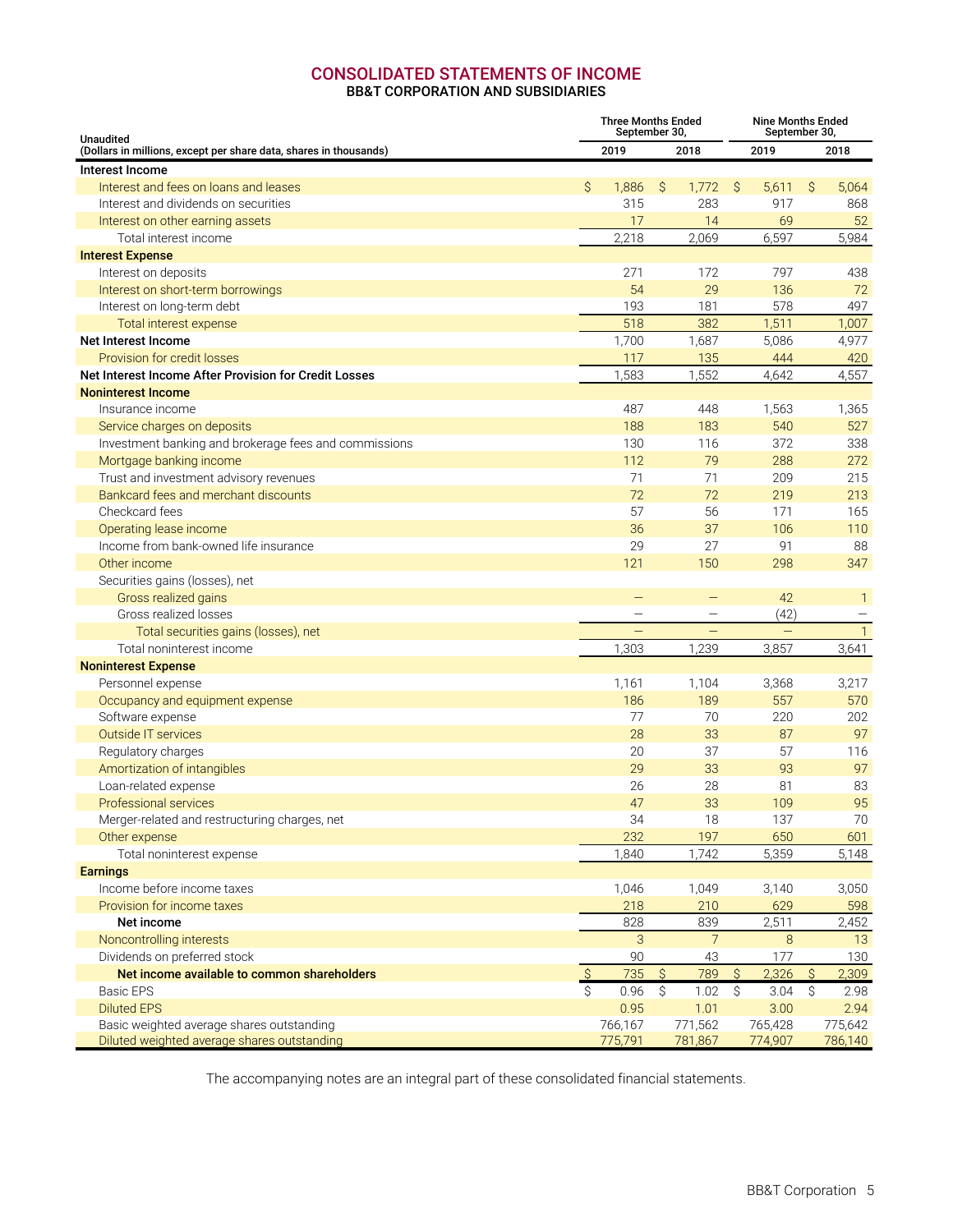## **CONSOLIDATED STATEMENTS OF COMPREHENSIVE INCOME**

### **BB&T CORPORATION AND SUBSIDIARIES**

<span id="page-7-0"></span>

| Unaudited                                                   |    | Three Months Ended<br>September 30, |   |       |   | <b>Nine Months Ended</b><br>September 30, |    |       |
|-------------------------------------------------------------|----|-------------------------------------|---|-------|---|-------------------------------------------|----|-------|
| (Dollars in millions)                                       |    | 2019                                |   | 2018  |   | 2019                                      |    | 2018  |
| <b>Net income</b>                                           | S. | 828                                 | S | 839   | S | 2,511                                     | S  | 2,452 |
| OCI, net of tax:                                            |    |                                     |   |       |   |                                           |    |       |
| Change in unrecognized net pension and postretirement costs |    | (38)                                |   | (12)  |   | (2)                                       |    | 15    |
| Change in unrealized net gains (losses) on cash flow hedges |    | 13                                  |   | 20    |   | (80)                                      |    | 124   |
| Change in unrealized net gains (losses) on AFS securities   |    | 118                                 |   | (155) |   | 769                                       |    | (522) |
| Other, net                                                  |    |                                     |   |       |   | $\mathfrak{D}$                            |    | (2)   |
| <b>Total OCI</b>                                            |    | 93                                  |   | (146) |   | 689                                       |    | (385) |
| Total comprehensive income                                  |    | 921                                 |   | 693   |   | 3,200                                     |    | 2,067 |
| Income Tax Effect of Items Included in OCI:                 |    |                                     |   |       |   |                                           |    |       |
| Change in unrecognized net pension and postretirement costs | Ś. | (11                                 | Ŝ | (5)   | Ŝ |                                           | S. | 4     |
| Change in unrealized net gains (losses) on cash flow hedges |    | 4                                   |   | 6     |   | (25)                                      |    | 40    |
| Change in unrealized net gains (losses) on AFS securities   |    | 37                                  |   | (48)  |   | 237                                       |    | (163) |
| Other, net                                                  |    |                                     |   |       |   |                                           |    |       |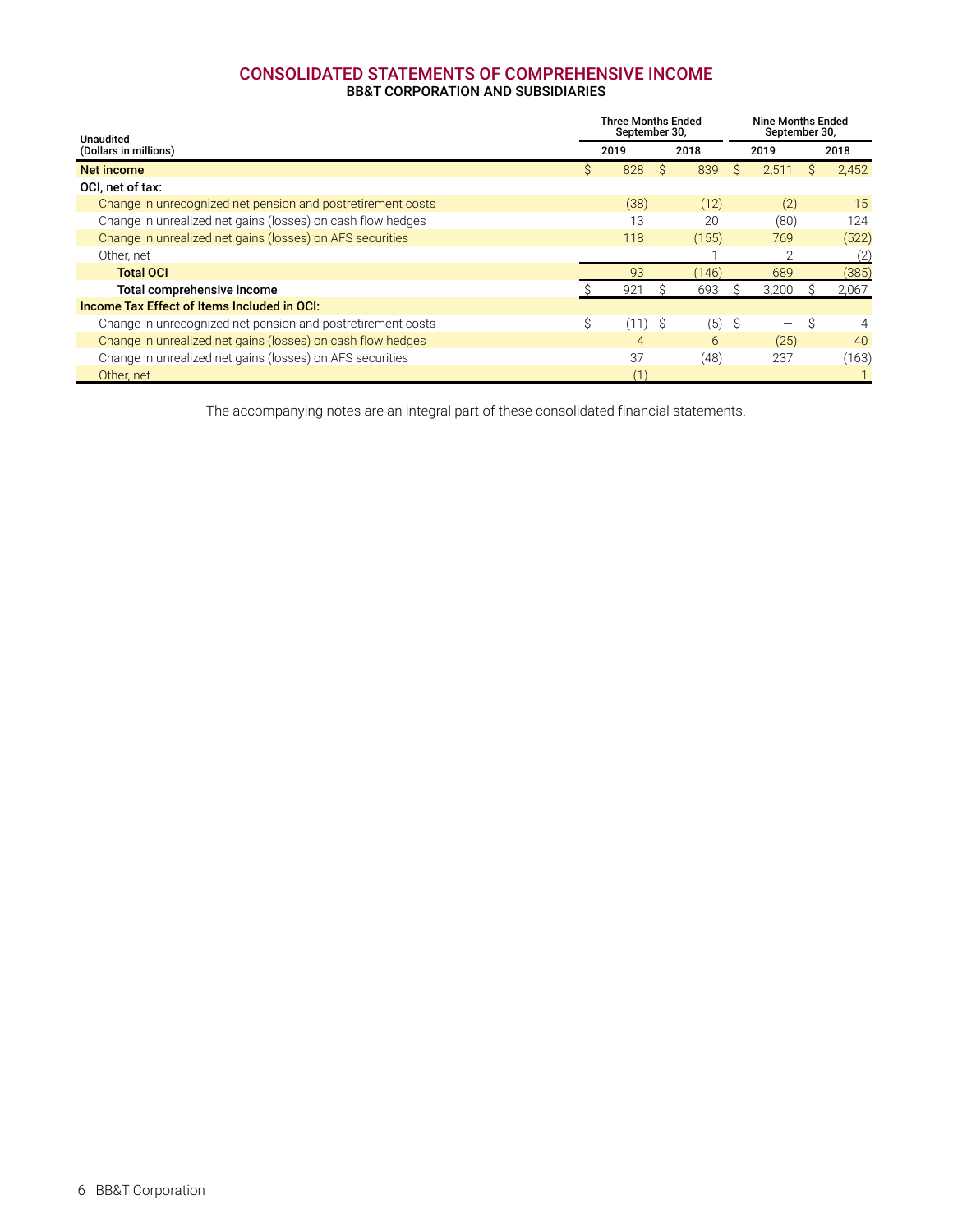#### **CONSOLIDATED STATEMENTS OF CHANGES IN SHAREHOLDERS' EQUITY BB&T CORPORATION AND SUBSIDIARIES**

<span id="page-8-0"></span>

| <b>Unaudited</b><br>(Dollars in millions, shares in thousands) | Shares of<br><b>Common Stock</b> |               | <b>Preferred Stock</b>   | <b>Common Stock</b> |                          |               | <b>Additional</b><br>Paid-In Capital |               | Retained<br><b>Earnings</b> |               | <b>AOCI</b>              | Noncontrolling<br>Interests |                    | Total<br>Shareholders'<br>Equity |
|----------------------------------------------------------------|----------------------------------|---------------|--------------------------|---------------------|--------------------------|---------------|--------------------------------------|---------------|-----------------------------|---------------|--------------------------|-----------------------------|--------------------|----------------------------------|
| Balance, July 1, 2018                                          | 774,447                          | $\mathcal{S}$ | 3,053                    | S.                  | 3,872                    | $\mathcal{S}$ | 7,364                                | S.            | 17,197                      | S.            | $(1,706)$ \$             | 52                          | S.                 | 29,832                           |
| Net income                                                     | $\overline{\phantom{0}}$         |               |                          |                     | $\overline{\phantom{m}}$ |               | $\overline{\phantom{0}}$             |               | 832                         |               | $\overline{\phantom{0}}$ | $\overline{7}$              |                    | 839                              |
| OCI                                                            | $\qquad \qquad -$                |               |                          |                     | $\qquad \qquad -$        |               |                                      |               | $\overline{\phantom{m}}$    |               | (146)                    | $\overline{\phantom{m}}$    |                    | (146)                            |
| Issued in connection with equity awards, net                   | 108                              |               | $\equiv$                 |                     | $\mathbf{1}$             |               | $\overline{\phantom{0}}$             |               | $\overline{\phantom{m}}$    |               | $\equiv$                 | $\sim$                      |                    | $\overline{1}$                   |
| Repurchase of common stock                                     | (3,935)                          |               | $=$                      |                     | (20)                     |               | (180)                                |               | $\overline{\phantom{m}}$    |               | $=$                      | $\equiv$                    |                    | (200)                            |
| Cash dividends declared on common stock                        | $\overline{\phantom{m}}$         |               | $\equiv$                 |                     | $\overline{\phantom{m}}$ |               |                                      |               | (313)                       |               | $\equiv$                 | $\overline{\phantom{m}}$    |                    | (313)                            |
| Cash dividends declared on preferred stock                     | $\equiv$                         |               | $\overline{\phantom{0}}$ |                     | $\equiv$                 |               | $\equiv$                             |               | (43)                        |               | $\equiv$                 | $\equiv$                    |                    | (43)                             |
| Equity-based compensation expense                              | $\overline{\phantom{m}}$         |               | $\overline{\phantom{m}}$ |                     | $\overline{\phantom{m}}$ |               | 37                                   |               |                             |               | $\overline{\phantom{0}}$ | $\equiv$                    |                    | 37                               |
| Balance, September 30, 2018                                    | 770.620                          | $\mathcal{S}$ | 3.053                    | $\mathcal{S}$       | 3.853                    | $\mathcal{S}$ | 7.221                                | $\mathcal{S}$ | 17.673                      | $\mathcal{S}$ | (1.852)                  | $\mathcal{S}$<br>59         | $\mathcal{S}$      | 30.007                           |
| Balance, July 1, 2019                                          | 766,010                          | Ŝ.            | 3,053                    | S.                  | 3,830                    | Ŝ.            | 6,889                                | $\hat{S}$     | 19,050                      | Ŝ.            | $(1, 119)$ \$            | 61                          | \$                 | 31,764                           |
| Net income                                                     |                                  |               |                          |                     |                          |               |                                      |               | 825                         |               | $\qquad \qquad -$        | 3                           |                    | 828                              |
| <b>OCI</b>                                                     | $\equiv$                         |               | $\overline{\phantom{0}}$ |                     | $\overline{\phantom{0}}$ |               | $\equiv$                             |               | $\overline{\phantom{a}}$    |               | 93                       | $\sim$                      |                    | 93                               |
| Issued in connection with equity awards, net                   | 368                              |               | $\equiv$                 |                     | $\overline{2}$           |               | 6                                    |               | $\overline{\phantom{m}}$    |               | $\equiv$                 | $\qquad \qquad -$           |                    | $\mathcal{B}$                    |
| Issued in connection with preferred stock offerings            | $\overline{\phantom{m}}$         |               | 1,683                    |                     | $\overline{\phantom{m}}$ |               | $\overline{\phantom{0}}$             |               | $\overline{\phantom{m}}$    |               | $\overline{\phantom{0}}$ | $\overline{\phantom{m}}$    |                    | 1,683                            |
| Repurchase of common stock                                     | (75)                             |               |                          |                     |                          |               | (3)                                  |               | $\frac{1}{2}$               |               |                          | $\overline{\phantom{m}}$    |                    | (3)                              |
| Redemption of preferred stock                                  | $\overline{\phantom{m}}$         |               | (1,679)                  |                     | $\overline{\phantom{m}}$ |               |                                      |               | (46)                        |               | $\overline{\phantom{0}}$ | $\overline{\phantom{m}}$    |                    | (1,725)                          |
| Cash dividends declared on common stock                        |                                  |               |                          |                     |                          |               | $\qquad \qquad -$                    |               | (345)                       |               |                          | $\overline{\phantom{m}}$    |                    | (345)                            |
| Cash dividends declared on preferred stock                     | $\equiv$                         |               | $\equiv$                 |                     | $\qquad \qquad -$        |               | $\overline{\phantom{m}}$             |               | (44)                        |               | $\equiv$                 | $\sim$                      |                    | (44)                             |
| Equity-based compensation expense                              | $\qquad \qquad -$                |               | $\equiv$                 |                     | $\equiv$                 |               | 39                                   |               | $\overline{\phantom{m}}$    |               | $=$                      | $\equiv$                    |                    | 39                               |
| Other, net                                                     |                                  |               |                          |                     |                          |               |                                      |               |                             |               | $\overline{\phantom{0}}$ | 5                           |                    | 5                                |
| Balance, September 30, 2019                                    | 766,303                          | $\mathsf{S}$  | 3,057                    | $\mathcal{S}$       | 3.832                    | $\hat{S}$     | 6.931                                | $\mathsf{S}$  | 19,440                      | $\mathsf{S}$  | (1,026)                  | $\mathcal{S}$<br>69         | $\mathsf{S}$       | 32,303                           |
| Balance, January 1, 2018                                       | 782,006                          | Ŝ.            | 3,053                    | S.                  | 3,910                    | Ŝ.            | 7,893                                | \$            | 16,259                      | Ŝ.            | $(1,467)$ \$             | 47                          | \$                 | 29,695                           |
| Net income                                                     |                                  |               |                          |                     |                          |               |                                      |               | 2,439                       |               | $\equiv$                 | 13                          |                    | 2,452                            |
| <b>OCI</b>                                                     | $\sim$                           |               | $\equiv$                 |                     | $\overline{\phantom{m}}$ |               | $\equiv$                             |               | $\overline{\phantom{m}}$    |               | (385)                    | $\overline{\phantom{m}}$    |                    | (385)                            |
| Issued in connection with equity awards, net                   | 4,163                            |               |                          |                     | 21                       |               | (22)                                 |               | $\qquad \qquad -$           |               | $\qquad \qquad$          |                             |                    | (1)                              |
| Repurchase of common stock                                     | (15, 549)                        |               |                          |                     | (78)                     |               | (752)                                |               | $\overline{\phantom{m}}$    |               | $\equiv$                 | $\overline{\phantom{m}}$    |                    | (830)                            |
| Cash dividends declared on common stock                        |                                  |               | $\equiv$                 |                     | $\overline{\phantom{m}}$ |               | $\qquad \qquad -$                    |               | (895)                       |               | $=$                      | $\qquad \qquad -$           |                    | (895)                            |
| Cash dividends declared on preferred stock                     | $\overline{\phantom{0}}$         |               | $\qquad \qquad -$        |                     | $\overline{\phantom{m}}$ |               | $\equiv$                             |               | (130)                       |               | $\overline{\phantom{0}}$ | $\overline{\phantom{m}}$    |                    | (130)                            |
| Equity-based compensation expense                              | $\equiv$                         |               | $\qquad \qquad$          |                     | $\overline{\phantom{m}}$ |               | 113                                  |               |                             |               | $\equiv$                 | $\qquad \qquad -$           |                    | 113                              |
| Other, net                                                     | $\overline{\phantom{m}}$         |               | $\overline{\phantom{m}}$ |                     | $\overline{\phantom{m}}$ |               | (11)                                 |               | $\overline{\phantom{m}}$    |               | $\equiv$                 | (1)                         |                    | (12)                             |
| Balance, September 30, 2018                                    | 770.620                          | $\mathcal{S}$ | 3.053                    | $\mathcal{S}$       | 3,853                    | $\mathcal{S}$ | 7.221                                | $\mathcal{S}$ | 17.673                      | $\mathcal{S}$ | (1,852)                  | $\mathcal{S}$<br>59         | $\mathcal{S}$      | 30,007                           |
| Balance, January 1, 2019                                       | 763,326                          | Ŝ.            | 3,053                    | S.                  | 3,817                    | Ŝ.            | 6,849                                | \$            | 18,118                      | Ŝ.            | $(1,715)$ \$             | 56                          | Ŝ.                 | 30,178                           |
| Net income                                                     |                                  |               |                          |                     |                          |               | —                                    |               | 2,503                       |               |                          | 8                           |                    | 2,511                            |
| OCI                                                            | $\overline{\phantom{m}}$         |               | $\equiv$                 |                     | $\overline{\phantom{m}}$ |               | $\overline{\phantom{0}}$             |               | $\overline{\phantom{m}}$    |               | 689                      | $\overline{\phantom{m}}$    |                    | 689                              |
| Issued in connection with equity awards, net                   | 3,052                            |               | $\qquad \qquad -$        |                     | 15                       |               | (37)                                 |               | $\overline{\phantom{m}}$    |               | $\equiv$                 | $\overline{\phantom{m}}$    |                    | (22)                             |
| Issued in connection with preferred stock offerings            | $\overline{\phantom{m}}$         |               | 1,683                    |                     | $\overline{\phantom{m}}$ |               | $\overline{\phantom{m}}$             |               | $\overline{\phantom{m}}$    |               | $\overline{\phantom{0}}$ | $\overline{\phantom{m}}$    |                    | 1,683                            |
| Repurchase of common stock                                     | (75)                             |               | $\equiv$                 |                     | $=$                      |               | (3)                                  |               | $\overline{\phantom{m}}$    |               |                          | $\overline{\phantom{a}}$    |                    | (3)                              |
| Redemption of preferred stock                                  | $\overline{\phantom{m}}$         |               | (1,679)                  |                     | $\overline{\phantom{0}}$ |               | $\overline{\phantom{0}}$             |               | (46)                        |               | $\equiv$                 | $\sim$                      |                    | (1,725)                          |
| Cash dividends declared on common stock                        | $\overline{\phantom{m}}$         |               |                          |                     |                          |               | $\qquad \qquad -$                    |               | (964)                       |               |                          | $\overline{\phantom{m}}$    |                    | (964)                            |
| Cash dividends declared on preferred stock                     | $\overline{\phantom{m}}$         |               | $\equiv$                 |                     | $\overline{\phantom{m}}$ |               | $\equiv$                             |               | (131)                       |               | $\overline{\phantom{0}}$ | $\overline{\phantom{m}}$    |                    | (131)                            |
| Equity-based compensation expense                              |                                  |               |                          |                     | $\equiv$                 |               | 119                                  |               |                             |               |                          | $\equiv$                    |                    | 119                              |
| Other, net                                                     | $\overline{\phantom{0}}$         |               | $\overline{\phantom{0}}$ |                     | $\overline{\phantom{m}}$ |               | 3                                    |               | (40)                        |               | $\overline{\phantom{0}}$ | 5                           |                    | (32)                             |
| Balance. September 30, 2019                                    | 766,303                          | $\hat{S}$     | 3.057                    | $\hat{S}$           | 3.832                    | $\mathcal{S}$ | 6.931                                | $\mathcal{S}$ | 19.440                      | $\hat{S}$     | $(1.026)$ \$             | 69                          | $\hat{\mathbf{S}}$ | 32.303                           |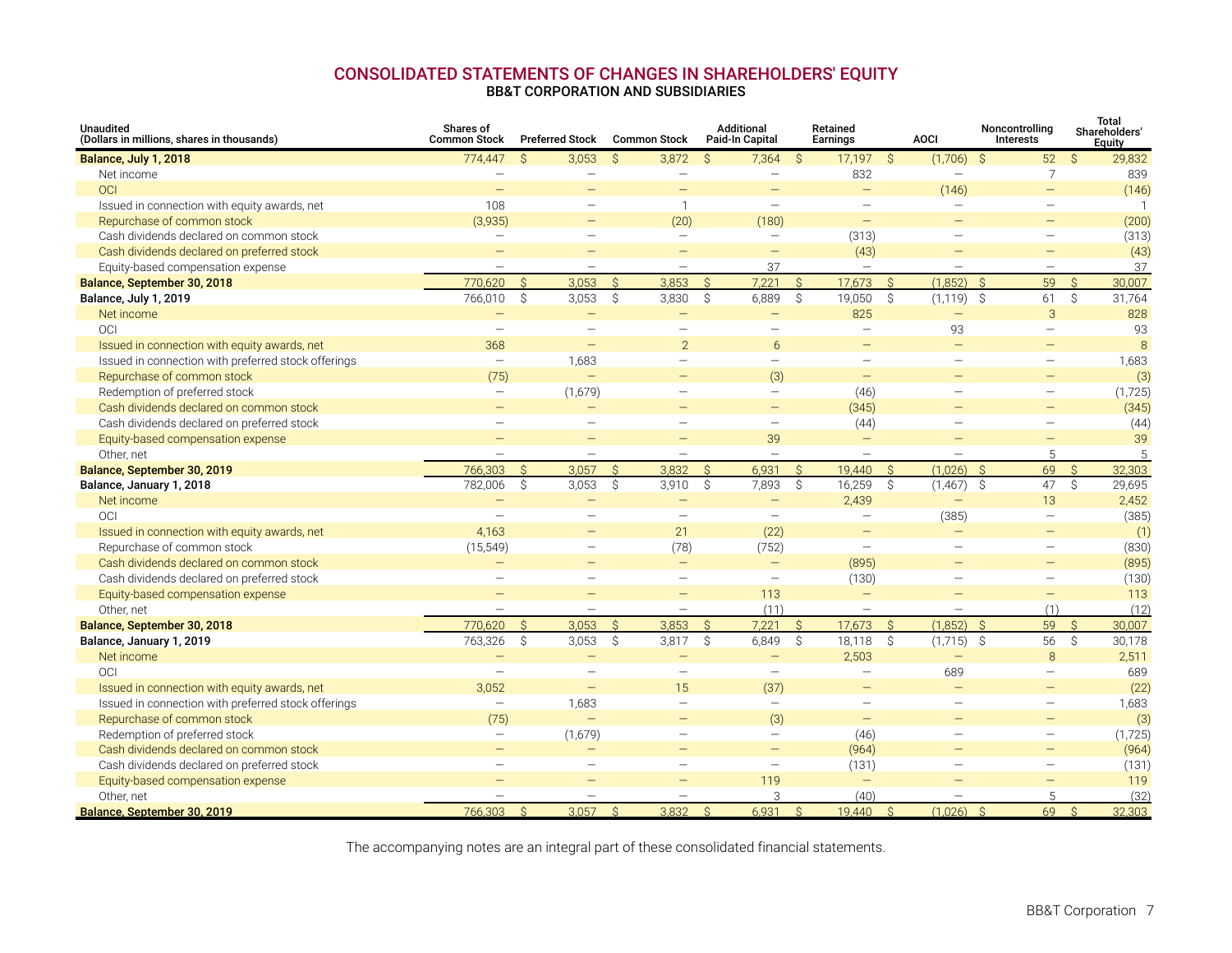## **CONSOLIDATED STATEMENTS OF CASH FLOWS**

**BB&T CORPORATION AND SUBSIDIARIES**

<span id="page-9-0"></span>

| <b>Unaudited</b><br>Nine Months Ended September 30,<br>(Dollars in millions)         |               | 2019      |                     | 2018     |
|--------------------------------------------------------------------------------------|---------------|-----------|---------------------|----------|
| <b>Cash Flows From Operating Activities:</b>                                         |               |           |                     |          |
| Net income                                                                           | Ŝ             | 2,511     | -Ŝ                  | 2,452    |
| Adjustments to reconcile net income to net cash from operating activities:           |               |           |                     |          |
| Provision for credit losses                                                          |               | 444       |                     | 420      |
| Depreciation                                                                         |               | 324       |                     | 316      |
| Amortization of intangibles                                                          |               | 93        |                     | 97       |
| Equity-based compensation expense                                                    |               | 119       |                     | 113      |
| (Gain) loss on securities, net                                                       |               |           |                     | (1)      |
| Net change in operating assets and liabilities:                                      |               |           |                     |          |
| <b>LHFS</b>                                                                          |               | (531)     |                     | 77       |
| Trading and equity securities                                                        |               | (104)     |                     | (503)    |
| Other assets, accounts payable and other liabilities                                 |               | (1,458)   |                     | 221      |
| Other, net                                                                           |               | 566       |                     | (214)    |
| Net cash from operating activities                                                   |               | 1,964     |                     | 2,978    |
| <b>Cash Flows From Investing Activities:</b>                                         |               |           |                     |          |
| Proceeds from sales of AFS securities                                                |               | 4,255     |                     | 294      |
| Proceeds from maturities, calls and paydowns of AFS securities                       |               | 3,051     |                     | 2,919    |
| Purchases of AFS securities                                                          |               | (17, 220) |                     | (3,630)  |
| Proceeds from maturities, calls and paydowns of HTM securities                       |               | 1,762     |                     | 1,919    |
| Purchases of HTM securities                                                          |               |           |                     | (39)     |
| Originations and purchases of loans and leases, net of sales and principal collected |               | (1,060)   |                     | (3,657)  |
| Other, net                                                                           |               | (188)     |                     | (539)    |
| Net cash from investing activities                                                   |               | (9,400)   |                     | (2,733)  |
| <b>Cash Flows From Financing Activities:</b>                                         |               |           |                     |          |
| Net change in deposits                                                               |               | 1,096     |                     | (2,806)  |
| Net change in short-term borrowings                                                  |               | 5,317     |                     | 4,714    |
| Proceeds from issuance of long-term debt                                             |               | 5,653     |                     | 1,770    |
| Repayment of long-term debt                                                          |               | (4,259)   |                     | (1, 845) |
| Repurchase of common stock                                                           |               | (3)       |                     | (830)    |
| Net proceeds from preferred stock issued                                             |               | 1,683     |                     |          |
| Redemption of preferred stock                                                        |               | (1,725)   |                     |          |
| Cash dividends paid on common stock                                                  |               | (964)     |                     | (895)    |
| Cash dividends paid on preferred stock                                               |               | (131)     |                     | (130)    |
| Other, net                                                                           |               | (200)     |                     | (153)    |
| Net cash from financing activities                                                   |               | 6,467     |                     | (175)    |
| Net Change in Cash, Cash Equivalents and Restricted Cash                             |               | (969)     |                     | 70       |
| Cash, Cash Equivalents and Restricted Cash, January 1                                |               | 3,987     |                     | 3,083    |
| Cash, Cash Equivalents and Restricted Cash, September 30                             | $\mathcal{S}$ | 3,018     | $\ddot{\mathsf{S}}$ | 3,153    |
| <b>Supplemental Disclosure of Cash Flow Information:</b>                             |               |           |                     |          |
| Net cash paid (received) during the period for:                                      |               |           |                     |          |
| Interest expense                                                                     | \$            | 1,486     | $\mathcal{S}$       | 948      |
| Income taxes                                                                         |               | 409       |                     | (34)     |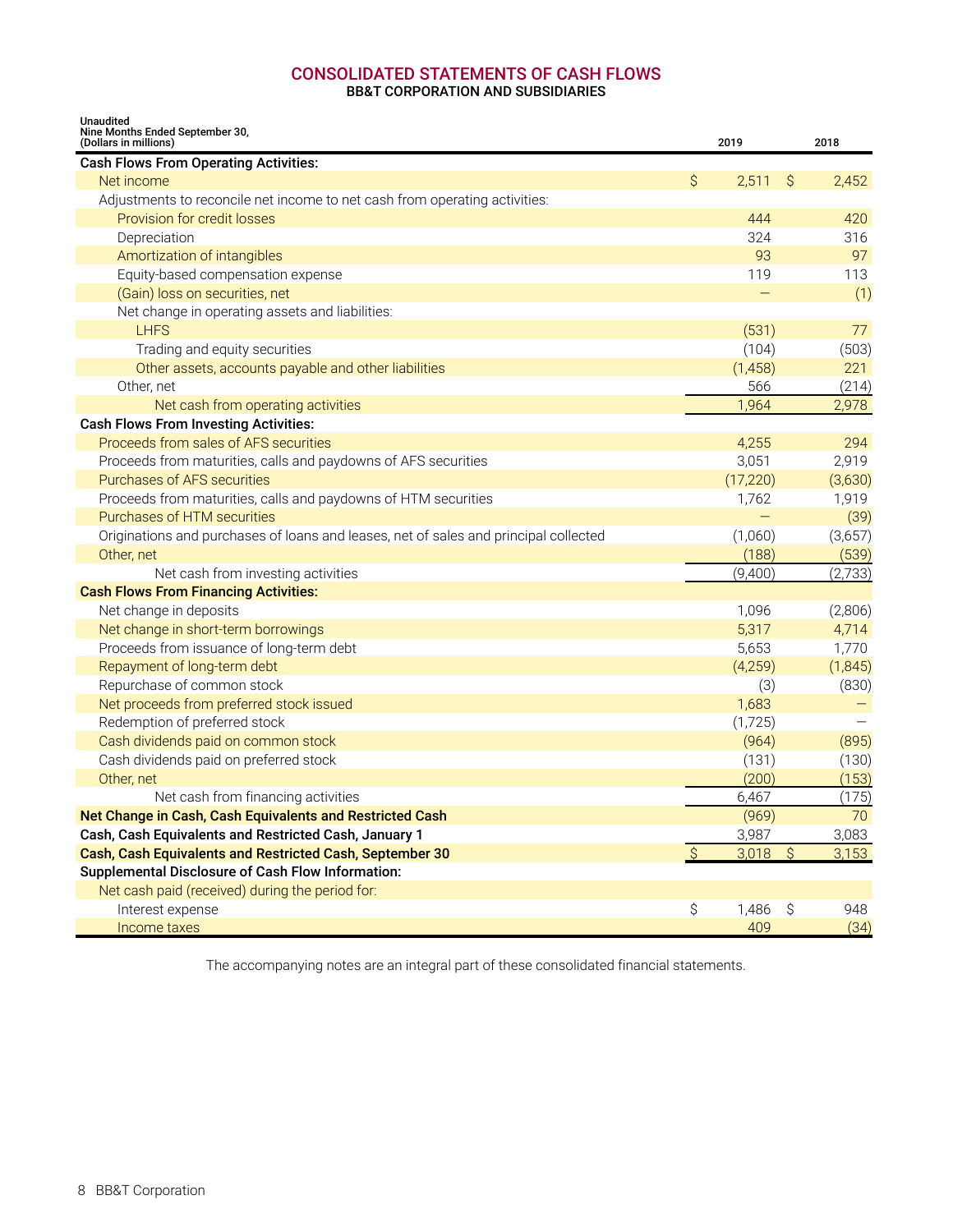### <span id="page-10-0"></span>**NOTE 1. Basis of Presentation**

#### *General*

See the Glossary of Defined Terms at the beginning of this Report for terms used herein. These consolidated financial statements and notes are presented in accordance with the instructions for Form 10-Q and, therefore, do not include all information and notes necessary for a complete presentation of financial position, results of operations and cash flow activity required in accordance with GAAP. In the opinion of management, all normal recurring adjustments necessary for a fair statement of the consolidated financial position and consolidated results of operations have been made. The year-end consolidated balance sheet data was derived from audited financial statements but does not include all disclosures required by GAAP. The information contained in the financial statements and notes included in the Annual Report on Form 10-K for the year ended December 31, 2018 should be referred to in connection with these unaudited interim consolidated financial statements.

#### *Reclassifications*

Certain amounts reported in prior periods' consolidated financial statements have been reclassified to conform to the current presentation.

#### *Use of Estimates in the Preparation of Financial Statements*

The preparation of financial statements in conformity with GAAP requires management to make estimates and assumptions that affect the reported amounts of assets and liabilities and disclosure of contingent assets and liabilities as of the date of the financial statements and the reported amounts of revenues and expenses. Actual results could differ from those estimates. Material estimates that are particularly susceptible to significant change include the determination of the ACL, determination of fair value for financial instruments, valuation of MSRs, goodwill, intangible assets and other purchase accounting related adjustments, benefit plan obligations and expenses, and tax assets, liabilities and expense.

#### *Leases - Lessee*

BB&T has operating and finance leases for data centers, corporate offices, branches, retail centers, and certain equipment. BB&T determines if an arrangement is a lease at inception. Operating leases with an original lease term in excess of one year are included in other assets and accounts payable and other liabilities in the Consolidated Balance Sheets. Finance leases are included in premises and equipment and long-term debt in the Consolidated Balance Sheets.

ROU assets represent the right to use an underlying asset for the lease term and lease liabilities represent the obligation to make lease payments arising from the lease. Operating and finance lease assets and liabilities are recognized at the commencement date based on the present value of lease payments over the lease term. BB&T uses an implicit interest rate in determining the present value of lease payments when readily determinable, and a collateralized incremental borrowing rate when an implicit rate is not available. Lease terms consider options to extend or terminate based on the determination of whether such renewal or termination options are deemed reasonably certain. Rent expense and rental income on operating leases is generally recorded using the straight-line method over the appropriate lease terms.

Lease agreements that contain non-lease components are generally accounted for as a single lease component. Variable costs, such as maintenance expenses, property and sales taxes, association dues and index based rate increases, are expensed as they are incurred.

#### *Leases - Lessor*

BB&T's commercial lease portfolio consists of dealer-based financing of equipment for small businesses and commercial equipment leasing. The fair market value of the leased asset is generally equal to the original capitalized cost. Assets under operating leases are included in other assets in the Consolidated Balance Sheets. Depreciation expense for assets under operating leases is generally recorded using the straight-line method over the appropriate lease terms in other expense in the Consolidated Statements of Income.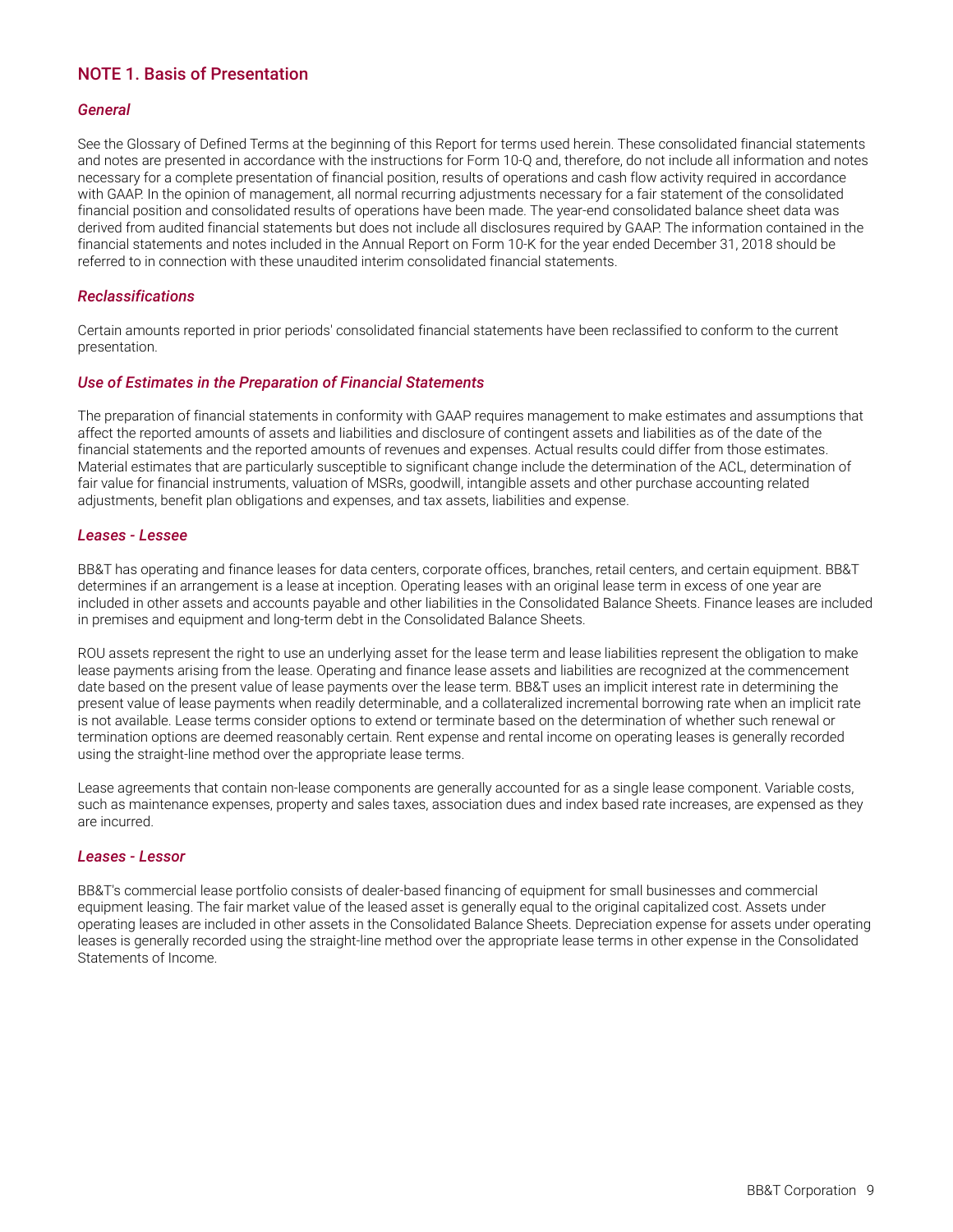#### <span id="page-11-0"></span>*Changes in Accounting Principles and Effects of New Accounting Pronouncements*

| Standard/<br><b>Adoption Date</b>   | Description                                                                                                                                                                                                                                                                                                                                                                                                                                                                                                                                                                                                                                                                                                                 | <b>Effects on the Financial Statements</b>                                                                                                                                                                                                                                                                                                                                                                                                                                                                                                                                                                                                                                                                                                                                                            |
|-------------------------------------|-----------------------------------------------------------------------------------------------------------------------------------------------------------------------------------------------------------------------------------------------------------------------------------------------------------------------------------------------------------------------------------------------------------------------------------------------------------------------------------------------------------------------------------------------------------------------------------------------------------------------------------------------------------------------------------------------------------------------------|-------------------------------------------------------------------------------------------------------------------------------------------------------------------------------------------------------------------------------------------------------------------------------------------------------------------------------------------------------------------------------------------------------------------------------------------------------------------------------------------------------------------------------------------------------------------------------------------------------------------------------------------------------------------------------------------------------------------------------------------------------------------------------------------------------|
|                                     | <b>Standards Adopted During the Current Year</b>                                                                                                                                                                                                                                                                                                                                                                                                                                                                                                                                                                                                                                                                            |                                                                                                                                                                                                                                                                                                                                                                                                                                                                                                                                                                                                                                                                                                                                                                                                       |
| Leases<br>Jan 1, 2019               | Requires lessees to recognize assets and liabilities related to certain<br>operating leases on the balance sheet, requires additional<br>disclosures by lessees, and contains targeted changes to<br>accounting by lessors.                                                                                                                                                                                                                                                                                                                                                                                                                                                                                                 | BB&T established ROU assets of \$860<br>million and lease liabilities of \$997<br>million. The net impact to equity was a<br>reduction of \$40 million. There was no<br>material impact to its Consolidated<br>Statements of Income. BB&T adopted the<br>quidance on a prospective basis and did<br>not reassess whether any expired or<br>existing contract contains a lease, the<br>classification of leases or the initial direct<br>costs.                                                                                                                                                                                                                                                                                                                                                        |
| <b>Standards Not Yet Adopted</b>    |                                                                                                                                                                                                                                                                                                                                                                                                                                                                                                                                                                                                                                                                                                                             |                                                                                                                                                                                                                                                                                                                                                                                                                                                                                                                                                                                                                                                                                                                                                                                                       |
| <b>Credit Losses</b><br>Jan 1, 2020 | Replaces the incurred loss impairment methodology with an<br>expected credit loss methodology and requires consideration of a<br>broader range of information to determine credit loss estimates.<br>Financial assets measured at amortized cost will be presented at<br>the net amount expected to be collected by using an allowance for<br>credit losses. Purchased credit deteriorated loans will receive an<br>allowance for expected credit losses. Any credit impairment on AFS<br>debt securities for which the fair value is less than cost will be<br>recorded through an allowance for expected credit losses. The<br>standard also requires expanded disclosures related to credit losses<br>and asset quality. | BB&T's CECL implementation efforts are<br>continuing to focus on model validation.<br>developing new disclosures, establishing<br>formal policies and procedures and other<br>governance and control documentation.<br>BB&T performed comprehensive parallel<br>testing of its CECL models during the<br>third quarter of 2019. The results of this<br>testing preliminarily indicate the potential<br>for an increase in the ACL that ranges<br>from approximately 30% to 50%.<br>However, the magnitude of the increase<br>is highly dependent on existing and<br>forecasted economic conditions at the<br>adoption date. This estimate does not<br>incorporate the anticipated impact of the<br>merger with SunTrust, which is expected<br>to be consummated during the fourth<br>quarter of 2019. |

### **NOTE 2. Business Combinations**

On February 7, 2019, BB&T and SunTrust announced that both companies' Boards of Directors unanimously approved an agreement to combine in an all-stock merger-of-equals. Upon closing, each SunTrust share will be exchanged for 1.295 shares of BB&T stock. On July 10, 2019, BB&T received regulatory approval from the NCCOB for the pending merger-of-equals with SunTrust. The merger is expected to close in the fourth quarter of 2019, subject to satisfaction of closing conditions, including receipt of remaining regulatory approvals. The merger is subject to a break-up fee of approximately \$1.1 billion, payable in customary circumstances. On July 30, 2019, BB&T and SunTrust shareholders approved the merger. In addition, BB&T's shareholders approved Truist Financial Corporation to be the name of the new combined company.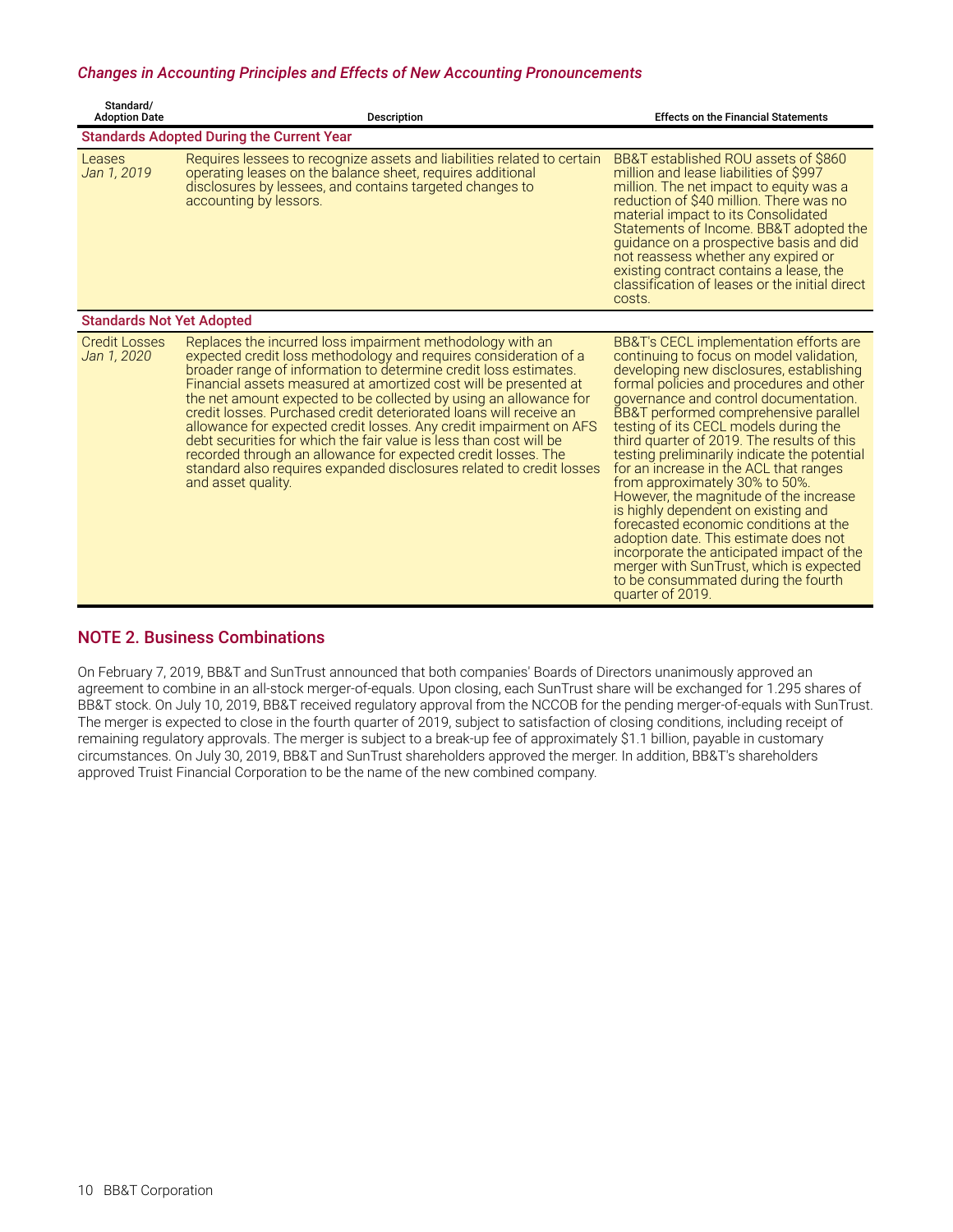### <span id="page-12-0"></span>**NOTE 3. Securities**

The following tables summarize AFS and HTM securities:

| September 30, 2019                |                     | Amortized    |                     | <b>Gross Unrealized</b>  |                     |                          |                     |                   |  |
|-----------------------------------|---------------------|--------------|---------------------|--------------------------|---------------------|--------------------------|---------------------|-------------------|--|
| (Dollars in millions)             |                     | Cost         |                     | Gains                    |                     | Losses                   | <b>Fair Value</b>   |                   |  |
| AFS securities:                   |                     |              |                     |                          |                     |                          |                     |                   |  |
| U.S. Treasury                     | \$                  | 1,142        | Ŝ                   | $\mathbf{1}$             | \$                  | 5                        | $\hat{S}$           | 1,138             |  |
| <b>GSE</b>                        |                     | 251          |                     | 4                        |                     | 1                        |                     | 254               |  |
| <b>Agency MBS</b>                 |                     | 33,457       |                     | 283                      |                     | 133                      |                     | 33,607            |  |
| States and political subdivisions |                     | 564          |                     | 35                       |                     | 6                        |                     | 593               |  |
| Non-agency MBS                    |                     | 197          |                     | 177                      |                     |                          |                     | 374               |  |
| Other                             |                     | 31           |                     |                          |                     | -                        |                     | 31                |  |
| <b>Total AFS securities</b>       | $\mathcal{S}$       | 35,642       | $\mathcal{S}$       | 500                      | \$                  | 145                      | \$                  | 35,997            |  |
| HTM securities:                   |                     |              |                     |                          |                     |                          |                     |                   |  |
| U.S. Treasury                     | \$                  | 1,100        | Ŝ                   | $\overline{5}$           | $\hat{S}$           |                          | \$                  | 1,105             |  |
| <b>GSE</b>                        |                     | 2,200        |                     | 36                       |                     | $\overline{\phantom{0}}$ |                     | 2,236             |  |
| <b>Agency MBS</b>                 |                     | 15,467       |                     | 185                      |                     | 24                       |                     | 15,628            |  |
| States and political subdivisions |                     | 1            |                     | $\overline{\phantom{0}}$ |                     |                          |                     | 1                 |  |
| <b>Total HTM securities</b>       | $\hat{S}$           | 18,768       | $\hat{S}$           | 226                      | $\hat{S}$           | 24                       | $\hat{S}$           | 18,970            |  |
|                                   |                     |              |                     |                          |                     |                          |                     |                   |  |
| December 31, 2018                 |                     | Amortized    |                     | <b>Gross Unrealized</b>  |                     |                          |                     |                   |  |
| (Dollars in millions)             |                     | Cost         |                     | Gains                    |                     | Losses                   |                     | <b>Fair Value</b> |  |
| AFS securities:                   |                     |              |                     |                          |                     |                          |                     |                   |  |
| <b>U.S. Treasury</b>              | \$                  | 3,503        | $\hat{\mathcal{S}}$ | 22                       | \$                  | 84                       | \$                  | 3,441             |  |
| <b>GSE</b>                        |                     | 209          |                     |                          |                     | 9                        |                     | 200               |  |
| <b>Agency MBS</b>                 |                     | 20,927       |                     | 15                       |                     | 787                      |                     | 20,155            |  |
| States and political subdivisions |                     | 694          |                     | 25                       |                     | 18                       |                     | 701               |  |
| Non-agency MBS                    |                     | 321          |                     | 184                      |                     |                          |                     | 505               |  |
| Other                             |                     | 35           |                     | 1                        |                     |                          |                     | 36                |  |
| <b>Total AFS securities</b>       | $\hat{\mathcal{S}}$ | 25,689       | $\hat{S}$           | 247                      | $\hat{\mathcal{S}}$ | 898                      | $\hat{\mathcal{S}}$ | 25,038            |  |
| HTM securities:                   |                     |              |                     |                          |                     |                          |                     |                   |  |
| U.S. Treasury                     | \$                  | 1,099        | $\mathsf{S}$        | $\qquad \qquad -$        | \$                  | 6                        | \$                  | 1,093             |  |
| <b>GSE</b>                        |                     | 2,199        |                     | 4                        |                     | 43                       |                     | 2,160             |  |
| <b>Agency MBS</b>                 |                     | 17,248       |                     | 27                       |                     | 487                      |                     | 16,788            |  |
| States and political subdivisions |                     | 5            |                     | $\overline{\phantom{0}}$ |                     |                          |                     | 5                 |  |
| Other                             |                     | $\mathbf{1}$ |                     |                          |                     |                          |                     | $\mathbf{1}$      |  |

Certain securities issued by FNMA and FHLMC exceeded 10% of shareholders' equity at September 30, 2019. The FNMA investments had total amortized cost and fair value of \$16.5 billion and \$16.6 billion respectively. The FHLMC investments had total amortized cost and fair value of \$12.4 billion.

The amortized cost and estimated fair value of the securities portfolio by contractual maturity are shown in the following table. The expected life of MBS may differ from contractual maturities because borrowers have the right to prepay the underlying mortgage loans.

|                                             |                   | <b>AFS</b> |                   | <b>HTM</b>        |                   |
|---------------------------------------------|-------------------|------------|-------------------|-------------------|-------------------|
| September 30, 2019<br>(Dollars in millions) | Amortized<br>Cost |            | <b>Fair Value</b> | Amortized<br>Cost | <b>Fair Value</b> |
| Due in one year or less                     | 255               |            | 256               | —                 |                   |
| Due after one year through five years       | 1.178             |            | 1.174             | 3,300             | 3,342             |
| Due after five years through ten years      | 258               |            | 272               | 529               | 530               |
| Due after ten years                         | 33.951            |            | 34.295            | 14.939            | 15.098            |
| Total debt securities                       | 35.642            |            | 35.997            | 18.768            | 18.970            |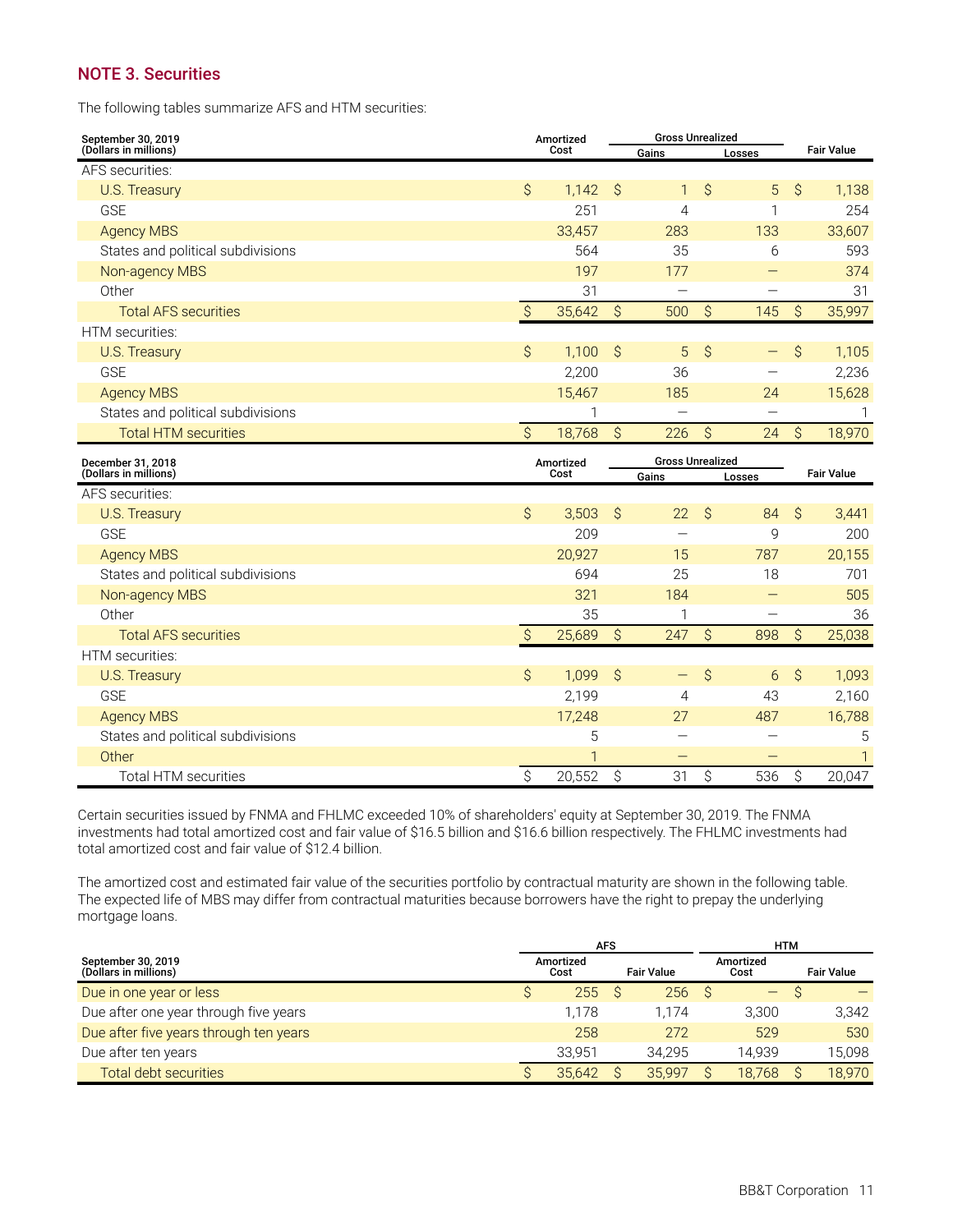The following tables present the fair values and gross unrealized losses of investments based on the length of time that individual securities have been in a continuous unrealized loss position:

|                                             | Less than 12 months |                   |     |                             |                   | 12 months or more |                             |                   | <b>Total</b>      |        |    |                      |  |
|---------------------------------------------|---------------------|-------------------|-----|-----------------------------|-------------------|-------------------|-----------------------------|-------------------|-------------------|--------|----|----------------------|--|
| September 30, 2019<br>(Dollars in millions) |                     | <b>Fair Value</b> |     | <b>Unrealized</b><br>Losses | <b>Fair Value</b> |                   | <b>Unrealized</b><br>Losses |                   | <b>Fair Value</b> |        |    | Unrealized<br>Losses |  |
| AFS securities:                             |                     |                   |     |                             |                   |                   |                             |                   |                   |        |    |                      |  |
| <b>U.S. Treasury</b>                        | Ŝ                   | 791               | - S |                             | $5 \quad$         | $\equiv$          | S                           | $\qquad \qquad -$ | S                 | 791    | -Ŝ | 5                    |  |
| <b>GSE</b>                                  |                     | 46                |     |                             |                   | 78                |                             |                   |                   | 124    |    |                      |  |
| <b>Agency MBS</b>                           |                     | 7,285             |     | 42                          |                   | 4,299             |                             | 91                |                   | 11,584 |    | 133                  |  |
| States and political subdivisions           |                     | 79                |     |                             |                   | 144               |                             | 5                 |                   | 223    |    | 6                    |  |
| <b>Total</b>                                |                     | 8,201             | Ŝ.  | 48                          | S.                | 4,521             |                             | 97                |                   | 12,722 | S  | 145                  |  |
| HTM securities:                             |                     |                   |     |                             |                   |                   |                             |                   |                   |        |    |                      |  |
| <b>Agency MBS</b>                           | \$.                 | 1,622             | ∣ S | 9                           | Ŝ                 | 1.274             | -Ŝ                          | 15                | -Ŝ                | 2.896  | S. | 24                   |  |
| Total                                       |                     | 1,622             |     | 9                           | ⌒                 | 1,274             |                             | 15                |                   | 2,896  | S  | 24                   |  |

|                                            | Less than 12 months |                   |     |                          | 12 months or more |                             |                   | <b>Total</b>   |    |                             |     |                   |                             |  |
|--------------------------------------------|---------------------|-------------------|-----|--------------------------|-------------------|-----------------------------|-------------------|----------------|----|-----------------------------|-----|-------------------|-----------------------------|--|
| December 31, 2018<br>(Dollars in millions) |                     | <b>Fair Value</b> |     |                          |                   | <b>Unrealized</b><br>Losses | <b>Fair Value</b> |                |    | <b>Unrealized</b><br>Losses |     | <b>Fair Value</b> | <b>Unrealized</b><br>Losses |  |
| AFS securities:                            |                     |                   |     |                          |                   |                             |                   |                |    |                             |     |                   |                             |  |
| U.S. Treasury                              | $\mathsf{S}$        | 111               | S S | $\overline{\phantom{m}}$ | $\mathsf{S}$      | 2,121                       | - Ŝ               | 84             | Ŝ. | 2,232                       | S.  | 84                |                             |  |
| <b>GSE</b>                                 |                     | 3                 |     |                          |                   | 176                         |                   | $\mathsf{Q}$   |    | 179                         |     | 9                 |                             |  |
| <b>Agency MBS</b>                          |                     | 322               |     | $2^{\circ}$              |                   | 18,478                      |                   | 785            |    | 18,800                      |     | 787               |                             |  |
| States and political subdivisions          |                     | 100               |     |                          |                   | 288                         |                   | 17             |    | 388                         |     | 18                |                             |  |
| Total                                      |                     | 536               | S.  | 3                        | Ŝ                 | 21,063                      | <sub>S</sub>      | 895            | S  | 21,599                      | S   | 898               |                             |  |
| HTM securities:                            |                     |                   |     |                          |                   |                             |                   |                |    |                             |     |                   |                             |  |
| U.S. Treasury                              | \$                  | 698 <sup>°</sup>  |     | $\mathbf{3}$             | $\mathcal{S}$     | 395S                        |                   | 3 <sup>1</sup> | Ŝ. | 1.093                       | - S | 6                 |                             |  |
| <b>GSE</b>                                 |                     | -                 |     | —                        |                   | 1.749                       |                   | 43             |    | 1.749                       |     | 43                |                             |  |
| <b>Agency MBS</b>                          |                     | 264               |     | 3                        |                   | 14.976                      |                   | 484            |    | 15,240                      |     | 487               |                             |  |
| Total                                      |                     | 962               | Ŝ   | 6                        | Ŝ                 | 17.120                      |                   | 530            |    | 18.082                      | Ŝ   | 536               |                             |  |

Substantially all of the unrealized losses on the securities portfolio were the result of changes in market interest rates compared to the date the securities were acquired rather than the credit quality of the issuers or underlying loans.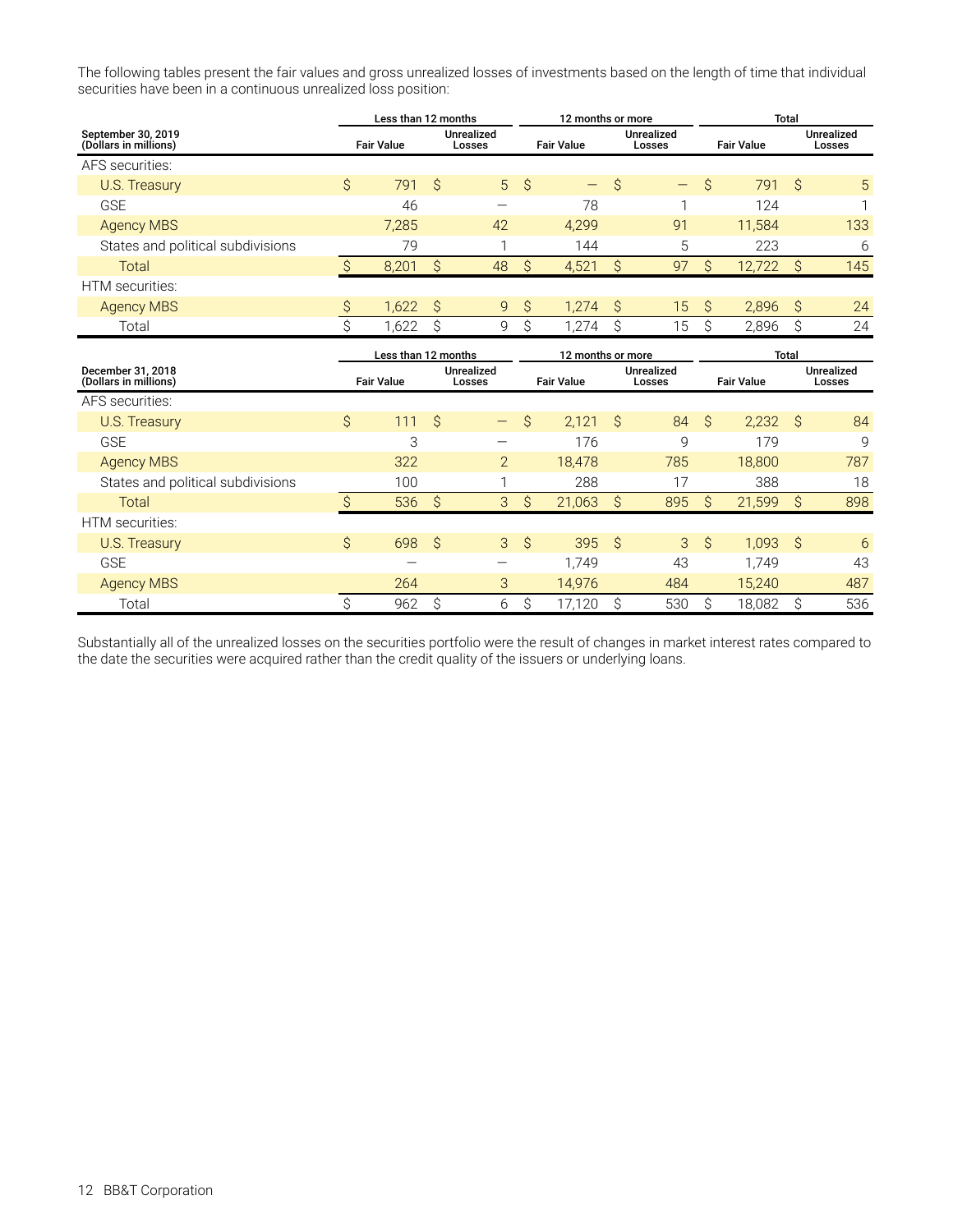### <span id="page-14-0"></span>**NOTE 4. Loans and ACL**

During the third quarter of 2019, a residential mortgage loan portfolio totaling \$4.3 billion was sold. The following tables present loans and leases HFI by aging category:

|                                             |    |             |   | Accruing               |                             |                   |                |    |         |
|---------------------------------------------|----|-------------|---|------------------------|-----------------------------|-------------------|----------------|----|---------|
| September 30, 2019<br>(Dollars in millions) |    | Current     |   | 30-89 Days<br>Past Due | 90 Days Or<br>More Past Due |                   | Nonperforming  |    | Total   |
| Commercial:                                 |    |             |   |                        |                             |                   |                |    |         |
| Commercial and industrial                   | \$ | $64,118$ \$ |   | 34                     | -Ŝ                          | $\qquad \qquad -$ | \$<br>172      | Ŝ. | 64,324  |
| CRE                                         |    | 20.854      |   |                        |                             | -                 | 29             |    | 20,884  |
| Lease financing                             |    | 2,353       |   |                        |                             |                   | $\overline{2}$ |    | 2,356   |
| Retail:                                     |    |             |   |                        |                             |                   |                |    |         |
| Residential mortgage                        |    | 27,412      |   | 432                    |                             | 347               | 106            |    | 28,297  |
| Direct                                      |    | 11,346      |   | 54                     |                             | ⇁                 | 56             |    | 11,463  |
| <b>Indirect</b>                             |    | 17,947      |   | 423                    |                             | 9                 | 82             |    | 18,461  |
| Revolving credit                            |    | 3.194       |   | 31                     |                             | 16                |                |    | 3,241   |
| PCI                                         |    | 347         |   | 16                     |                             | 24                |                |    | 387     |
| Total                                       | Ŝ  | 147,571     | S | 992                    |                             | 403               | 447            | S  | 149,413 |

|                                            |           |         |                        | Accruing |                             |                          |               |               |               |         |
|--------------------------------------------|-----------|---------|------------------------|----------|-----------------------------|--------------------------|---------------|---------------|---------------|---------|
| December 31, 2018<br>(Dollars in millions) |           | Current | 30-89 Days<br>Past Due |          | 90 Days Or<br>More Past Due |                          |               | Nonperforming |               | Total   |
| Commercial:                                |           |         |                        |          |                             |                          |               |               |               |         |
| Commercial and industrial                  | $\hat{S}$ | 61,701  | S,                     | 34       | - \$                        | $\qquad \qquad -$        | $\mathcal{S}$ | 200           | $\mathcal{S}$ | 61,935  |
| <b>CRE</b>                                 |           | 20,990  |                        | 5        |                             | –                        |               | 65            |               | 21,060  |
| Lease financing                            |           | 2,014   |                        | h        |                             |                          |               | 3             |               | 2,018   |
| Retail:                                    |           |         |                        |          |                             |                          |               |               |               |         |
| Residential mortgage                       |           | 30,413  |                        | 456      |                             | 405                      |               | 119           |               | 31,393  |
| Direct                                     |           | 11,463  |                        | 61       |                             | $\overline{\phantom{0}}$ |               | 53            |               | 11,584  |
| <b>Indirect</b>                            |           | 16,901  |                        | 436      |                             | 6                        |               | 82            |               | 17,425  |
| Revolving credit                           |           | 3,090   |                        | 28       |                             | 14                       |               |               |               | 3,132   |
| PCI                                        |           | 413     |                        | 23       |                             | 30                       |               |               |               | 466     |
| Total                                      | Ŝ         | 146,985 | Ŝ                      | 1,044    |                             | 462                      |               | 522           | Ŝ             | 149.013 |

The following table presents the carrying amount of loans by risk rating. PCI loans are excluded because their related ALLL is determined by loan pool performance and revolving credit loans are excluded as the loans are charged-off rather than reclassifying to nonperforming:

|                        | September 30, 2019 |                                          |    |               |                    |                |                                       | December 31, 2018 |            |        |                    |          |  |                                |  |               |  |          |
|------------------------|--------------------|------------------------------------------|----|---------------|--------------------|----------------|---------------------------------------|-------------------|------------|--------|--------------------|----------|--|--------------------------------|--|---------------|--|----------|
| (Dollars in millions)  |                    | Commercial &<br><b>CRE</b><br>Industrial |    |               | Lease<br>Financing |                | <b>Commercial &amp;</b><br>Industrial |                   | <b>CRE</b> |        | Lease<br>Financing |          |  |                                |  |               |  |          |
| Commercial:            |                    |                                          |    |               |                    |                |                                       |                   |            |        |                    |          |  |                                |  |               |  |          |
| Pass                   | $\mathsf{S}$       | 62.968                                   | Ŝ. | 20,491        | Ŝ                  | 2,344          | Ŝ.                                    | 60,655            | Ŝ.         | 20,712 | -Ŝ                 | 2,012    |  |                                |  |               |  |          |
| Special mention        |                    | 332                                      |    | 59            |                    |                |                                       | 216               |            | 61     |                    |          |  |                                |  |               |  |          |
| Substandard-performing |                    | 852                                      |    | 305           |                    | 9              |                                       | 864               |            | 222    |                    | 3        |  |                                |  |               |  |          |
| Nonperforming          |                    | 172                                      |    | 29            |                    | $\overline{2}$ |                                       | 200               |            | 65     |                    | 3        |  |                                |  |               |  |          |
| Total                  |                    | 64,324                                   | S  | 20,884        | Ŝ                  | 2,356          | Ŝ                                     | 61,935            | S          | 21,060 | Ŝ                  | 2,018    |  |                                |  |               |  |          |
|                        |                    | <b>Residential</b><br>Mortgage           |    | <b>Direct</b> |                    |                |                                       |                   |            |        |                    | Indirect |  | <b>Residential</b><br>Mortgage |  | <b>Direct</b> |  | Indirect |
| Retail:                |                    |                                          |    |               |                    |                |                                       |                   |            |        |                    |          |  |                                |  |               |  |          |
| Performing             | \$                 | 28.191                                   | Ŝ  | 11,407        | Ŝ                  | 18.379         | Ŝ.                                    | 31,274            | Ŝ          | 11.531 | S.                 | 17,343   |  |                                |  |               |  |          |
| Nonperforming          |                    | 106                                      |    | 56            |                    | 82             |                                       | 119               |            | 53     |                    | 82       |  |                                |  |               |  |          |
| Total                  | Ŝ                  | 28.297                                   | S  | 11.463        | Ŝ                  | 18.461         | S                                     | 31,393            | S          | 11.584 | S                  | 17.425   |  |                                |  |               |  |          |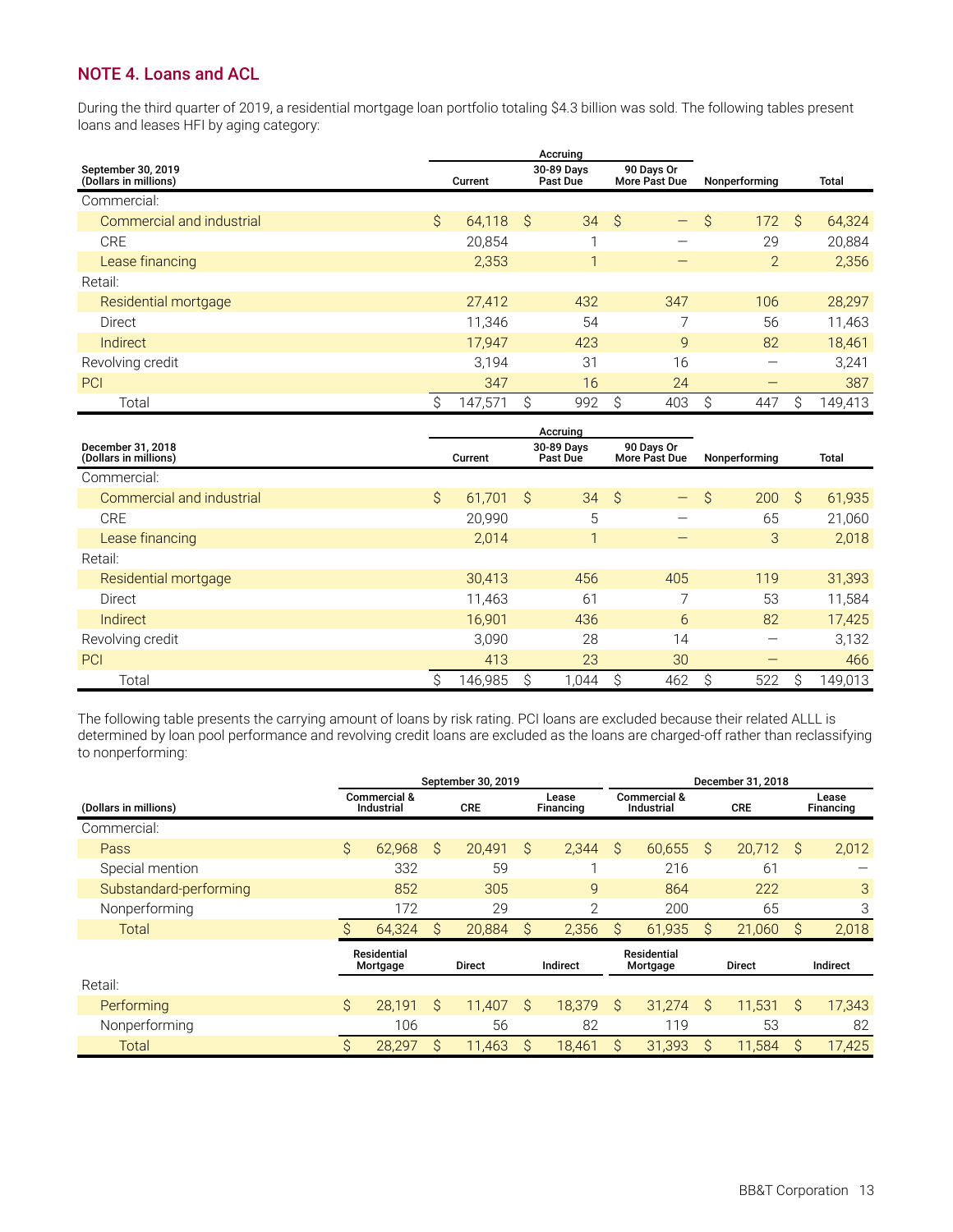The following tables present activity in the ACL:

| (Dollars in millions)     | <b>Balance</b> at<br>Jul 1, 2018 |                                  |               | Charge-Offs       | <b>Recoveries</b>         |                                | Provision<br>(Benefit) | <b>Balance at</b><br>Sep 30, 2018 |
|---------------------------|----------------------------------|----------------------------------|---------------|-------------------|---------------------------|--------------------------------|------------------------|-----------------------------------|
| Commercial:               |                                  |                                  |               |                   |                           |                                |                        |                                   |
| Commercial and industrial | \$                               | 535                              | $\varsigma$   | (28)              | $\zeta$<br>13             | $\hat{\mathcal{S}}$            | 21                     | \$<br>541                         |
| <b>CRE</b>                |                                  | 191                              |               |                   |                           | 1                              | (1)                    | 191                               |
| Lease financing           |                                  | 10                               |               | (1)               |                           |                                | $\mathbf{1}$           | 10                                |
| Retail:                   |                                  |                                  |               |                   |                           |                                |                        |                                   |
| Residential mortgage      |                                  | 221                              |               | (4)               |                           |                                | 8                      | 225                               |
| Direct                    |                                  | 97                               |               | (17)              |                           | 6                              | 11                     | 97                                |
| Indirect                  |                                  | 353                              |               | (94)              | 15                        |                                | 79                     | 353                               |
| Revolving credit          |                                  | 105                              |               | (20)              |                           | 4                              | 22                     | 111                               |
| PCI                       |                                  | 18                               |               | (2)               |                           |                                | (6)                    | 10                                |
| ALLL                      |                                  | 1,530                            |               | (166)             | 39                        |                                | 135                    | 1,538                             |
| <b>RUFC</b>               |                                  | 110                              |               | $\qquad \qquad -$ |                           | -                              | -                      | 110                               |
| <b>ACL</b>                | \$                               | 1,640                            | \$            | (166)             | $\hat{\mathcal{S}}$<br>39 | \$                             | 135                    | $\hat{\mathcal{S}}$<br>1,648      |
|                           |                                  |                                  |               |                   |                           |                                |                        |                                   |
| (Dollars in millions)     |                                  | <b>Balance</b> at<br>Jul 1, 2019 |               | Charge-Offs       | <b>Recoveries</b>         |                                | Provision<br>(Benefit) | <b>Balance</b> at<br>Sep 30, 2019 |
| Commercial:               |                                  |                                  |               |                   |                           |                                |                        |                                   |
| Commercial and industrial | \$                               | 574                              | $\mathcal{S}$ | $(28)$ \$         |                           | $\boldsymbol{\mathsf{S}}$<br>5 | 25                     | \$<br>576                         |
| <b>CRE</b>                |                                  | 201                              |               | (2)               |                           | 3                              | (6)                    | 196                               |
| Lease financing           |                                  | 10                               |               | (1)               |                           | 1                              | $\qquad \qquad -$      | 10                                |
| Retail:                   |                                  |                                  |               |                   |                           |                                |                        |                                   |
| Residential mortgage      |                                  | 224                              |               | (3)               |                           |                                | (22)                   | 199                               |
| Direct                    |                                  | 99                               |               | (22)              |                           | 6                              | 17                     | 100                               |
| Indirect                  |                                  | 359                              |               | (106)             | 15                        |                                | 94                     | 362                               |
| Revolving credit          |                                  | 120                              |               | (27)              |                           | 6                              | 23                     | 122                               |
| PCI                       |                                  | 8                                |               | -                 |                           | -                              | -                      | $\delta$                          |
| <b>ALLL</b>               |                                  | 1,595                            |               | (189)             | 36                        |                                | 131                    | 1,573                             |
| <b>RUFC</b>               |                                  | 94                               |               |                   | $\qquad \qquad -$         |                                | (14)                   | 80                                |
| <b>ACL</b>                | \$                               | 1,689                            | \$            | (189)             | \$<br>36                  | \$                             | 117                    | \$<br>1,653                       |
| (Dollars in millions)     |                                  | <b>Balance</b> at<br>Jan 1, 2018 |               | Charge-Offs       | <b>Recoveries</b>         |                                | Provision<br>(Benefit) | <b>Balance at</b><br>Sep 30, 2018 |
| Commercial:               |                                  |                                  |               |                   |                           |                                |                        |                                   |
| Commercial and industrial | \$                               | 522                              | \$            | (74)              | 32<br>-\$                 | \$                             | 61                     | \$<br>541                         |
| <b>CRE</b>                |                                  | 160                              |               | (8)               |                           | $\overline{4}$                 | 35                     | 191                               |
| Lease financing           |                                  | 9                                |               | (3)               |                           | $\mathbf{1}$                   | 3                      | $10$                              |
| Retail:                   |                                  |                                  |               |                   |                           |                                |                        |                                   |
| Residential mortgage      |                                  | 209                              |               | (13)              |                           | $\mathbf{1}$                   | 28                     | 225                               |
| <b>Direct</b>             |                                  | 106                              |               | (53)              | 18                        |                                | 26                     | 97                                |
| Indirect                  |                                  | 348                              |               | (283)             | 47                        |                                | 241                    | 353                               |
| Revolving credit          |                                  | 108                              |               | (62)              | 14                        |                                | 51                     | 111                               |
| PCI                       |                                  | 28                               |               | (2)               |                           | $\overline{\phantom{0}}$       | (16)                   | 10                                |
| ALLL                      |                                  | 1,490                            |               | (498)             | 117                       |                                | 429                    | 1,538                             |
| <b>RUFC</b>               |                                  | 119                              |               |                   |                           |                                | (9)                    | 110                               |
| ACL                       | $\hat{\mathcal{S}}$              | 1,609                            | \$            | $(498)$ \$        | 117                       | $\boldsymbol{\zeta}$           | 420                    | $\hat{\mathcal{S}}$<br>1,648      |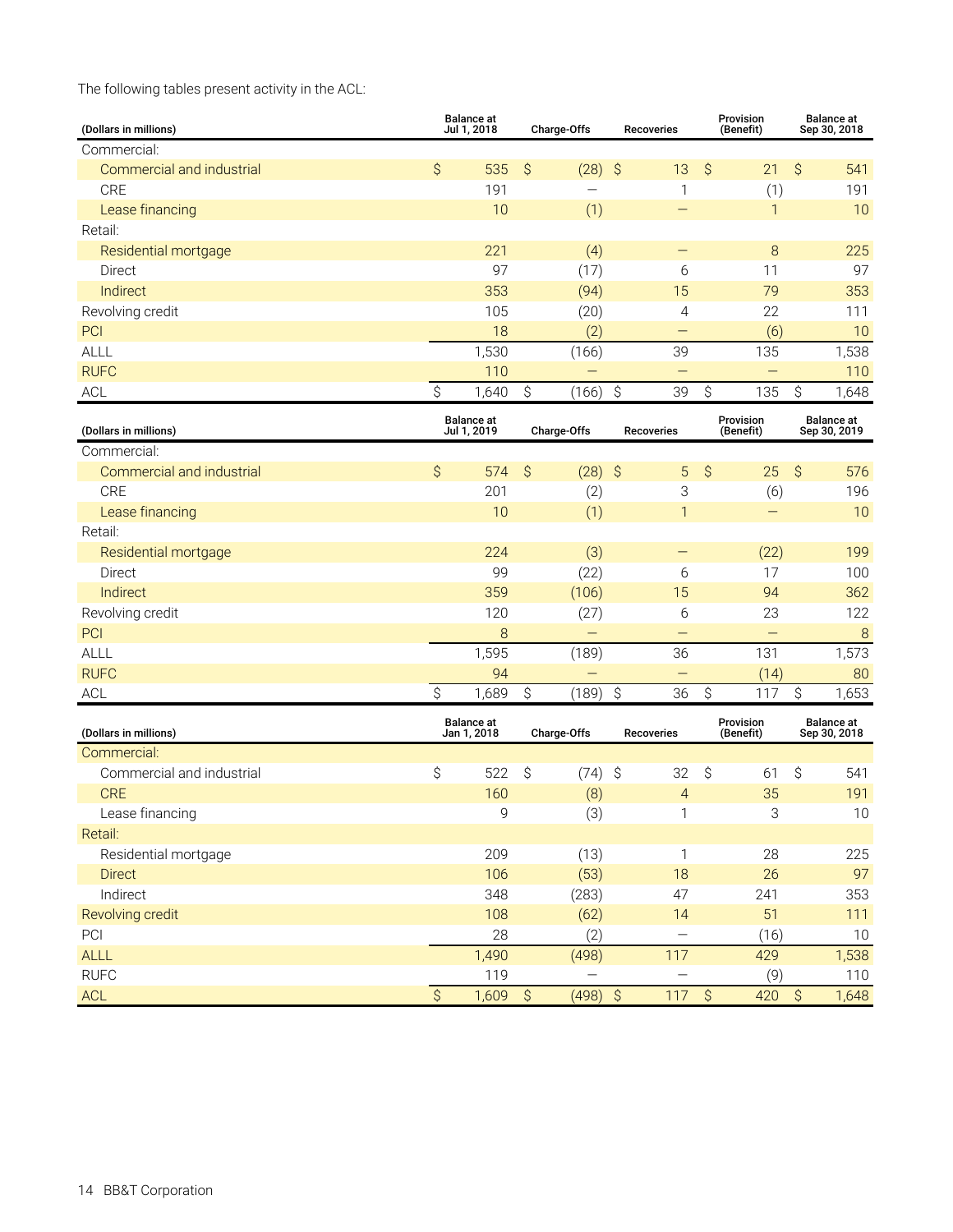| (Dollars in millions)     |    | <b>Balance</b> at<br>Jan 1, 2019 |      | Charge-Offs | <b>Recoveries</b>          | Provision<br>(Benefit) | <b>Balance at</b><br>Sep 30, 2019 |
|---------------------------|----|----------------------------------|------|-------------|----------------------------|------------------------|-----------------------------------|
| Commercial:               |    |                                  |      |             |                            |                        |                                   |
| Commercial and industrial | \$ | 546                              | - \$ | (67)        | $\ddot{\mathcal{S}}$<br>19 | \$<br>78               | \$<br>576                         |
| <b>CRE</b>                |    | 190                              |      | (28)        |                            | 27                     | 196                               |
| Lease financing           |    | 11                               |      | (2)         |                            | -                      | 10                                |
| Retail:                   |    |                                  |      |             |                            |                        |                                   |
| Residential mortgage      |    | 232                              |      | (13)        |                            | (21)                   | 199                               |
| <b>Direct</b>             |    | 97                               |      | (62)        | 19                         | 46                     | 100                               |
| Indirect                  |    | 356                              |      | (306)       | 51                         | 261                    | 362                               |
| Revolving credit          |    | 117                              |      | (78)        | 16                         | 67                     | 122                               |
| PCI                       |    | 9                                |      |             |                            | (1)                    | 8                                 |
| <b>ALLL</b>               |    | 1,558                            |      | (556)       | 114                        | 457                    | 1,573                             |
| <b>RUFC</b>               |    | 93                               |      |             |                            | (13)                   | 80                                |
| <b>ACL</b>                | Ŝ  | 1,651                            | S    | (556)       | 114<br>- S                 | S<br>444               | 1,653<br>S                        |

The following table provides a summary of loans that are collectively evaluated for impairment:

|                           |           | September 30, 2019     |     |                     | December 31, 2018 |                        |                     |      |  |
|---------------------------|-----------|------------------------|-----|---------------------|-------------------|------------------------|---------------------|------|--|
| (Dollars in millions)     |           | Recorded<br>Investment |     | <b>Related ALLL</b> |                   | Recorded<br>Investment | <b>Related ALLL</b> |      |  |
| Commercial:               |           |                        |     |                     |                   |                        |                     |      |  |
| Commercial and industrial | $\hat{S}$ | 64,050                 | - S | 551                 | Ŝ.                | 61.629                 | - S                 | 521  |  |
| <b>CRE</b>                |           | 20,834                 |     | 192                 |                   | 20,960                 |                     | 181  |  |
| Lease financing           |           | 2,354                  |     | 10                  |                   | 2,015                  |                     | 11   |  |
| Retail:                   |           |                        |     |                     |                   |                        |                     |      |  |
| Residential mortgage      |           | 27,542                 |     | 143                 |                   | 30,539                 |                     | 164  |  |
| Direct                    |           | 11,400                 |     | 96                  |                   | 11,517                 |                     | 92   |  |
| Indirect                  |           | 18,110                 |     | 299                 |                   | 17,099                 |                     | 299  |  |
| Revolving credit          |           | 3.210                  |     | 110                 |                   | 3.104                  |                     | 106  |  |
| PCI                       |           | 387                    |     | 8                   |                   | 466                    |                     | 9    |  |
| Total                     | Ŝ.        | 147,887                |     | ,409                | S.                | 147,329                | Ŝ                   | ,383 |  |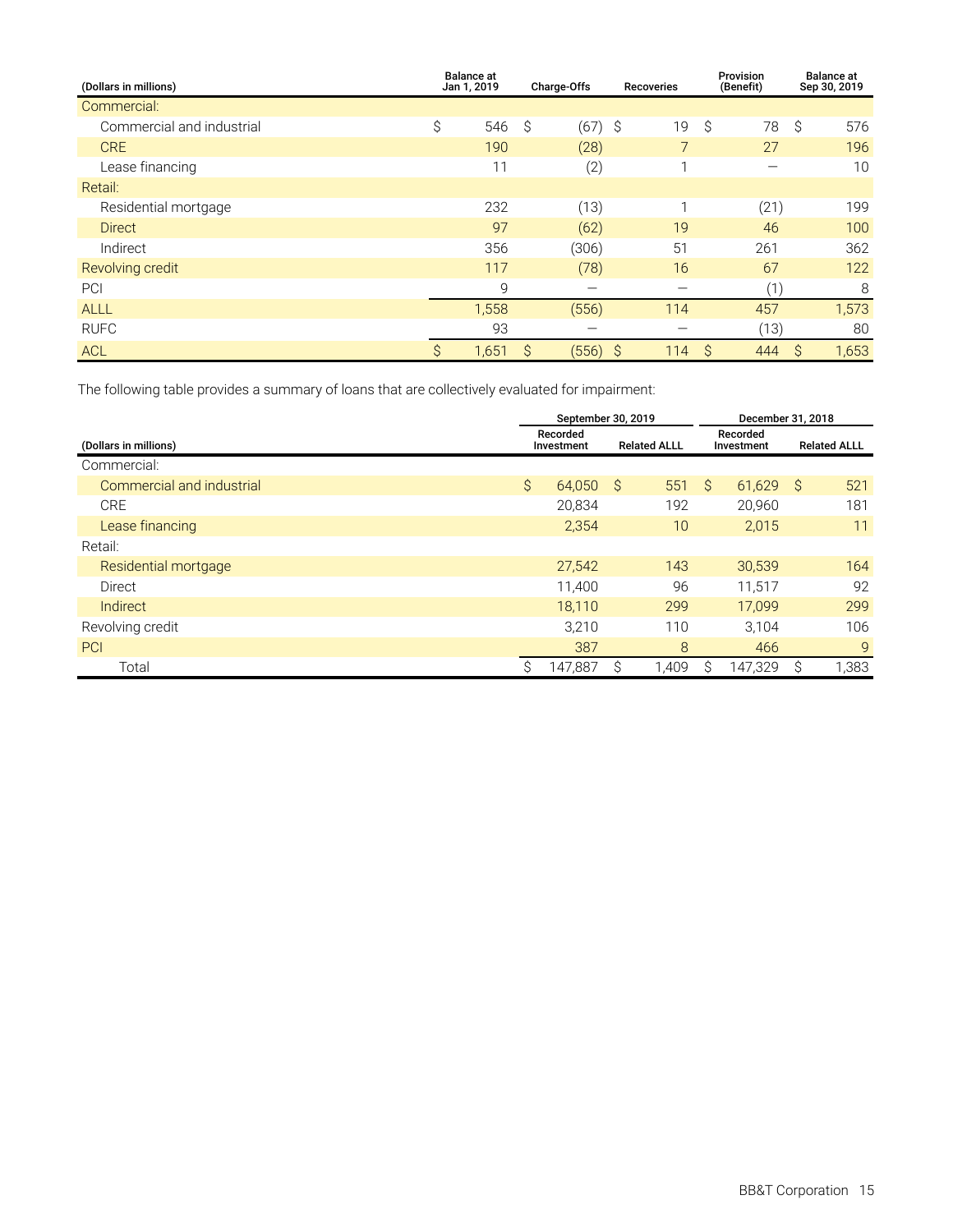The following tables set forth certain information regarding impaired loans, excluding PCI and LHFS, that were individually evaluated for impairment:

|                                                                               |            | <b>Recorded Investment</b> |     |                           |              |                |   |                     |    | Average                |   | Interest             |
|-------------------------------------------------------------------------------|------------|----------------------------|-----|---------------------------|--------------|----------------|---|---------------------|----|------------------------|---|----------------------|
| As of / For The Nine Months Ended September 30, 2019<br>(Dollars in millions) | <b>UPB</b> |                            |     | Without an<br><b>ALLL</b> |              | With an ALLL   |   | <b>Related ALLL</b> |    | Recorded<br>Investment |   | Income<br>Recognized |
| Commercial:                                                                   |            |                            |     |                           |              |                |   |                     |    |                        |   |                      |
| Commercial and industrial                                                     | \$         | 286                        | ∣\$ | 76                        | <sub>S</sub> | 198            | Ŝ | 25                  | S, | 302                    | Ŝ | 5                    |
| <b>CRE</b>                                                                    |            | 51                         |     | 8                         |              | 42             |   | 4                   |    | 85                     |   |                      |
| Lease financing                                                               |            | $\overline{2}$             |     |                           |              | $\overline{2}$ |   |                     |    | $\overline{2}$         |   |                      |
| Retail:                                                                       |            |                            |     |                           |              |                |   |                     |    |                        |   |                      |
| Residential mortgage                                                          |            | 803                        |     | 118                       |              | 637            |   | 56                  |    | 824                    |   | 26                   |
| Direct                                                                        |            | 79                         |     | 26                        |              | 37             |   | 4                   |    | 65                     |   | 3                    |
| Indirect                                                                      |            | 361                        |     | 5                         |              | 346            |   | 63                  |    | 333                    |   | 39                   |
| Revolving credit                                                              |            | 31                         |     |                           |              | 31             |   | 12                  |    | 29                     |   |                      |
| Total                                                                         | S          | 1.613                      | S   | 233                       | S            | 1,293          | S | 164                 | S  | .640                   | S | 75                   |

|                                                                       | <b>Recorded Investment</b> |            |                           |     |    |              |   |                     | Average |                        |              | Interest             |
|-----------------------------------------------------------------------|----------------------------|------------|---------------------------|-----|----|--------------|---|---------------------|---------|------------------------|--------------|----------------------|
| As of / For The Year Ended December 31, 2018<br>(Dollars in millions) |                            | <b>UPB</b> | Without an<br><b>ALLL</b> |     |    | With an ALLL |   | <b>Related ALLL</b> |         | Recorded<br>Investment |              | Income<br>Recognized |
| Commercial:                                                           |                            |            |                           |     |    |              |   |                     |         |                        |              |                      |
| Commercial and industrial                                             | Ŝ                          | 318        | -Ŝ                        | 95  | -Ŝ | 211          | Ŝ | 25                  | -Ŝ      | 343                    | Ŝ            | 6                    |
| <b>CRE</b>                                                            |                            | 102        |                           | 29  |    |              |   | 9                   |         | 97                     |              | 2                    |
| Lease financing                                                       |                            | 3          |                           |     |    | 3            |   |                     |         | 6                      |              |                      |
| Retail:                                                               |                            |            |                           |     |    |              |   |                     |         |                        |              |                      |
| Residential mortgage                                                  |                            | 904        |                           | 122 |    | 732          |   | 68                  |         | 841                    |              | 34                   |
| Direct                                                                |                            | 86         |                           | 26  |    | 41           |   | 5                   |         | 72                     |              | 4                    |
| Indirect                                                              |                            | 335        |                           | 6   |    | 320          |   | 57                  |         | 306                    |              | 46                   |
| Revolving credit                                                      |                            | 28         |                           |     |    | 28           |   | 11                  |         | 29                     |              |                      |
| Total                                                                 | S                          | 1,776      | S                         | 278 | S  | 1.406        | S | 175                 | S       | 1,694                  | <sub>S</sub> | 93                   |

The following table presents a summary of TDRs, all of which are considered impaired:

| (Dollars in millions)                                 |              | Sep 30, 2019 |    | Dec 31, 2018 |
|-------------------------------------------------------|--------------|--------------|----|--------------|
| Performing TDRs:                                      |              |              |    |              |
| Commercial:                                           |              |              |    |              |
| Commercial and industrial                             | $\mathsf{S}$ | 69           | S. | 65           |
| <b>CRE</b>                                            |              |              |    | 10           |
| Retail:                                               |              |              |    |              |
| Residential mortgage                                  |              | 570          |    | 656          |
| <b>Direct</b>                                         |              | 52           |    | 55           |
| Indirect                                              |              | 328          |    | 305          |
| Revolving credit                                      |              | 31           |    | 28           |
| <b>Total performing TDRs</b>                          |              | 1,057        |    | 1,119        |
| Nonperforming TDRs (also included in NPL disclosures) |              | 115          |    | 176          |
| <b>Total TDRs</b>                                     |              | 1,172        | S  | 1,295        |
| ALLL attributable to TDRs                             | Ŝ            | 138          | S  | 146          |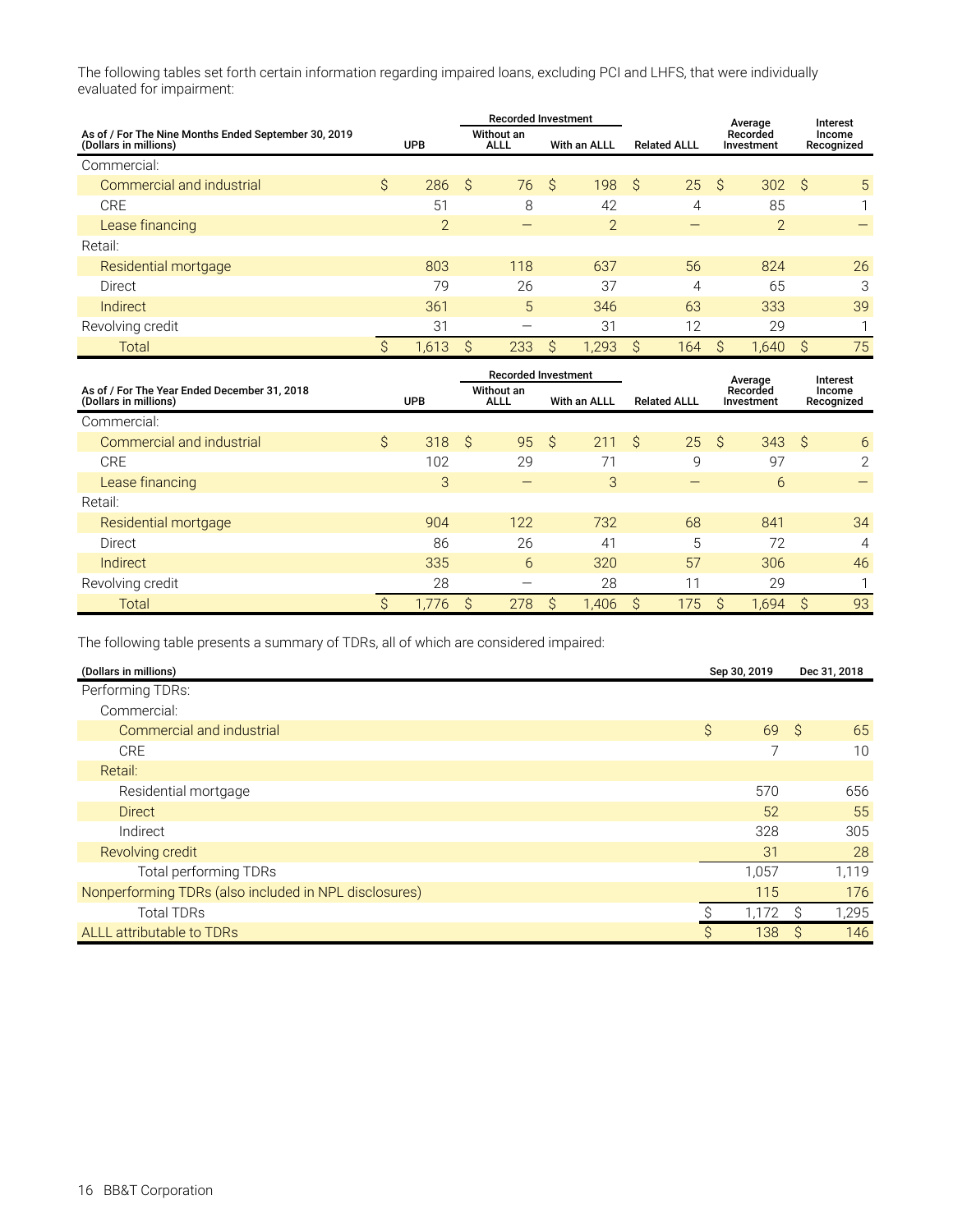The primary reason loan modifications were classified as TDRs is summarized below. Balances represent the recorded investment at the end of the quarter in which the modification was made. Rate modifications consist of TDRs made with below market interest rates, including those that also have modifications of loan structures.

|                                                           |                                 | 2019                        |                                 | 2018                      |                             |                       |  |  |
|-----------------------------------------------------------|---------------------------------|-----------------------------|---------------------------------|---------------------------|-----------------------------|-----------------------|--|--|
| Three Months Ended September 30,<br>(Dollars in millions) |                                 | <b>Type of Modification</b> | <b>ALLL</b><br>Impact           |                           | <b>Type of Modification</b> | <b>ALLL</b><br>Impact |  |  |
|                                                           | Rate<br><b>Structure</b>        |                             |                                 | Rate                      | <b>Structure</b>            |                       |  |  |
| Newly designated TDRs:                                    |                                 |                             |                                 |                           |                             |                       |  |  |
| Commercial:                                               |                                 |                             |                                 |                           |                             |                       |  |  |
| Commercial and industrial                                 | $\mathcal{S}$<br>$\overline{2}$ | $\hat{S}$<br>5              | \$                              | $\hat{\mathcal{S}}$<br>39 | $\hat{S}$<br>3              | \$                    |  |  |
| <b>CRE</b>                                                |                                 |                             |                                 |                           | 1                           |                       |  |  |
| Retail:                                                   |                                 |                             |                                 |                           |                             |                       |  |  |
| Residential mortgage                                      | 51                              | 7                           | 3                               | 53                        | 7                           | 3                     |  |  |
| <b>Direct</b>                                             | $\overline{2}$                  | $\mathbf{1}$                | $\qquad \qquad -$               | $\overline{2}$            | $\mathbf{1}$                |                       |  |  |
| Indirect                                                  | 61                              | 1                           | 7                               | 52                        | 1                           | 6                     |  |  |
| Revolving credit                                          | 6                               | $\qquad \qquad -$           | $\mathbf{1}$                    | $\overline{4}$            | $\qquad \qquad -$           | 1                     |  |  |
| Re-modification of previously designated TDRs             | 12                              | $\mathbf{2}$                | $\overbrace{\phantom{1232211}}$ | 13                        | 1                           |                       |  |  |
|                                                           |                                 |                             |                                 |                           |                             |                       |  |  |
|                                                           |                                 | 2019                        |                                 |                           | 2018                        |                       |  |  |
| Nine Months Ended September 30,<br>(Dollars in millions)  | Rate                            | <b>Type of Modification</b> | <b>ALLL</b><br>Impact           |                           | <b>Type of Modification</b> | <b>ALLL</b><br>Impact |  |  |
| Newly designated TDRs:                                    |                                 | <b>Structure</b>            |                                 | Rate                      | <b>Structure</b>            |                       |  |  |
| Commercial:                                               |                                 |                             |                                 |                           |                             |                       |  |  |
| Commercial and industrial                                 | $\mathcal{S}$<br>52             | $\mathcal{S}$<br>11         | \$<br>$\overline{2}$            | $\hat{S}$<br>69           | Ŝ.<br>46                    | Ŝ                     |  |  |
| <b>CRE</b>                                                | 1                               | 1                           | —                               | 27                        | 3                           |                       |  |  |
| Retail:                                                   |                                 |                             |                                 |                           |                             |                       |  |  |
| Residential mortgage                                      | 173                             | 21                          | 10                              | 193                       | 22                          | 12                    |  |  |
| <b>Direct</b>                                             | $\overline{7}$                  | 3                           | $\qquad \qquad -$               | 6                         | $\overline{2}$              |                       |  |  |
| Indirect                                                  | 159                             | 3                           | 19                              | 139                       | 3                           | 16                    |  |  |
| Revolving credit                                          | 17                              | $\qquad \qquad -$           | 3                               | 13                        |                             | 3                     |  |  |

Charge-offs and forgiveness of principal and interest for TDRs were immaterial for all periods presented.

The pre-default balance for modifications that had been classified as TDRs during the previous 12 months that experienced a payment default was \$19 million and \$19 million for the three months ended September 30, 2019 and 2018, respectively, and \$58 million and \$55 million for the nine months ended September 30, 2019 and 2018, respectively. Payment default is defined as movement of the TDR to nonperforming status, foreclosure or charge-off, whichever occurs first.

Unearned income, discounts and net deferred loan fees and costs were immaterial for all periods presented. Residential mortgage loans in the process of foreclosure were \$227 million at September 30, 2019 and \$253 million at December 31, 2018.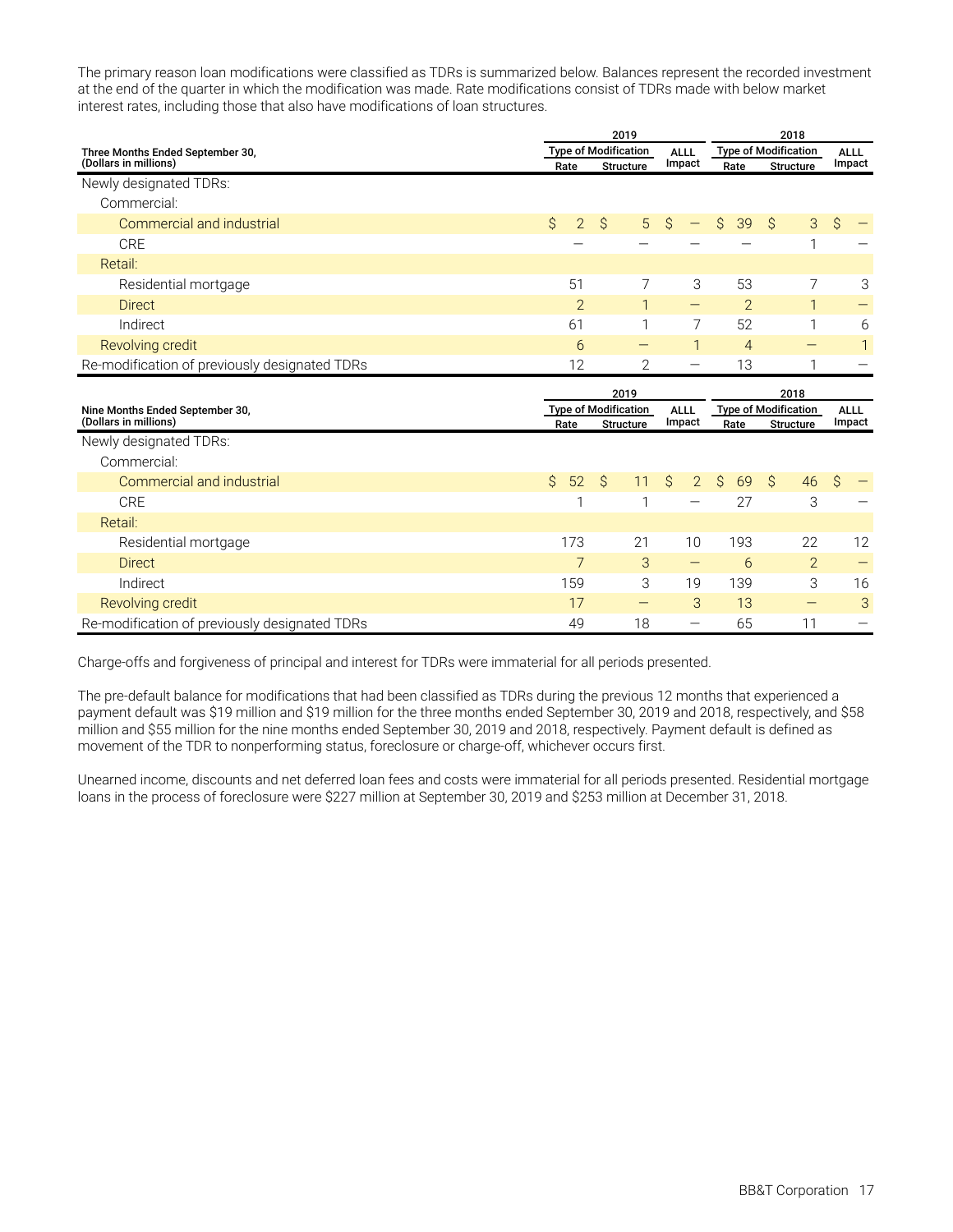### <span id="page-19-0"></span>**NOTE 5. Other Assets and Liabilities**

#### *Lessee Operating and Finance Leases*

Operating lease costs were \$48 million and \$146 million for the three and nine months ended September 30, 2019, respectively.

The following table presents additional information on operating and finance leases:

| September 30, 2019<br>(Dollars in millions) | Operating<br>Leases |                 | Finance<br>Leases |
|---------------------------------------------|---------------------|-----------------|-------------------|
| <b>ROU</b> assets                           | \$                  | Ŝ<br>841        | 17                |
| Maturities of lease liabilities:            |                     |                 |                   |
| 2019                                        | \$                  | $\hat{S}$<br>32 | 2                 |
| 2020                                        |                     | 209             |                   |
| 2021                                        |                     | 180             | 6                 |
| 2022                                        |                     | 154             | 5                 |
| 2023                                        |                     | 123             | 3                 |
| 2024                                        |                     | 97              | $\overline{2}$    |
| Thereafter                                  |                     | 312             | 3                 |
| Total lease payments                        | 1,107               |                 | 28                |
| Less: imputed interest                      |                     | 139             | 5                 |
| Total lease liabilities                     |                     | \$<br>968       | 23                |
| Weighted average remaining term             | 7.6 years           |                 | 4.9 years         |
| Weighted average discount rate              |                     | 3.1%            | 7.2%              |

### *Lessor Operating Leases*

The following tables present a summary of assets under operating leases and activity related to assets under operating leases. These tables exclude subleases on assets included in premises and equipment.

| (Dollars in millions)              | Sep 30, 2019 | Dec 31, 2018 |
|------------------------------------|--------------|--------------|
| Assets held under operating leases | 1.381        | .378         |
| Accumulated depreciation           | 403          | (374)        |
| <b>Net</b>                         | 978          | .004         |

|                                                        | <b>Three Months Ended</b><br>September 30. |  |      | Nine Months Ended<br>September 30. |  |      |
|--------------------------------------------------------|--------------------------------------------|--|------|------------------------------------|--|------|
| (Dollars in millions)                                  | 2019                                       |  | 2018 | 2019                               |  | 2018 |
| Depreciation expense for assets under operating leases | 35                                         |  | 30   | 93                                 |  | 90   |

The residual value of assets no longer under operating leases was immaterial.

### **NOTE 6. Goodwill and Other Intangible Assets**

The following table, which excludes fully amortized intangibles, presents information for identifiable intangible assets:

|                                                       | September 30, 2019<br>December 31, 2018 |                                 |  |                             |  |                               |  |                                 |                             |  |                               |  |
|-------------------------------------------------------|-----------------------------------------|---------------------------------|--|-----------------------------|--|-------------------------------|--|---------------------------------|-----------------------------|--|-------------------------------|--|
| (Dollars in millions)                                 |                                         | <b>Gross Carrying</b><br>Amount |  | Accumulated<br>Amortization |  | <b>Net Carrying</b><br>Amount |  | <b>Gross Carrying</b><br>Amount | Accumulated<br>Amortization |  | <b>Net Carrying</b><br>Amount |  |
| <b>CDI</b>                                            |                                         | 436                             |  | $(322)$ \$                  |  | 114                           |  | 605                             | $(460)$ \$                  |  | 145                           |  |
| Other, primarily customer relationship<br>intangibles |                                         | 1.324                           |  | 760)                        |  | 564                           |  | 1.329                           | 716)                        |  | 613                           |  |
| Total                                                 |                                         | .760                            |  | 1,082)                      |  | 678                           |  | '.934                           | 1.176)                      |  | 758                           |  |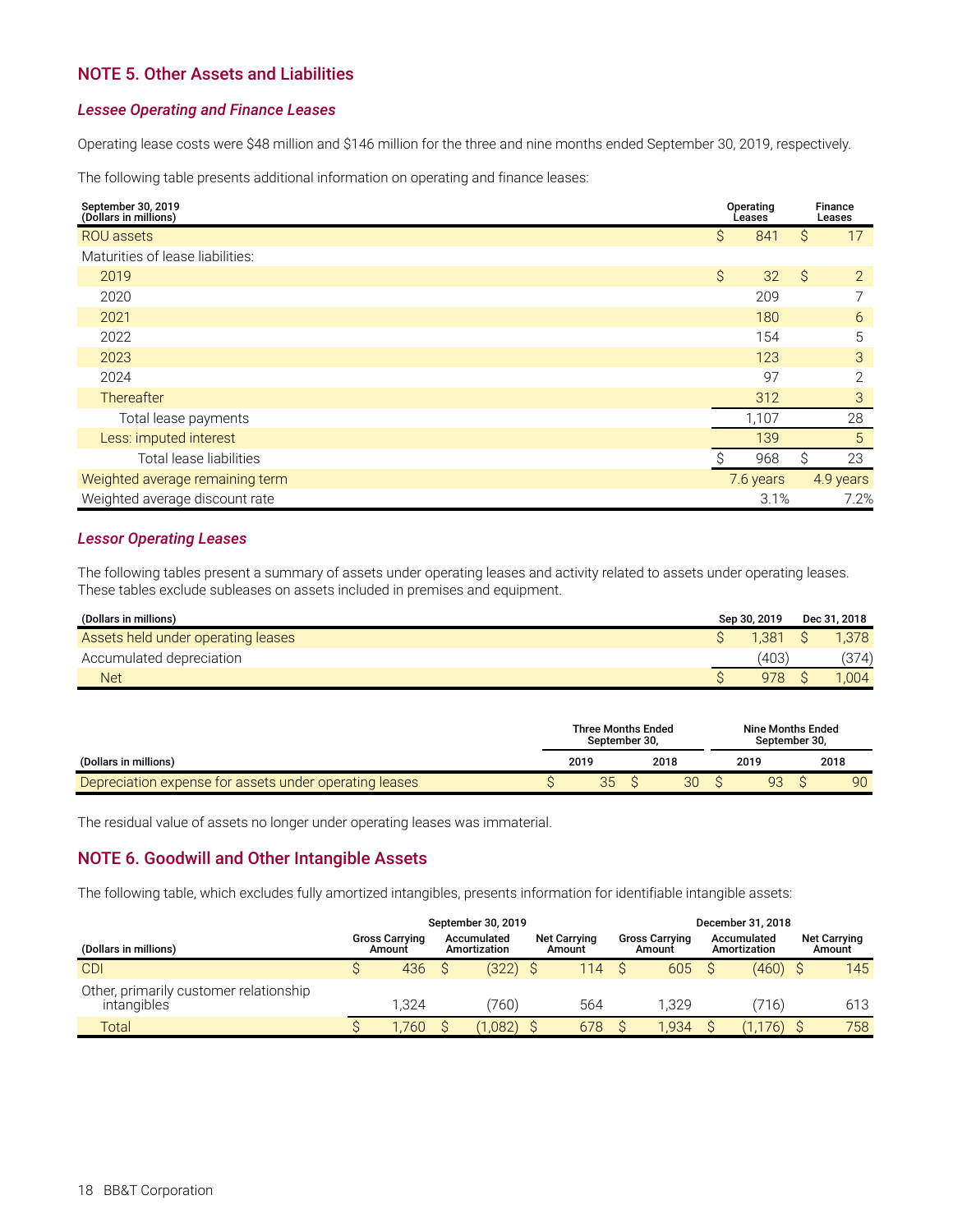### <span id="page-20-0"></span>**NOTE 7. Loan Servicing**

#### *Residential Mortgage Banking Activities*

The following tables summarize residential mortgage banking activities:

| (Dollars in millions)                                                                         | Sep 30, 2019 |         |  | Dec 31, 2018 |
|-----------------------------------------------------------------------------------------------|--------------|---------|--|--------------|
| UPB of residential mortgage loan servicing portfolio                                          |              | 116.269 |  | 118,605      |
| UPB of residential mortgage loans serviced for others, primarily agency conforming fixed rate |              | 87.147  |  | 87,270       |
| Mortgage loans sold with recourse                                                             |              | 369     |  | 419          |
| Maximum recourse exposure from mortgage loans sold with recourse liability                    |              | 200     |  | 223          |
| Indemnification, recourse and repurchase reserves                                             |              | 27      |  | 24           |
|                                                                                               |              |         |  |              |

| As of / For the Nine Months Ended September 30,<br>(Dollars in millions)                                                   | 2019   | 2018  |
|----------------------------------------------------------------------------------------------------------------------------|--------|-------|
| UPB of residential mortgage loans sold from LHFS                                                                           | 11.108 | 8,436 |
| Pre-tax gains recognized on mortgage loans sold and held for sale                                                          | 90     | 98    |
| Servicing fees recognized from mortgage loans serviced for others                                                          | 187    | 191   |
| Approximate weighted average servicing fee on the outstanding balance of residential mortgage<br>loans serviced for others | 0.28%  | 0.28% |
| Weighted average interest rate on mortgage loans serviced for others                                                       | 4.09   | 4.03  |

The following table presents a roll forward of the carrying value of residential MSRs recorded at fair value:

| Nine Months Ended September 30,<br>(Dollars in millions)                                                                                 |    | 2019  | 2018  |
|------------------------------------------------------------------------------------------------------------------------------------------|----|-------|-------|
| Residential MSRs, carrying value, January 1                                                                                              | S  | 957   | 914   |
| Additions                                                                                                                                |    | 101   | 96    |
| Change in fair value due to changes in valuation inputs or assumptions:                                                                  |    |       |       |
| Prepayment speeds                                                                                                                        |    | (213) | 47    |
| <b>OAS</b>                                                                                                                               |    | 36    | 70    |
| Servicing costs                                                                                                                          |    |       |       |
| Realization of expected net servicing cash flows, passage of time and other                                                              |    | (105) | (104) |
| Residential MSRs, carrying value, September 30                                                                                           |    | 776   | ,023  |
| Gains (losses) on derivative financial instruments used to mitigate the income statement effect of changes in residential MSR fair value | S. |       | (119) |

The sensitivity of the fair value of the residential MSRs to changes in key assumptions is presented in the following table:

|                                            | September 30, 2019 |       | December 31, 2018 |                   |      |       |              |           |
|--------------------------------------------|--------------------|-------|-------------------|-------------------|------|-------|--------------|-----------|
|                                            | Range              |       |                   | Range<br>Weighted |      |       |              | Weighted  |
| (Dollars in millions)                      | Min                | Max   |                   | Average           | Min  | Max   |              | Average   |
| Prepayment speed                           | 10.7%              | 16.6% |                   | 15.4%             | 9.1% | 10.5% |              | 9.9%      |
| Effect on fair value of a 10% increase     |                    |       | \$                | (41)              |      |       | \$           | (34)      |
| Effect on fair value of a 20% increase     |                    |       |                   | (78)              |      |       |              | (66)      |
| <b>OAS</b>                                 | 5.3%               | 7.9%  |                   | 6.0%              | 6.6% | 8.3%  |              | 7.0%      |
| Effect on fair value of a 10% increase     |                    |       | \$                | (16)              |      |       | $\mathsf{S}$ | (24)      |
| Effect on fair value of a 20% increase     |                    |       |                   | (30)              |      |       |              | (47)      |
| Composition of loans serviced for others:  |                    |       |                   |                   |      |       |              |           |
| Fixed-rate residential mortgage loans      |                    |       |                   | 99.3%             |      |       |              | 99.2%     |
| Adjustable-rate residential mortgage loans |                    |       |                   | 0.7               |      |       |              | 0.8       |
| Total                                      |                    |       |                   | 100.0%            |      |       |              | 100.0%    |
| Weighted average life                      |                    |       |                   | 4.5 years         |      |       |              | 6.1 years |

The sensitivity calculations above are hypothetical and should not be considered to be predictive of future performance. As indicated, changes in fair value based on adverse changes in assumptions generally cannot be extrapolated because the relationship of the change in assumption to the change in fair value may not be linear. Also, in the above table, the effect of an adverse variation in one assumption on the fair value of the MSRs is calculated without changing any other assumption; while in reality, changes in one factor may result in changes in another, which may magnify or counteract the effect of the change.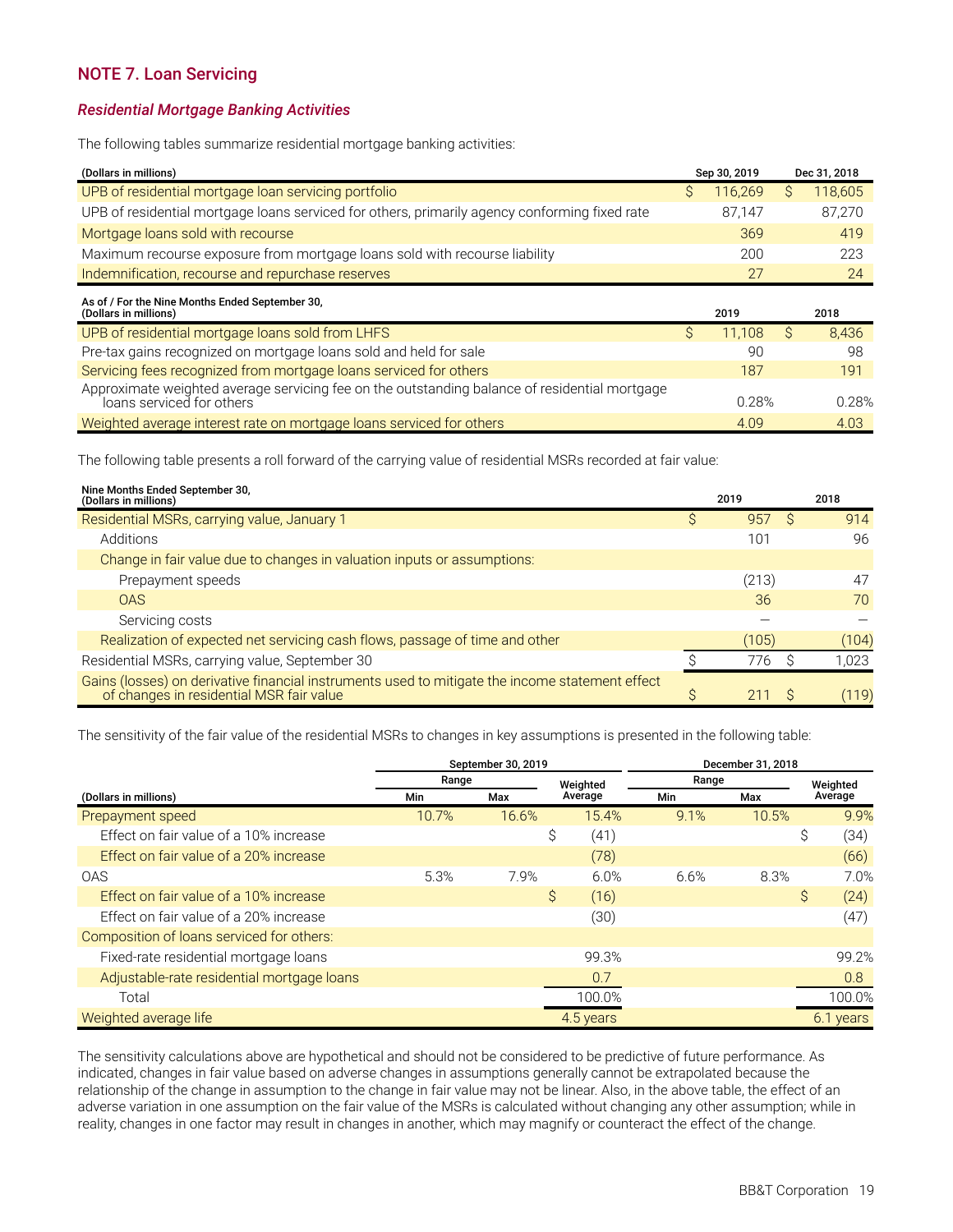#### <span id="page-21-0"></span>*Commercial Mortgage Banking Activities*

The following table summarizes commercial mortgage banking activities for the periods presented:

| (Dollars in millions)                                                     | Sep 30, 2019 |  | Dec 31, 2018 |  |
|---------------------------------------------------------------------------|--------------|--|--------------|--|
| UPB of CRE mortgages serviced for others                                  | 27.951       |  | 27.761       |  |
| CRE mortgages serviced for others covered by recourse provisions          | 4.748        |  | 4.699        |  |
| Maximum recourse exposure from CRE mortgages sold with recourse liability | 1.331        |  | 1.317        |  |
| Recorded reserves related to recourse exposure                            | h            |  | 6            |  |
| CRE mortgages originated during the year-to-date period                   | 5.505        |  | 7.072        |  |
| Commercial MSRs at fair value                                             | 143          |  | 151          |  |

### **NOTE 8. Deposits**

The composition of deposits is presented in the following table:

| (Dollars in millions)                      | Sep 30, 2019 |         | Dec 31, 2018 |         |
|--------------------------------------------|--------------|---------|--------------|---------|
| Noninterest-bearing deposits               |              | 52.667  |              | 53,025  |
| Interest checking                          |              | 27.723  |              | 28,130  |
| Money market and savings                   |              | 64.454  |              | 63,467  |
| Time deposits                              |              | 16.526  |              | 16,577  |
| Foreign office deposits - interest-bearing |              | 910     |              |         |
| Total deposits                             |              | 162,280 |              | 161,199 |
| Time deposits greater than \$250,000       |              | 5,215   |              | 5,713   |

### **NOTE 9. Long-Term Debt**

The following table presents a summary of long-term debt:

|                               | Sep 30, 2019 |                 |                    |       |                  |   |          | Dec 31, 2018 |          |  |
|-------------------------------|--------------|-----------------|--------------------|-------|------------------|---|----------|--------------|----------|--|
|                               |              |                 | <b>Stated Rate</b> |       | <b>Effective</b> |   | Carrying |              | Carrying |  |
| (Dollars in millions)         |              | <b>Maturity</b> |                    | Max   | Rate             |   | Amount   |              | Amount   |  |
| <b>BB&amp;T Corporation:</b>  |              |                 |                    |       |                  |   |          |              |          |  |
| Fixed rate senior notes       | 2020         | 2025<br>to      | 2.05%              | 5.38% | 2.69%            | S | 12.844   | Ŝ            | 10.408   |  |
| Floating rate senior notes    | 2020         | 2022            | 2.46               | 3.02  | 2.77             |   | 1.948    |              | 2,398    |  |
| Fixed rate subordinated notes | 2019         | 2029            | 3.88               | 5.25  | 2.32             |   | 1,603    |              | 903      |  |
| Branch Bank:                  |              |                 |                    |       |                  |   |          |              |          |  |
| Fixed rate senior notes       | 2020         | 2022            | 2.10               | 2.85  | 2.43             |   | 3,456    |              | 4,895    |  |
| Floating rate senior notes    | 2020         | 2020            | 2.35               | 2.75  | 2.68             |   | 900      |              | 1.149    |  |
| Fixed rate subordinated notes | 2025         | 2029            | 2.64               | 3.80  | 2.78             |   | 2.961    |              | 2.075    |  |
| FHLB advances (1)             | 2019         | 2034            |                    | 5.50  | 1.65             |   | 1.640    |              | 1.749    |  |
| Other long-term debt          |              |                 |                    |       |                  |   | 168      |              | 132      |  |
| Total long-term debt          |              |                 |                    |       |                  | S | 25,520   | S            | 23,709   |  |

(1) FHLB advances had a weighted average maturity of 4.1 years at September 30, 2019.

The effective rates above reflect the impact of fair value hedges and debt issuance costs. Subordinated notes with a remaining maturity of one year or greater qualify under the risk-based capital guidelines as Tier 2 supplementary capital, subject to certain limitations.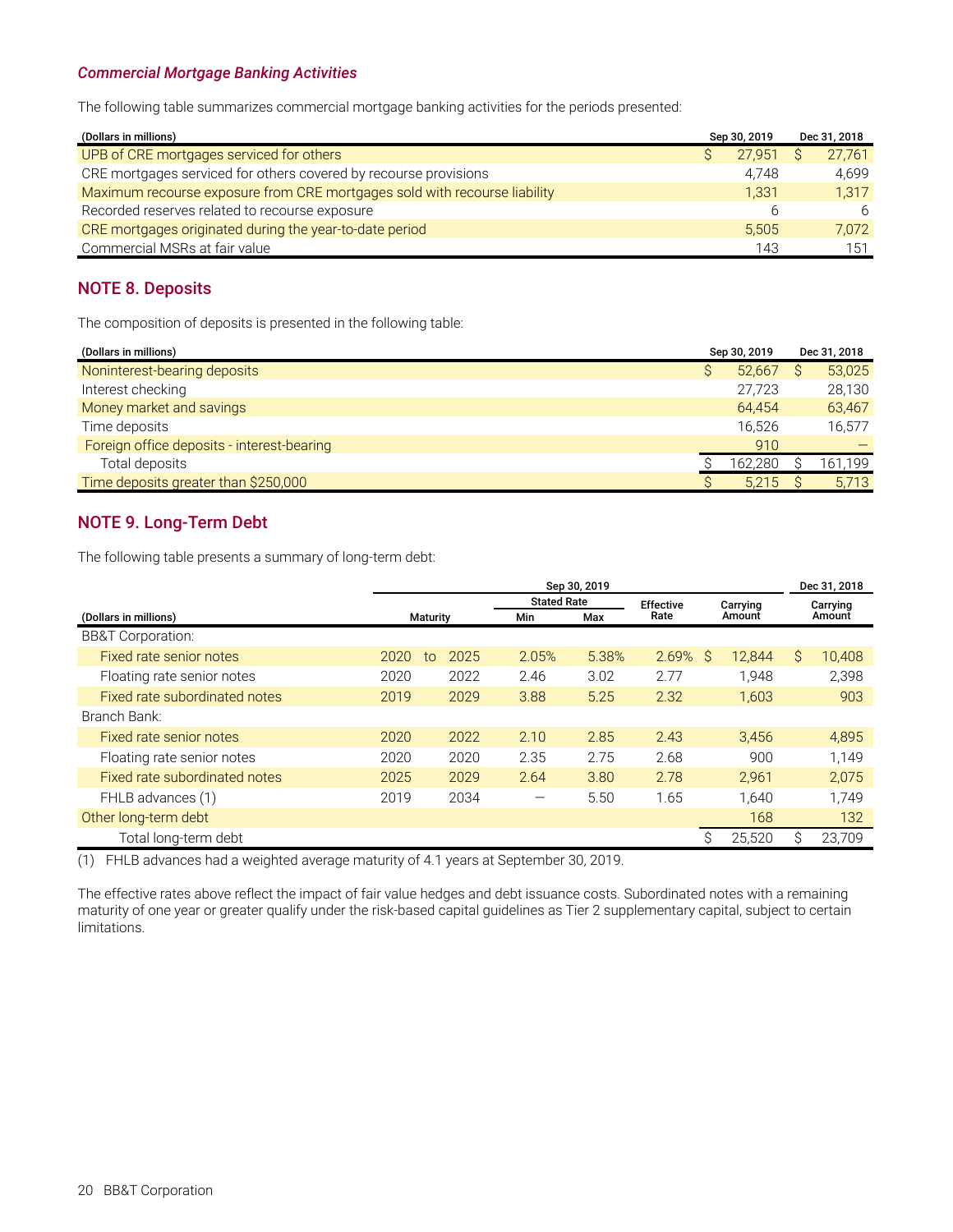### <span id="page-22-0"></span>**NOTE 10. Shareholders' Equity**

#### *Preferred Stock*

On July 29, 2019, BB&T issued \$1.7 billion of series N non-cumulative perpetual preferred stock with a stated dividend rate of 4.800% per annum for net proceeds of \$1.7 billion. Dividends, if declared by the Board of Directors, are payable on the first day of March and September of each year, commencing on March 1, 2020. The dividend rate will reset on September 1, 2024, and on each following fifth anniversary of the reset date to the five-year U.S. Treasury rate plus 3.003%. BB&T issued depositary shares, each of which represents a fractional ownership interest in a share of the 68,000 shares of the Company's series N preferred stock. The preferred stock has no stated maturity and redemption is solely at the option of the Company in whole, but not in part, upon the occurrence of a regulatory capital treatment event, as defined. In addition, the preferred stock may be redeemed in whole or in part, on any dividend payment date after September 1, 2024.

During the third quarter of 2019, BB&T redeemed all outstanding 23,000 shares of series D and 46,000 shares of series E noncumulative perpetual preferred stock, and the corresponding depositary shares representing fractional interests in each series for \$1.7 billion. Regular dividends on the redeemed shares were paid during the third quarter of 2019. In connection with the redemptions, net income available to common shareholders was reduced by \$46 million to recognize the difference in the redemption price and the carrying value.

#### *Dividends*

The following table presents the dividends declared related to common stock. For information related to preferred stock dividends, see Note 9. Shareholders' Equity of the Annual Report on Form 10-K for the year ended December 31, 2018.

|                                          | <b>Three Months Ended</b><br>September 30.<br>2018<br>2019 |       |  |  |  | <b>Nine Months Ended</b><br>September 30, |      |      |  |  |
|------------------------------------------|------------------------------------------------------------|-------|--|--|--|-------------------------------------------|------|------|--|--|
|                                          |                                                            |       |  |  |  | 2019                                      | 2018 |      |  |  |
| <b>Cash dividends declared per share</b> |                                                            | 0.450 |  |  |  | .260                                      |      | .155 |  |  |

#### *Equity-Based Compensation Plans*

The following table presents the activity related to awards of RSUs, PSUs and restricted shares:

| (Shares in thousands)           | Units/Shares | Wtd. Avg. Grant<br>Date Fair Value |
|---------------------------------|--------------|------------------------------------|
| Nonvested at January 1, 2019    | 12.060       | 38.03                              |
| Granted                         | 3.919        | 44.39                              |
| Vested                          | (3, 394)     | 35.27                              |
| Forfeited                       | (345)        | 42.43                              |
| Nonvested at September 30, 2019 | 12.240       | 40.70                              |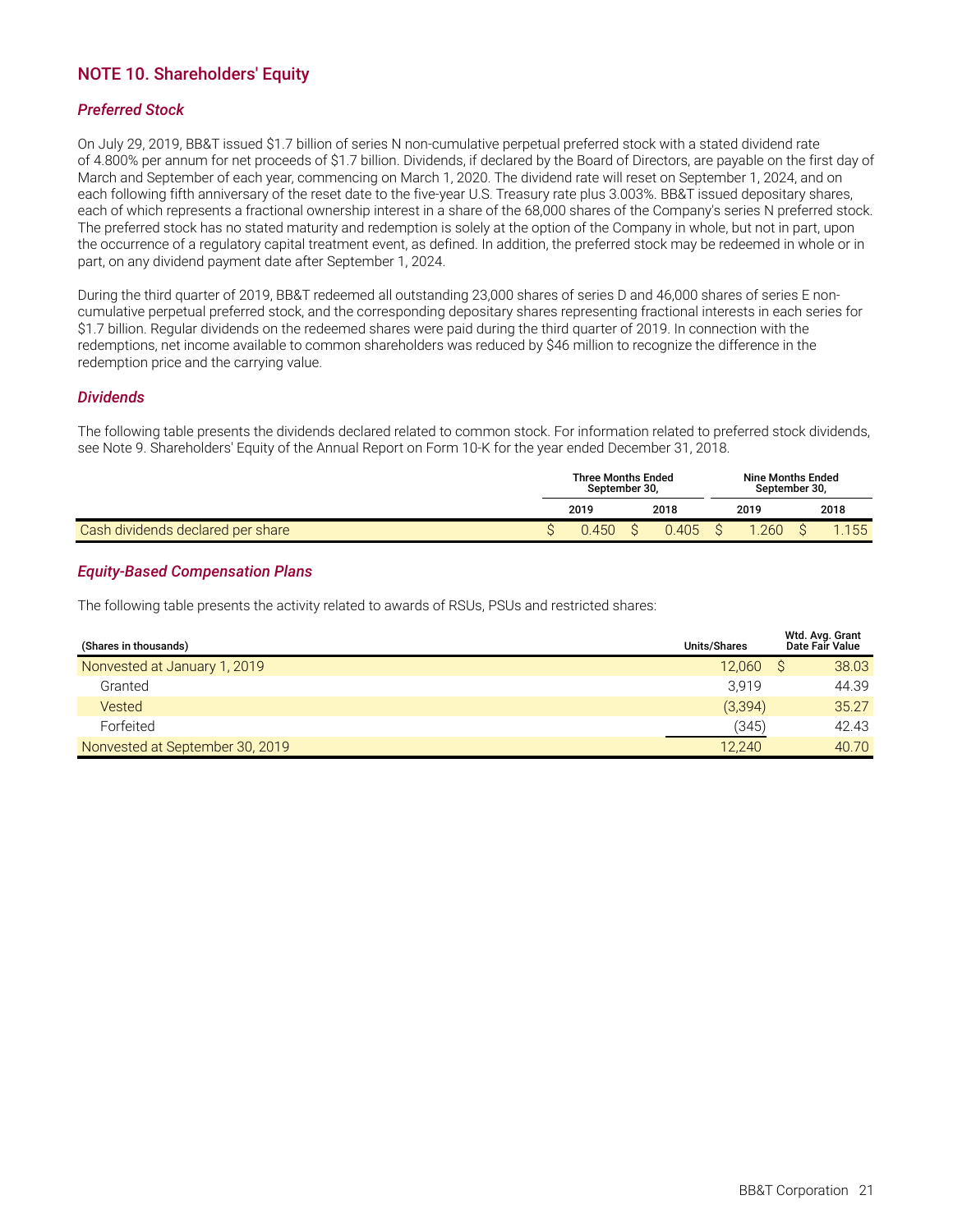### <span id="page-23-0"></span>**NOTE 11. AOCI**

AOCI includes the after-tax change in unrecognized net costs related to defined benefit pension and OPEB plans, and unrealized gains and losses on cash flow hedges and AFS securities.

| <b>Three Months Ended</b><br>(Dollars in millions)                     |                          | Pension and<br><b>OPEB Costs</b> |                          | <b>Cash Flow</b><br>Hedges |                          | <b>AFS Securities</b>    |                          | Other, net               |               | <b>Total</b> |
|------------------------------------------------------------------------|--------------------------|----------------------------------|--------------------------|----------------------------|--------------------------|--------------------------|--------------------------|--------------------------|---------------|--------------|
| AOCI balance, July 1, 2018                                             | \$                       | (977)                            | $\mathcal{S}$            | 12                         | $\mathcal{S}$            | $(723)$ \$               |                          | $(18)$ \$                |               | (1,706)      |
| OCI before reclassifications, net of tax                               |                          | (27)                             |                          | 20                         |                          | (162)                    |                          | 1                        |               | (168)        |
| Amounts reclassified from AOCI:                                        |                          |                                  |                          |                            |                          |                          |                          |                          |               |              |
| Before tax                                                             |                          | 19                               |                          |                            |                          | 9                        |                          |                          |               | 28           |
| Tax effect                                                             |                          | $\overline{4}$                   |                          |                            |                          | $\overline{2}$           |                          |                          |               | 6            |
| Amounts reclassified, net of tax                                       |                          | 15                               |                          |                            |                          | $\overline{7}$           |                          |                          |               | 22           |
| Total OCI, net of tax                                                  |                          | (12)                             |                          | 20                         |                          | (155)                    |                          | $\mathbf{1}$             |               | (146)        |
| AOCI balance, September 30, 2018                                       | \$                       | (989)                            | \$                       | 32                         | \$                       | (878)                    | \$                       | (17)                     | \$            | (1, 852)     |
| AOCI balance, July 1, 2019                                             | $\overline{\mathcal{S}}$ | (1, 128)                         | $\overline{\mathcal{S}}$ | (124)                      | $\overline{\mathcal{S}}$ | 151                      | $\overline{\mathcal{S}}$ | (18)                     | $\mathcal{S}$ | (1, 119)     |
| OCI before reclassifications, net of tax                               |                          | (58)                             |                          | 3                          |                          | 116                      |                          |                          |               | 61           |
| Amounts reclassified from AOCI:                                        |                          |                                  |                          |                            |                          |                          |                          |                          |               |              |
| Before tax                                                             |                          | 27                               |                          | 14                         |                          | $\mathbf{2}$             |                          |                          |               | 43           |
| Tax effect                                                             |                          | 7                                |                          | $\overline{4}$             |                          | $\overline{\phantom{0}}$ |                          |                          |               | 11           |
| Amounts reclassified, net of tax                                       |                          | 20                               |                          | 10                         |                          | $\overline{2}$           |                          | $\overline{\phantom{0}}$ |               | 32           |
| Total OCI, net of tax                                                  |                          | (38)                             |                          | 13                         |                          | 118                      |                          |                          |               | 93           |
| AOCI balance, September 30, 2019                                       | \$                       | (1, 166)                         | \$                       | (111)                      | \$                       | 269                      | \$                       | (18)                     | \$            | (1,026)      |
| Nine Months Ended September 30, 2019 and 2018<br>(Dollars in millions) |                          | Pension and<br><b>OPEB Costs</b> |                          | <b>Cash Flow</b><br>Hedges |                          | <b>AFS Securities</b>    |                          | Other, net               |               | Total        |
| AOCI balance, January 1, 2018                                          | \$                       | $(1,004)$ \$                     |                          | (92)                       | $\mathcal{S}$            | $(356)$ \$               |                          | $(15)$ \$                |               | (1, 467)     |
| OCI before reclassifications, net of tax                               |                          | (27)                             |                          | 113                        |                          | (544)                    |                          | (3)                      |               | (461)        |
| Amounts reclassified from AOCI:                                        |                          |                                  |                          |                            |                          |                          |                          |                          |               |              |
| Before tax                                                             |                          | 55                               |                          | 14                         |                          | 29                       |                          | $\mathbf{1}$             |               | 99           |
| Tax effect                                                             |                          | 13                               |                          | 3                          |                          | 7                        |                          |                          |               | 23           |
| Amounts reclassified, net of tax                                       |                          | 42                               |                          | 11                         |                          | 22                       |                          | $\mathbf{1}$             |               | 76           |
| Total OCI, net of tax                                                  |                          | $\overline{15}$                  |                          | 124                        |                          | (522)                    |                          | (2)                      |               | (385)        |
| AOCI balance, September 30, 2018                                       |                          | (989)                            |                          | 32                         |                          | (878)                    |                          | (17)                     |               | (1, 852)     |
| AOCI balance, January 1, 2019                                          | $\mathsf{S}$             | (1, 164)                         | $\mathcal{S}$            | (31)                       | $\mathcal{S}$            | (500)                    | $\hat{S}$                | (20)                     | $\hat{S}$     | (1,715)      |
| OCI before reclassifications, net of tax                               |                          | (58)                             |                          | (88)                       |                          | 776                      |                          | $\overline{2}$           |               | 632          |
| Amounts reclassified from AOCI:                                        |                          |                                  |                          |                            |                          |                          |                          |                          |               |              |
| Before tax                                                             |                          | 74                               |                          | 11                         |                          | (10)                     |                          |                          |               | 75           |
| Tax effect                                                             |                          | 18                               |                          | 3                          |                          | (3)                      |                          | $\equiv$                 |               | 18           |
| Amounts reclassified, net of tax                                       |                          | 56                               |                          | 8                          |                          | (7)                      |                          | $\overline{\phantom{0}}$ |               | 57           |
| Total OCI, net of tax                                                  |                          | (2)                              |                          | (80)                       |                          | 769                      |                          | $\overline{2}$           |               | 689          |
| AOCI balance, September 30, 2019                                       | Ŝ                        | (1, 166)                         | $\hat{S}$                | (111)                      | $\hat{\mathcal{S}}$      | 269                      | \$                       | (18)                     | \$            | (1,026)      |
| Primary income statement location of amounts<br>reclassified from AOCI |                          | Other<br>expense                 |                          | Net interest<br>income     |                          | Net interest<br>income   |                          | Net interest<br>income   |               |              |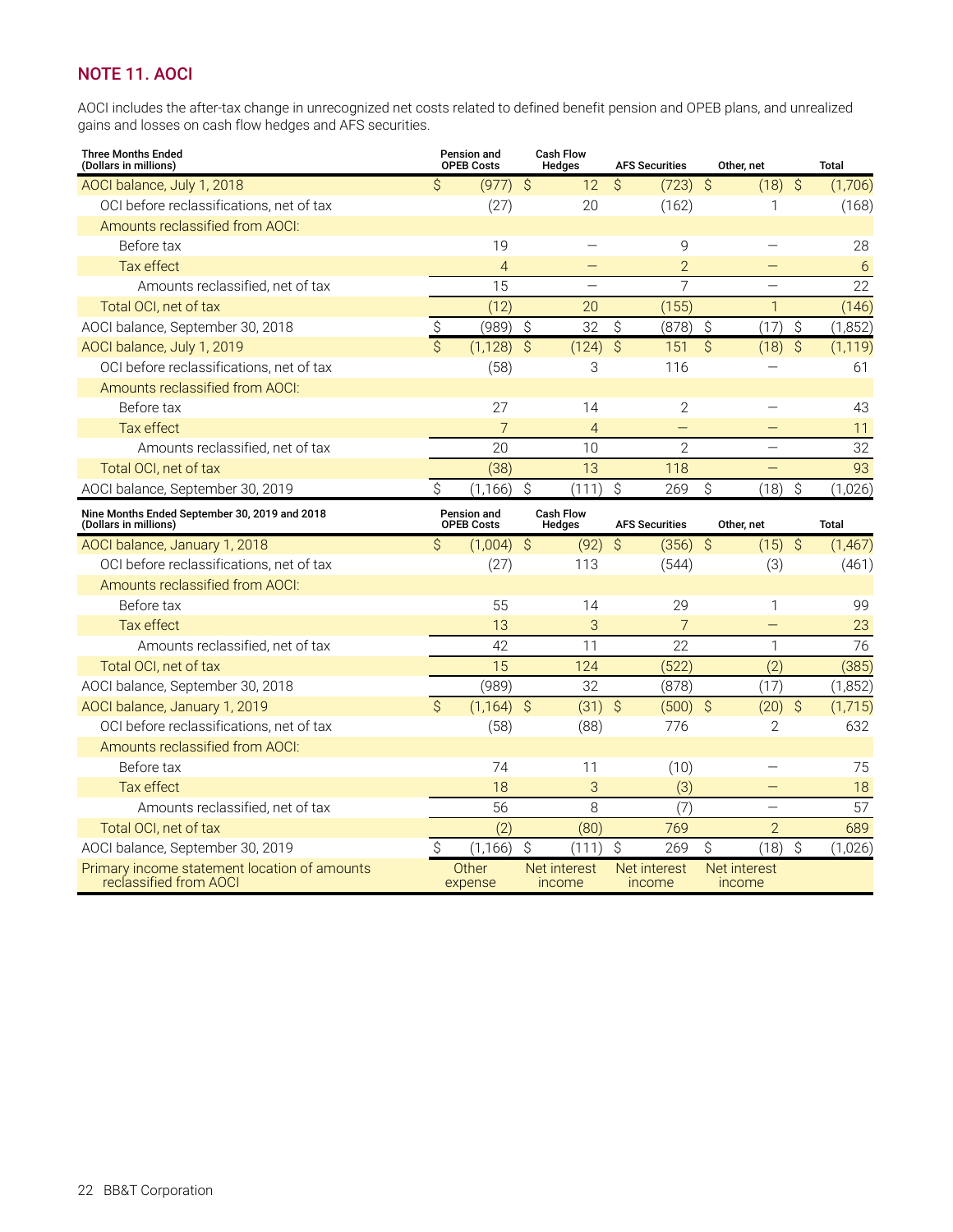### <span id="page-24-0"></span>**NOTE 12. Income Taxes**

The effective tax rates for the three months ended September 30, 2019 and 2018 were 20.8% and 20.0%, respectively.

The effective tax rates for the nine months ended September 30, 2019 and 2018 were 20.0% and 19.6%, respectively.

### **NOTE 13. Benefit Plans**

The components of net periodic benefit cost for defined benefit pension plans are summarized in the following table:

|                                 |                      | Three Months Ended September 30, |       |   | Nine Months Ended September 30, |       |
|---------------------------------|----------------------|----------------------------------|-------|---|---------------------------------|-------|
|                                 | Location             | 2019                             | 2018  |   | 2019                            | 2018  |
| Service cost                    | Personnel expense \$ | $52 \quad$                       | 59    | S | 161                             | 179   |
| Interest cost                   | Other expense        | 58                               | 50    |   | 169                             | 150   |
| Estimated return on plan assets | Other expense        | (116)                            | (112) |   | (343)                           | (336) |
| Amortization and other          | Other expense        | 29                               |       |   | 80                              | 60    |
| Net periodic benefit cost       |                      | 23                               | 18    |   | 67                              | 53    |

BB&T makes contributions to the qualified pension plan in amounts between the minimum required for funding and the maximum deductible for federal income tax purposes. Discretionary contributions totaling \$876 million were made during the nine months ended September 30, 2019. There are no required contributions for the remainder of 2019, though BB&T may elect to make additional discretionary contributions.

### **NOTE 14. Commitments and Contingencies**

The following table summarizes certain commitments and contingencies. Refer to Note 15. Fair Value Disclosures for additional disclosures related to off-balance sheet financial instruments.

| (Dollars in millions)                                                | Sep 30, 2019 | Dec 31, 2018 |       |
|----------------------------------------------------------------------|--------------|--------------|-------|
| Investments in affordable housing projects:                          |              |              |       |
| Carrying amount                                                      | 2.179 S      |              | 2.088 |
| Amount of future funding commitments included in carrying amount     | 864          |              | 919   |
| Lending exposure                                                     | 402          |              | 460   |
| Tax credits subject to recapture                                     | 537          |              | 523   |
| Private equity and certain other equity method investments:          |              |              |       |
| Carrying amount                                                      | 544          |              | 458   |
| Amount of future funding commitments not included in carrying amount | 322          |              | 331   |

### *Legal Proceedings*

The nature of BB&T's business ordinarily results in a certain amount of claims, litigation, investigations and legal and administrative cases and proceedings, all of which are considered incidental to the normal conduct of business. BB&T believes it has meritorious defenses to the claims asserted against it in its currently outstanding legal proceedings and, with respect to such legal proceedings, intends to continue to defend itself vigorously, litigating or settling cases according to management's judgment as to what is in the best interests of BB&T and its shareholders.

On at least a quarterly basis, liabilities and contingencies in connection with outstanding legal proceedings are assessed utilizing the latest information available. For those matters where it is probable that BB&T will incur a loss and the amount of the loss can be reasonably estimated, and is more than nominal, a liability is recorded in the consolidated financial statements. These legal reserves may be increased or decreased to reflect any relevant developments on at least a quarterly basis. For other matters, where a loss is not probable or the amount of the loss is not estimable, legal reserves are not accrued. While the outcome of legal proceedings is inherently uncertain, based on information currently available, advice of counsel and available insurance coverage, management believes that the established legal reserves are adequate and the liabilities arising from legal proceedings will not have a material adverse effect on the consolidated financial position, consolidated results of operations or consolidated cash flows. However, in the event of unexpected future developments, it is possible that the ultimate resolution of these matters, if unfavorable, may be material to the consolidated financial position, consolidated results of operations or consolidated cash flows of BB&T.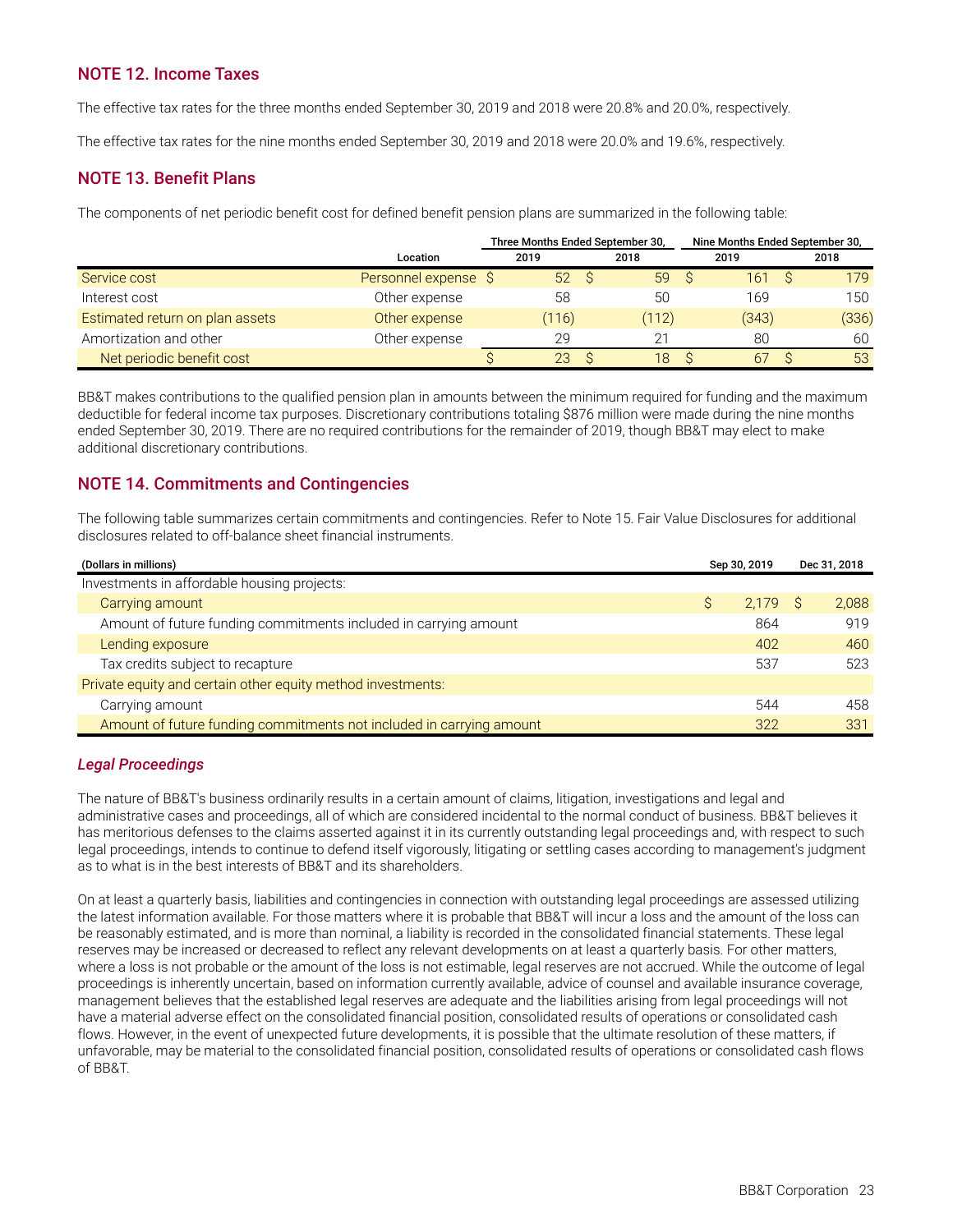Following the announcement of the proposed merger with SunTrust, six civil actions were filed challenging, among other things, the adequacy of the disclosures contained in the preliminary proxy statement/prospectus filed with the SEC in connection with the proposed transaction. Five of these suits were filed by purported SunTrust stockholders against SunTrust and its board of directors, with one suit also asserting a claim against BB&T. The sixth suit was filed by a purported BB&T stockholder against BB&T and its board of directors. Following discussions, SunTrust and BB&T reached agreement with plaintiffs to resolve these actions by making certain supplemental disclosures in the joint proxy statement/prospectus filed with the SEC in connection with the proposed transaction, which became definitive on June 19, 2019. To date, one of the suits filed by purported SunTrust stockholders has been dismissed with prejudice, and the suit filed by a purported BB&T stockholder has been discontinued with prejudice. Plaintiffs in the four remaining suits have similarly agreed to dismiss their actions in their entirety, with prejudice as to the named plaintiffs only and without prejudice to all other members of the putative class.

### *Pledged Assets*

Certain assets were pledged to secure municipal deposits, securities sold under agreements to repurchase, borrowings and borrowing capacity, subject to any applicable asset discount, at the FHLB and FRB as well as for other purposes as required or permitted by law. The following table provides the total carrying amount of pledged assets by asset type, of which the majority are pursuant to agreements that do not permit the other party to sell or repledge the collateral, excluding assets related to employee benefit plans:

| (Dollars in millions) | Sep 30, 2019 | Dec 31, 2018 |
|-----------------------|--------------|--------------|
| Pledged securities    | 11.881       | 13,237       |
| Pledged loans         | 74,458       | 77,847       |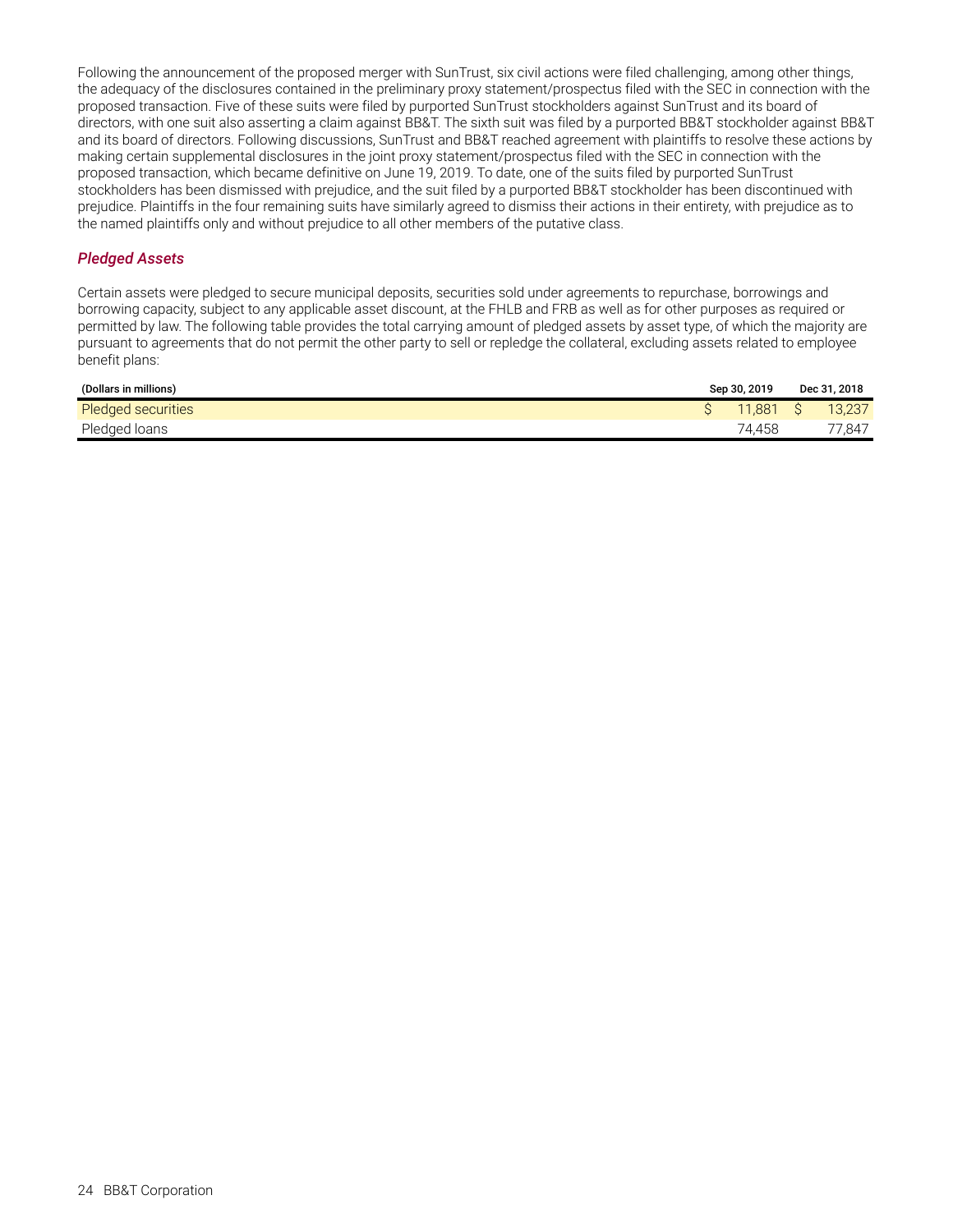### <span id="page-26-0"></span>**NOTE 15. Fair Value Disclosures**

The following tables present fair value information for assets and liabilities measured at fair value on a recurring basis:

| September 30, 2019<br>(Dollars in millions)       |                        | <b>Total</b>            |                  | Level 1                  |                  | Level 2    | Level 3                   |                          |                        | <b>Netting</b><br>Adjustments (1) |
|---------------------------------------------------|------------------------|-------------------------|------------------|--------------------------|------------------|------------|---------------------------|--------------------------|------------------------|-----------------------------------|
| Assets:                                           |                        |                         |                  |                          |                  |            |                           |                          |                        |                                   |
| AFS securities:                                   |                        |                         |                  |                          |                  |            |                           |                          |                        |                                   |
| <b>U.S. Treasury</b>                              | $\mathsf{S}$           | 1,138                   | $\mathcal{S}$    |                          | \$               | 1,138      | Ŝ.                        |                          | \$                     |                                   |
| <b>GSE</b>                                        |                        | 254                     |                  |                          |                  | 254        |                           |                          |                        |                                   |
| <b>Agency MBS</b>                                 |                        | 33,607                  |                  |                          |                  | 33,607     |                           |                          |                        |                                   |
| States and political subdivisions                 |                        | 593                     |                  |                          |                  | 593        |                           |                          |                        |                                   |
| Non-agency MBS                                    |                        | 374                     |                  |                          |                  |            |                           | 374                      |                        |                                   |
| Other                                             |                        | 31                      |                  |                          |                  | 31         |                           |                          |                        |                                   |
| <b>Total AFS securities</b>                       |                        | 35,997                  |                  |                          |                  | 35,623     |                           | 374                      |                        | $\qquad \qquad -$                 |
| <b>LHFS</b>                                       |                        | 1,442                   |                  |                          |                  | 1,442      |                           |                          |                        |                                   |
| <b>MSRs</b>                                       |                        | 919                     |                  |                          |                  |            |                           | 919                      |                        |                                   |
| Other assets:                                     |                        |                         |                  |                          |                  |            |                           |                          |                        |                                   |
| Trading and equity securities                     |                        | 871                     |                  | 464                      |                  | 407        |                           | $\qquad \qquad -$        |                        |                                   |
| Derivative assets                                 |                        | 680                     |                  |                          |                  | 892        |                           | 20                       |                        | (232)                             |
| Private equity investments                        |                        | 467                     |                  |                          |                  | —          |                           | 467                      |                        |                                   |
| Total assets                                      | \$                     | 40,376                  | \$               | 464                      | \$               | 38,364     | $\hat{\mathcal{S}}$       | 1,780                    | \$                     | (232)                             |
| Liabilities:                                      |                        |                         |                  |                          |                  |            |                           |                          |                        |                                   |
| Derivative liabilities                            | \$                     | 39                      | \$               | 1                        | \$               | 150        | \$                        | 16                       | \$                     | (128)                             |
| Securities sold short                             |                        | 113                     |                  |                          |                  | 113        |                           | $\overline{\phantom{0}}$ |                        |                                   |
| <b>Total liabilities</b>                          | \$                     | 152                     | \$               | 1                        | \$               | 263        | \$                        | 16                       | \$                     | (128)                             |
|                                                   |                        |                         |                  |                          |                  |            |                           |                          |                        |                                   |
| December 31, 2018<br>(Dollars in millions)        |                        | <b>Total</b>            |                  | Level 1                  |                  | Level 2    |                           | Level 3                  |                        | Netting<br>Adjustments (1)        |
| Assets:                                           |                        |                         |                  |                          |                  |            |                           |                          |                        |                                   |
| AFS securities:                                   |                        |                         |                  |                          |                  |            |                           |                          |                        |                                   |
| U.S. Treasury                                     | $\mathcal{S}$          | 3,441                   | Ŝ.               |                          | \$               | 3,441      | \$                        | —                        | \$                     |                                   |
| <b>GSE</b>                                        |                        | 200                     |                  |                          |                  | 200        |                           |                          |                        |                                   |
| <b>Agency MBS</b>                                 |                        | 20,155                  |                  |                          |                  | 20,155     |                           |                          |                        |                                   |
| States and political subdivisions                 |                        | 701                     |                  |                          |                  | 701        |                           |                          |                        |                                   |
| Non-agency MBS                                    |                        | 505                     |                  |                          |                  | 114        |                           | 391                      |                        |                                   |
| Other                                             |                        | 36                      |                  |                          |                  | 36         |                           |                          |                        |                                   |
| <b>Total AFS securities</b>                       |                        | 25,038                  |                  | $\qquad \qquad -$        |                  | 24,647     |                           | 391                      |                        | $\qquad \qquad -$                 |
| <b>LHFS</b>                                       |                        | 988                     |                  | $\overline{\phantom{0}}$ |                  | 988        |                           | $\overline{\phantom{0}}$ |                        |                                   |
| <b>MSRs</b>                                       |                        | 1,108                   |                  |                          |                  |            |                           | 1,108                    |                        |                                   |
| Other assets:                                     |                        |                         |                  |                          |                  |            |                           |                          |                        |                                   |
| Trading and equity securities                     |                        | 767                     |                  | 374                      |                  | 390        |                           | 3                        |                        |                                   |
| Derivative assets                                 |                        | 246                     |                  |                          |                  | 234        |                           | 12                       |                        |                                   |
| Private equity investments                        |                        | 393                     |                  | $\qquad \qquad -$        |                  | —          |                           | 393                      |                        |                                   |
| Total assets                                      | Ŝ.                     | 28,540                  | $\mathcal{S}$    | 374                      | $\mathcal{S}$    | 26,259     | $\mathcal{S}$             | 1,907                    | \$                     |                                   |
| Liabilities:                                      |                        |                         |                  |                          |                  |            |                           |                          |                        |                                   |
| Derivative liabilities                            | \$                     | 247                     | \$               | 1                        | \$               | 246        | $\boldsymbol{\mathsf{S}}$ | —                        | \$                     |                                   |
| Securities sold short<br><b>Total liabilities</b> | $\overline{\varsigma}$ | 145<br>$\overline{392}$ | $\overline{\xi}$ | $\mathbf{1}$             | $\overline{\xi}$ | 145<br>391 | $\overline{\mathcal{S}}$  |                          | $\overline{\varsigma}$ |                                   |

(1) Refer to Note 16. Derivative Financial Instruments for additional discussion on netting adjustments.

Accounting standards define fair value as the exchange price that would be received on the measurement date to sell an asset or the price paid to transfer a liability in the principal or most advantageous market available to the entity in an orderly transaction between market participants, with a three level valuation input hierarchy. The following discussion focuses on the valuation techniques and significant inputs for Level 2 and Level 3 assets and liabilities.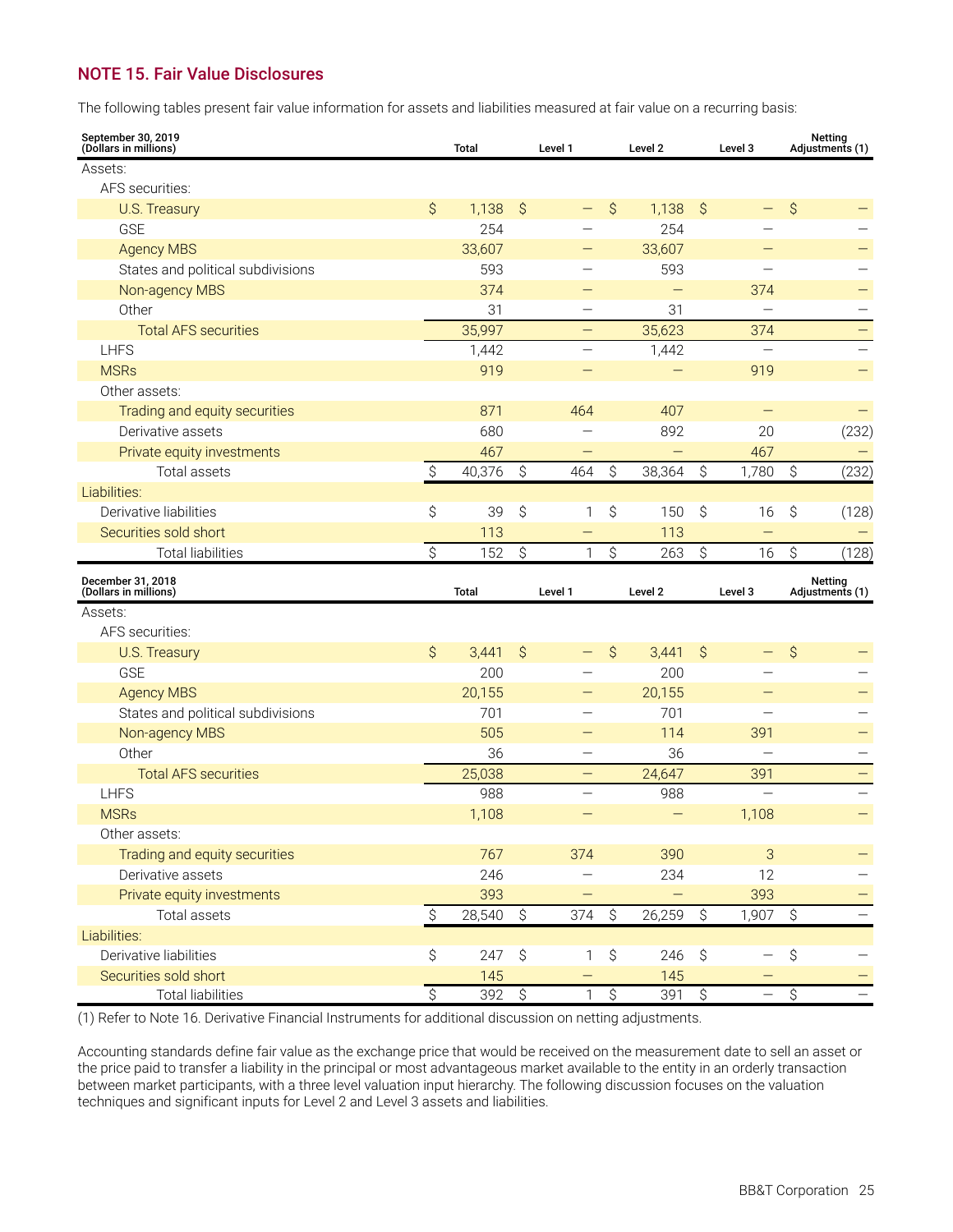A third-party pricing service is generally utilized in determining the fair value of the securities portfolio. Management independently evaluates the fair values provided by the pricing service through comparisons to other external pricing sources, review of additional information provided by the pricing service and other third party sources for selected securities and back-testing to compare the price realized on any security sales to the daily pricing information received from the pricing service. Fair value measurements are derived from market-based pricing matrices that were developed using observable inputs that include benchmark yields, benchmark securities, reported trades, offers, bids, issuer spreads and broker quotes. As described by security type below, additional inputs may be used, or some inputs may not be applicable. In the event that market observable data was not available, which would generally occur due to the lack of an active market for a given security, the valuation of the security would be subjective and may involve substantial judgment by management.

*U.S. Treasury securities:* Treasury securities are valued using quoted prices in active over-the-counter markets.

*GSE securities and agency MBS:* GSE pass-through securities are valued using market-based pricing matrices that reference observable inputs including benchmark TBA security pricing and yield curves that were estimated based on U.S. Treasury yields and certain floating rate indices. The pricing matrices for these securities may also give consideration to pool-specific data supplied directly by the GSE. GSE CMOs are valued using market-based pricing matrices that are based on observable inputs including offers, bids, reported trades, dealer quotes and market research reports, the characteristics of a specific tranche, market convention prepayment speeds and benchmark yield curves as described above.

*States and political subdivisions:* These securities are valued using market-based pricing matrices that reference observable inputs including MSRB reported trades, issuer spreads, material event notices and benchmark yield curves.

*Non-agency MBS:* Pricing matrices for these securities are based on observable inputs including offers, bids, reported trades, dealer quotes and market research reports, the characteristics of a specific tranche, market convention prepayment speeds and benchmark yield curves as described above. Non-agency MBS include investments in Re-REMIC trusts that primarily hold nonagency MBS, which are valued based on broker pricing models that use baseline securities yields and tranche-level yield adjustments to discount cash flows modeled using market convention prepayment speed and default assumptions.

*Other securities:* These securities consist primarily of corporate bonds. These securities are valued based on a review of quoted market prices for assets as well as through the various other inputs discussed previously.

*LHFS:* Certain mortgage loans are originated to be sold to investors, which are carried at fair value. The fair value is primarily based on quoted market prices for securities backed by similar types of loans. The changes in fair value of these assets are largely driven by changes in interest rates subsequent to loan funding and changes in the fair value of servicing associated with the mortgage LHFS.

*MSRs:* Residential MSRs are valued using an OAS valuation model to project cash flows over multiple interest rate scenarios, which are discounted at risk-adjusted rates. The model considers portfolio characteristics, contractually specified servicing fees, prepayment assumptions, delinquency rates, late charges, other ancillary revenue, costs to service and other economic factors. Fair value estimates and assumptions are compared to industry surveys, recent market activity, actual portfolio experience and, when available, other observable market data. Commercial MSRs are valued using a cash flow valuation model that calculates the present value of estimated future net servicing cash flows. BB&T considers actual and expected loan prepayment rates, discount rates, servicing costs and other economic factors that are determined based on current market conditions.

*Trading and equity securities:* Trading and equity securities primarily consist of exchange traded equity securities, and debt securities issued by the U.S. Treasury, GSEs, or states and political subdivisions. The valuation techniques for debt securities are more fully discussed above.

*Derivative assets and liabilities:* The fair values of derivatives are determined based on quoted market prices and internal pricing models that use market observable data. The fair values of interest rate lock commitments, which are related to mortgage loan commitments and are categorized as Level 3, are based on quoted market prices adjusted for commitments that are not expected to fund and include the value attributable to the net servicing fees.

*Private equity investments:* In many cases there are no observable market values for these investments and therefore management must estimate the fair value based on a comparison of the operating performance of the company to multiples in the marketplace for similar entities. This analysis requires significant judgment, and actual values in a sale could differ materially from those estimated.

*Securities sold short:* Securities sold short represent debt securities sold short that are entered into as a hedging strategy for the purposes of supporting institutional and retail client trading activities.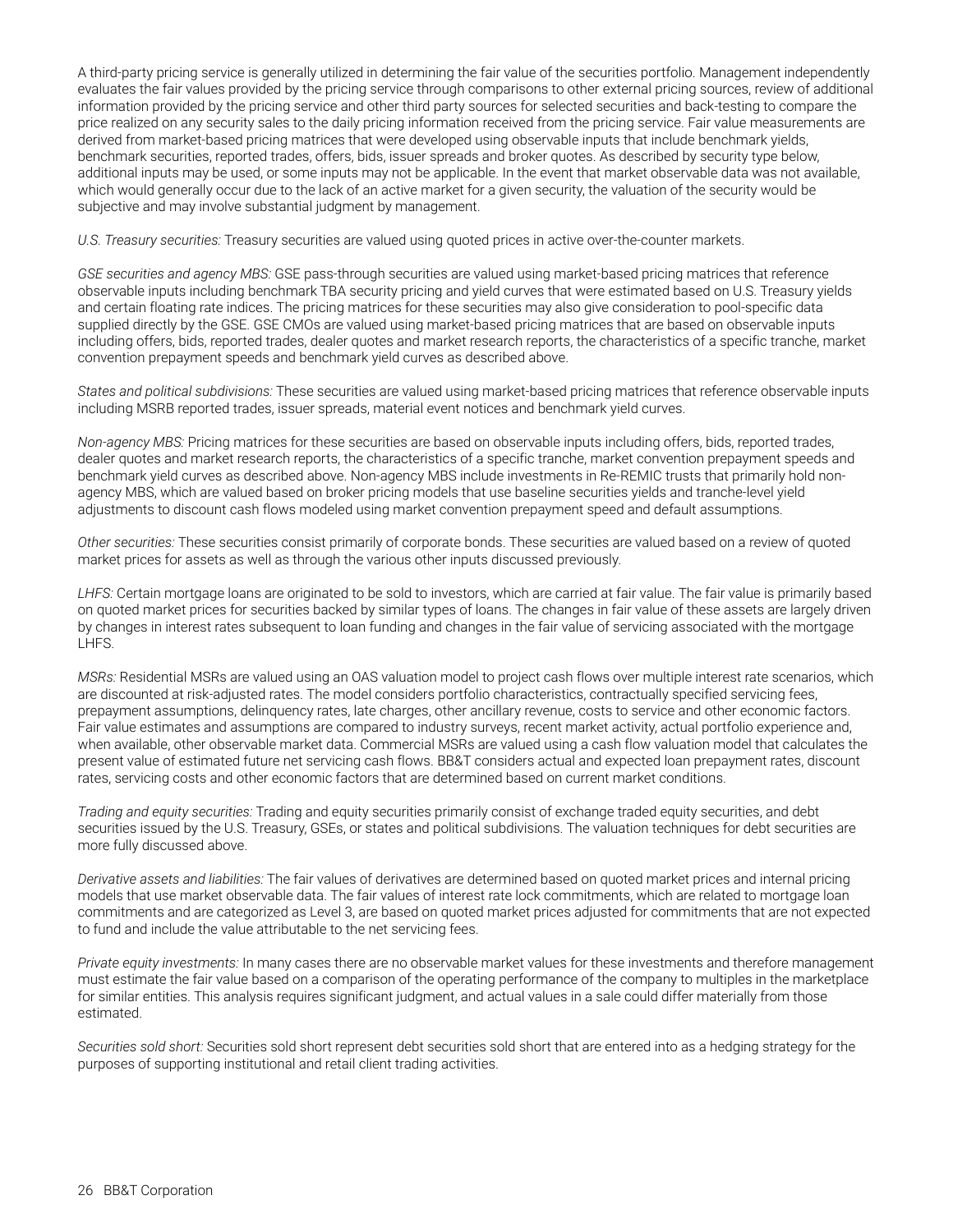Activity for Level 3 assets and liabilities is summarized below:

| <b>Three Months Ended</b><br>(Dollars in millions)                                                                                                     |                     | <b>Trading and</b><br><b>Equity</b><br><b>Securities</b> |                          | Non-agency<br><b>MBS</b> |                          | <b>MSRs</b>                   |                          | Net<br><b>Derivatives</b>     |                          | Private<br>Equity<br>Investments |
|--------------------------------------------------------------------------------------------------------------------------------------------------------|---------------------|----------------------------------------------------------|--------------------------|--------------------------|--------------------------|-------------------------------|--------------------------|-------------------------------|--------------------------|----------------------------------|
| Balance at July 1, 2018                                                                                                                                | Ś                   |                                                          | Ŝ                        | 425                      | \$                       | 1,143                         | Ś.                       | $\overline{4}$                | Ś                        | 399                              |
| Total realized and unrealized gains (losses):                                                                                                          |                     |                                                          |                          |                          |                          |                               |                          |                               |                          |                                  |
| Included in earnings                                                                                                                                   |                     |                                                          |                          | $\overline{2}$           |                          | 36                            |                          | 6                             |                          | 35                               |
| Included in unrealized net holding gains (losses) in OCI                                                                                               |                     |                                                          |                          | (7)                      |                          |                               |                          |                               |                          |                                  |
| Purchases                                                                                                                                              |                     | 1                                                        |                          |                          |                          |                               |                          |                               |                          | 18                               |
| <b>Issuances</b>                                                                                                                                       |                     | $\overline{\phantom{0}}$                                 |                          |                          |                          | 42                            |                          | 5                             |                          |                                  |
| <b>Sales</b>                                                                                                                                           |                     | (1)                                                      |                          |                          |                          | $\qquad \qquad -$             |                          | —                             |                          | (7)                              |
| Settlements                                                                                                                                            |                     |                                                          |                          | (13)                     |                          | (42)                          |                          | (16)                          |                          | (18)                             |
| Balance at September 30, 2018                                                                                                                          | \$                  |                                                          | \$                       | 407                      | \$                       | 1,179                         | $\mathcal{S}$            | (1)                           | $\boldsymbol{\zeta}$     | 427                              |
| Balance at July 1, 2019                                                                                                                                | $\mathsf{S}$        | $\overline{\phantom{0}}$                                 | \$                       | 382                      | Ŝ                        | 970                           | Ŝ                        | $\overline{7}$                | $\mathsf S$              | 449                              |
|                                                                                                                                                        |                     |                                                          |                          |                          |                          |                               |                          |                               |                          |                                  |
| Total realized and unrealized gains (losses):                                                                                                          |                     |                                                          |                          |                          |                          |                               |                          |                               |                          |                                  |
| Included in earnings                                                                                                                                   |                     |                                                          |                          | 15                       |                          | (79)                          |                          | 53                            |                          | 6                                |
| Included in unrealized net holding gains (losses) in OCI                                                                                               |                     |                                                          |                          | (8)                      |                          | $\overline{\phantom{0}}$      |                          | $\qquad \qquad -$             |                          |                                  |
| Purchases                                                                                                                                              |                     | 4                                                        |                          |                          |                          |                               |                          | (1)                           |                          | 34                               |
| <b>Issuances</b>                                                                                                                                       |                     | $\overline{\phantom{0}}$                                 |                          | -                        |                          | 69                            |                          | 30                            |                          |                                  |
| Sales                                                                                                                                                  |                     | (4)                                                      |                          |                          |                          | $\overline{\phantom{0}}$      |                          |                               |                          | (1)                              |
| Settlements                                                                                                                                            |                     |                                                          |                          | (15)                     |                          | (41)                          |                          | (85)                          |                          | (21)                             |
| Balance at September 30, 2019                                                                                                                          | \$                  | $\qquad \qquad -$                                        | \$                       | 374                      | Ŝ                        | 919                           | Ŝ.                       | $\overline{4}$                | \$                       | 467                              |
| Change in unrealized gains (losses) included in earnings for the<br>period, attributable to assets and liabilities still held at<br>September 30, 2019 | \$                  |                                                          | \$                       | 6                        | \$                       | (79)                          | $\mathcal{S}$            | 13                            | \$                       | 4                                |
| Nine Months Ended September 30, 2019 and 2018<br>(Dollars in millions)                                                                                 |                     | <b>Trading and</b><br><b>Equity</b><br>Securities        |                          | Non-agency<br>MBS        |                          | <b>MSRs</b>                   |                          | Net<br><b>Derivatives</b>     |                          | Private<br>Equity<br>Investments |
| Balance at January 1, 2018                                                                                                                             | \$                  |                                                          | \$                       | 432                      | Ŝ                        | 1,056                         | Ŝ                        | 3                             | \$                       | 404                              |
| Total realized and unrealized gains (losses):                                                                                                          |                     |                                                          |                          |                          |                          |                               |                          |                               |                          |                                  |
| Included in earnings                                                                                                                                   |                     |                                                          |                          | 8                        |                          | 127                           |                          | 7                             |                          | 46                               |
| Included in unrealized net holding gains (losses) in OCI                                                                                               |                     |                                                          |                          | 7                        |                          |                               |                          |                               |                          |                                  |
| Purchases                                                                                                                                              |                     | $\overline{2}$                                           |                          |                          |                          |                               |                          |                               |                          | 45                               |
| Issuances                                                                                                                                              |                     |                                                          |                          | —                        |                          | 125                           |                          | 11                            |                          |                                  |
| <b>Sales</b>                                                                                                                                           |                     | (2)                                                      |                          | $\overline{\phantom{0}}$ |                          | $\equiv$                      |                          | $\overline{\phantom{0}}$      |                          | (31)                             |
| Settlements                                                                                                                                            |                     |                                                          |                          | (40)                     |                          | (129)                         |                          | (22)                          |                          | (37)                             |
| Balance at September 30, 2018                                                                                                                          |                     |                                                          | \$                       | 407                      | \$                       | 1,179                         | $\boldsymbol{\zeta}$     | (1)                           | \$                       | 427                              |
| Balance at January 1, 2019                                                                                                                             | $rac{S}{\varsigma}$ | 3                                                        | $\overline{\mathcal{S}}$ | 391                      | $\overline{\mathcal{S}}$ | 1,108                         | $\overline{\mathcal{S}}$ | 12                            | $\overline{\mathcal{S}}$ | 393                              |
| Total realized and unrealized gains (losses):                                                                                                          |                     |                                                          |                          |                          |                          |                               |                          |                               |                          |                                  |
| Included in earnings                                                                                                                                   |                     |                                                          |                          | 10                       |                          | (184)                         |                          | 74                            |                          | 30                               |
| Included in unrealized net holding gains (losses) in OCI                                                                                               |                     |                                                          |                          | $\overline{4}$           |                          | $\qquad \qquad -$             |                          | $\overline{\phantom{0}}$      |                          |                                  |
| Purchases                                                                                                                                              |                     | 19                                                       |                          |                          |                          |                               |                          | (1)                           |                          | 102                              |
| <b>Issuances</b>                                                                                                                                       |                     | $\qquad \qquad -$                                        |                          |                          |                          | 121                           |                          | 64                            |                          |                                  |
| Sales                                                                                                                                                  |                     | (22)                                                     |                          | $\overline{\phantom{0}}$ |                          |                               |                          |                               |                          | (35)                             |
| Settlements                                                                                                                                            |                     |                                                          |                          | (31)                     |                          | (126)                         |                          | (135)                         |                          | (23)                             |
| Transfers into Level 3                                                                                                                                 |                     | —                                                        |                          |                          |                          |                               |                          | (10)                          |                          |                                  |
| Balance at September 30, 2019                                                                                                                          | $\hat{\mathcal{S}}$ | -                                                        | $\hat{\mathcal{S}}$      | 374                      | \$                       | 919                           | $\hat{\mathcal{S}}$      | $\overline{4}$                | \$                       | 467                              |
| Change in unrealized gains (losses) included in earnings for the<br>period, attributable to assets and liabilities still held at<br>September 30, 2019 | Ŝ                   |                                                          | \$                       | 9                        | \$                       | (184)                         | \$                       | 13                            | \$                       | 8                                |
| Primary income statement location of realized gains (losses)<br>included in earnings                                                                   |                     | Interest<br>income                                       |                          | Interest<br>income       |                          | Mortgage<br>banking<br>income |                          | Mortgage<br>banking<br>income |                          | Other<br>income                  |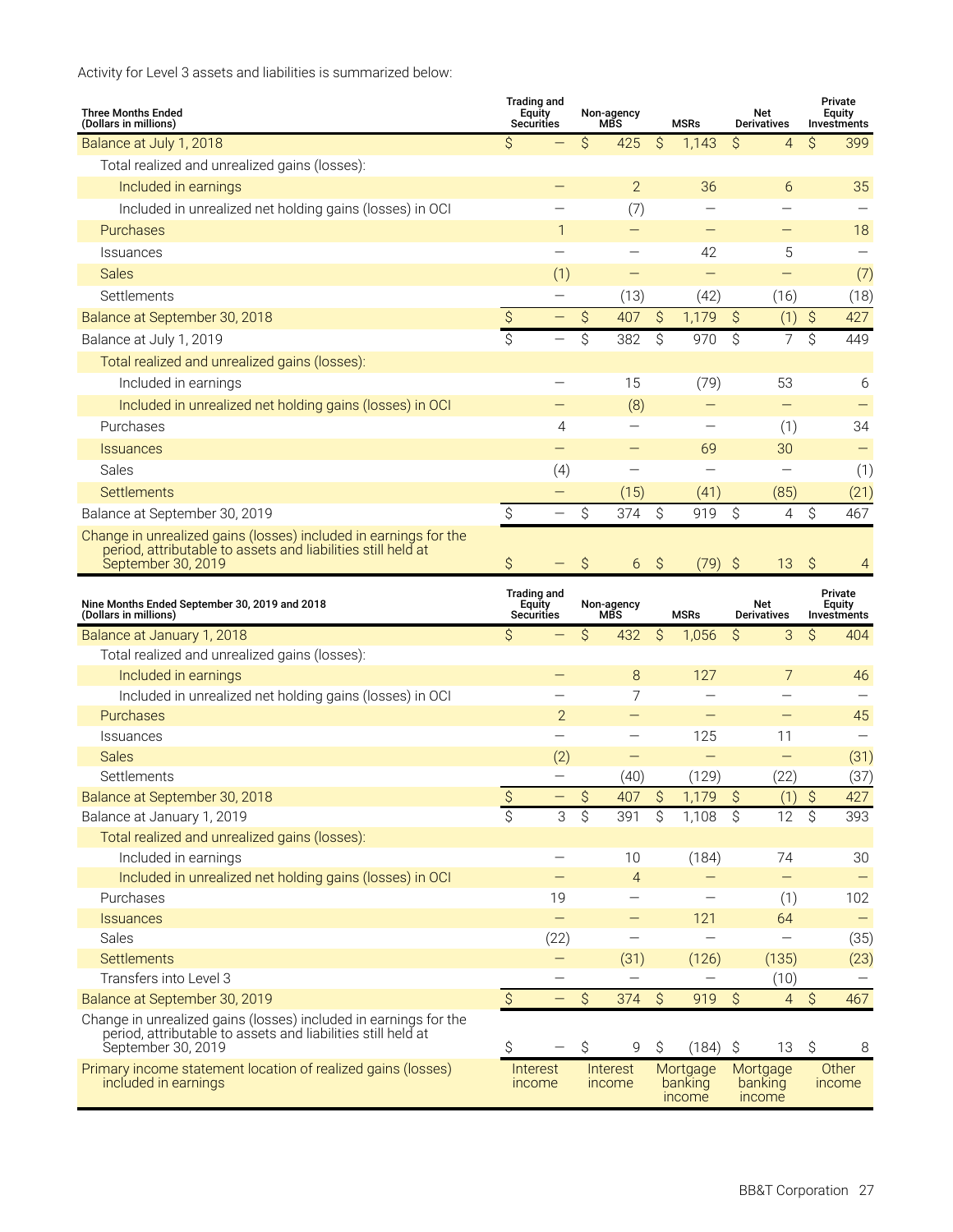The non-agency MBS categorized as Level 3 represent ownership interests in various tranches of Re-REMIC trusts. These securities are valued at a discount, which is unobservable in the market, to the fair value of the underlying securities owned by the trusts. The Re-REMIC tranches do not have an active market and therefore are categorized as Level 3. At September 30, 2019, the fair value of Re-REMIC non-agency MBS represented a discount of 24.0% to the fair value of the underlying securities owned by the Re-REMIC trusts.

The majority of private equity investments are in SBIC qualified funds, which primarily focus on equity and subordinated debt investments in privately-held middle market companies. The majority of these VIE investments are not redeemable and distributions are received as the underlying assets of the funds liquidate. The timing of distributions, which are expected to occur on various dates on an approximately ratable basis through 2029, is uncertain and dependent on various events such as recapitalizations, refinance transactions and ownership changes among others. As of September 30, 2019, restrictions on the ability to sell the investments include, but are not limited to, consent of a majority member or general partner approval for transfer of ownership. These investments are spread over numerous privately-held middle market companies, and thus the sensitivity to a change in fair value for any single investment is limited. The significant unobservable inputs for these investments are EBITDA multiples that ranged from 6x to 13x, with a weighted average of 8x, at September 30, 2019.

The following table details the fair value and UPB of LHFS that were elected to be carried at fair value:

|                              |                   | September 30. 2019 |                          | December 31.<br>. 2018 |  |                                          |  |                   |  |
|------------------------------|-------------------|--------------------|--------------------------|------------------------|--|------------------------------------------|--|-------------------|--|
| (Dollars in millions)        | <b>Fair Value</b> | <b>UPB</b>         | <b>Difference</b>        | <b>Fair Value</b>      |  | <b>UPB</b>                               |  | <b>Difference</b> |  |
| $L$ HFS at $f$<br>tair value | 447<br>$\sim$     | 430                | $\overline{1}$<br>$\sim$ | 988                    |  | $\cap \neg r$<br>$\overline{\mathbf{v}}$ |  | 10<br>ں ا         |  |

Excluding government guaranteed, LHFS that were nonperforming or 90 days or more past due and still accruing interest were not material at September 30, 2019.

The following table provides information about certain assets measured at fair value on a nonrecurring basis, which are primarily collateral dependent and may be subject to liquidity adjustments. The carrying values represent end of period values, which approximate the fair value measurements that occurred on the various measurement dates throughout the period. The valuation adjustments represent the amounts recorded during the period regardless of whether the asset is still held at period end. These assets are considered to be Level 3 assets (excludes PCI).

|                                                                          | 2019 |                       |  |                                 |  | 2018                  |                                 |       |  |
|--------------------------------------------------------------------------|------|-----------------------|--|---------------------------------|--|-----------------------|---------------------------------|-------|--|
| As of / For The Nine Months Ended September 30.<br>(Dollars in millions) |      | <b>Carrying Value</b> |  | Valuation<br><b>Adiustments</b> |  | <b>Carrying Value</b> | Valuation<br><b>Adiustments</b> |       |  |
| Impaired loans                                                           |      | 98                    |  |                                 |  | 185                   |                                 | (31)  |  |
| Foreclosed real estate                                                   |      | 33                    |  | $^{\prime}180)$                 |  | 3d                    |                                 | (171) |  |

For financial instruments not recorded at fair value, estimates of fair value are based on relevant market data and information about the instrument. Values obtained relate to one trading unit without regard to any premium or discount that may result from concentrations of ownership, possible tax ramifications, estimated transaction costs that may result from bulk sales or the relationship between various instruments.

An active market does not exist for certain financial instruments. Fair value estimates for these instruments are based on current economic conditions, currency and interest rate risk characteristics, loss experience and other factors. Many of these estimates involve uncertainties and matters of significant judgment and cannot be determined with precision. Therefore, the fair value estimates in many instances cannot be substantiated by comparison to independent markets and, in many cases, may not be realizable in a current sale of the instrument. In addition, changes in assumptions could significantly affect these fair value estimates. The following assumptions were used to estimate the fair value of these financial instruments.

*Cash and cash equivalents and restricted cash*: For these short-term instruments, the carrying amounts are a reasonable estimate of fair values.

*HTM securities:* The fair values of HTM securities are based on a market approach using observable inputs such as benchmark yields and securities, TBA prices, reported trades, issuer spreads, current bids and offers, monthly payment information and collateral performance.

*Loans receivable*: The fair values for loans are estimated using discounted cash flow analyses, applying interest rates currently being offered for loans with similar terms and credit quality, which are deemed to be indicative of orderly transactions in the current market. For commercial loans and leases, discount rates may be adjusted to address additional credit risk on lower risk grade instruments. For residential mortgage and other consumer loans, internal prepayment risk models are used to adjust contractual cash flows. Loans are aggregated into pools of similar terms and credit quality and discounted using a LIBOR based rate. The carrying amounts of accrued interest approximate fair values.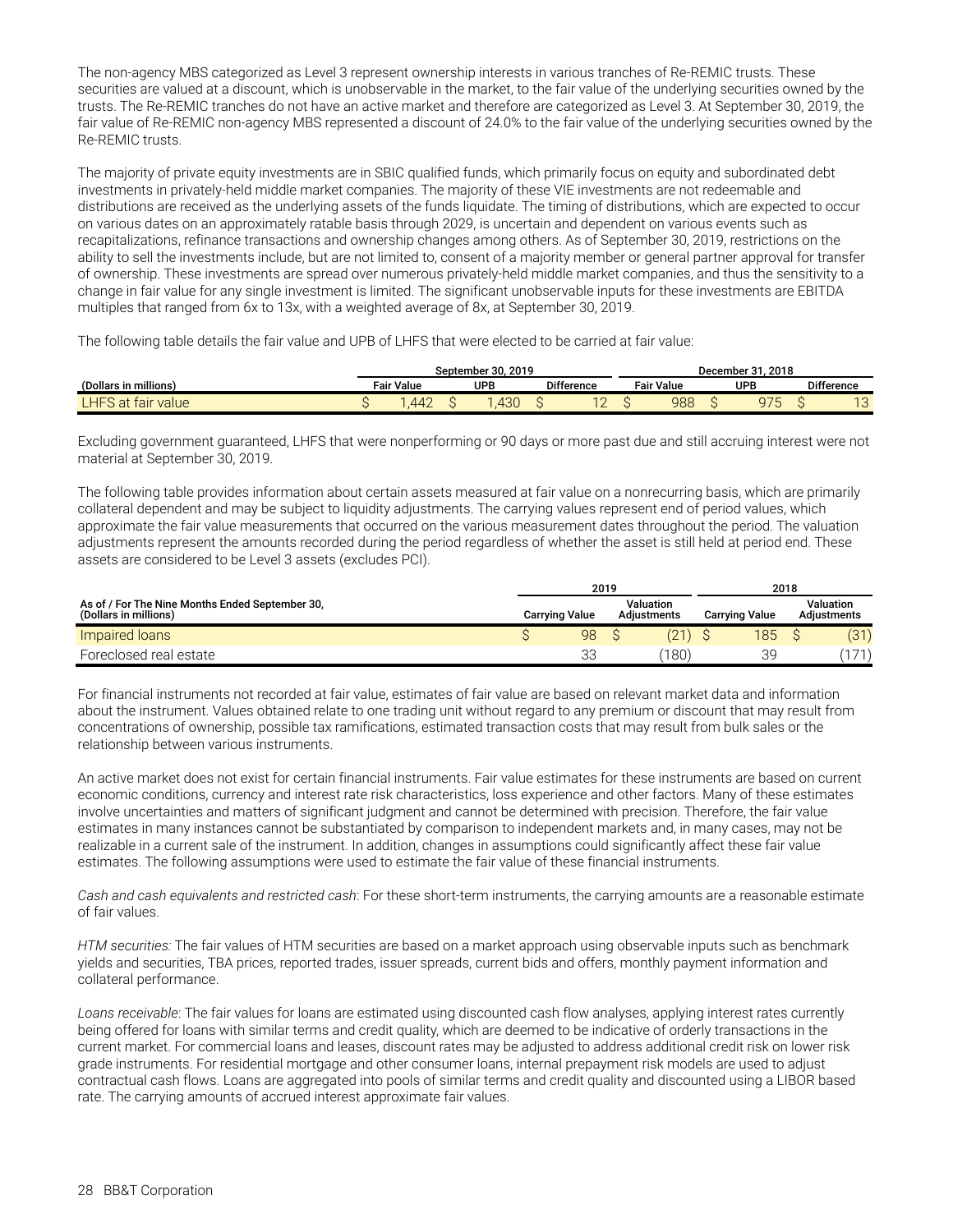*Deposit liabilities*: The fair values for demand deposits are equal to the amount payable on demand. Fair values for CDs are estimated using a discounted cash flow calculation that applies current interest rates to aggregate expected maturities. BB&T has developed long-term relationships with its deposit customers, commonly referred to as CDIs, that have not been considered in the determination of the deposit liabilities' fair value.

*Short-term borrowings*: The carrying amounts of short-term borrowings, excluding securities sold short, approximate their fair values.

*Long-term debt*: The fair values of long-term debt instruments are estimated based on quoted market prices for the instrument if available, or for similar instruments if not available, or by using discounted cash flow analyses, based on current incremental borrowing rates for similar types of instruments.

*Contractual commitments*: The fair values of commitments are estimated using the fees charged to enter into similar agreements, taking into account the remaining terms of the agreements and the present creditworthiness of the counterparties. The fair values of guarantees and letters of credit are estimated based on the counterparties' creditworthiness and average default rates for loan products with similar risks. These respective fair value measurements are categorized within Level 3 of the fair value hierarchy. Retail lending and revolving credit commitments have an immaterial fair value as BB&T typically has the ability to cancel such commitments.

Financial assets and liabilities not recorded at fair value are summarized below:

|                                   |                             |                                             | September 30, 2019 |  |         | December 31, 2018      |                   |
|-----------------------------------|-----------------------------|---------------------------------------------|--------------------|--|---------|------------------------|-------------------|
| (Dollars in millions)             | <b>Fair Value Hierarchy</b> | <b>Fair Value</b><br><b>Carrying Amount</b> |                    |  |         | <b>Carrying Amount</b> | <b>Fair Value</b> |
| Financial assets:                 |                             |                                             |                    |  |         |                        |                   |
| <b>HTM</b> securities             | Level 2                     |                                             | 18.768 S           |  | 18.970  | 20.552                 | 20,047            |
| Loans and leases HFI, net of ALLL | Level 3                     |                                             | 147.840            |  | 148.172 | 147.455                | 145,591           |
| <b>Financial liabilities:</b>     |                             |                                             |                    |  |         |                        |                   |
| Time deposits                     | Level 2                     |                                             | 16,526             |  | 16.587  | 16.577                 | 16,617            |
| Long-term debt                    | Level 2                     |                                             | 25,520             |  | 25,861  | 23.709                 | 23,723            |

The following is a summary of selected information pertaining to off-balance sheet financial instruments:

|                                                                     | September 30, 2019                                       | December 31, 2018 |  |     |                                     |  |                   |
|---------------------------------------------------------------------|----------------------------------------------------------|-------------------|--|-----|-------------------------------------|--|-------------------|
| (Dollars in millions)                                               | Notional/<br><b>Fair Value</b><br><b>Contract Amount</b> |                   |  |     | Notional/<br><b>Contract Amount</b> |  | <b>Fair Value</b> |
| Commitments to extend, originate or purchase credit                 |                                                          | 76.603            |  | 299 | 72.435 S                            |  | 280               |
| Residential mortgage loans sold with recourse                       |                                                          | 369               |  |     | 419                                 |  | 3                 |
| CRE mortgages serviced for others covered by recourse<br>provisions |                                                          | 4.748             |  | 6   | 4.699                               |  | 6                 |
| Letters of credit                                                   |                                                          | 2.139             |  | 13  | 2.389                               |  | 18                |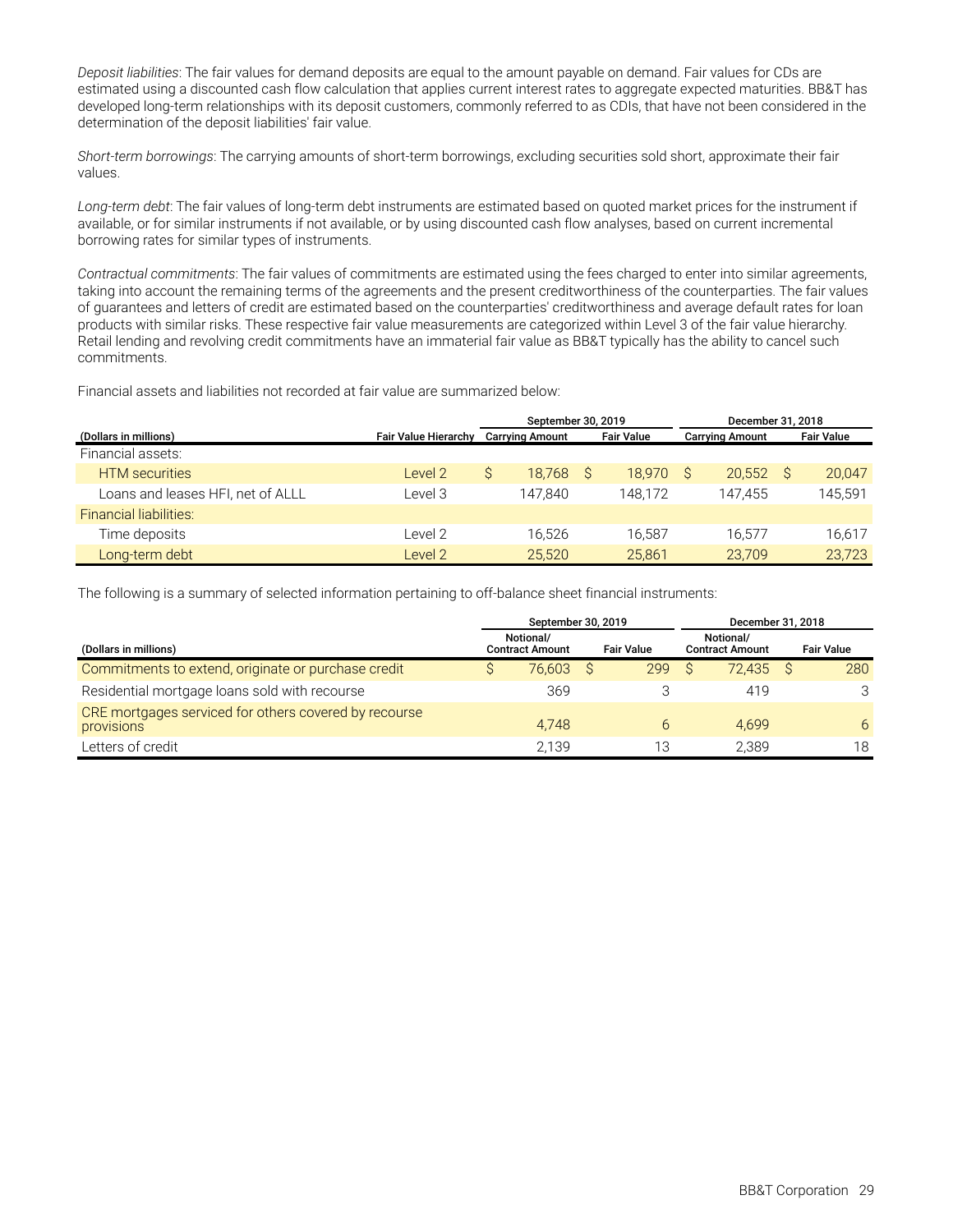### <span id="page-31-0"></span>**NOTE 16. Derivative Financial Instruments**

The following table provides a summary of derivative strategies and the related accounting treatment:

|                                                                                                                                              | <b>Cash Flow Hedges</b>                                                                                                                                                                                  | <b>Fair Value Hedges</b>                                                                                                                                                                                                                                                                                                                     | Derivatives Not Designated as Hedges                                                                                                                                                                                                                                                                                                                                   |
|----------------------------------------------------------------------------------------------------------------------------------------------|----------------------------------------------------------------------------------------------------------------------------------------------------------------------------------------------------------|----------------------------------------------------------------------------------------------------------------------------------------------------------------------------------------------------------------------------------------------------------------------------------------------------------------------------------------------|------------------------------------------------------------------------------------------------------------------------------------------------------------------------------------------------------------------------------------------------------------------------------------------------------------------------------------------------------------------------|
| Risk exposure                                                                                                                                | Variability in cash flows of<br>interest payments on floating<br>rate business loans, overnight<br>funding and various LIBOR<br>funding instruments.                                                     | Changes in value on fixed rate<br>long-term debt, CDs, FHLB<br>advances, loans and state and<br>political subdivision securities due<br>to changes in interest rates.                                                                                                                                                                        | Risk associated with an asset or<br>liability, including mortgage<br>banking operations and MSRs, or<br>for client needs. Includes<br>exposure to changes in market<br>rates and conditions subsequent<br>to the interest rate lock and<br>funding date for mortgage loans<br>originated for sale.                                                                     |
| Risk management<br>objective                                                                                                                 | Hedge the variability in the<br>interest payments and receipts<br>on future cash flows for<br>forecasted transactions related<br>to the first unhedged payments<br>and receipts of variable<br>interest. | Convert the fixed rate paid or<br>received to a floating rate,<br>primarily through the use of<br>swaps.                                                                                                                                                                                                                                     | For interest rate lock commitment<br>derivatives and LHFS, use<br>mortgage-based derivatives such<br>as forward commitments and<br>options to mitigate market risk.<br>For MSRs, mitigate the income<br>statement effect of changes in the<br>fair value of the MSRs. For client<br>swaps, hedges are executed with<br>dealer counterparties to offset<br>market risk. |
| Treatment during the<br>hedge period                                                                                                         | Changes in value of the<br>hedging instruments are<br>recognized in AOCI until the<br>related cash flows from the<br>hedged item are recognized in<br>earnings.                                          | Changes in value of both the<br>hedging instruments and the<br>assets or liabilities being hedged<br>are recognized in the income<br>statement line item associated<br>with the instrument being hedged.                                                                                                                                     | Entire change in fair value<br>recognized in current period<br>income.                                                                                                                                                                                                                                                                                                 |
| Treatment if hedge<br>ceases to be highly<br>effective or is<br>terminated                                                                   | Hedge is dedesignated.<br>Changes in value recorded in<br>AOCI before dedesignation are<br>amortized to yield over the<br>period the forecasted hedged<br>transactions impact earnings.                  | If hedged item remains<br>outstanding, the basis adjustment<br>that resulted from hedging is<br>amortized into earnings over the<br>lesser of the designated hedged<br>period or the maturity date of the<br>instrument, and cash flows from<br>terminations are reported in the<br>same category as the cash flows<br>from the hedged item. | Not applicable                                                                                                                                                                                                                                                                                                                                                         |
| <b>Treatment if</b><br>transaction is no longer<br>probable of occurring<br>during forecast period<br>or within a short period<br>thereafter | Hedge accounting ceases and<br>any gain or loss in AOCI is<br>reported in earnings<br><i>immediately.</i>                                                                                                | Not applicable                                                                                                                                                                                                                                                                                                                               | Not applicable                                                                                                                                                                                                                                                                                                                                                         |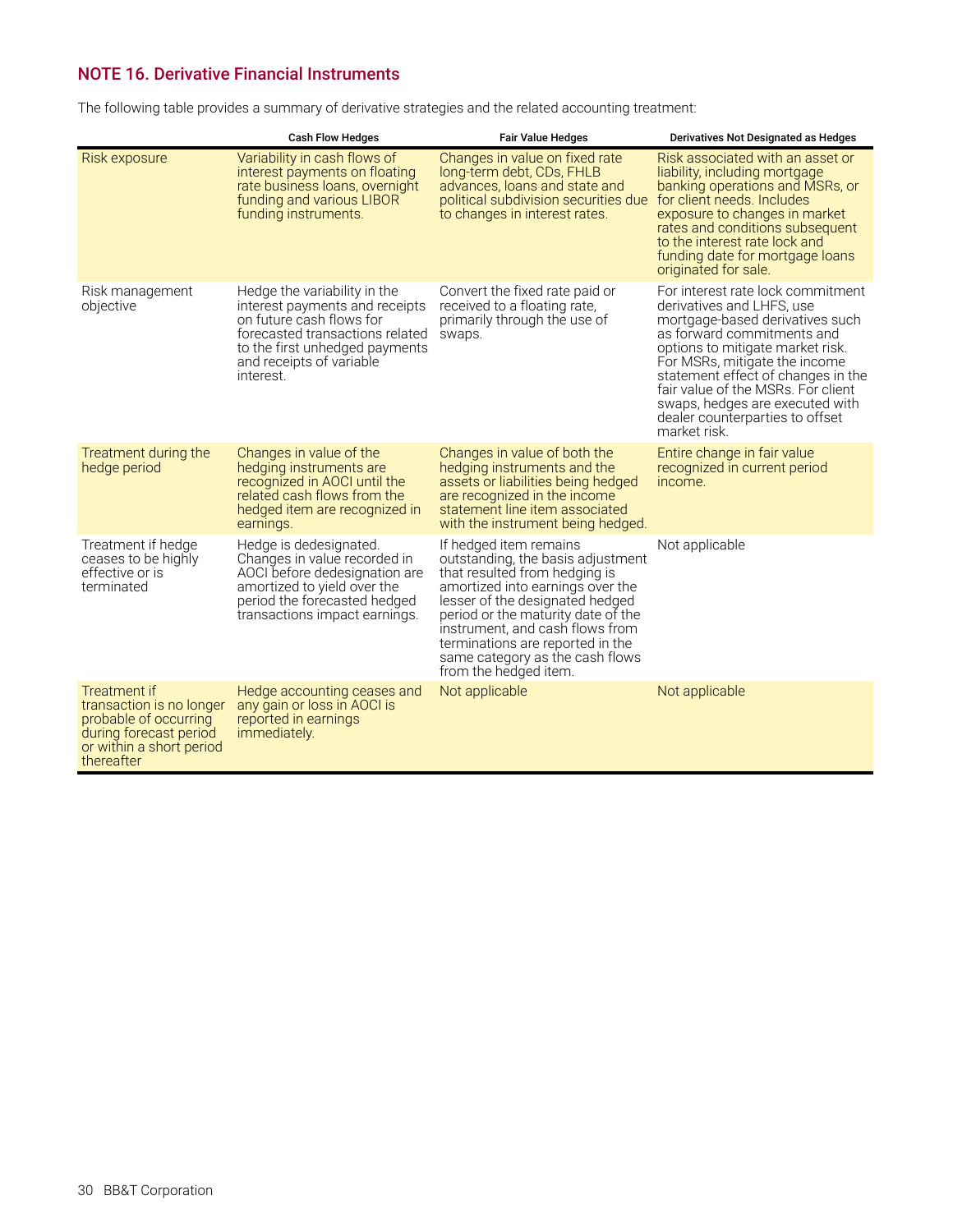### *Impact of Derivatives on the Consolidated Balance Sheets*

In the second quarter of 2019, BB&T began applying the offsetting provisions for contracts that are covered by legally enforceable master netting agreements. Application of these provisions was not material to BB&T's consolidated financial statements. Gross amounts are presented in the December 31, 2018 consolidated balance sheet. The following table presents the notional amount and estimated fair value of derivative instruments:

|                                                            | September 30, 2019                              |               |                          |                     |                   |                     |            |    | December 31, 2018 |               |                   |                     |          |
|------------------------------------------------------------|-------------------------------------------------|---------------|--------------------------|---------------------|-------------------|---------------------|------------|----|-------------------|---------------|-------------------|---------------------|----------|
|                                                            |                                                 |               | <b>Notional</b>          |                     | <b>Fair Value</b> |                     |            |    | Notional          |               | <b>Fair Value</b> |                     |          |
| (Dollars in millions)                                      | <b>Hedged Item or Transaction</b>               |               | Amount                   |                     | Gain              |                     | Loss       |    | Amount            |               | Gain              |                     | Loss     |
| Cash flow hedges:                                          |                                                 |               |                          |                     |                   |                     |            |    |                   |               |                   |                     |          |
| Interest rate contracts:                                   |                                                 |               |                          |                     |                   |                     |            |    |                   |               |                   |                     |          |
| Pay fixed swaps                                            | 3 mo. LIBOR funding                             | \$            |                          | \$                  |                   | $\hat{\mathcal{S}}$ |            | \$ | 6,500             | $\hat{S}$     |                   | $\varsigma$         |          |
| Fair value hedges:                                         |                                                 |               |                          |                     |                   |                     |            |    |                   |               |                   |                     |          |
| Interest rate contracts:                                   |                                                 |               |                          |                     |                   |                     |            |    |                   |               |                   |                     |          |
| Receive fixed swaps                                        | Long-term debt                                  |               | 17,934                   |                     | 195               |                     | (29)       |    | 12,908            |               | 5                 |                     | (74)     |
| <b>Options</b>                                             | Long-term debt                                  |               | 4,785                    |                     |                   |                     | (3)        |    | 4,785             |               |                   |                     | (2)      |
| Pay fixed swaps                                            | Commercial loans                                |               | 44                       |                     |                   |                     |            |    | 505               |               | 2                 |                     |          |
| Pay fixed swaps                                            | Municipal securities                            |               | $\overline{\phantom{0}}$ |                     |                   |                     | -          |    | 259               |               | —                 |                     |          |
| Total                                                      |                                                 |               | 22,763                   |                     | 195               |                     | (32)       |    | 18,457            |               | $\overline{7}$    |                     | (76)     |
| Not designated as hedges:                                  |                                                 |               |                          |                     |                   |                     |            |    |                   |               |                   |                     |          |
| Client-related and other risk management:                  |                                                 |               |                          |                     |                   |                     |            |    |                   |               |                   |                     |          |
| Interest rate contracts:                                   |                                                 |               |                          |                     |                   |                     |            |    |                   |               |                   |                     |          |
| Receive fixed swaps                                        |                                                 |               | 14,210                   |                     | 657               |                     | (1)        |    | 11,577            |               | 128               |                     | (98)     |
|                                                            |                                                 |               | 13,512                   |                     |                   |                     |            |    | 11,523            |               |                   |                     |          |
| Pay fixed swaps                                            |                                                 |               |                          |                     |                   |                     | (84)       |    |                   |               | 19                |                     | (32)     |
| Other                                                      |                                                 |               | 1,336                    |                     | 3                 |                     | (3)        |    | 1,143             |               | $\mathbf{2}$      |                     | (3)      |
| Forward commitments                                        |                                                 |               | 6,171                    |                     | $\overline{7}$    |                     | (16)       |    | 2,883             |               | 11                |                     | (13)     |
| Foreign exchange contracts                                 |                                                 |               | 651                      |                     | 4                 |                     | (2)        |    | 529               |               | 5                 |                     | (2)      |
| <b>Total</b>                                               |                                                 |               | 35,880                   |                     | 671               |                     | (106)      |    | 27,655            |               | 165               |                     | (148)    |
| Mortgage banking:                                          |                                                 |               |                          |                     |                   |                     |            |    |                   |               |                   |                     |          |
| Interest rate contracts:                                   |                                                 |               |                          |                     |                   |                     |            |    |                   |               |                   |                     |          |
| Interest rate lock commitments                             |                                                 |               | 2,376                    |                     | 20                |                     | (5)        |    | 702               |               | 12                |                     |          |
| and forward commitments                                    | When issued securities, forward rate agreements |               | 3,183                    |                     | 6                 |                     | (16)       |    | 1,753             |               | $\overline{2}$    |                     | (20)     |
| Other                                                      |                                                 |               | 75                       |                     | $\qquad \qquad -$ |                     | (1)        |    | 271               |               | 2                 |                     | (1)      |
| <b>Total</b>                                               |                                                 |               | 5,634                    |                     | 26                |                     | (22)       |    | 2,726             |               | 16                |                     | (21)     |
| MSRs:                                                      |                                                 |               |                          |                     |                   |                     |            |    |                   |               |                   |                     |          |
| Interest rate contracts:                                   |                                                 |               |                          |                     |                   |                     |            |    |                   |               |                   |                     |          |
| Receive fixed swaps                                        |                                                 |               | 3,338                    |                     |                   |                     |            |    | 4,328             |               |                   |                     |          |
| Pay fixed swaps                                            |                                                 |               | 2,245                    |                     |                   |                     |            |    | 3,224             |               | —                 |                     |          |
| Options                                                    |                                                 |               | 884                      |                     | 17                |                     | -          |    | 3,155             |               | 48                |                     | (2)      |
| and forward commitments                                    | When issued securities, forward rate agreements |               | 1,199                    |                     | 3                 |                     | (7)        |    | 1,590             |               | 10                |                     |          |
| Other                                                      |                                                 |               | 157                      |                     | $\qquad \qquad -$ |                     | —          |    | 103               |               | $\qquad \qquad -$ |                     |          |
| <b>Total</b>                                               |                                                 |               | 7,823                    |                     | 20                |                     | (7)        |    | 12,400            |               | 58                |                     | (2)      |
|                                                            | Total derivatives not designated as hedges      |               | 49,337                   |                     | 717               |                     | (135)      |    | 42,781            |               | 239               |                     | (171)    |
| <b>Total derivatives</b>                                   |                                                 | $\mathcal{S}$ | 72,100                   |                     | 912               |                     | $(167)$ \$ |    | 67,738            |               | 246               |                     | (247)    |
| Gross amounts in the Consolidated Balance Sheets:          |                                                 |               |                          |                     |                   |                     |            |    |                   |               |                   |                     |          |
| Amounts subject to master netting arrangements             |                                                 |               |                          |                     | (49)              |                     | 49         |    |                   |               | (47)              |                     | 47       |
| Cash collateral (received) posted for amounts subject to   |                                                 |               |                          |                     |                   |                     |            |    |                   |               |                   |                     |          |
| master netting arrangements                                |                                                 |               |                          |                     | (183)             |                     | 79         |    |                   |               | (53)              |                     | 82       |
| Net amount                                                 |                                                 |               |                          | $\hat{\mathcal{S}}$ | 680               | $\hat{\mathcal{S}}$ | (39)       |    |                   | $\mathsf{S}$  | 146               | $\hat{\mathcal{S}}$ | (118)    |
| Derivative instruments under master netting agreements     |                                                 |               |                          | Ŝ.                  | 233               | $\mathsf{S}$        | (137)      |    |                   | $\mathcal{S}$ | 102               |                     | \$ (131) |
| Derivative instruments not under master netting agreements |                                                 |               |                          |                     | 679               |                     | (30)       |    |                   |               | 144               |                     | (116)    |
| <b>Total derivatives</b>                                   |                                                 |               |                          |                     | \$912             | $\mathsf{S}$        | (167)      |    |                   | $\hat{S}$     | 246               |                     | \$ (247) |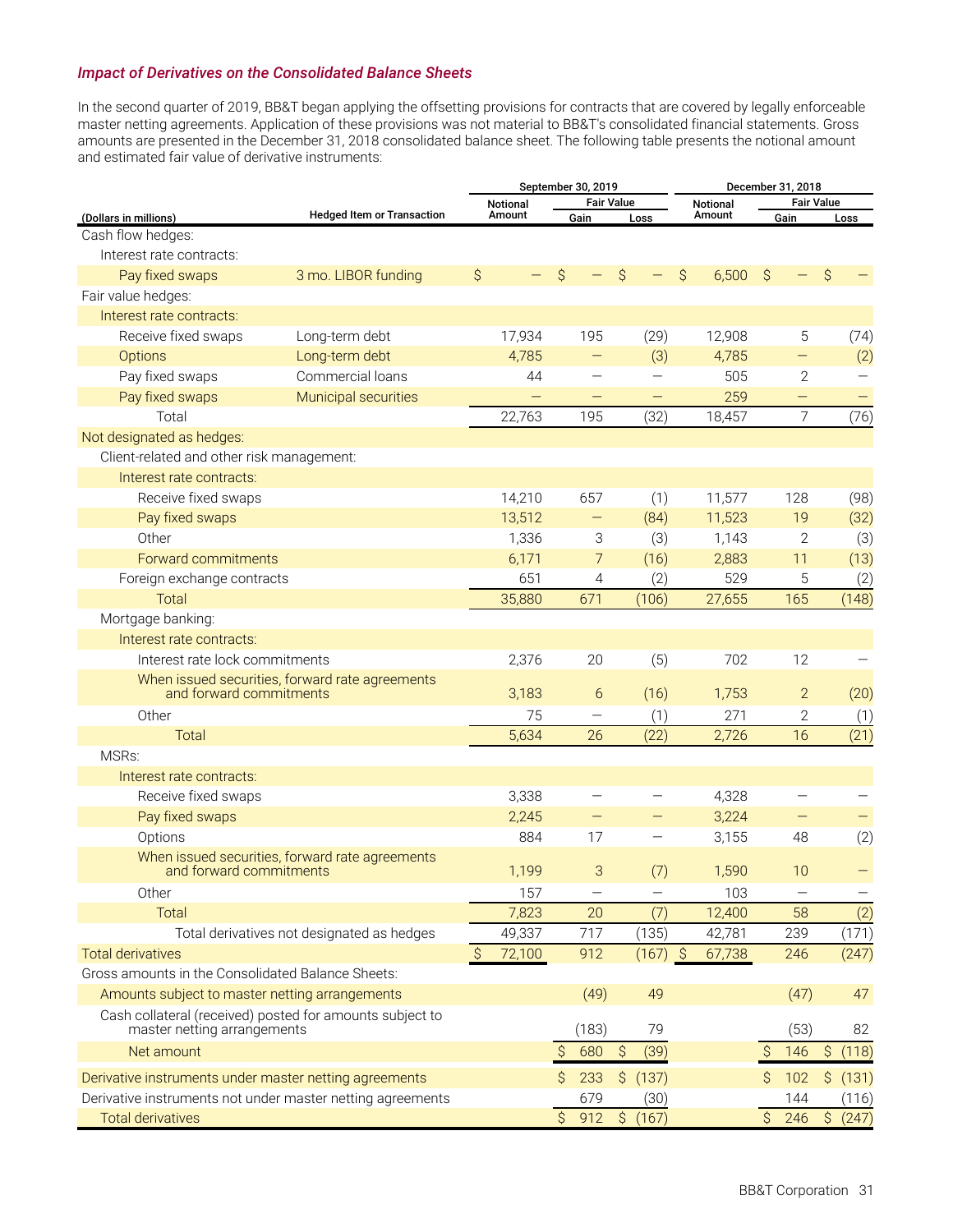The following table presents additional information for fair value hedging relationships:

|                       | December 31, 2018                           |                                  |                                  |                                             |                                  |                                  |  |  |  |
|-----------------------|---------------------------------------------|----------------------------------|----------------------------------|---------------------------------------------|----------------------------------|----------------------------------|--|--|--|
|                       |                                             |                                  | <b>Hedge Basis Adjustment</b>    |                                             | <b>Hedge Basis Adjustment</b>    |                                  |  |  |  |
| (Dollars in millions) | Hedged<br>Asset /<br><b>Liability Basis</b> | Items<br>Currently<br>Designated | Items No<br>Longer<br>Designated | Hedged<br>Asset /<br><b>Liability Basis</b> | Items<br>Currently<br>Designated | Items No<br>Longer<br>Designated |  |  |  |
| <b>AFS</b> securities | 474                                         | —                                | 66                               | 493                                         | 5                                | 54                               |  |  |  |
| Loans and leases      | 559                                         |                                  | ! 5                              | 562                                         |                                  | (3)                              |  |  |  |
| Long-term debt        | 20,750                                      | 347                              | (8)                              | 15,397                                      | (98)                             | 12                               |  |  |  |

#### *Impact of Derivatives on the Consolidated Statements of Income and Comprehensive Income*

No portion of the change in fair value of derivatives designated as hedges has been excluded from effectiveness testing.

The following table summarizes amounts related to cash flow hedges, which consist of interest rate contracts:

|                                                                   | <b>Three Months Ended</b><br>September 30, |                | <b>Nine Months Ended</b><br>September 30, |      |  |  |  |  |
|-------------------------------------------------------------------|--------------------------------------------|----------------|-------------------------------------------|------|--|--|--|--|
| (Dollars in millions)                                             | 2019                                       | 2018           | 2019                                      | 2018 |  |  |  |  |
| Pre-tax gain (loss) recognized in OCI:                            |                                            |                |                                           |      |  |  |  |  |
| <b>Deposits</b>                                                   | \$<br>$1 \S$                               | 6 <sup>°</sup> | $(42)$ \$                                 | 35   |  |  |  |  |
| Short-term borrowings                                             |                                            | $\Omega$       | ◠                                         | 4    |  |  |  |  |
| Long-term debt                                                    | $\mathcal{P}$                              | 18             | (76)                                      | 111  |  |  |  |  |
| Total                                                             | 3<br>ς                                     | 26             | (116)                                     | 150  |  |  |  |  |
| Pre-tax gain (loss) reclassified from AOCI into interest expense: |                                            |                |                                           |      |  |  |  |  |
| Deposits                                                          | \$<br>(1)                                  |                |                                           | (2)  |  |  |  |  |
| Short-term borrowings                                             | (5)                                        |                | (4)                                       |      |  |  |  |  |
| Long-term debt                                                    | (8)                                        |                |                                           | (12) |  |  |  |  |
| Total                                                             | (14)                                       |                |                                           | (14) |  |  |  |  |

The following table summarizes the impact on net interest income related to fair value hedges, which consist of interest rate contracts:

|                                         | <b>Three Months Ended</b><br>September 30, |           | <b>Nine Months Ended</b><br>September 30, |                    |  |  |  |  |  |
|-----------------------------------------|--------------------------------------------|-----------|-------------------------------------------|--------------------|--|--|--|--|--|
| (Dollars in millions)                   | 2019                                       | 2018      | 2019                                      | 2018               |  |  |  |  |  |
| AFS securities:                         |                                            |           |                                           |                    |  |  |  |  |  |
| Amounts related to interest settlements | \$<br>Ŝ                                    | Ŝ         |                                           | (4)<br>Ŝ           |  |  |  |  |  |
| Recognized on derivatives               |                                            | 4         | (16)                                      | 20                 |  |  |  |  |  |
| Recognized on hedged items              | (3)                                        | (6)       | 10                                        | (22)               |  |  |  |  |  |
| Net income (expense) recognized         | (2)                                        | (2)       | (6)                                       | Ŝ<br>(6)           |  |  |  |  |  |
| Loans and leases:                       |                                            |           |                                           |                    |  |  |  |  |  |
| Amounts related to interest settlements |                                            |           |                                           | (1)                |  |  |  |  |  |
| Recognized on derivatives               |                                            | 4         | (22)                                      | 10                 |  |  |  |  |  |
| Recognized on hedged items              | (1)                                        | (4)       | 21                                        | (10)               |  |  |  |  |  |
| Net income (expense) recognized         | (1)                                        |           | (1)                                       | (1)                |  |  |  |  |  |
| Long-term debt:                         |                                            |           |                                           |                    |  |  |  |  |  |
| Amounts related to interest settlements | (17)                                       | (13)      | (55)                                      | (12)               |  |  |  |  |  |
| Recognized on derivatives               | 35                                         | (50)      | 343                                       | (293)              |  |  |  |  |  |
| Recognized on hedged items              | (30)                                       | 62        | (326)                                     | 329                |  |  |  |  |  |
| Net income (expense) recognized         | (12)                                       | (1)       | (38)                                      | 24                 |  |  |  |  |  |
| Net income (expense) recognized, total  | (15)<br>S                                  | (3)<br>Ŝ. | (45)                                      | 17<br><sub>S</sub> |  |  |  |  |  |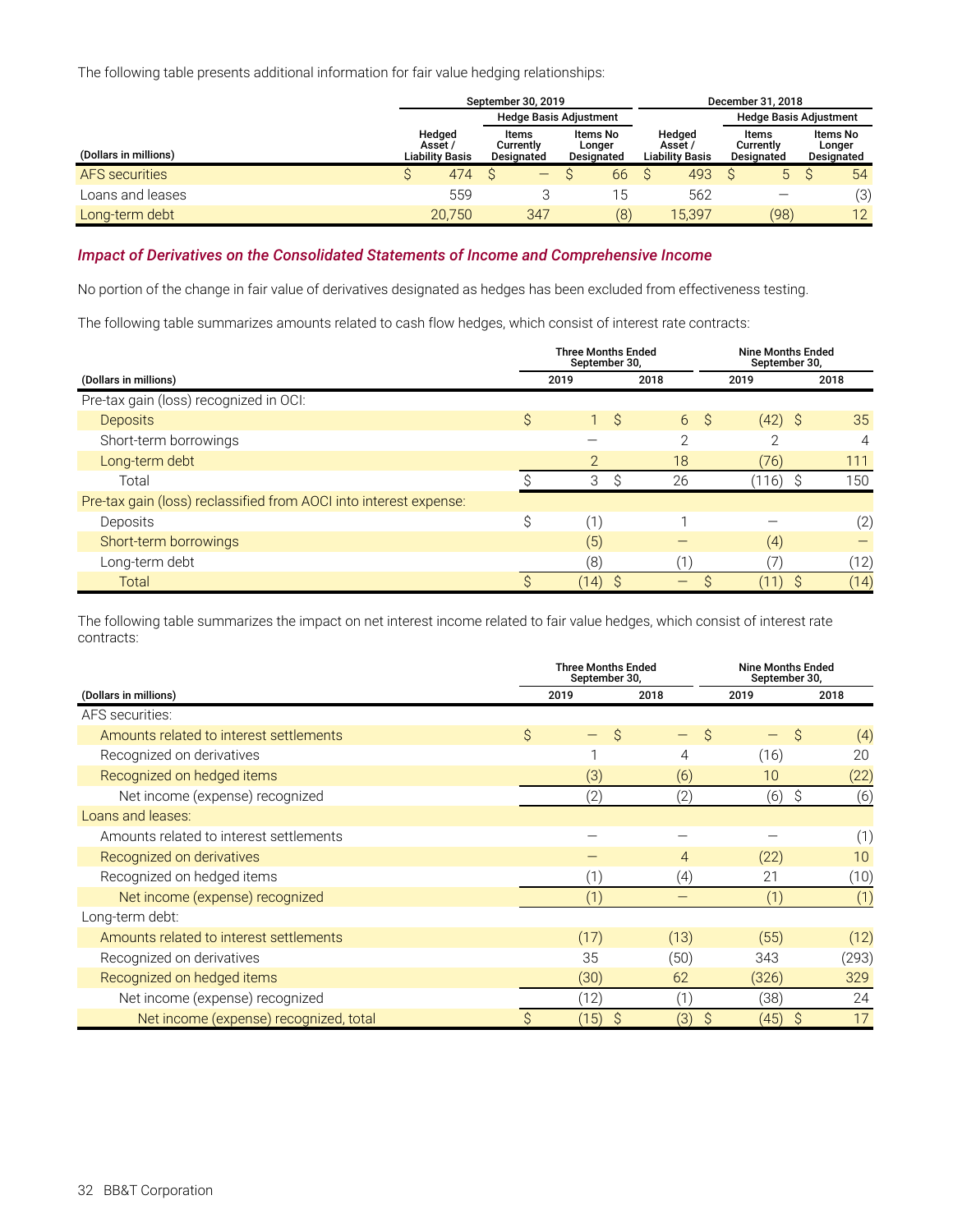The following table presents pre-tax gain (loss) recognized in income for derivative instruments not designated as hedges:

|                                           |                            | <b>Three Months Ended</b><br>September 30. |     |      | <b>Nine Months Ended</b><br>September 30, |  |       |
|-------------------------------------------|----------------------------|--------------------------------------------|-----|------|-------------------------------------------|--|-------|
| (Dollars in millions)                     |                            | 2019                                       |     | 2018 | 2019                                      |  | 2018  |
| Client-related and other risk management: |                            |                                            |     |      |                                           |  |       |
| Interest rate contracts                   | Other noninterest income S | 33                                         | - S | 11S  | 59S                                       |  | 36    |
| Foreign exchange contracts                | Other noninterest income   |                                            |     |      | 8                                         |  | 14    |
| Equity                                    | Other noninterest income   | (2)                                        |     |      | (2)                                       |  |       |
| Mortgage banking:                         |                            |                                            |     |      |                                           |  |       |
| Interest rate contracts                   | Mortgage banking income    | 10                                         |     |      | 5                                         |  | 3     |
| MSR <sub>S</sub> :                        |                            |                                            |     |      |                                           |  |       |
| Interest rate contracts                   | Mortgage banking income    | 84                                         |     | (36) | 221                                       |  | (126) |
| Total                                     |                            | 132                                        |     |      | 291                                       |  | 73)   |

The following table presents information about BB&T's cash flow and fair value hedges:

| (Dollars in millions)                                                                                                                                                                                                                | Sep 30, 2019 | Dec 31, 2018   |  |  |
|--------------------------------------------------------------------------------------------------------------------------------------------------------------------------------------------------------------------------------------|--------------|----------------|--|--|
| Cash flow hedges:                                                                                                                                                                                                                    |              |                |  |  |
| Net unrecognized after-tax gain (loss) on active hedges recorded in AOCI                                                                                                                                                             | S.           | (18)<br>S      |  |  |
| Net unrecognized after-tax gain (loss) on terminated hedges recorded in AOCI (to be recognized<br>in earnings through 2022)                                                                                                          | (111)        | (13)           |  |  |
| Estimated portion of net after-tax gain (loss) on active and terminated hedges to be reclassified<br>from AOCI into earnings during the next 12 months                                                                               | (41)         | $\overline{4}$ |  |  |
| Maximum time period over which BB&T is hedging a portion of the variability in future cash<br>flows for forecasted transactions excluding those transactions relating to the payment of<br>variable interest on existing instruments | N/A          | 4 years        |  |  |
| Fair value hedges:                                                                                                                                                                                                                   |              |                |  |  |
| Unrecognized pre-tax net gain (loss) on terminated hedges (to be recognized as interest<br>primarily through 2029)                                                                                                                   | (90)         | (39)           |  |  |
| Portion of pre-tax net gain (loss) on terminated hedges to be recognized as a change in interest<br>during the next 12 months                                                                                                        | (10)         | 15             |  |  |

#### *Derivatives Credit Risk – Dealer Counterparties*

Credit risk related to derivatives arises when amounts receivable from a counterparty exceed those payable to the same counterparty. The risk of loss is addressed by subjecting dealer counterparties to credit reviews and approvals similar to those used in making loans or other extensions of credit and by requiring collateral. Dealer counterparties operate under agreements to provide cash collateral when unsecured loss positions exceed minimal limits.

Derivative contracts with dealer counterparties settle on a monthly, quarterly or semiannual basis, with daily movement of collateral between counterparties required within established netting agreements. BB&T only transacts with dealer counterparties with strong credit standings.

#### *Derivatives Credit Risk – Central Clearing Parties*

With the exception of the central clearing party used for TBA transactions that does not post variation margin to BB&T, central clearing parties exchange cash on a daily basis to settle changes in exposure. Certain derivatives are cleared through central clearing parties that require initial margin collateral. Initial margin collateral requirements are established on varying bases, with such amounts generally designed to offset the risk of non-payment. Initial margin is generally calculated by applying the maximum loss experienced in value over a specified time horizon to the portfolio of existing trades.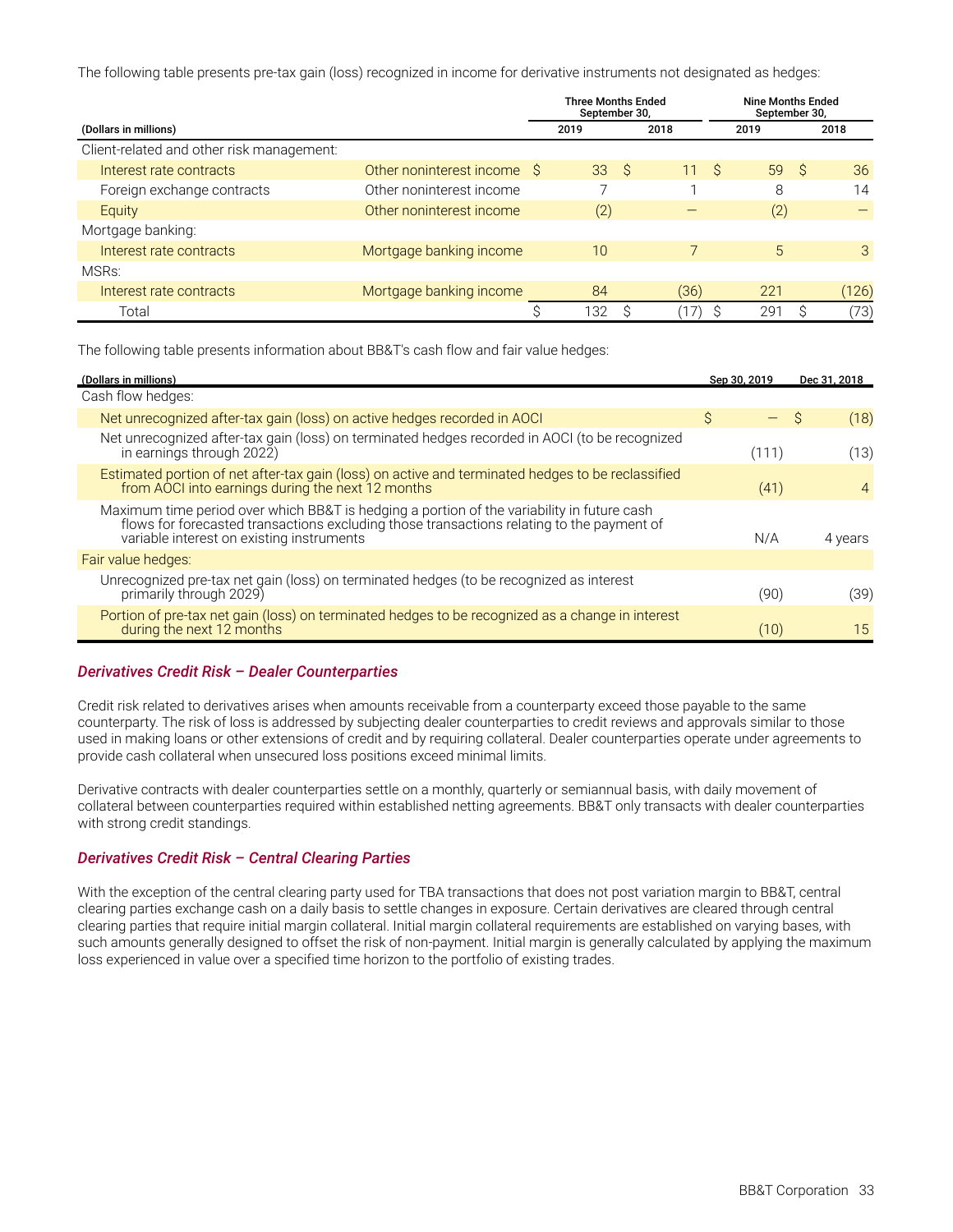#### <span id="page-35-0"></span>*Derivatives Credit Risk – Risk Participation Agreements*

BB&T has entered into risk participation agreements to share the credit exposure with other financial institutions on client-related interest rate derivative contracts. These amounts are included with other client-related and other risk management interest rate contracts in the table presenting the impact of derivatives on the consolidated balance sheets. The following table presents additional information related to interest rate derivative risk participation agreements:

| (Dollars in millions)                                                                                                                                  | Sep 30, 2019 | Dec 31. 2018 |
|--------------------------------------------------------------------------------------------------------------------------------------------------------|--------------|--------------|
| Notional amount                                                                                                                                        | 819          | 446          |
| Maximum exposure assuming all underlying third party customers referenced in the interest rate<br>contracts defaulted in a zero LIBOR rate environment |              | 26           |

The following table summarizes collateral positions with counterparties:

| (Dollars in millions)                                                                                         |   | Sep 30, 2019 | Dec 31, 2018  |
|---------------------------------------------------------------------------------------------------------------|---|--------------|---------------|
| Dealer counterparties:                                                                                        |   |              |               |
| Cash collateral received from dealer counterparties                                                           | Ŝ | 186          | 56<br>- S     |
| Derivatives in a net gain position secured by collateral received                                             |   | 184          | 55            |
| Unsecured positions in a net gain with dealer counterparties after collateral postings                        |   |              | 2             |
| Cash collateral posted to dealer counterparties                                                               |   | 75           | 75            |
| Derivatives in a net loss position secured by collateral received                                             |   | 74           | 76            |
| Additional collateral that would have been posted had BB&T's credit ratings dropped below<br>investment grade |   |              |               |
| Central clearing parties:                                                                                     |   |              |               |
| Cash collateral, including initial margin, posted to central clearing parties                                 |   |              | 17            |
| Derivatives in a net loss position                                                                            |   | 15           | $\mathcal{B}$ |
| Securities pledged to central clearing parties                                                                |   | 155          | 124           |

### **NOTE 17. Computation of EPS**

Basic and diluted EPS calculations are presented in the following table:

|                                                                   |      |         |  | Three Months Ended September 30, |         | Nine Months Ended September 30, |         |  |  |
|-------------------------------------------------------------------|------|---------|--|----------------------------------|---------|---------------------------------|---------|--|--|
| (Dollars in millions, except per share data, shares in thousands) | 2019 |         |  | 2018                             | 2019    |                                 | 2018    |  |  |
| Net income available to common shareholders                       |      | 735     |  | 789                              | 2.326   |                                 | 2,309   |  |  |
| Weighted average number of common shares                          |      | 766.167 |  | 771.562                          | 765.428 |                                 | 775,642 |  |  |
| Effect of dilutive outstanding equity-based awards                |      | 9.624   |  | 10,305                           | 9,479   |                                 | 10,498  |  |  |
| Weighted average number of diluted common shares                  |      | 775.791 |  | 781.867                          | 774.907 |                                 | 786,140 |  |  |
| <b>Basic EPS</b>                                                  |      | 0.96    |  | 1.02                             | 3.04    | <sup>S</sup>                    | 2.98    |  |  |
| Diluted EPS                                                       |      | 0.95    |  | 01. ،                            | 3.00    |                                 | 2.94    |  |  |
| Anti-dilutive awards                                              |      |         |  | 61                               |         |                                 | 80      |  |  |

### **NOTE 18. Operating Segments**

BB&T's business segment structure aligns with how management reviews performance and makes decisions by client, segment and business unit. There are four major reportable business segments: CB-Retail, CB-Commercial, FS&CF and IH. In addition, there is an OT&C segment. For additional information, see Note 19. Operating Segments of the Annual Report on Form 10-K for the year ended December 31, 2018.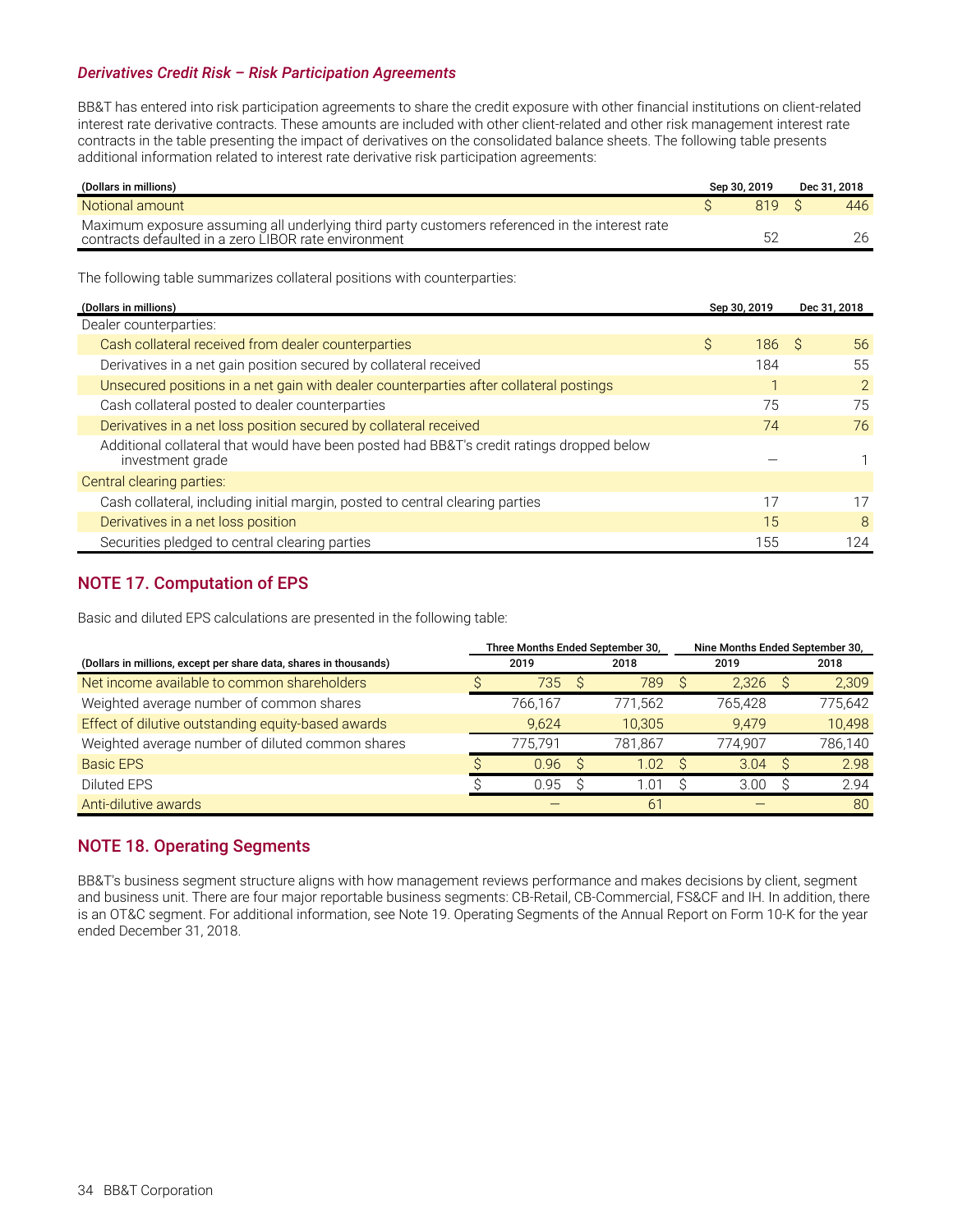The following table presents results by segment:

| <b>CB-Retail</b><br>Three Months Ended September 30, |              |       |      |     | <b>CB-Commercial</b> |     |      | <b>FS&amp;CF</b> |   |      |   |     |
|------------------------------------------------------|--------------|-------|------|-----|----------------------|-----|------|------------------|---|------|---|-----|
| (Dollars in millions)                                | 2018<br>2019 |       | 2019 |     | 2018                 |     | 2019 |                  |   | 2018 |   |     |
| Net interest income (expense)                        | S            | 871   | S    | 880 | S                    | 519 | S    | 513              | S | 196  | S | 171 |
| Net intersegment interest income (expense)           |              | 141   |      | 76  |                      | 69  |      | 58               |   | 18   |   | 26  |
| Segment net interest income                          |              | 1.012 |      | 956 |                      | 588 |      | 571              |   | 214  |   | 197 |
| Allocated provision for credit losses                |              | 115   |      | 121 |                      | 12  |      | 18               |   | 3    |   | 5   |
| Segment net interest income after provision          |              | 897   |      | 835 |                      | 576 |      | 553              |   | 211  |   | 192 |
| Noninterest income                                   |              | 372   |      | 347 |                      | 116 |      | 110              |   | 351  |   | 308 |
| Noninterest expense                                  |              | 681   |      | 657 |                      | 259 |      | 262              |   | 327  |   | 312 |
| Income (loss) before income taxes                    |              | 588   |      | 525 |                      | 433 |      | 401              |   | 235  |   | 188 |
| Provision (benefit) for income taxes                 |              | 142   |      | 129 |                      | 95  |      | 90               |   | 50   |   | 39  |
| Segment net income (loss)                            |              | 446   | S    | 396 |                      | 338 | S.   | 311              | S | 185  | Ŝ | 149 |

|                                             | ΙH   |               |      |     |      | OT&C (1) |      | Total |      |       |  |       |
|---------------------------------------------|------|---------------|------|-----|------|----------|------|-------|------|-------|--|-------|
|                                             | 2019 |               | 2018 |     | 2019 |          | 2018 |       | 2019 |       |  | 2018  |
| Net interest income (expense)               | S    | 39            | S    | 32  | S    | 75       | S    | 91    | S    | 1,700 |  | 1,687 |
| Net intersegment interest income (expense)  |      | (11)          |      | (9) |      | (217)    |      | (151) |      |       |  |       |
| Segment net interest income                 |      | 28            |      | 23  |      | (142)    |      | (60)  |      | 1,700 |  | 1,687 |
| Allocated provision for credit losses       |      | $\mathcal{P}$ |      |     |      | (15)     |      | (10)  |      | 117   |  | 135   |
| Segment net interest income after provision |      | 26            |      | 22  |      | (127)    |      | (50)  |      | 1,583 |  | 1,552 |
| Noninterest income                          |      | 491           |      | 452 |      | (27)     |      | 22    |      | 1,303 |  | 1,239 |
| Noninterest expense                         |      | 435           |      | 416 |      | 138      |      | 95    |      | 1,840 |  | 1,742 |
| Income (loss) before income taxes           |      | 82            |      | 58  |      | (292)    |      | (123  |      | 1,046 |  | 1.049 |
| Provision (benefit) for income taxes        |      | 21            |      | 15  |      | (90)     |      | (63)  |      | 218   |  | 210   |
| Segment net income (loss)                   | S    | 61            |      | 43  | S    | (202)    |      | (60)  |      | 828   |  | 839   |

| Nine Months Ended September 30.             |             | <b>CB-Retail</b> |            | <b>CB-Commercial</b> | <b>FS&amp;CF</b> |          |  |  |
|---------------------------------------------|-------------|------------------|------------|----------------------|------------------|----------|--|--|
| (Dollars in millions)                       | 2019        | 2018             | 2019       | 2018                 | 2019             | 2018     |  |  |
| Net interest income (expense)               | Ŝ.<br>2,564 | 2,570<br>S       | 1,596<br>S | S<br>1,467           | 582<br>S         | 499<br>S |  |  |
| Net intersegment interest income (expense)  | 376         | 194              | 160        | 182                  | 52               | 64       |  |  |
| Segment net interest income                 | 2.940       | 2.764            | 1,756      | 1,649                | 634              | 563      |  |  |
| Allocated provision for credit losses       | 368         | 354              | 70         | 97                   | 18               | (3)      |  |  |
| Segment net interest income after provision | 2,572       | 2,410            | 1,686      | 1,552                | 616              | 566      |  |  |
| Noninterest income                          | 1.081       | 1,042            | 339        | 325                  | 964              | 912      |  |  |
| Noninterest expense                         | 1.981       | 1,978            | 765        | 769                  | 935              | 924      |  |  |
| Income (loss) before income taxes           | 1,672       | 1,474            | 1,260      | 1,108                | 645              | 554      |  |  |
| Provision (benefit) for income taxes        | 403         | 362              | 275        | 249                  | 135              | 116      |  |  |
| Segment net income (loss)                   | ,269        | 1,112            | 985        | 859                  | 510              | 438      |  |  |
| Identifiable assets (period end)            | S 72.843    | \$73.117         | \$56,489   | \$56,687             | \$32.754         | \$30.586 |  |  |

|                                             | ΙH |       |    |       | OT&C (1) |          |   |          | <b>Total</b> |           |    |           |
|---------------------------------------------|----|-------|----|-------|----------|----------|---|----------|--------------|-----------|----|-----------|
|                                             |    | 2019  |    | 2018  |          | 2019     |   | 2018     |              | 2019      |    | 2018      |
| Net interest income (expense)               | \$ | 108   | Ŝ  | 87    | Ŝ        | 236      | Ŝ | 354      | S            | 5,086     | S. | 4,977     |
| Net intersegment interest income (expense)  |    | (32)  |    | (23)  |          | (556)    |   | (417)    |              |           |    |           |
| Segment net interest income                 |    | 76    |    | 64    |          | (320)    |   | (63)     |              | 5,086     |    | 4,977     |
| Allocated provision for credit losses       |    |       |    | 2     |          | (19)     |   | (30)     |              | 444       |    | 420       |
| Segment net interest income after provision |    | 69    |    | 62    |          | (301)    |   | (33)     |              | 4,642     |    | 4,557     |
| Noninterest income                          |    | 1,576 |    | 1,375 |          | (103)    |   | (13)     |              | 3,857     |    | 3,641     |
| Noninterest expense                         |    | 1,296 |    | 1,199 |          | 382      |   | 278      |              | 5,359     |    | 5,148     |
| Income (loss) before income taxes           |    | 349   |    | 238   |          | (786)    |   | (324)    |              | 3.140     |    | 3,050     |
| Provision (benefit) for income taxes        |    | 89    |    | 61    |          | (273)    |   | (190)    |              | 629       |    | 598       |
| Segment net income (loss)                   |    | 260   | Ŝ  | 177   | Ŝ        | (513)    |   | (134)    | S            | 2,511     |    | 2,452     |
| Identifiable assets (period end)            | Ŝ  | 6,744 | S. | 6,455 |          | \$67.920 |   | \$56.040 |              | \$236.750 |    | \$222,885 |

(1) Includes financial data from business units below the quantitative and qualitative thresholds requiring disclosure.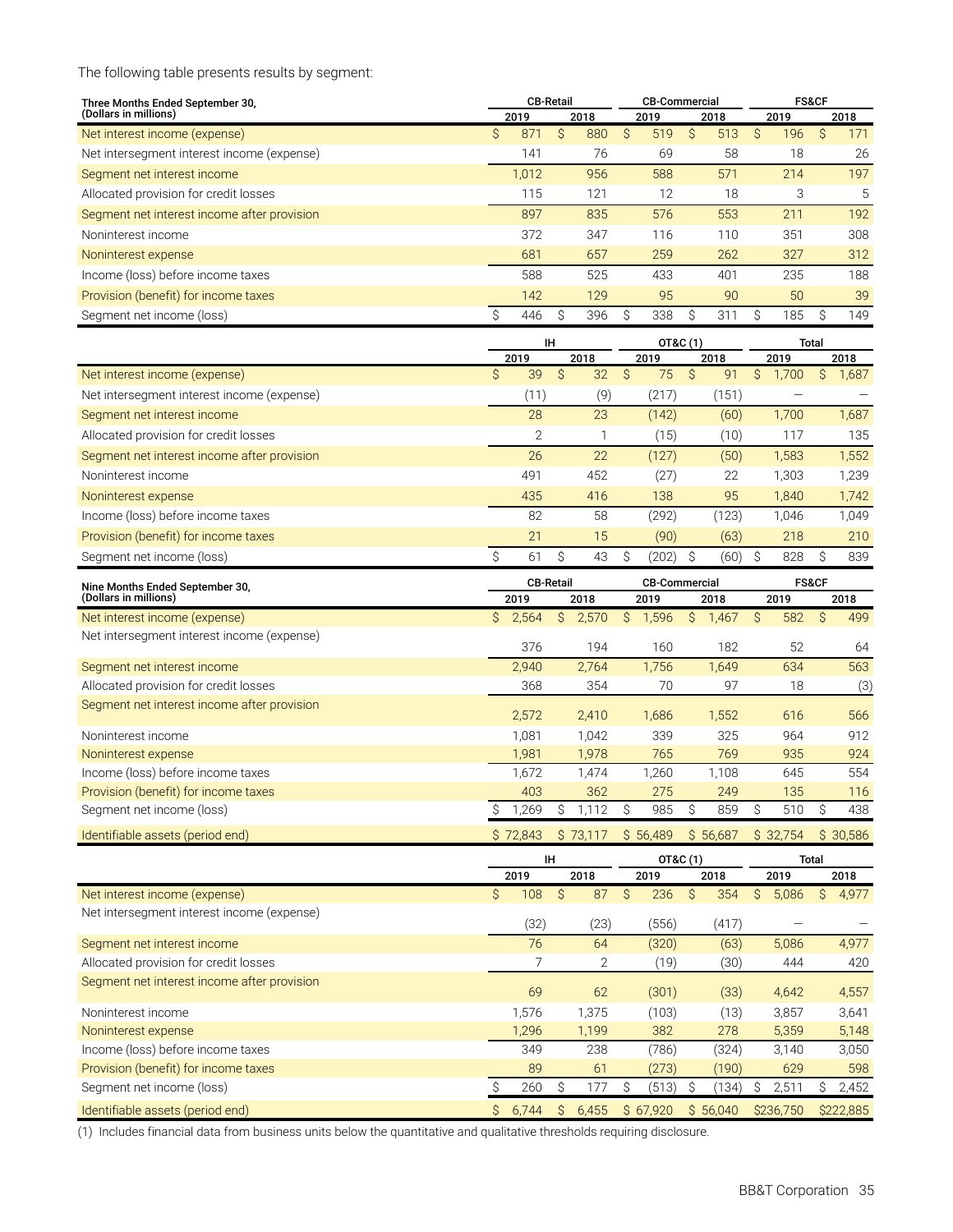### <span id="page-37-0"></span>**ITEM 2. MANAGEMENT'S DISCUSSION AND ANALYSIS OF FINANCIAL CONDITION AND RESULTS OF OPERATIONS**

BB&T is a financial holding company organized under the laws of North Carolina. BB&T conducts operations through its principal bank subsidiary, Branch Bank, and its nonbank subsidiaries.

#### *Regulatory Considerations*

The extensive regulatory framework applicable to financial institutions is intended primarily for the protection of depositors, the DIF and the stability of the financial system, rather than for the protection of shareholders and creditors. In addition to banking laws, regulations and regulatory agencies, BB&T is subject to various other laws, regulations, supervision and examination by other regulatory agencies, all of which affect the operations and management of BB&T and its ability to make distributions to shareholders. Refer to BB&T's Annual Report on Form 10-K for the year ended December 31, 2018 for additional disclosures with respect to significant laws and regulations affecting BB&T.

In April 2019, the FRB terminated its cease and desist order related to BB&T's anti-money laundering program. No money laundering activity was identified and no financial penalty was levied in relation to this order.

In July 2019, the federal bank regulatory agencies issued a final rule that reduces regulatory burden by simplifying the capital treatment for mortgage servicing rights, certain deferred tax assets, investments in the capital instruments of unconsolidated financial institutions and minority interest. The final rule applies to non-advanced approaches banking organizations and is effective April 1, 2020.

In July 2019, the FDIC amended the rules related to recordkeeping requirements and timely deposit insurance determination to allow covered IDIs an optional one year extension of the original compliance deadline to April 1, 2021. The rule requires IDIs with two million or more deposit accounts to maintain complete and accurate data on each depositor's ownership interest by right and capacity and to develop the capability to calculate the insured and uninsured amounts for each deposit owner by ownership right and capacity.

In October 2019, the federal bank regulatory agencies issued a final rule that will tailor rules for large banking companies based on risk profile. The final rule creates five broad categories of firms, with each category having a specific set of tailored regulatory requirements. Under the final rule, firms with between \$250 billion and \$700 billion in assets, and less than \$75 billion in certain other risk-related exposures, will be permitted to exclude AOCI from the calculation of regulatory capital and will no longer be subject to the advanced approaches calculation for risk-based capital. Additionally, these firms will be subject to a reduced daily LCR and NSFR and will only be required to report company run stress tests every other year. The rule will be effective 60 days after publication in the federal register.

#### *Executive Overview*

#### *Overview of Significant Events and Financial Results*

On February 7, 2019, BB&T entered into an agreement and plan of merger, by and between BB&T and SunTrust, pursuant to which SunTrust will merge with and into BB&T, with BB&T as the surviving entity in the merger. Immediately following the merger, SunTrust's wholly owned subsidiary, SunTrust Bank, will merge with and into Branch Bank, with Branch Bank as the surviving entity. Under the terms of the merger agreement, shareholders of SunTrust will receive 1.295 shares of BB&T common stock for each share of SunTrust common stock. The merger agreement was unanimously approved by both companies' Boards of Directors. The merger is expected to close in the fourth quarter of 2019, subject to satisfaction of closing conditions, including receipt of remaining regulatory approvals. The merger is subject to a mutual break-up fee of approximately \$1.1 billion, payable in customary circumstances. Merger-of-equals significant milestones and updates include:

- On July 10, 2019, BB&T received regulatory approval from the NCCOB for the pending merger-of-equals with SunTrust. Management is continuing to work with regulators on the remaining approvals.
- On July 16, 2019, BB&T and SunTrust announced the Truist Bank Community Benefits Plan under which the combined company will lend or invest \$60 billion to low and moderate-income borrowers and communities over a three-year period from 2020 to 2022.
- Management agreed on a one-time bonus to be paid to certain associates of Truist following the closing of the merger. The estimated bonus payments total approximately \$70 million.
- On July 24, 2019, the U.S. House Committee on Financial Services held a hearing on the merger. BB&T and SunTrust executives delivered testimony and responded to questions from Committee members.
- On July 30, 2019, BB&T and SunTrust shareholders approved the merger. In addition, BB&T's shareholders approved Truist Financial Corporation to be the name of the combined company.
- In September 2019, BB&T and SunTrust named approximately 75% of Truist leadership roles, finalized a vast majority of key technology ecosystem decisions and completed a legal day one readiness testing exercise for key workstreams.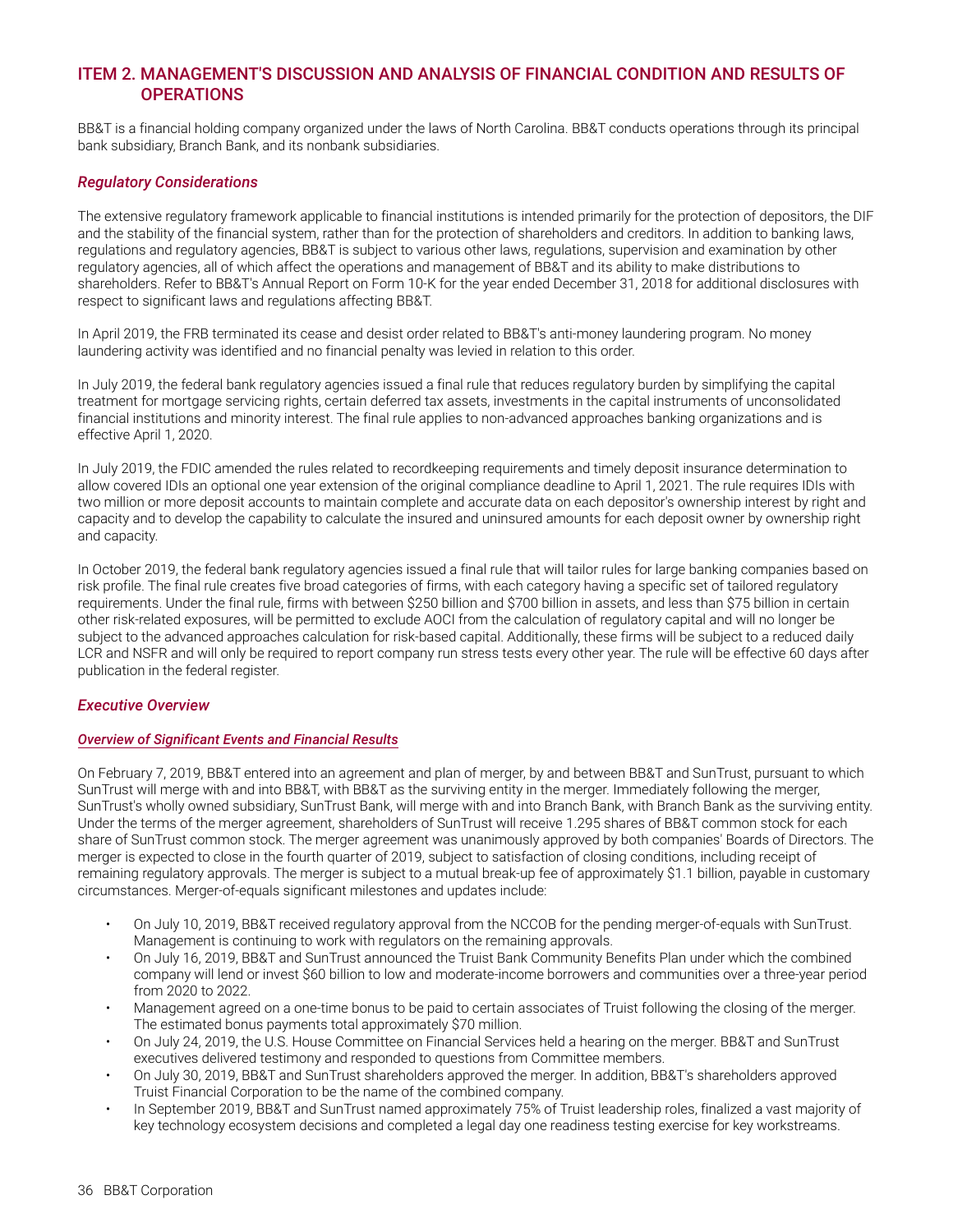Consolidated net income available to common shareholders for the third quarter of 2019 was \$735 million. On a diluted per common share basis, earnings for the third quarter of 2019 were \$0.95, a decrease of \$0.06 compared to the third quarter of 2018.

Results for the third quarter of 2019, included \$34 million (\$26 million after-tax) of merger-related and restructuring charges and \$52 million (\$40 million after-tax) of incremental operating expenses related to the merger of equals with SunTrust. In addition, results included an after-tax reduction in net income available to common shareholders of \$46 million from the redemption of preferred stock, partially offset by a \$15 million after-tax impact from the sale of \$4.3 billion of residential mortgage loans. Results for the third quarter of 2018 included \$18 million (\$13 million after-tax) of merger-related and restructuring charges primarily related to facilities optimization activities and the Regions Insurance acquisition.

BB&T's results of operations for the third quarter of 2019 produced an annualized return on average assets of 1.41% and an annualized return on average common shareholders' equity of 10.04%, compared to ratios for the same quarter of the prior year of 1.49% and 11.69%, respectively.

Total revenues on a TE basis were \$3.0 billion for the third quarter of 2019, an increase of \$73 million compared to the same period in 2018, which reflects an increase of \$9 million in TE net interest income and an increase of \$64 million in noninterest income.

The provision for credit losses was \$117 million compared to \$135 million for the third quarter of 2018. The decrease in the provision for credit losses was primarily due to the residential mortgage loan sale in the current quarter and a decrease in the reserve for unfunded commitments. Net charge-offs were 0.41% of average loans and leases on an annualized basis for the third quarter of 2019, up six basis points compared to the third quarter of 2018.

Noninterest income for the third quarter of 2019 increased \$64 million compared to the earlier quarter primarily due to increases in insurance income, mortgage banking income, and investment banking and brokerages fees and commissions. These increases were partially offset by a decrease in other income.

Noninterest expense for the third quarter of 2019 was up \$98 million compared to the earlier quarter. Excluding merger-related and restructuring charges and incremental operating expenses related to the merger, noninterest expense was up \$30 million.

The provision for income taxes was \$218 million for the third quarter of 2019, compared to \$210 million for the earlier quarter. This produced an effective tax rate for the third quarter of 2019 of 20.8%, compared to 20.0% for the earlier quarter.

BB&T issued \$1.7 billion of preferred stock during the quarter and redeemed a similar amount from two higher-cost issuances. In connection with the redemptions, net income available to common shareholders was reduced by \$46 million to recognize the difference in the redemption price and the carrying value.

BB&T declared common dividends of \$0.450 per share during the third quarter of 2019, which resulted in a dividend payout ratio of 46.9%. As previously communicated, BB&T has suspended its share repurchase program due to the merger-of-equals.

#### *Analysis of Results of Operations*

#### *Net Interest Income and NIM*

#### *Third Quarter 2019 compared to Third Quarter 2018*

Net interest income on a TE basis was \$1.7 billion for the third quarter of 2019, an increase of \$9 million compared to the same period in 2018. Interest income increased \$145 million, which reflects higher rates and loan growth. Interest expense increased \$136 million primarily due to higher funding costs reflecting the impact of rate increases.

Net interest margin was 3.37%, down ten basis points compared to the earlier quarter. Average earning assets increased \$7.2 billion. The increase in average earning assets reflects a \$4.6 billion increase in average total loans and leases and a \$2.6 billion increase in average securities. Average interest-bearing liabilities increased \$7.1 billion compared to the earlier quarter. Average interest-bearing deposits increased \$6.4 billion and average short-term borrowings increased \$2.3 billion, while average long-term debt decreased \$1.6 billion. The yield on the total loan portfolio for the third quarter of 2019 was 4.98%, up 15 basis points compared to the earlier quarter, reflecting the impact of rate increases. The yield on the average securities portfolio was 2.60%, up 13 basis points compared to the earlier period.

The average cost of total deposits was 0.67%, up 24 basis points compared to the earlier quarter. The average cost of interestbearing deposits was 0.99%, up 33 basis points compared to the earlier quarter. The average rate on long-term debt was 3.42%, up 43 basis points compared to the earlier quarter. The average rate on short-term borrowings was 2.55%, up 61 basis points compared to the earlier quarter. The higher rates on interest-bearing liabilities reflect the impact of rate increases.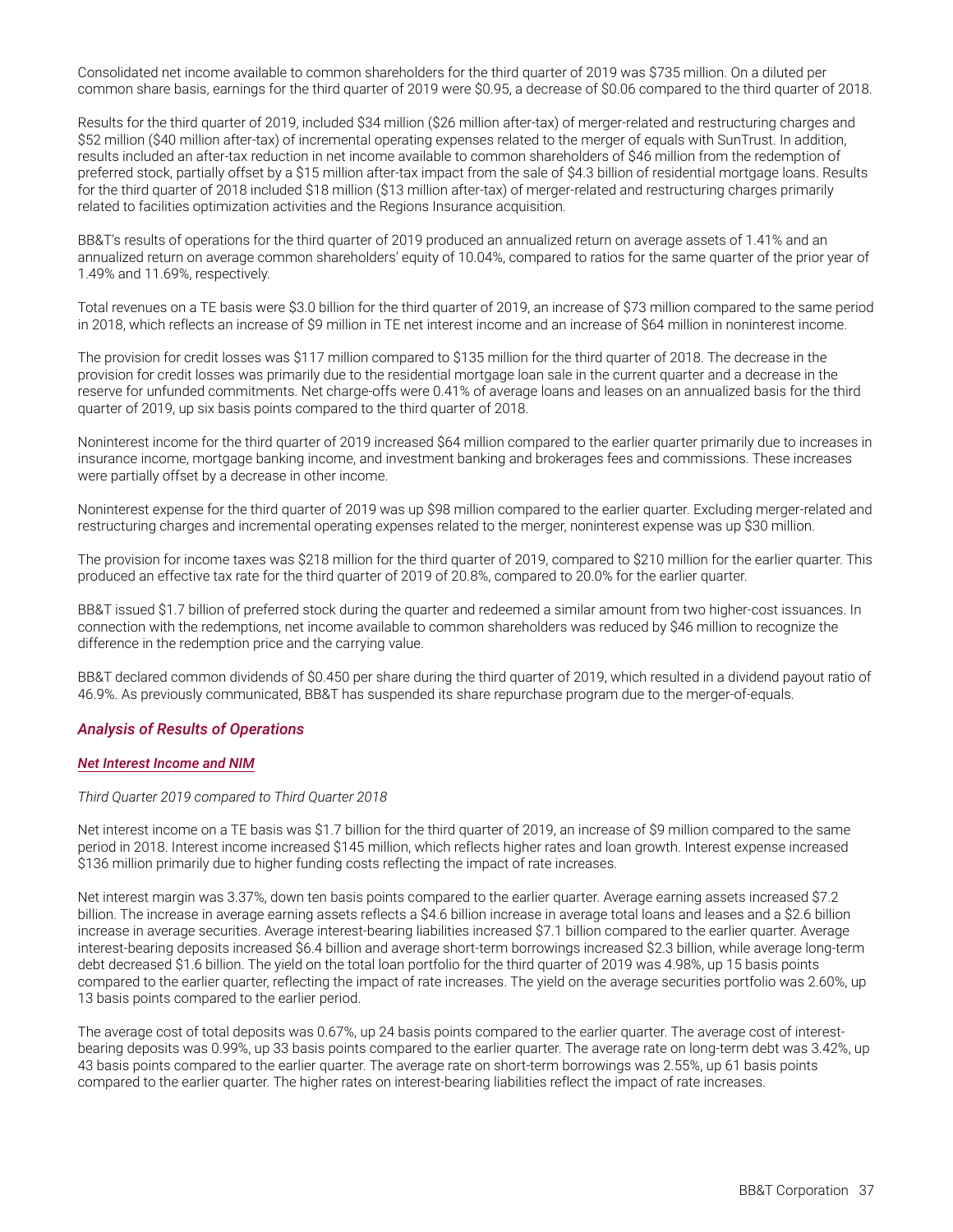#### *Nine Months of 2019 compared to Nine Months of 2018*

Net interest income on a TE basis was \$5.2 billion for the nine months ended September 30, 2019, an increase of \$108 million compared to the same period in 2018. Interest income increased \$612 million, which reflects higher rates and loan growth. Interest expense increased \$504 million primarily due to higher funding costs reflecting the impact of rate increases.

Net interest margin was 3.43% for the nine months ended September 30, 2019, down two basis points compared to the same period of 2018. The yield for the total loan portfolio for the nine months ended September 30, 2019 was 5.03%, up 33 basis points compared to the corresponding period of 2018. The increase was primarily due to rate increases. The yield on the average securities portfolio for the nine months ended September 30, 2019 was 2.61%, up 13 basis points compared to the same period of 2018.

The average cost of total deposits for the nine months ended September 30, 2019 was 0.66%, up 29 basis points compared to the prior year. The average cost of interest-bearing deposits for the nine months ended September 30, 2019 was 0.99%, up 42 basis points compared to the prior year. The average rate on short-term borrowings was 2.44% for the nine months ended September 30, 2019, up 72 basis points compared to the same period in 2018. The average rate on long-term debt for the nine months ended September 30, 2019 was 3.35%, up 57 basis points compared to the same period in 2018. The higher rates on interest-bearing liabilities reflect the impact of rate increases.

The major components of net interest income and the related annualized yields and rates as well as the variances between the periods caused by changes in interest rates versus changes in volumes are summarized below.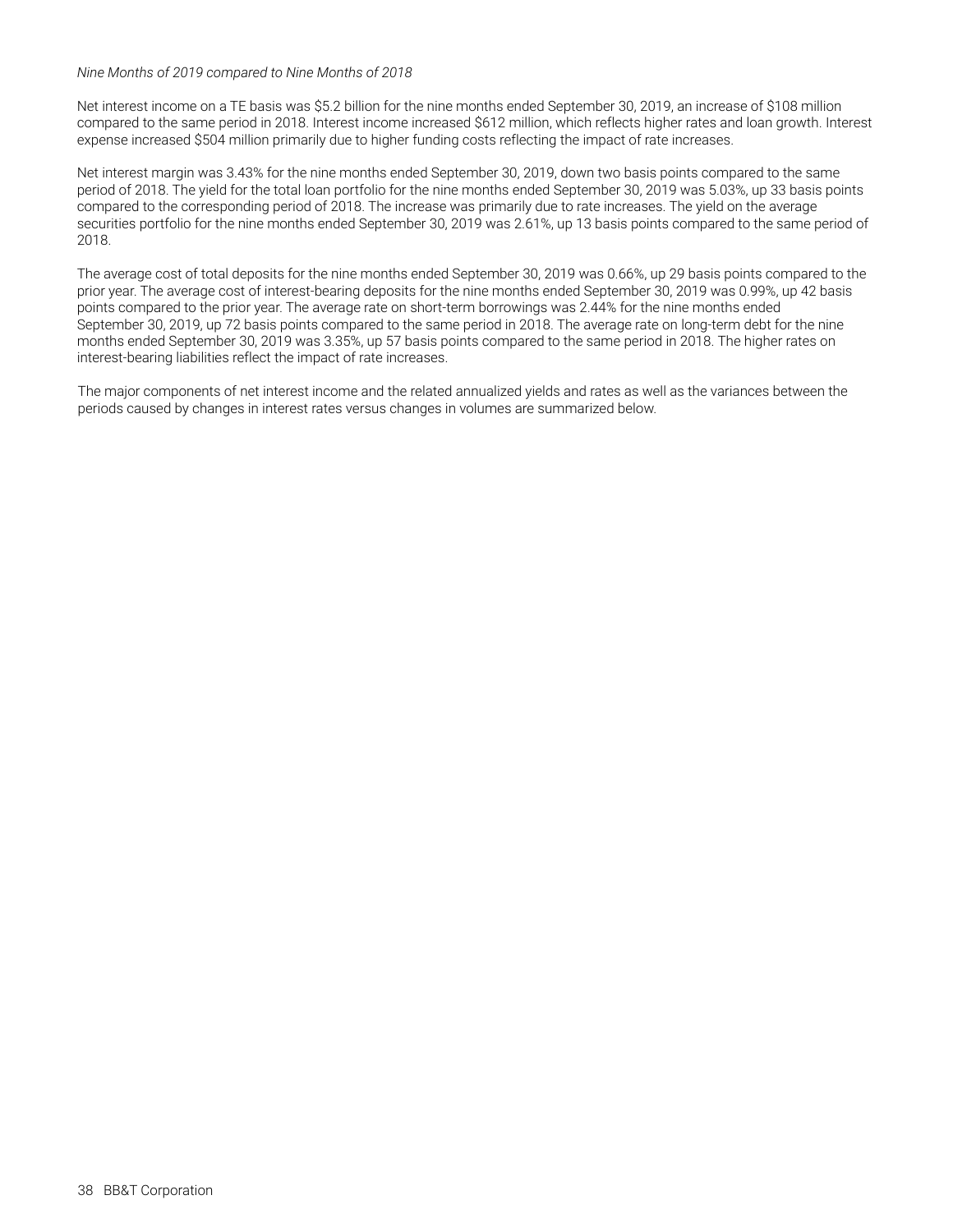#### **Table 1-1: TE Net Interest Income and Rate / Volume Analysis (1)**

| Three Months Ended September 30,                 | Average Balances (6)  |             | Annualized Yield/<br>Rate |       |                          | Income/Expense    | Incr.             |                          | Change due to             |
|--------------------------------------------------|-----------------------|-------------|---------------------------|-------|--------------------------|-------------------|-------------------|--------------------------|---------------------------|
| (Dollars in millions)                            | 2019                  | 2018        | 2019                      | 2018  | 2019                     | 2018              | (Decr.)           | Rate                     | Volume                    |
| Assets                                           |                       |             |                           |       |                          |                   |                   |                          |                           |
| Total securities, at amortized cost: (2)         |                       |             |                           |       |                          |                   |                   |                          |                           |
| U.S. Treasury                                    | $\mathsf{S}$<br>2,240 | S.<br>3,561 | 2.04%                     | 1.80% | - S<br>11                | S.<br>15          | S.<br>(4)         | S.<br>$2^{\circ}$        | Ŝ.<br>(6)                 |
| <b>GSE</b>                                       | 2,449                 | 2,399       | 2.25                      | 2.23  | 14                       | 13                | $\overline{1}$    | $\overline{\phantom{0}}$ | $\mathbf{1}$              |
| <b>Agency MBS</b>                                | 43,415                | 39,111      | 2.57                      | 2.45  | 279                      | 239               | 40                | 12                       | 28                        |
| States and political subdivisions                | 566                   | 849         | 3.44                      | 3.50  | 5                        | 10                | (5)               | $\overline{\phantom{m}}$ | (5)                       |
| Non-agency MBS                                   | 198                   | 340         | 18.77                     | 11.32 | 9                        | 8                 | $\overline{1}$    | 5                        | (4)                       |
| Other                                            | 32                    | 39          | 3.67                      | 3.79  | $\overline{\phantom{m}}$ | $\mathbf{1}$      | (1)               | $\overline{\phantom{m}}$ | (1)                       |
| <b>Total securities</b>                          | 48,900                | 46,299      | 2.60                      | 2.47  | 318                      | 286               | 32                | 19                       | 13                        |
| Other earning assets (3)                         | 2,466                 | 2,412       | 2.67                      | 2.52  | 17                       | 15                | 2                 | $\overline{2}$           | $\overline{\phantom{0}}$  |
| Loans and leases, net of unearned income: (4)(5) |                       |             |                           |       |                          |                   |                   |                          |                           |
| Commercial and industrial                        | 63,768                | 59,900      | 4.18                      | 4.04  | 671                      | 612               | 59                | 21                       | 38                        |
| <b>CRE</b>                                       | 20,767                | 21,496      | 4.88                      | 4.80  | 256                      | 260               | (4)               | $\overline{4}$           | (8)                       |
| Lease financing                                  | 2,260                 | 1,941       | 3.17                      | 3.04  | 18                       | 17                | $\overline{1}$    | $\overline{\phantom{m}}$ | $\mathbf{1}$              |
| Residential mortgage                             | 28,410                | 30,500      | 4.02                      | 4.08  | 285                      | 313               | (28)              | (5)                      | (23)                      |
| Direct                                           | 11,468                | 11,613      | 5.75                      | 5.34  | 166                      | 155               | 11                | 13                       | (2)                       |
| Indirect                                         | 18,362                | 17,282      | 8.04                      | 7.56  | 372                      | 335               | 37                | 19                       | 18                        |
| Revolving credit                                 | 3,218                 | 2,947       | 9.61                      | 9.47  | 78                       | 63                | 15                | 2                        | 13                        |
| <b>PCI</b>                                       | 411                   | 518         | 24.23                     | 20.14 | 25                       | 26                | (1)               | 5                        | (6)                       |
| Total loans and leases HFI                       | 148,664               | 146,197     | 5.00                      | 4.83  | 1,871                    | 1,781             | 90                | 59                       | 31                        |
| <b>LHFS</b>                                      | 3,378                 | 1,292       | 4.16                      | 4.28  | 35                       | 14                | 21                | $\equiv$                 | 21                        |
| Total loans and leases                           | 152,042               | 147,489     | 4.98                      | 4.83  | 1,906                    | 1,795             | 111               | 59                       | 52                        |
| Total earning assets                             | 203,408               | 196,200     | 4.38                      | 4.24  | 2,241                    | 2,096             | 145               | 80                       | 65                        |
| Nonearning assets                                | 29,012                | 26,474      |                           |       |                          |                   |                   |                          |                           |
| <b>Total assets</b>                              | \$232,420             | \$222.674   |                           |       |                          |                   |                   |                          |                           |
| Liabilities and Shareholders' Equity             |                       |             |                           |       |                          |                   |                   |                          |                           |
| Interest-bearing deposits:                       |                       |             |                           |       |                          |                   |                   |                          |                           |
| Interest-checking                                | \$27,664              | \$26,655    | 0.67                      | 0.45  | 47                       | 28                | 19                | 18                       | $\mathbf{1}$              |
| Money market and savings                         | 64,920                | 62,957      | 0.95                      | 0.68  | 156                      | 109               | 47                | 44                       | $\ensuremath{\mathsf{3}}$ |
| Time deposits                                    | 16,643                | 13,353      | 1.62                      | 0.98  | 67                       | 34                | 33                | 24                       | 9                         |
| Foreign office deposits - interest-bearing       | 265                   | 132         | 2.13                      | 1.93  | $\overline{1}$           | $\overline{1}$    | $\qquad \qquad -$ | $\overline{\phantom{0}}$ | $\qquad \qquad -$         |
| Total interest-bearing deposits (7)              | 109,492               | 103,097     | 0.99                      | 0.66  | 271                      | 172               | 99                | 86                       | 13                        |
| Short-term borrowings                            | 8,307                 | 6,023       | 2.55                      | 1.94  | 54                       | 29                | 25                | 11                       | 14                        |
| Long-term debt                                   | 22.608                | 24,211      | 3.42                      | 2.99  | 193                      | 181               | 12                | 25                       | (13)                      |
| Total interest-bearing liabilities               | 140,407               | 133,331     | 1.47                      | 1.14  | 518                      | 382               | 136               | 122                      | 14                        |
| Noninterest-bearing deposits (7)                 | 52,500                | 54,174      |                           |       |                          |                   |                   |                          |                           |
| Other liabilities                                | 6,769                 | 5,282       |                           |       |                          |                   |                   |                          |                           |
| Shareholders' equity                             | 32,744                | 29,887      |                           |       |                          |                   |                   |                          |                           |
| Total liabilities and shareholders' equity       | \$232,420             | \$222,674   |                           |       |                          |                   |                   |                          |                           |
| Average interest-rate spread                     |                       |             | 2.91%                     | 3.10% |                          |                   |                   |                          |                           |
| NIM/net interest income                          |                       |             | 3.37%                     | 3.47% |                          | $$1,723$ $$1,714$ | S.<br>9           | S.<br>(42)               | <sub>S</sub><br>51        |
| Taxable-equivalent adjustment                    |                       |             |                           |       | 23<br>Ŝ.                 | Ŝ.<br>27          |                   |                          |                           |

(1) Yields are stated on a TE basis utilizing the marginal income tax rates. The change in interest not solely due to changes in rate or volume has been allocated on a pro-rata basis based on the absolute dollar amount of

(2) Total securities include AFS and HTM securities.

(3) Includes cash equivalents, interest-bearing deposits with banks, trading securities, FHLB stock and other earning assets.

(4) Loan fees, which are not material for any of the periods shown, are included for rate calculation purposes.

(5) NPLs are included in the average balances.

(6) Excludes basis adjustments for fair value hedges.

(7) Total deposit costs were 0.67% and 0.43% for the three months ended September 30, 2019 and 2018, respectively.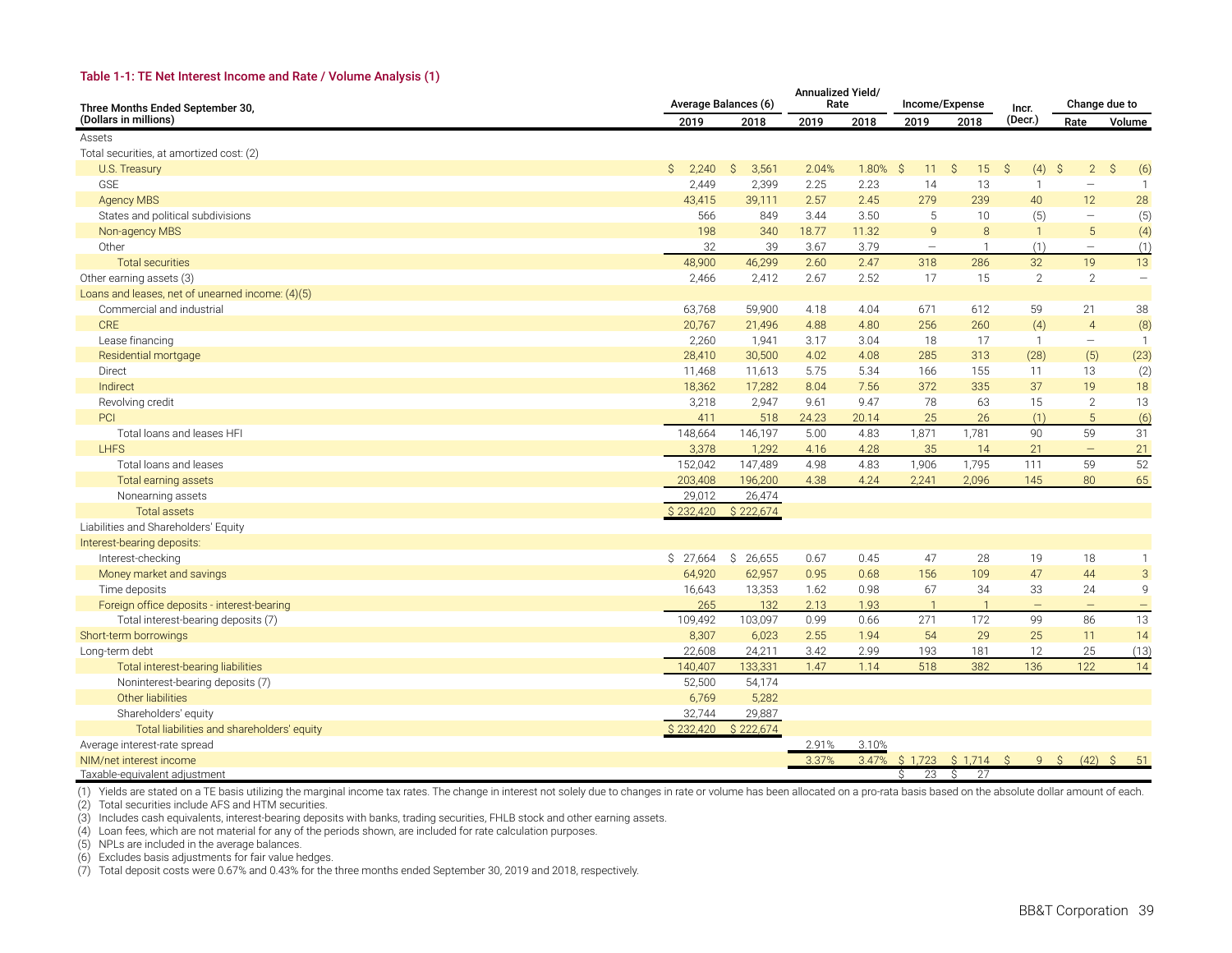#### **Table 1-2: TE Net Interest Income and Rate / Volume Analysis (1)**

| Nine Months Ended September 30,                  | Average Balances (6) |             | Annualized Yield/<br>Rate |            |                | Income/Expense    | Incr.                    | Change due to            |                |
|--------------------------------------------------|----------------------|-------------|---------------------------|------------|----------------|-------------------|--------------------------|--------------------------|----------------|
| (Dollars in millions)                            | 2019                 | 2018        | 2019                      | 2018       | 2019           | 2018              | (Decr.)                  | Rate                     | Volume         |
| Assets                                           |                      |             |                           |            |                |                   |                          |                          |                |
| Total securities, at amortized cost: (2)         |                      |             |                           |            |                |                   |                          |                          |                |
| U.S. Treasury                                    | Ŝ.<br>2,731          | 3,546<br>S. | 2.03%                     | $1.79%$ \$ | 41             | 47<br>S.          | (6)<br>S.                | S,<br>6                  | Ŝ.<br>(12)     |
| <b>GSE</b>                                       | 2,436                | 2,390       | 2.25                      | 2.23       | 41             | 40                | $\mathbf{1}$             |                          | $\mathbf{1}$   |
| <b>Agency MBS</b>                                | 41,202               | 39,894      | 2.57                      | 2.44       | 795            | 728               | 67                       | 42                       | 25             |
| States and political subdivisions                | 583                  | 1,036       | 3.85                      | 3.71       | 17             | 29                | (12)                     | $\overline{1}$           | (13)           |
| Non-agency MBS                                   | 271                  | 356         | 14.34                     | 12.06      | 29             | 32                | (3)                      | $\sqrt{5}$               | (8)            |
| Other                                            | 34                   | 43          | 3.83                      | 3.05       | $\overline{1}$ | $\mathbf{1}$      | $\overline{\phantom{m}}$ | $\overline{\phantom{0}}$ |                |
| <b>Total securities</b>                          | 47,257               | 47,265      | 2.61                      | 2.48       | 924            | 877               | 47                       | 54                       | (7)            |
| Other earning assets (3)                         | 2,612                | 2,287       | 3.57                      | 3.09       | 70             | 53                | 17                       | 9                        | 8              |
| Loans and leases, net of unearned income: (4)(5) |                      |             |                           |            |                |                   |                          |                          |                |
| Commercial and industrial                        | 62,576               | 59,363      | 4.28                      | 3.89       | 2,006          | 1,729             | 277                      | 180                      | 97             |
| <b>CRE</b>                                       | 20,806               | 21,480      | 4.99                      | 4.64       | 777            | 746               | 31                       | 55                       | (24)           |
| Lease financing                                  | 2,135                | 1,892       | 3.26                      | 3.03       | 52             | 43                | 9                        | 3                        | 6              |
| Residential mortgage                             | 30,604               | 29,538      | 4.05                      | 4.03       | 930            | 893               | 37                       | $\overline{4}$           | 33             |
| Direct                                           | 11,489               | 11,694      | 5.77                      | 5.11       | 495            | 446               | 49                       | 57                       | (8)            |
| Indirect                                         | 17,863               | 17,002      | 7.98                      | 7.45       | 1,066          | 950               | 116                      | 68                       | 48             |
| Revolving credit                                 | 3,160                | 2,859       | 9.50                      | 9.19       | 225            | 197               | 28                       | $\overline{7}$           | 21             |
| PCI                                              | 433                  | 569         | 21.20                     | 19.40      | 69             | 82                | (13)                     | 7                        | (20)           |
| Total loans and leases HFI                       | 149,066              | 144,397     | 5.04                      | 4.71       | 5,620          | 5,086             | 534                      | 381                      | 153            |
| <b>I HFS</b>                                     | 1.742                | 1,332       | 4.17                      | 4.01       | 54             | 40                | 14                       | 2                        | 12             |
| Total loans and leases                           | 150,808              | 145,729     | 5.03                      | 4.70       | 5,674          | 5,126             | 548                      | 383                      | 165            |
| Total earning assets                             | 200,677              | 195,281     | 4.44                      | 4.14       | 6,668          | 6,056             | 612                      | 446                      | 166            |
| Nonearning assets                                | 28,429               | 26,536      |                           |            |                |                   |                          |                          |                |
| <b>Total assets</b>                              | \$229,106            | \$221,817   |                           |            |                |                   |                          |                          |                |
| Liabilities and Shareholders' Equity             |                      |             |                           |            |                |                   |                          |                          |                |
| Interest-bearing deposits:                       |                      |             |                           |            |                |                   |                          |                          |                |
| Interest-checking                                | \$27,665             | \$26,962    | 0.64                      | 0.41       | 132            | 82                | 50                       | 48                       | $\sqrt{2}$     |
| Money market and savings                         | 63,885               | 62,256      | 0.98                      | 0.56       | 469            | 262               | 207                      | 200                      | $\overline{7}$ |
| Time deposits                                    | 16,256               | 13,720      | 1.57                      | 0.84       | 190            | 87                | 103                      | 85                       | 18             |
| Foreign office deposits - interest-bearing       | 355                  | 577         | 2.36                      | 1.60       | 6              | 7                 | (1)                      | 3                        | (4)            |
| Total interest-bearing deposits (7)              | 108,161              | 103,515     | 0.99                      | 0.57       | 797            | 438               | 359                      | 336                      | 23             |
| Short-term borrowings                            | 7,443                | 5,609       | 2.44                      | 1.72       | 136            | 72                | 64                       | 36                       | 28             |
| Long-term debt                                   | 23,027               | 23,845      | 3.35                      | 2.78       | 578            | 497               | 81                       | 99                       | (18)           |
| Total interest-bearing liabilities               | 138,631              | 132,969     | 1.46                      | 1.01       | 1,511          | 1,007             | 504                      | 471                      | 33             |
| Noninterest-bearing deposits (7)                 | 52,489               | 53,847      |                           |            |                |                   |                          |                          |                |
| Other liabilities                                | 6,449                | 5,333       |                           |            |                |                   |                          |                          |                |
| Shareholders' equity                             | 31,537               | 29,668      |                           |            |                |                   |                          |                          |                |
| Total liabilities and shareholders' equity       | \$229,106            | \$221,817   |                           |            |                |                   |                          |                          |                |
| Average interest-rate spread                     |                      |             | 2.98%                     | 3.13%      |                |                   |                          |                          |                |
| NIM/net interest income                          |                      |             | 3.43%                     | 3.45%      |                | $$5,157$ $$5,049$ | S<br>108                 | $\mathcal{S}$            | $(25)$ \$ 133  |
| Taxable-equivalent adjustment                    |                      |             |                           |            | $\sqrt{5}$ 71  | $\sin 72$         |                          |                          |                |

(1) Yields are stated on a TE basis utilizing the marginal income tax rates. The change in interest not solely due to changes in rate or volume has been allocated on a pro-rata basis based on the absolute dollar amount of

(2) Total securities include AFS and HTM securities.

(3) Includes cash equivalents, interest-bearing deposits with banks, trading securities, FHLB stock and other earning assets.

(4) Loan fees, which are not material for any of the periods shown, are included for rate calculation purposes.

(5) NPLs are included in the average balances.

(6) Excludes basis adjustments for fair value hedges.

(7) Total deposit costs were 0.66% and 0.37% for the nine months ended September 30, 2019 and 2018, respectively.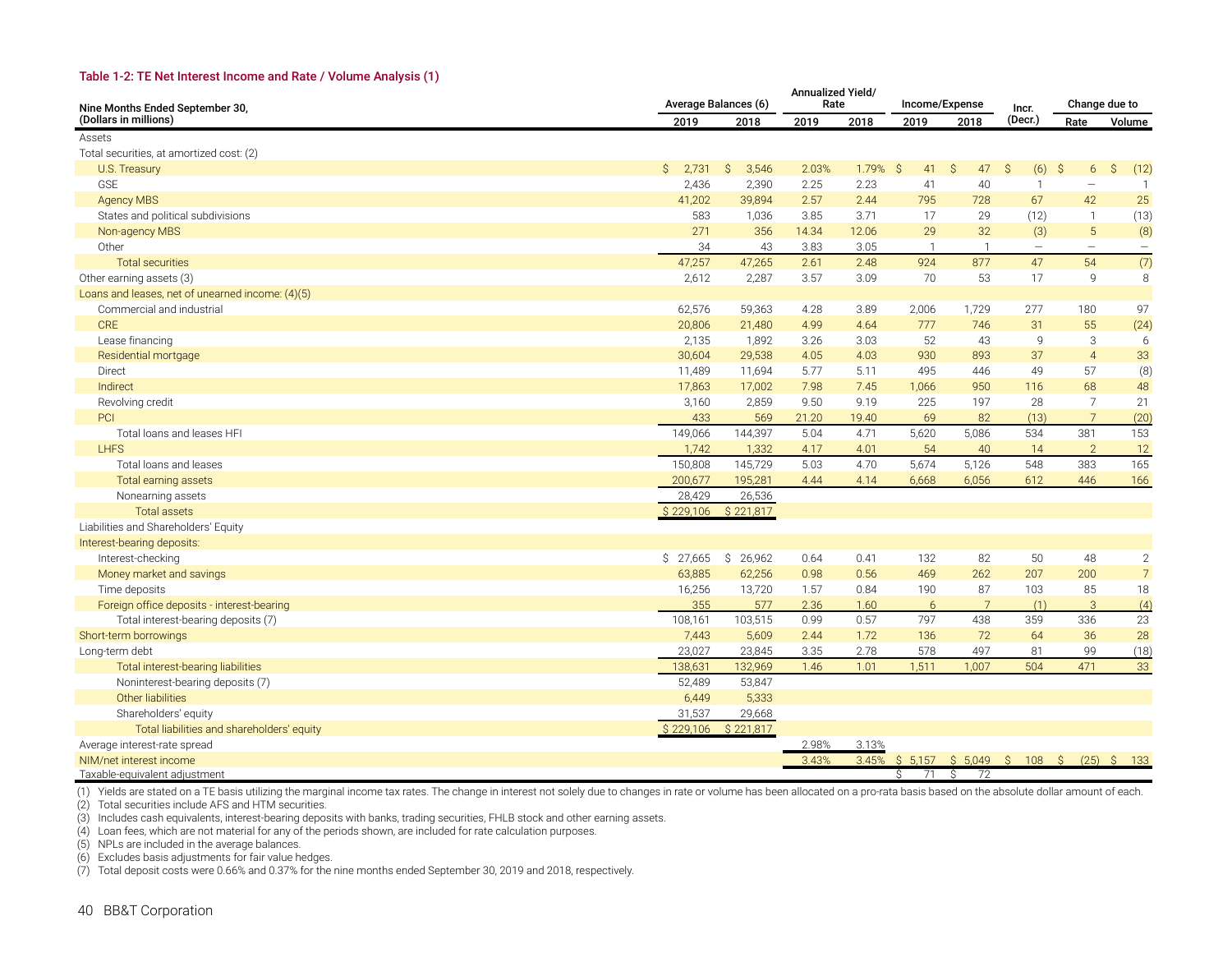#### *Provision for Credit Losses*

#### *Third Quarter 2019 compared to Third Quarter 2018*

The provision for credit losses was \$117 million compared to \$135 million for the earlier quarter. The decrease in the provision for credit losses was primarily due to the residential mortgage loan sale in the current quarter and a decrease in the reserve for unfunded commitments. The decrease in the reserve for unfunded commitments was due to the resolution of a commercial credit. Net charge-offs for the third quarter of 2019 totaled \$153 million compared to \$127 million in the earlier period.

Net charge-offs were 0.41% of average loans and leases on an annualized basis for the third quarter of 2019, up six basis points compared to the third quarter of 2018. The increase in net charge-offs was primarily related to indirect and direct loans, as well as revolving credit.

#### *Nine Months of 2019 compared to Nine Months of 2018*

The provision for credit losses totaled \$444 million for the nine months ended September 30, 2019, compared to \$420 million for 2018. Net charge-offs for the nine months ended September 30, 2019 were \$442 million, compared to \$381 million for the nine months ended September 30, 2018.

Net charge-offs were 0.40% of average loans and leases for the nine months ended September 30, 2019, compared to 0.35% of average loans and leases for 2018. The increase in net charge-offs was primarily related to CRE, indirect and revolving credit loans.

#### *Noninterest Income*

Noninterest income is a significant contributor to BB&T's financial results. Management focuses on diversifying its sources of revenue to further reduce BB&T's reliance on traditional spread-based interest income, as certain fee-based activities are a relatively stable revenue source during periods of changing interest rates.

#### **Table 2: Noninterest Income**

|                                                       |           | Three Months Ended September 30, |          | Nine Months Ended September 30. |            |           |  |  |
|-------------------------------------------------------|-----------|----------------------------------|----------|---------------------------------|------------|-----------|--|--|
| (Dollars in millions)                                 | 2019      | 2018                             | % Change | 2019                            | 2018       | % Change  |  |  |
| Insurance income                                      | S.<br>487 | 448<br>S                         | 8.7%     | .563<br>S                       | 1,365<br>S | 14.5%     |  |  |
| Service charges on deposits                           | 188       | 183                              | 2.7      | 540                             | 527        | 2.5       |  |  |
| Investment banking and brokerage fees and commissions | 130       | 116                              | 12.1     | 372                             | 338        | 10.1      |  |  |
| Mortgage banking income                               | 112       | 79                               | 41.8     | 288                             | 272        | 5.9       |  |  |
| Trust and investment advisory revenues                | 71        | 71                               | —        | 209                             | 215        | (2.8)     |  |  |
| Bankcard fees and merchant discounts                  | 72        | 72                               |          | 219                             | 213        | 2.8       |  |  |
| Checkcard fees                                        | 57        | 56                               | 1.8      | 171                             | 165        | 3.6       |  |  |
| Operating lease income                                | 36        | 37                               | (2.7)    | 106                             | 110        | (3.6)     |  |  |
| Income from bank-owned life insurance                 | 29        | 27                               | 7.4      | 91                              | 88         | 3.4       |  |  |
| Securities gains (losses), net                        |           |                                  |          |                                 |            | <b>NM</b> |  |  |
| Other income                                          | 121       | 150                              | (19.3)   | 298                             | 347        | (14.1)    |  |  |
| Total noninterest income                              | ,303      | 1,239                            | 5.2      | 3,857<br>S.                     | 3,641<br>S | 5.9       |  |  |

#### *Third Quarter 2019 compared to Third Quarter 2018*

Noninterest income for the third quarter of 2019 increased \$64 million compared to the earlier quarter. Insurance income increased \$39 million due to higher production. Mortgage banking income increased \$33 million primarily due to higher production revenues from both residential and commercial mortgage banking businesses. Investment banking and brokerage fees and commissions increased \$14 million due to higher managed account fees and higher investment banking transaction revenues. Other income decreased \$29 million primarily due to a decrease in income from SBIC private equity investments.

#### *Nine Months of 2019 compared to Nine Months of 2018*

Noninterest income for the nine months ended September 30, 2019 was \$3.9 billion, up \$216 million compared to 2018. Insurance income was \$1.6 billion, up \$198 million compared to 2018 due to higher production levels and the acquisition of Regions Insurance. Investment banking and brokerage fees and commissions were \$372 million, up \$34 million compared to 2018 due to higher managed account fees and higher investment banking income. Mortgage banking income was \$288 million, up \$16 million compared to 2018 primarily due to an increase of \$34 million for net mortgage servicing rights valuation adjustments, partially offset by lower production-related revenues due to lower sales volumes. Other income was \$298 million, down \$49 million compared to 2018 due to lower income from SBIC private equity investments and other sundry items.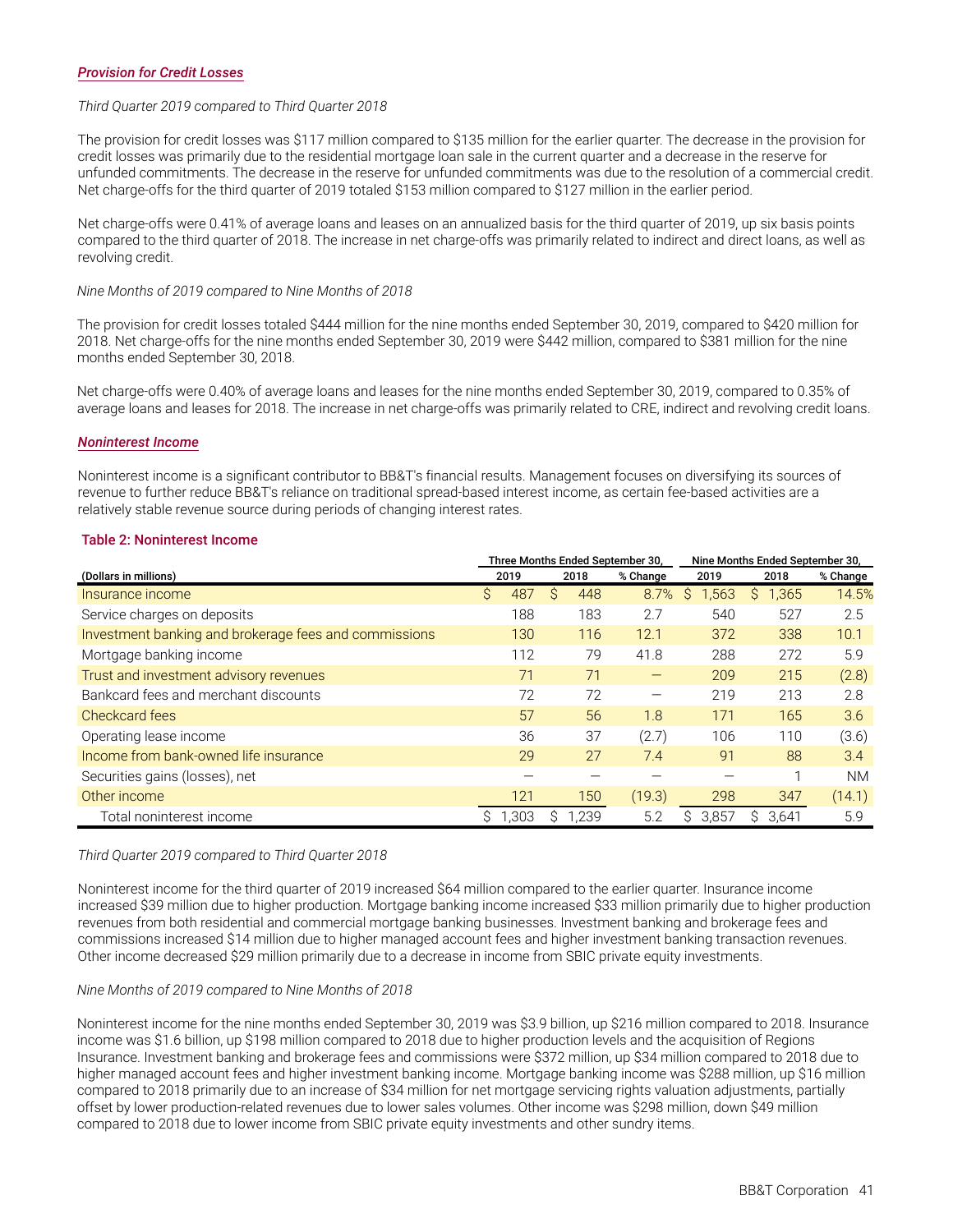#### *Noninterest Expense*

The following table provides a breakdown of BB&T's noninterest expense:

#### **Table 3: Noninterest Expense**

|                                               | Three Months Ended September 30, |       |   |       |          |   | Nine Months Ended September 30, |   |       |          |  |  |
|-----------------------------------------------|----------------------------------|-------|---|-------|----------|---|---------------------------------|---|-------|----------|--|--|
| (Dollars in millions)                         |                                  | 2019  |   | 2018  | % Change |   | 2019                            |   | 2018  | % Change |  |  |
| Personnel expense                             | S.                               | 1.161 | S | 1,104 | 5.2%     | S | 3,368                           | S | 3,217 | 4.7%     |  |  |
| Occupancy and equipment expense               |                                  | 186   |   | 189   | (1.6)    |   | 557                             |   | 570   | (2.3)    |  |  |
| Software expense                              |                                  | 77    |   | 70    | 10.0     |   | 220                             |   | 202   | 8.9      |  |  |
| Outside IT services                           |                                  | 28    |   | 33    | (15.2)   |   | 87                              |   | 97    | (10.3)   |  |  |
| Regulatory charges                            |                                  | 20    |   | 37    | (45.9)   |   | 57                              |   | 116   | (50.9)   |  |  |
| Amortization of intangibles                   |                                  | 29    |   | 33    | (12.1)   |   | 93                              |   | 97    | (4.1)    |  |  |
| Loan-related expense                          |                                  | 26    |   | 28    | (7.1)    |   | 81                              |   | 83    | (2.4)    |  |  |
| Professional services                         |                                  | 47    |   | 33    | 42.4     |   | 109                             |   | 95    | 14.7     |  |  |
| Merger-related and restructuring charges, net |                                  | 34    |   | 18    | 88.9     |   | 137                             |   | 70    | 95.7     |  |  |
| Other expense                                 |                                  | 232   |   | 197   | 17.8     |   | 650                             |   | 601   | 8.2      |  |  |
| Total noninterest expense                     |                                  | 1.840 |   | 1.742 | 5.6      |   | 5.359                           |   | 5.148 | 4.1      |  |  |

#### *Third Quarter 2019 compared to Third Quarter 2018*

Noninterest expense for the third quarter of 2019 was up \$98 million compared to the earlier quarter. Merger-related and restructuring charges increased \$16 million, as the current quarter included charges in connection with the announced merger-ofequals with SunTrust, whereas the earlier quarter included charges associated with facilities optimization and the Regions Insurance acquisition. The current quarter also included \$52 million of incremental operating expenses related to the merger. Excluding these charges, noninterest expense was up \$30 million, or 1.7% compared to the earlier quarter.

Personnel expense increased \$57 million compared to the earlier quarter. Excluding an increase of \$39 million in incremental operating expenses related to the merger, personnel expense increased \$18 million compared to the earlier quarter. The remaining increase in personnel expense was primarily due to an increase in production-based incentive expense. Professional services expense increased \$14 million primarily due to incremental operating expenses related to the merger. Regulatory charges decreased \$17 million, primarily the result of the deposit insurance fund reaching the targeted level. Other expense increased \$35 million due to higher non-service related pension expense, higher operating charge-offs, higher advertising and marketing expenses and other sundry items.

#### *Nine Months of 2019 compared to Nine Months of 2018*

Noninterest expense totaled \$5.4 billion for the nine months ended September 30, 2019, an increase of \$211 million, or 4.1%, from the same period in the prior year. Merger-related and restructuring expense was \$137 million, an increase of \$67 million, primarily due to the announced merger-of-equals with SunTrust. Additionally, the nine months ended September 30, 2019 included \$63 million of incremental operating expenses related to the merger. Excluding these charges, noninterest expense was up \$81 million or 1.6% compared to the earlier period.

Personnel expense was \$3.4 billion for the nine months ended September 30, 2019, an increase of \$151 million compared to the nine months ended September 30, 2018. Excluding \$43 million of incremental operating expenses related to the merger, personnel expense increased \$108 million, primarily due to higher production-based incentives, including the impact from the Regions Insurance acquisition and lower capitalized employee costs. The lower capitalized employee costs reflect efficiencies in the loan closing process. Regulatory charges decreased \$59 million primarily as a result of the DIF reaching the targeted level. Other expense increased \$49 million due to higher non-service related pension expense, higher operating charge-offs, higher advertising and marketing expenses and other sundry items.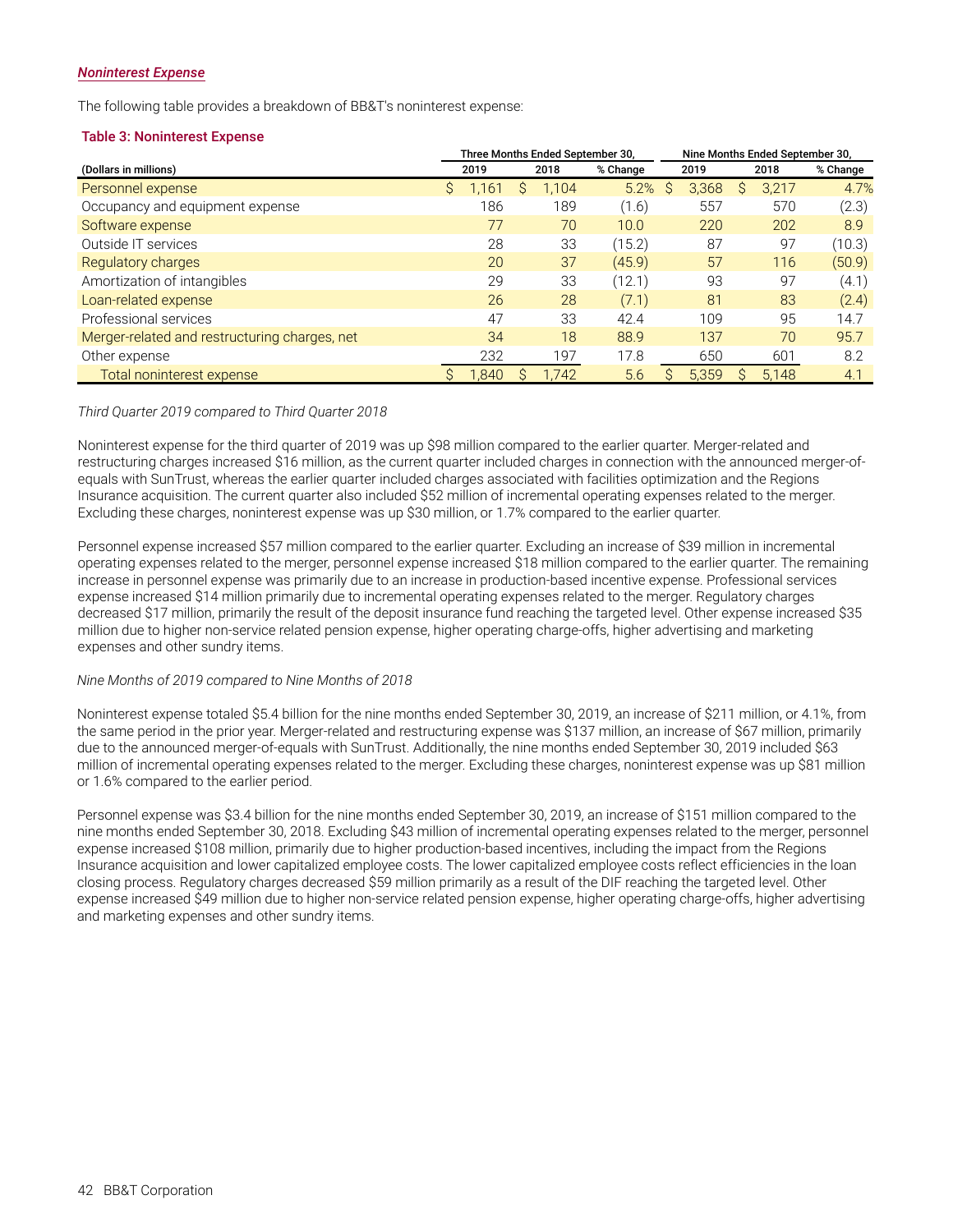#### *Merger-Related and Restructuring Charges*

The following table presents a summary of merger-related and restructuring charges and the related accruals:

| (Dollars in millions)           | Accrual at<br>Jul 1, 2019 |    | Expense | <b>Utilized</b> | Accrual at<br>Sep 30, 2019 | Accrual at<br>Jan 1, 2019 | Expense | <b>Utilized</b> | Accrual at<br>Sep 30, 2019 |
|---------------------------------|---------------------------|----|---------|-----------------|----------------------------|---------------------------|---------|-----------------|----------------------------|
| Severance and personnel-related |                           | 8  | 14      | (10)            | 12 <sup>°</sup>            | 43                        | 35      | (66)            | 12                         |
| Occupancy and equipment (1)     |                           |    |         |                 |                            |                           | 13      | (13)            |                            |
| Professional services           |                           | 53 | 15      | (6)             | 62                         |                           | 75      | (14)            | 62                         |
| Other adjustments               |                           |    | 4       | (5)             |                            |                           | 14      | (14)            | $\overline{\phantom{0}}$   |
| Total                           |                           | 62 | 34      |                 | 74                         | 44                        | 137     | (107)           | 74                         |

#### **Table 4: Merger-Related and Restructuring Accrual Activity**

(1) Certain lease reserves are no longer required as a result of new lease accounting guidance adopted in the first quarter of 2019. See additional information in Note 1. Basis of Presentation.

#### *Provision for Income Taxes*

#### *Third Quarter 2019 compared to Third Quarter 2018*

The provision for income taxes was \$218 million for the third quarter of 2019, compared to \$210 million for the earlier quarter. This produced an effective tax rate for the third quarter of 2019 of 20.8%, compared to 20.0% for the earlier quarter.

#### *Nine Months of 2019 compared to Nine Months of 2018*

The provision for income taxes was \$629 million for the nine months ended September 30, 2019, compared to \$598 million for 2018. This produced an effective tax rate for the nine months ended September 30, 2019 of 20.0%, compared to 19.6% for 2018.

#### *Segment Results*

See Note 18. Operating Segments herein and Note 19. Operating Segments in BB&T's Annual Report on Form 10-K for the year ended December 31, 2018, for additional disclosures related to BB&T's reportable business segments. Fluctuations in noninterest income and noninterest expense incurred directly by the segments are more fully discussed in the Noninterest Income and Noninterest Expense sections above.

#### **Table 5: Net Income by Reportable Segment**

|                                                      | Three Months Ended September 30, |       |  |      |           |  | Nine Months Ended September 30, |  |       |           |  |  |  |
|------------------------------------------------------|----------------------------------|-------|--|------|-----------|--|---------------------------------|--|-------|-----------|--|--|--|
| (Dollars in millions)                                |                                  | 2019  |  | 2018 | % Change  |  | 2019                            |  | 2018  | % Change  |  |  |  |
| <b>Community Banking Retail and Consumer Finance</b> |                                  | 446   |  | 396  | 12.6%     |  | .269                            |  | 1.112 | 14.1%     |  |  |  |
| Community Banking Commercial                         |                                  | 338   |  | 311  | 8.7       |  | 985                             |  | 859   | 14.7      |  |  |  |
| <b>Financial Services and Commercial Finance</b>     |                                  | 185   |  | 149  | 24.2      |  | 510                             |  | 438   | 16.4      |  |  |  |
| Insurance Holdings                                   |                                  | 61    |  | 43   | 41.9      |  | 260                             |  | 177   | 46.9      |  |  |  |
| Other, Treasury & Corporate                          |                                  | (202) |  | (60) | <b>NM</b> |  | (513)                           |  | (134) | <b>NM</b> |  |  |  |
| <b>BB&amp;T</b> Corporation                          |                                  | 828   |  | 839  | 31. ،     |  | ∠.5 °                           |  | 2.452 | 2.4       |  |  |  |

*Third Quarter 2019 compared to Third Quarter 2018*

#### *Community Banking Retail and Consumer Finance*

CB-Retail serves retail clients by offering a variety of loan and deposit products, payment services, bankcard products and other financial services by connecting clients to a wide range of financial products and services. CB-Retail includes Dealer Retail Services, which originates loans on an indirect basis to consumers for the purchase of automobiles, boats and recreational vehicles. Additionally, CB-Retail includes specialty finance lending, small equipment leasing and other products for consumers. CB-Retail also includes Residential Mortgage Banking, which originates and purchases mortgage loans to either hold for investment or sell to third parties. BB&T generally retains the servicing rights to loans sold. Mortgage products include fixed and adjustable-rate government guaranteed and conventional loans used for the purpose of constructing, purchasing or refinancing residential properties. Substantially all of the properties are owner-occupied. Residential Mortgage Banking also includes Mortgage Warehouse Lending, which provides short-term lending solutions to finance first-lien residential mortgages held-for-sale by independent mortgage companies.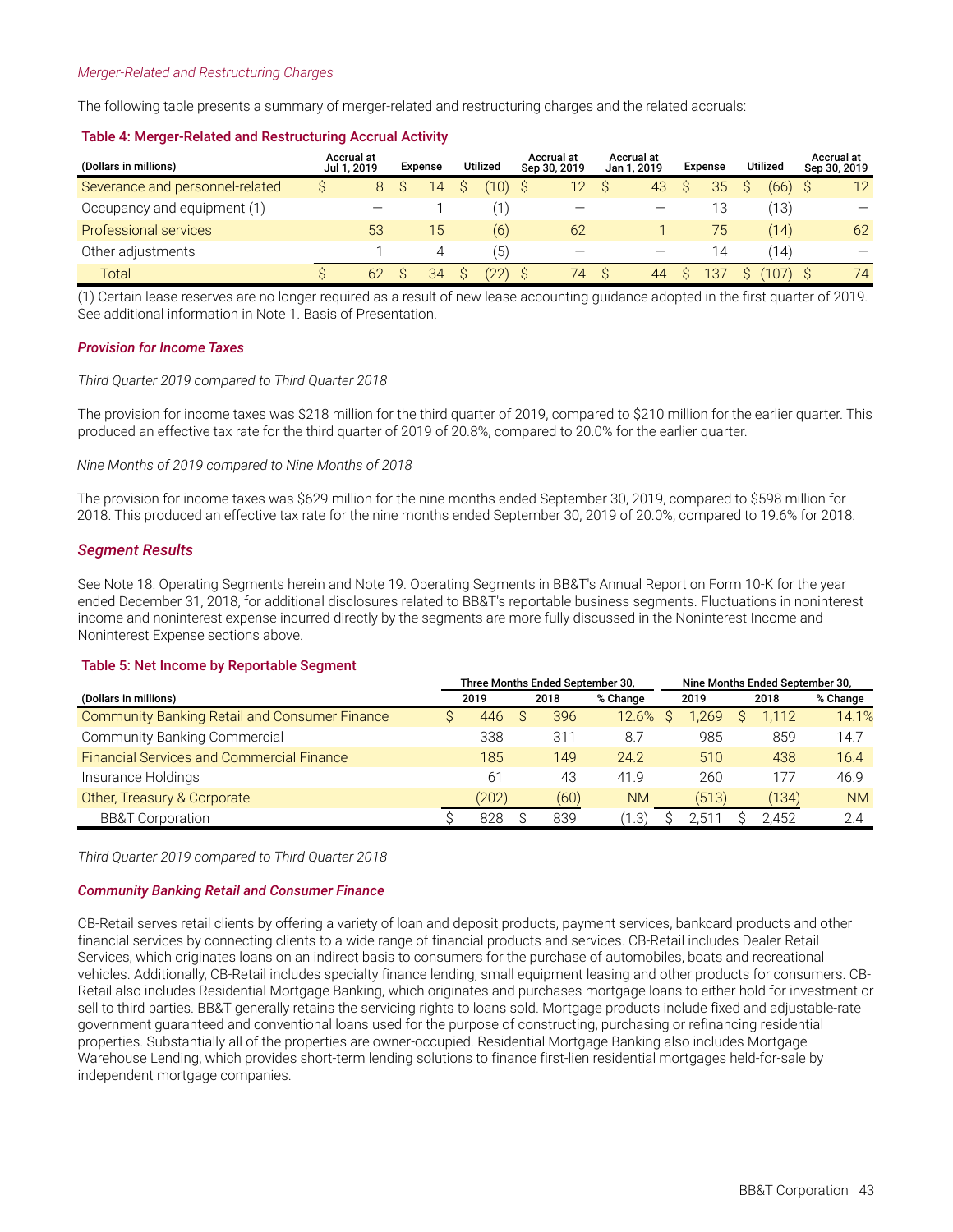CB-Retail net income was \$446 million for the third quarter of 2019, an increase of \$50 million compared to the earlier quarter. Segment net interest income increased \$56 million primarily due to average loan growth and higher funding spreads on deposits, partially offset by lower credit spreads on loans. Noninterest income increased \$25 million primarily due to an increase in mortgage banking income primarily resulting from an increase in saleable lock volume and portfolio sales. The allocated provision for credit losses decreased \$6 million primarily due to the impact of the residential mortgage portfolio sale in the current quarter. partially offset by higher net charge-offs and incurred loss estimates in the current quarter. Noninterest expense increased \$24 million primarily due to higher allocated corporate expense.

CB-Retail average loans and leases held for investment increased \$83 million, or 0.1%, compared to the earlier quarter. The increase was primarily driven by increases in average indirect lending of \$1.1 billion, or 6.3%, and average mortgage warehouse lending of \$938 million, or 61.3%, partially offset by a decline in average residential mortgage loans of \$2.1 billion, or 6.8%, due to the residential mortgage portfolio sale.

CB-Retail average total deposits increased \$481 million, or 0.6%, compared to the earlier quarter. The increase was primarily driven by growth in average money market and savings of \$1.0 billion, or 2.9%, and average noninterest-bearing deposits of \$513 million, or 3.0%, partially offset by a decline in interest checking of \$1.2 billion, or 7.8%.

#### *Community Banking Commercial*

CB-Commercial serves large, medium and small business clients by offering a variety of loan and deposit products and connecting clients to the combined organization's broad array of financial services. CB-Commercial includes CRE lending, commercial and industrial lending, corporate banking, asset-based lending, dealer inventory financing, tax-exempt financing, cash management and treasury services, and commercial deposit products.

CB-Commercial net income was \$338 million for the third quarter of 2019, an increase of \$27 million compared to the earlier quarter. Segment net interest income increased \$17 million primarily driven by higher funding spreads, partially offset by lower credit spreads on loans and declines in average loans. Noninterest income increased compared to the earlier quarter primarily due to higher referral fees and service charges on deposits in the current quarter. The allocated provision for credit losses decreased primarily due to lower incurred loss estimates, partially offset by higher net charge-offs. Noninterest expense decreased primarily due to lower allocated corporate expenses, partially offset by lower credits for capitalized employee costs.

CB-Commercial average loans and leases held for investment decreased \$335 million, or 0.6%, compared to the earlier quarter. Average commercial real estate loans declined \$612 million, or 3.1%, partially offset by increases in average commercial and industrial loans of \$318 million, or 1.0%. Average total deposits increased \$737 million, or 1.2%, compared to the earlier quarter driven by an increase in interest checking of \$1.6 billion, or 19.4%, and average money market and savings of \$955 million, or 6.0%, partially offset by a decline in noninterest-bearing deposits of \$1.8 billion, or 5.3%.

#### *Financial Services and Commercial Finance*

FS&CF provides personal trust administration, estate planning, investment counseling, wealth management, asset management, corporate retirement services, capital markets and corporate banking services, specialty finance and corporate trust services to individuals, corporations, institutions, foundations and government entities. In addition, the segment includes BB&T Securities, a full-service brokerage and investment banking firm, which offers clients a variety of investment services, including discount brokerage services, equities, annuities, mutual funds and government bonds. The Corporate Banking Division originates and services large corporate relationships, syndicated lending relationships and client derivatives while the specialty finance products offered by FS&CF include equipment finance, tax-exempt financing for local governments and special-purpose entities, and fullservice commercial mortgage banking lending.

FS&CF net income was \$185 million for the third quarter of 2019, an increase of \$36 million compared to the earlier quarter. Segment net interest income increased \$17 million primarily driven by average loan growth and higher funding spreads, partially offset by lower credit spreads on loans. Noninterest income increased \$43 million primarily due to client derivatives, an increase in investment banking and brokerage fees and commissions related to an increase in managed account fees; and higher commercial mortgage banking income. Noninterest expense increased \$15 million primarily due to higher performance-based incentives in the current quarter.

FS&CF average loans and leases held for investment increased \$2.8 billion, or 10.3%, compared to the earlier quarter. The increase was primarily driven by growth in Corporate Banking loans of \$2.2 billion, or 14.4%, and Equipment Finance loans and leases of \$774 million, or 26.8%, partially offset by a decline in Governmental Finance loans of \$311 million, or 6.1%.

FS&CF average total deposits increased \$350 million, or 1.2%, compared to the earlier quarter primarily driven by growth in average total deposits for Wealth and Retirement Services of \$677 million, or 4.2%, partially offset by declines in average total deposits for Corporate Banking of \$465 million, or 5.4%.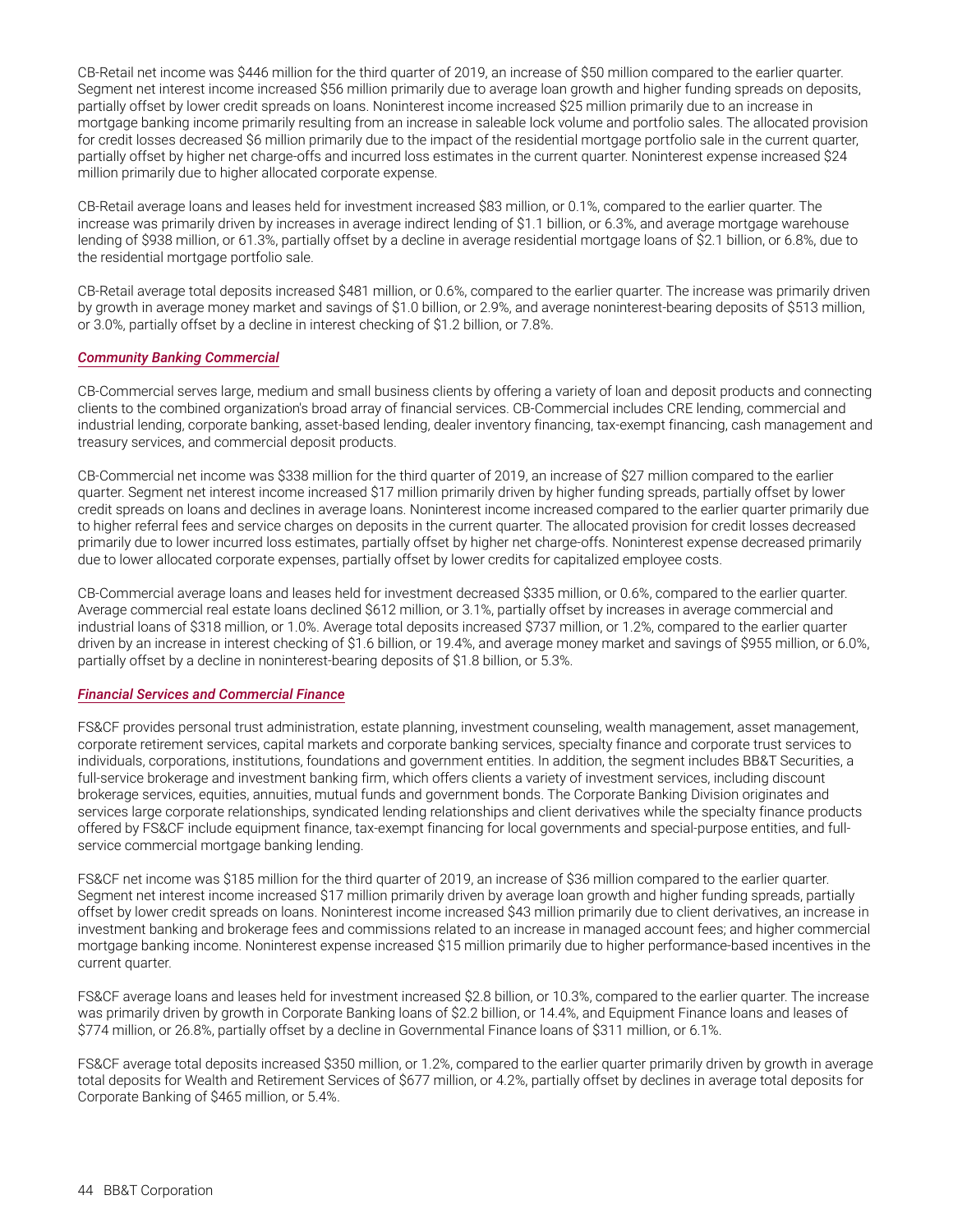#### *Insurance Holdings*

BB&T's insurance agency / brokerage network is the sixth largest in the world. IH provides property and casualty, employee benefits and life insurance to businesses and individuals. It also provides small business and corporate services, such as workers compensation and professional liability, as well as surety coverage and title insurance. In addition, IH includes commercial and retail insurance premium finance.

IH net income was \$61 million for the third quarter of 2019, an increase of \$18 million compared to the earlier quarter. Noninterest income increased \$39 million primarily due to higher production. Noninterest expense increased \$19 million primarily due to commissions on higher production and incremental operating expenses related to the merger.

#### *Other, Treasury & Corporate*

Net income in OT&C can vary due to the changing needs of the Corporation, including the size of the investment portfolio, the need for wholesale funding and income received from derivatives used to hedge the balance sheet.

OT&C generated a net loss of \$202 million in the third quarter of 2019, compared to a net loss of \$60 million in the earlier quarter. Segment net interest income decreased \$82 million primarily due to increases in the net credit for funds provided to other operating segments and rates on long-term debt. Noninterest income decreased \$49 million primarily due to a decrease in income from SBIC private equity investments and income related to assets for certain post-employment benefits. The allocated provision for credit losses decreased \$5 million primarily due to the provision for unfunded commitments. Noninterest expense increased \$43 million primarily due to higher merger-related charges and other sundry items. The benefit for income taxes increased \$27 million primarily due to a higher pre-tax loss, partially offset by a higher tax benefit from discrete items in the earlier quarter.

*Nine Months of 2019 compared to Nine Months of 2018*

#### *Community Banking Retail and Consumer Finance*

CB-Retail net income was \$1.3 billion for the nine months ended September 30, 2019, an increase of \$157 million, or 14.1%, compared to the same period of the prior year. Segment net interest income increased \$176 million primarily due to average loan growth and higher funding spreads, partially offset by lower credit spreads on loans. Noninterest income increased \$39 million primarily due to an increase in mortgage banking income, service charges on deposits, and bankcard fees and merchant discounts. The allocated provision for credit losses increased \$14 million primarily due to higher net charge-offs, partially offset by declines in average loan balances resulting from the residential mortgage portfolio sale. The allocated provision for income taxes increased \$41 million due to higher pre-tax income.

CB-Retail average loans and leases HFI increased \$2.5 billion, or 3.9%, compared to the earlier period. Average residential mortgage loans increased \$1.1 billion, or 3.6%, average indirect retail loans increased \$869 million, or 5.1%, average mortgage warehouse lending increased \$424 million, or 31.2%, and average revolving credit increased \$302 million, or 10.6%.

CB-Retail average total deposits increased \$256 million, or 0.3%, compared to the earlier period. Average money market and savings increased \$889 million, or 2.5%, and average noninterest-bearing deposits increased \$455 million, or 2.7%, while average interest checking decreased \$1.2 billion, or 7.6%.

#### *Community Banking Commercial*

CB-Commercial net income was \$985 million for the nine months ended September 30, 2019, an increase of \$126 million, or 14.7%, compared to the same period of the prior year. Segment net interest income increased \$107 million driven primarily by higher funding spreads. Noninterest income increased \$14 million primarily due to higher net referral fees. The allocated provision for credit losses decreased \$27 million primarily due to a decrease in incurred loss estimates.

CB-Commercial average loans and leases HFI were essentially flat compared with the earlier period. Average commercial real estate loans decreased \$648 million or 3.3%, while average commercial and industrial loans increased \$622 million, or 1.9%.

CB-Commercial average total deposits increased \$139 million, or 0.2%, compared to the earlier period. Average interest checking increased \$805 million, or 9.4% and average money market and savings increased \$758 million, or 4.9%, while average noninterestbearing deposits declined \$1.5 billion, or 4.4%.

#### *Financial Services and Commercial Finance*

FS&CF net income was \$510 million for the nine months ended September 30, 2019, an increase of \$72 million, or 16.4%, compared to the same period of the prior year. Segment net interest income increased \$71 million primarily due to higher average loan growth. Noninterest income increased \$52 million primarily due to higher revenue from client derivatives and managed account fees, investment commissions, and investment banking transactions, partially offset by declines in commercial mortgage banking income primarily due to a decline in revenue from net commercial mortgage servicing rights. The allocated provision for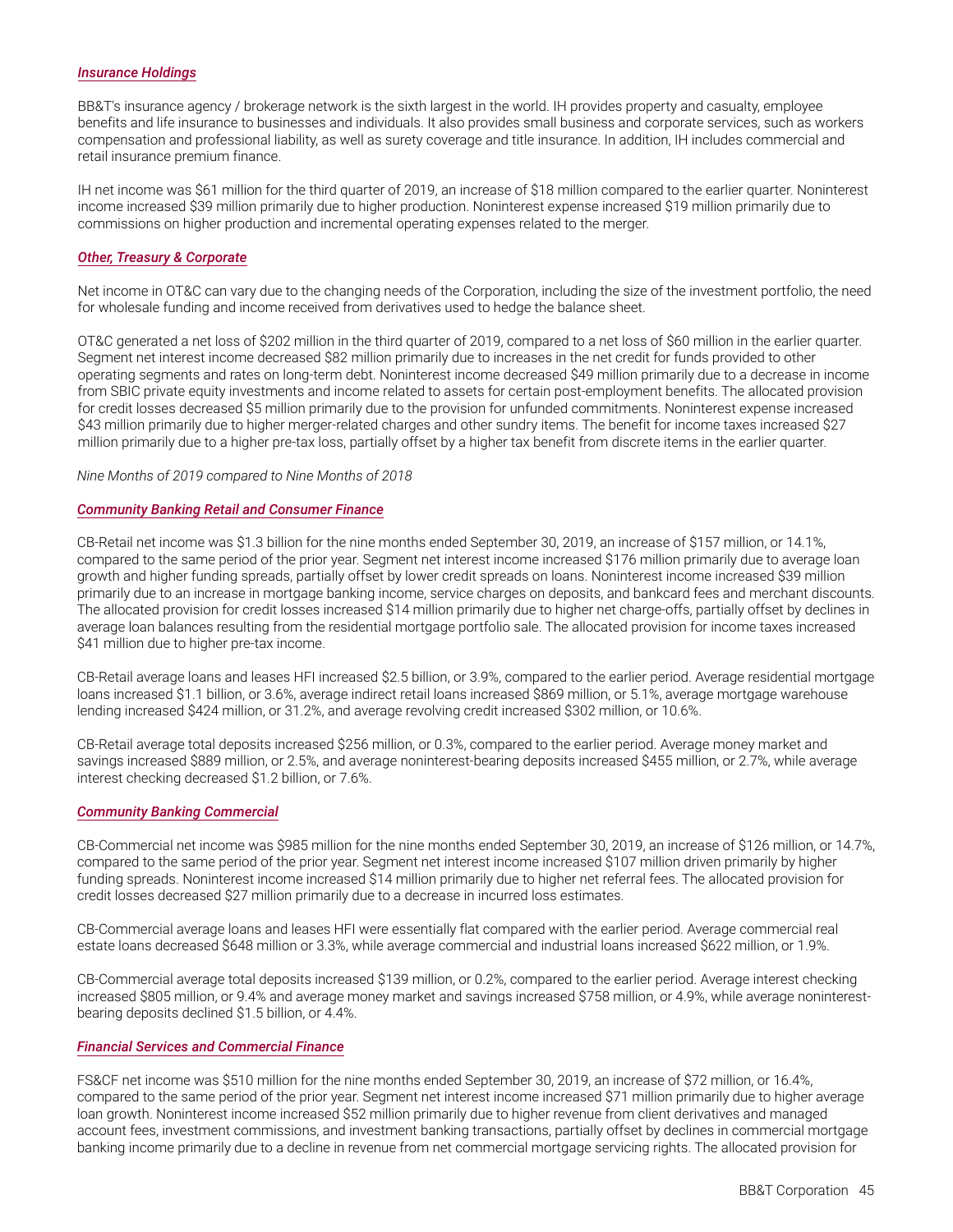credit losses increased \$21 million primarily due to reserve rate changes driven by overall credit improvement in the earlier period. Noninterest expense increased \$11 million primarily due to higher personnel expense, partially offset by lower allocated corporate expenses.

FS&CF average loans and leases HFI increased \$2.4 billion, or 9.0%, compared to the earlier period. Average loans and leases HFI for Corporate Banking and Equipment Finance increased \$2.0 billion, or 13.2%, and \$531 million, or 18.8%, respectively. FS&CF average total deposits increased \$376 million, or 1.3%, compared to the earlier period primarily driven by growth in average total deposits for Wealth and Retirement Services of \$469 million, or 2.9%.

Client invested assets totaled \$173.1 billion as of September 30, 2019, an increase of \$5.3 billion, or 3.2%, compared to the earlier period.

#### *Insurance Holdings*

IH net income was \$260 million for the nine months ended September 30, 2019, an increase of \$83 million, or 46.9%, compared to the same period of the prior year. Noninterest income increased \$201 million due to organic growth and the acquisition of Regions Insurance, which contributed \$78 million. Noninterest expense increased \$97 million primarily due to the acquisition of Regions Insurance and commissions on higher production.

#### *Other, Treasury & Corporate*

OT&C generated a net loss of \$513 million for the nine months ended September 30, 2019, compared to a net loss of \$134 million for the earlier period. Segment net interest income decreased \$257 million primarily due to an increase in the net credit for funds provided to other operating segments, an increased net cost for long-term debt and short-term borrowings, and a decline in volume for short-term borrowings, partially offset by increased spreads on securities. Noninterest income decreased \$90 million primarily due to lower hedge and client derivative income, income related to assets for certain post-employment benefits and income from SBIC private equity investments. The allocated provision for credit losses increased \$11 million primarily due to an increase in the provision for PCI loans as a result of an allowance release in the earlier period. Noninterest expense increased \$104 million due to merger-related charges in the current period, as well as higher personnel expense resulting from capitalized employee costs allocated to the segments in the current period and other sundry items, which were partially offset by lower regulatory charges. The benefit for income taxes increased \$83 million primarily due to an increase in pre-tax loss, partially offset by a lower tax benefit from discrete items compared to the earlier period.

#### *Analysis of Financial Condition*

#### *Investment Activities*

The securities portfolio totaled \$54.8 billion at September 30, 2019, compared to \$45.6 billion at December 31, 2018. The increase in the securities portfolio was primarily due to investing the proceeds from the sale of \$4.3 billion in residential mortgage loans and an investment totaling approximately \$5 billion in Agency MBS to increase HQLA securities in anticipation of the merger closing.

As of September 30, 2019, approximately 5.2% of the securities portfolio was variable rate, compared to 6.5% as of December 31, 2018. The effective duration of the securities portfolio was 4.1 years at September 30, 2019, compared to 4.8 years at December 31, 2018. The duration of the securities portfolio excludes certain non-agency MBS.

U.S. Treasury, GSE and Agency MBS represented 98.2% of the total securities portfolio as of September 30, 2019, compared to 97.3% as of prior year end.

In the fourth quarter of 2019, approximately \$7.2 billion in Agency MBS was sold and reinvested in similar assets to improve the portfolio run rate and ensure the appropriate mix of HQLA to meet future LCR requirements in anticipation of the merger closing. The sale is expected to incur a pre-tax loss of approximately \$95 million upon final settlement and the reinvested assets will have a payback period of approximately 2.6 years.

#### *Lending Activities*

Loans HFI totaled \$149.4 billion at September 30, 2019, compared to \$149.0 billion at December 31, 2018. Management continuously evaluates the composition of the loan portfolio taking into consideration the current and expected market conditions, interest rate environment and risk profiles to optimize profitability. Based upon this evaluation, management may decide to focus efforts on growing or decreasing exposures in certain portfolios through both organic changes and portfolio acquisitions or sales. In this regard, management made the strategic decision to sell \$4.3 billion of residential mortgage loans during the third quarter of 2019. The sale resulted in a pre-tax benefit of \$20 million for the quarter, which was composed of a \$4 million gain on sale and a \$16 million release from the allowance for loan losses.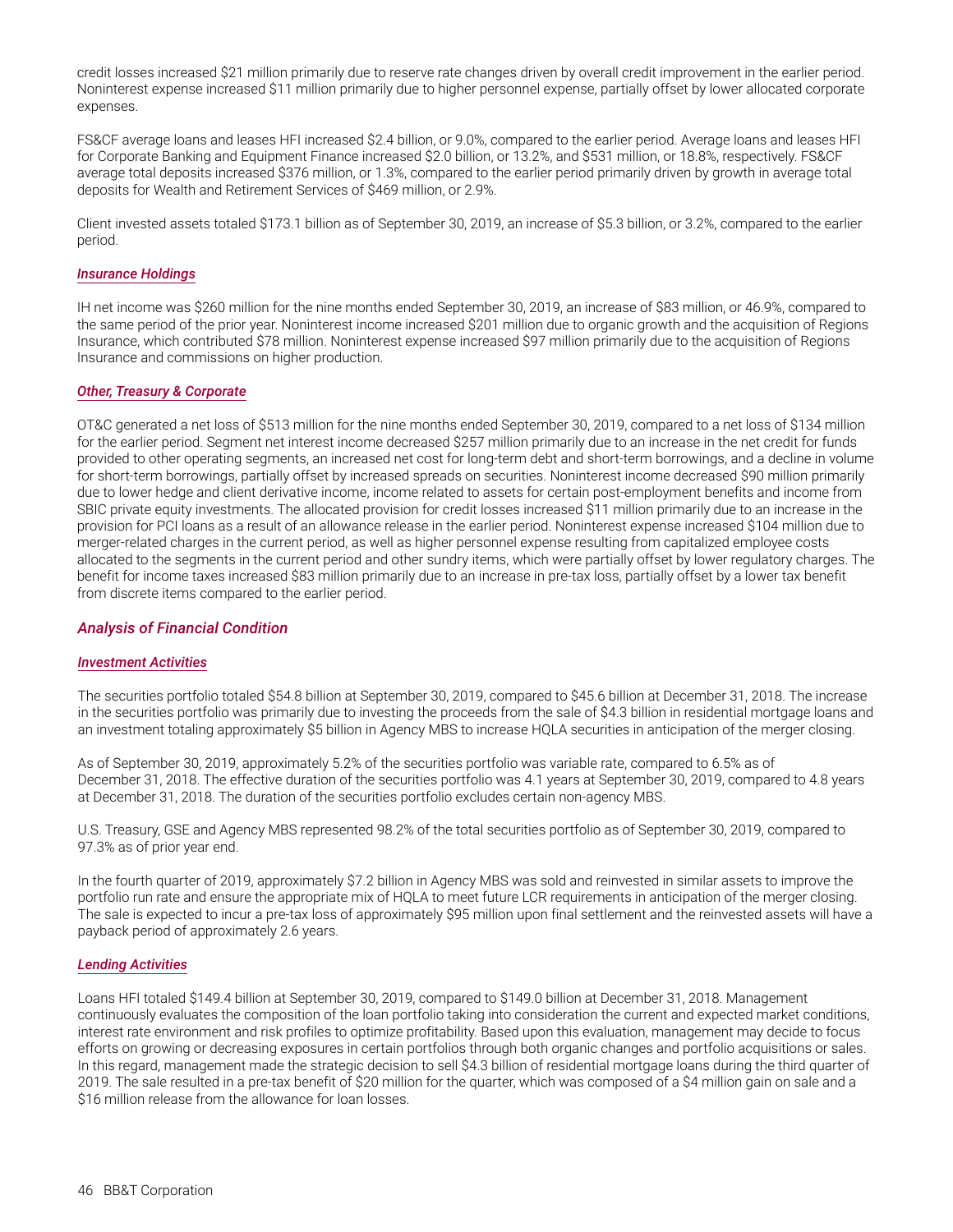Certain residential mortgage loans have an initial period where the borrower is only required to pay the periodic interest. After the interest-only period, the loan will require the payment of both interest and principal over the remaining term. The outstanding balances of variable rate residential mortgage loans in the interest-only phase were approximately \$50 million and \$64 million at September 30, 2019 and December 31, 2018, respectively. At September 30, 2019, approximately 100.0% of the interest-only balances will begin amortizing within the next three years compared to 95.9% at December 31, 2018.

The direct retail portfolio includes variable rate home equity lines and other lines of credit whose rate typically reset on a monthly basis. Home equity lines generally require interest-only payments during the first 15 years after origination. After this initial period, the outstanding balance begins amortizing and requires the payment of both interest and principal. The following table presents additional information over variable rate lines of credit:

#### **Table 6: Variable Rate Lines of Credit**

|                                                                          | <b>Home Equity Lines</b> |              | Other Lines of Credit |              |
|--------------------------------------------------------------------------|--------------------------|--------------|-----------------------|--------------|
| (Dollars in millions)                                                    | Sep 30, 2019             | Dec 31, 2018 | Sep 30, 2019          | Dec 31, 2018 |
| Total variable rate lines                                                | 6.672                    | 7.201        | .080                  | 1.067        |
| Amount in interest-only phase                                            | 5.384                    | 5.730        | 978                   | 949          |
| Percent in interest-only phase that will begin amortizing within 3 years | 11.1%                    | 10.3%        | 13.4%                 | 15.9%        |

The following table presents the most recent composition of average loans and leases:

#### **Table 7: Composition of Average Loans and Leases**

| For the Three Months Ended<br>(Dollars in millions) | Sep 30, 2019 |         | Jun 30, 2019 |         |   | Mar 31, 2019 | Dec 31, 2018 |         |   | Sep 30, 2018 |
|-----------------------------------------------------|--------------|---------|--------------|---------|---|--------------|--------------|---------|---|--------------|
| Commercial:                                         |              |         |              |         |   |              |              |         |   |              |
| Commercial and industrial                           | $\mathsf{S}$ | 63.768  | Ŝ            | 62,563  | S | 61,370       | Ŝ            | 60,553  | Ŝ | 59,900       |
| CRE                                                 |              | 20.767  |              | 20.748  |   | 20.905       |              | 21.301  |   | 21,496       |
| Lease financing                                     |              | 2.260   |              | 2,122   |   | 2,021        |              | 1.990   |   | 1,941        |
| Retail:                                             |              |         |              |         |   |              |              |         |   |              |
| Residential mortgage                                |              | 28,410  |              | 32.066  |   | 31.370       |              | 31.103  |   | 30,500       |
| Direct                                              |              | 11.468  |              | 11.506  |   | 11.493       |              | 11.600  |   | 11,613       |
| Indirect                                            |              | 18,362  |              | 17.879  |   | 17.337       |              | 17.436  |   | 17,282       |
| Revolving credit                                    |              | 3.218   |              | 3.151   |   | 3.110        |              | 3.070   |   | 2,947        |
| <b>PCI</b>                                          |              | 411     |              | 432     |   | 455          |              | 486     |   | 518          |
| Total average loans and leases HFI                  | S            | 148.664 | S            | 150.467 |   | 148.061      |              | 147.539 | S | 146,197      |

Average loans held for investment for the third quarter of 2019 were \$148.7 billion, down \$1.8 billion or 4.8% annualized compared to the second quarter of 2019. Excluding the sale of \$4.3 billion of residential mortgages in the third quarter, average loans held for investment increased 6.5% annualized compared to the second quarter of 2019.

Average commercial and industrial loans increased \$1.2 billion driven by strong growth in mortgage warehouse lending, premium finance, corporate banking and equipment finance.

Average residential mortgage loans held for investment decreased \$3.7 billion primarily due to the sale of \$4.3 billion of residential mortgage loans. Excluding the sale, average residential mortgage loans increased 7.4% annualized compared to the prior quarter.

Average indirect retail loans increased \$483 million. The increase was across all categories of indirect lending. Growth was led by power sports, recreational and automobile lending.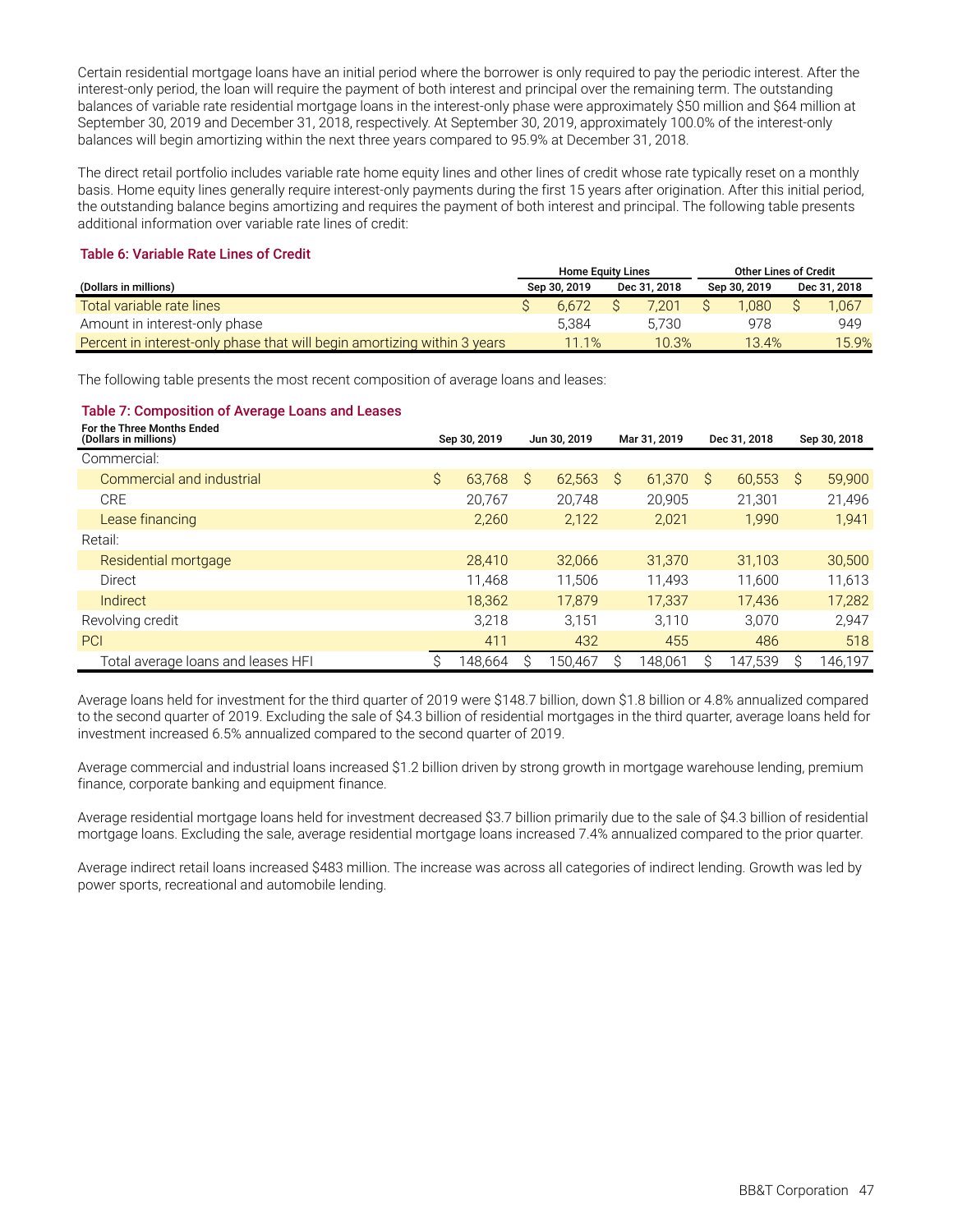#### *Asset Quality*

The following tables summarize asset quality information for the past five quarters:

| <b>Table 8: Asset Quality</b>                           |                           |                |               |                |              |                |               |                |               |                |
|---------------------------------------------------------|---------------------------|----------------|---------------|----------------|--------------|----------------|---------------|----------------|---------------|----------------|
| (Dollars in millions)                                   |                           | Sep 30, 2019   |               | Jun 30, 2019   |              | Mar 31, 2019   |               | Dec 31, 2018   |               | Sep 30, 2018   |
| NPAs:                                                   |                           |                |               |                |              |                |               |                |               |                |
| NPL <sub>s</sub> :                                      |                           |                |               |                |              |                |               |                |               |                |
| Commercial and industrial                               | $\mathsf{S}$              | 172            | $\mathcal{S}$ | 193            | $\mathsf{S}$ | 196            | $\mathcal{S}$ | 200            | \$            | 238            |
| CRE                                                     |                           | 29             |               | 33             |              | 75             |               | 65             |               | 46             |
| Lease financing                                         |                           | $\overline{2}$ |               | $\overline{2}$ |              | $\overline{1}$ |               | 3              |               | 6              |
| Residential mortgage                                    |                           | 106            |               | 104            |              | 121            |               | 119            |               | 120            |
| <b>Direct</b>                                           |                           | 56             |               | 54             |              | 53             |               | 53             |               | 55             |
| Indirect                                                |                           | 82             |               | 75             |              | 80             |               | 82             |               | 72             |
| <b>Total NPLs HFI</b>                                   |                           | 447            |               | 461            |              | 526            |               | 522            |               | 537            |
| Foreclosed real estate                                  |                           | 33             |               | 36             |              | 33             |               | 35             |               | 39             |
| Other foreclosed property                               |                           | 29             |               | 26             |              | 25             |               | 28             |               | 25             |
| Total nonperforming assets (1)                          | $\hat{\mathcal{S}}$       | 509            | \$            | 523            | \$           | 584            | $\hat{S}$     | 585            | \$            | 601            |
| Performing TDRs:                                        |                           |                |               |                |              |                |               |                |               |                |
| Commercial and industrial                               | \$                        | 69             | Ŝ             | 84             | \$           | 63             | \$            | 65             | $\mathcal{S}$ | 56             |
| <b>CRE</b>                                              |                           | $\overline{7}$ |               | 8              |              | $\overline{9}$ |               | 10             |               | 12             |
| Residential mortgage                                    |                           | 570            |               | 581            |              | 669            |               | 656            |               | 643            |
| <b>Direct</b>                                           |                           | 52             |               | 53             |              | 54             |               | 55             |               | 56             |
| Indirect                                                |                           | 328            |               | 315            |              | 306            |               | 305            |               | 295            |
| Revolving credit                                        |                           | 31             |               | 29             |              | 29             |               | 28             |               | 28             |
| Total performing TDRs (2)(3)                            | $\boldsymbol{\mathsf{S}}$ | 1,057          | \$            | 1,070          | \$           | 1,130          | \$            | 1,119          | \$            | 1,090          |
| Loans 90 days or more past due and still accruing:      |                           |                |               |                |              |                |               |                |               |                |
| Residential mortgage                                    | \$                        | 347            | Ŝ             | 350            | Ŝ            | 377            | Ŝ.            | 405            | $\mathcal{S}$ | 367            |
| <b>Direct</b>                                           |                           | $\overline{7}$ |               | 10             |              | $\overline{7}$ |               | $\overline{7}$ |               | 6              |
| Indirect                                                |                           | 9              |               | $\overline{7}$ |              | 5              |               | 6              |               | 6              |
| Revolving credit                                        |                           | 16             |               | 14             |              | 14             |               | 14             |               | 12             |
| PCI                                                     |                           | 24             |               | 26             |              | 28             |               | 30             |               | 40             |
| Total loans 90 days or more past due and still accruing | $\hat{\mathcal{S}}$       | 403            | $\hat{S}$     | 407            | \$           | 431            | $\hat{S}$     | 462            | $\mathsf{S}$  | 431            |
| Loans 30-89 days past due:                              |                           |                |               |                |              |                |               |                |               |                |
| Commercial and industrial                               | $\mathsf{S}$              | 34             | $\mathsf{S}$  | 32             | $\mathsf{S}$ | 36             | $\mathsf{S}$  | 34             | $\mathsf{S}$  | 35             |
| CRE                                                     |                           | $\mathbf{1}$   |               | 3              |              | 3              |               | 5              |               | $\overline{4}$ |
| Lease financing                                         |                           | $\overline{1}$ |               | 5              |              | 3              |               | $\mathbf{1}$   |               | $\mathbf{1}$   |
| Residential mortgage                                    |                           | 432            |               | 480            |              | 478            |               | 456            |               | 510            |
| <b>Direct</b>                                           |                           | 54             |               | 58             |              | 67             |               | 61             |               | 59             |
| Indirect                                                |                           | 423            |               | 393            |              | 316            |               | 436            |               | 418            |
| Revolving credit                                        |                           | 31             |               | 28             |              | 27             |               | 28             |               | 27             |
| PCI                                                     |                           | 16             |               | 17             |              | 18             |               | 23             |               | 21             |
| Total loans 30-89 days past due                         | $\mathsf{S}$              | 992            | $\hat{S}$     | 1,016          | $\mathsf{S}$ | 948            | \$            | 1.044          | \$            | 1,075          |

Excludes loans held for sale.

(1) Sales of nonperforming loans totaled \$42 million, \$48 million, \$30 million, \$30 million and \$20 million for the quarter ended September 30, 2019, June 30, 2019, March 31, 2019, December 31, 2018 and September 30, 2018, respectively.

(2) Excludes TDRs that are nonperforming totaling \$115 million, \$135 million, \$178 million, \$176 million and \$176 million at September 30, 2019, June 30, 2019, March 31, 2019, December 31, 2018 and September 30, 2018, respectively. These amounts are included in total nonperforming assets.

(3) Sales of performing TDRs, which were primarily residential mortgage loans, totaled \$39 million, \$120 million, \$33 million, \$15 million and \$34 million for the quarter ended September 30, 2019, June 30, 2019, March 31, 2019, December 31, 2018 and September 30, 2018, respectively.

Nonperforming assets totaled \$509 million at September 30, 2019, down \$14 million compared to June 30, 2019. Nonperforming loans and leases represented 0.30% of loans and leases held for investment, unchanged compared to June 30, 2019.

Performing TDRs were down \$13 million during the third quarter primarily in commercial and industrial loans and residential mortgage loans, which was partially offset by an increase in indirect loans.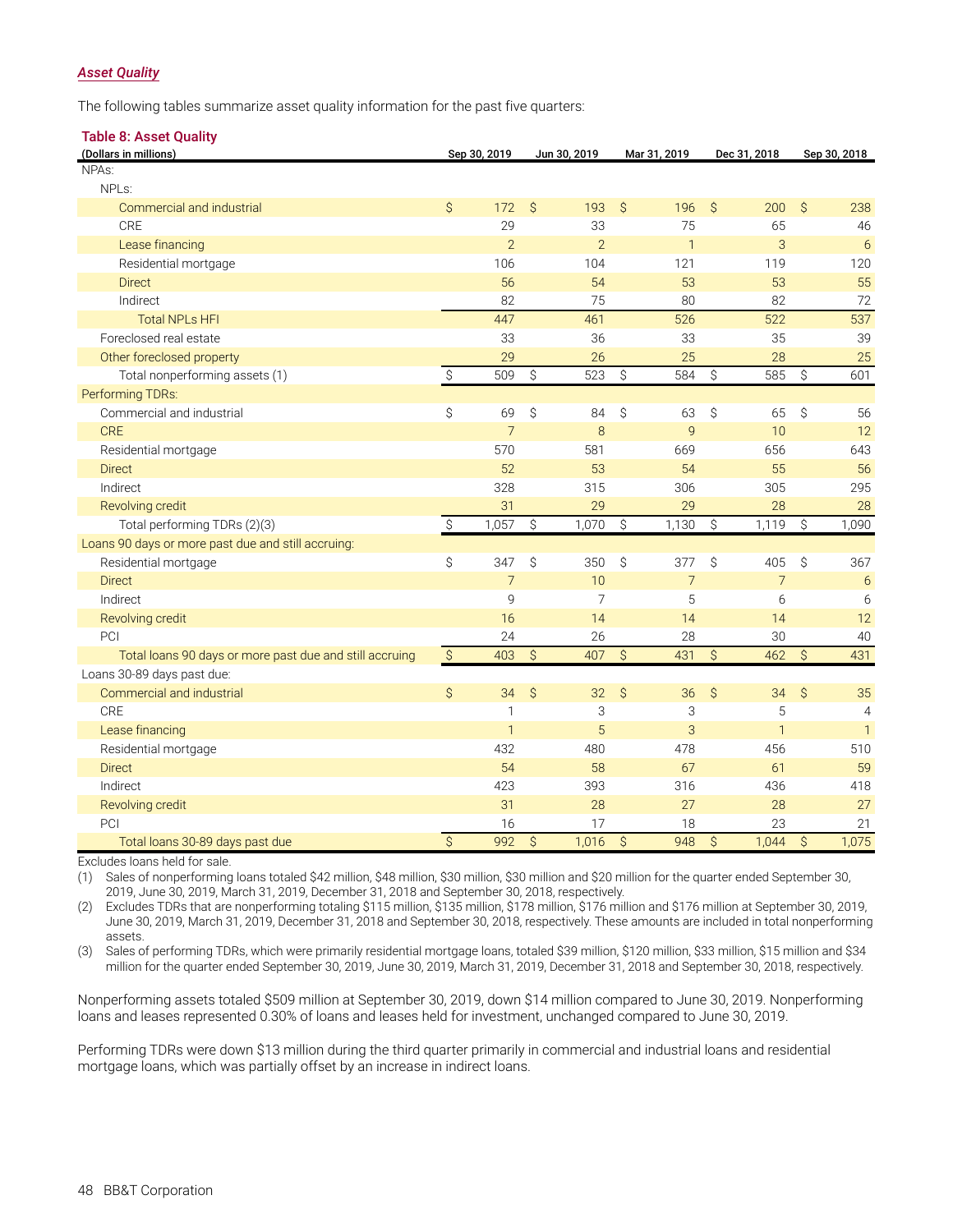Loans 90 days or more past due and still accruing totaled \$403 million at September 30, 2019, down slightly compared to the prior quarter. The ratio of loans 90 days or more past due and still accruing as a percentage of loans and leases was 0.27% at September 30, 2019, unchanged compared to the prior quarter. Excluding government guaranteed and PCI loans, the ratio of loans 90 days or more past due and still accruing as a percentage of loans and leases was 0.04% at September 30, 2019, also unchanged from the prior quarter.

Loans 30-89 days past due and still accruing totaled \$992 million at September 30, 2019, down \$24 million compared to the prior quarter, primarily due to a decline in residential mortgage loans, which was partially offset by an expected seasonal increase in indirect automobile lending.

Problem loans include NPLs and loans that are 90 days or more past due and still accruing as disclosed in Table 8. In addition, for the commercial portfolio segment, loans that are rated special mention or substandard performing are closely monitored by management as potential problem loans. Refer to Note 4. Loans and ACL herein for additional disclosures related to these potential problem loans.

#### **Table 9: Asset Quality Ratios**

| As of / For the Three Months Ended                                                               | Sep 30, 2019 | Jun 30, 2019 | Mar 31, 2019 | Dec 31, 2018 | Sep 30, 2018 |
|--------------------------------------------------------------------------------------------------|--------------|--------------|--------------|--------------|--------------|
| Loans 30-89 days past due and still accruing as a percentage of<br>loans and leases HFI          | 0.66%        | 0.67%        | 0.64%        | 0.70%        | 0.73%        |
| Loans 90 days or more past due and still accruing as a<br>percentage of loans and leases HFI     | 0.27         | 0.27         | 0.29         | 0.31         | 0.29         |
| NPLs as a percentage of loans and leases HFI                                                     | 0.30         | 0.30         | 0.35         | 0.35         | 0.37         |
| NPAs as a percentage of:                                                                         |              |              |              |              |              |
| <b>Total assets</b>                                                                              | 0.22         | 0.23         | 0.26         | 0.26         | 0.27         |
| Loans and leases HFI plus foreclosed property                                                    | 0.34         | 0.34         | 0.39         | 0.39         | 0.41         |
| Net charge-offs as a percentage of average loans and leases<br>HFI                               | 0.41         | 0.38         | 0.40         | 0.38         | 0.35         |
| ALLL as a percentage of loans and leases HFI                                                     | 1.05         | 1.05         | 1.05         | 1.05         | 1.05         |
| Ratio of ALLL to:                                                                                |              |              |              |              |              |
| Net charge-offs                                                                                  | 2.59x        | 2.80x        | 2.62x        | 2.76x        | 3.05x        |
| <b>NPLS</b>                                                                                      | 3.52x        | 3.46x        | 2.97x        | 2.99x        | 2.86x        |
| Loans 90 days or more past due and still accruing as a<br>percentage of loans and leases HFI (1) | 0.04%        | 0.04%        | 0.04%        | 0.04%        | 0.04%        |

Applicable ratios are annualized.

(1) This asset quality ratio has been adjusted to remove the impact of government guaranteed mortgage loans and PCI. Management believes the inclusion of such assets in this asset quality ratio results in distortion of this ratio such that it might not be reflective of asset collectability or might not be comparable to other periods presented or to other portfolios that do not have government guarantees or were not impacted by PCI accounting requirements.

The following table presents activity related to NPAs:

#### **Table 10: Rollforward of NPAs**

| (Dollars in millions)              | 2019     | 2018       |
|------------------------------------|----------|------------|
| Balance, January 1                 | 585<br>S | - S<br>627 |
| New NPAs                           | 904      | 881        |
| Advances and principal increases   | 127      | 336        |
| Disposals of foreclosed assets (1) | (354)    | (337)      |
| Disposals of NPLs (2)              | (120)    | (65)       |
| Charge-offs and losses             | (215)    | (180)      |
| Payments                           | (312)    | (542)      |
| Transfers to performing status     | (106)    | (117)      |
| Other, net                         |          | (2)        |
| Ending balance, September 30       | 509      | 601        |

(1) Includes charge-offs and losses recorded upon sale of \$165 million and \$159 million for the nine months ended September 30, 2019 and 2018, respectively.

(2) Includes charge-offs and losses recorded upon sale of \$20 million and \$22 million for the nine months ended September 30, 2019 and 2018, respectively.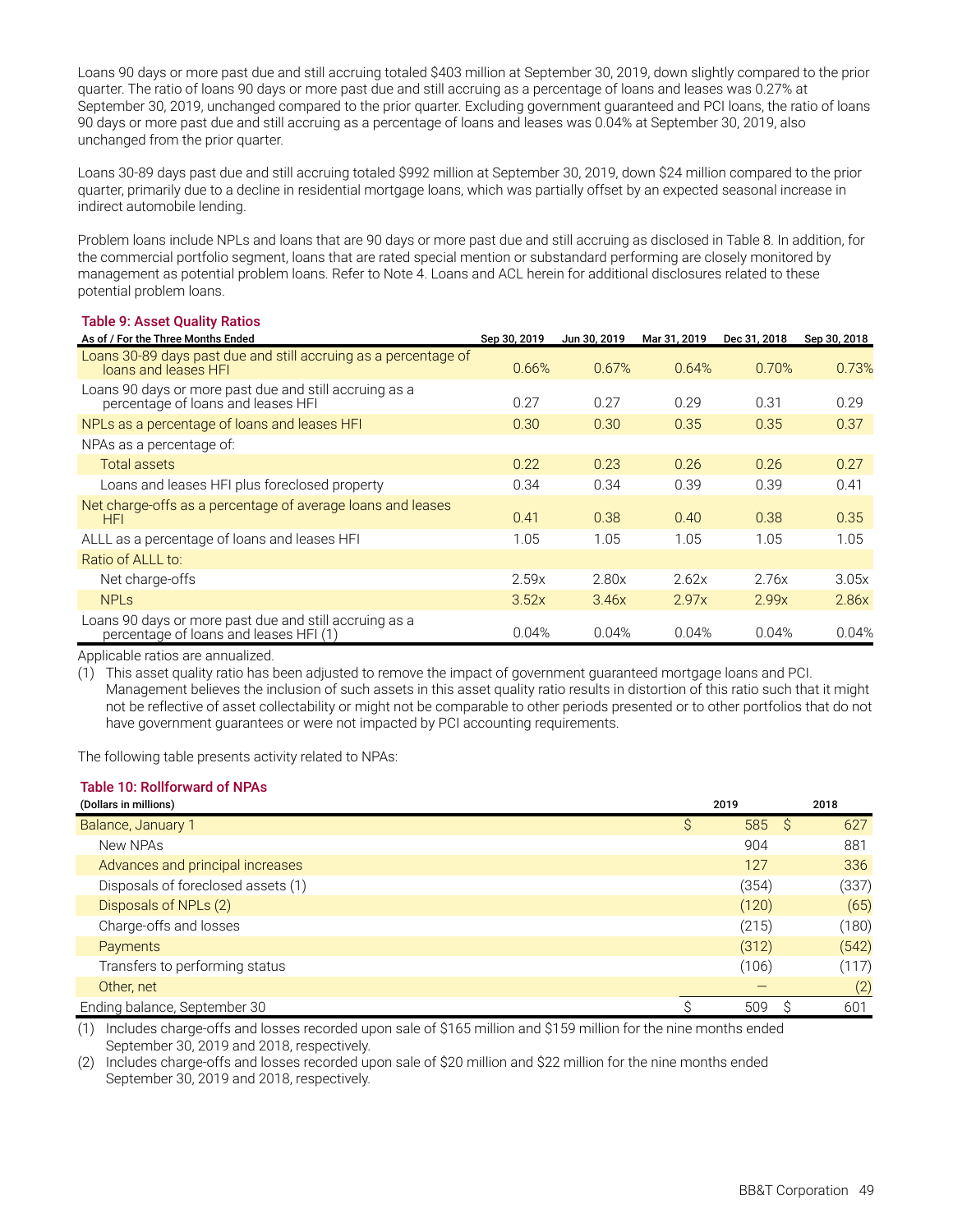TDRs occur when a borrower is experiencing, or is expected to experience, financial difficulties in the near-term and a concession has been granted to the borrower. As a result, BB&T will work with the borrower to prevent further difficulties and ultimately improve the likelihood of recovery on the loan. To facilitate this process, a concessionary modification that would not otherwise be considered may be granted, resulting in classification of the loan as a TDR.

The following table provides a summary of performing TDR activity:

#### **Table 11: Rollforward of Performing TDRs**

| (Dollars in millions)                | 2019  | 2018  |
|--------------------------------------|-------|-------|
| Balance, January 1                   | 1,119 | 1,043 |
| Inflows                              | 404   | 386   |
| Payments and payoffs                 | (144) | (126) |
| Charge-offs                          | (48)  | (47)  |
| Transfers to nonperforming TDRs, net | (57)  | (52)  |
| Removal due to the passage of time   | (17)  | (29)  |
| Non-concessionary re-modifications   | (8)   | (5)   |
| Transferred to LHFS and/or sold      | ้192) | (80)  |
| Balance, September 30                | 1.057 | 1.090 |

The following table provides further details regarding the payment status of TDRs outstanding at September 30, 2019:

#### **Table 12: Payment Status of TDRs (1)**

| September 30, 2019<br>(Dollars in millions) |    | Current |           | Past Due 30-89 Days |     | Past Due 90 Days Or More |  |     | Total              |  |       |
|---------------------------------------------|----|---------|-----------|---------------------|-----|--------------------------|--|-----|--------------------|--|-------|
| Performing TDRs:                            |    |         |           |                     |     |                          |  |     |                    |  |       |
| Commercial:                                 |    |         |           |                     |     |                          |  |     |                    |  |       |
| Commercial and industrial                   | Ś. | 69      | 100.0% \$ |                     |     | $-$ % \$                 |  |     | $-$ % $\mathsf{S}$ |  | 69    |
| <b>CRE</b>                                  |    |         | 100.0     |                     |     |                          |  |     |                    |  |       |
| Retail:                                     |    |         |           |                     |     |                          |  |     |                    |  |       |
| Residential mortgage                        |    | 313     | 54.9      |                     | 105 | 18.4                     |  | 152 | 26.7               |  | 570   |
| <b>Direct</b>                               |    | 49      | 94.2      |                     | 3   | 5.8                      |  |     | _                  |  | 52    |
| Indirect                                    |    | 270     | 82.3      |                     | 58  | 17.7                     |  |     |                    |  | 328   |
| Revolving credit                            |    | 27      | 87.1      |                     | 3   | 9.7                      |  |     | 3.2                |  | 31    |
| Total performing TDRs                       |    | 735     | 69.5      |                     | 169 | 16.0                     |  | 153 | 14.5               |  | 1,057 |
| Nonperforming TDRs                          |    | 49      | 42.6      |                     | 10  | 8.7                      |  | 56  | 48.7               |  | 115   |
| <b>Total TDRs</b>                           |    | 784     | 66.9      |                     | 179 | 15.3                     |  | 209 | 17.8               |  | 172   |

(1) Past due performing TDRs are included in past due disclosures and nonperforming TDRs are included in NPL disclosures.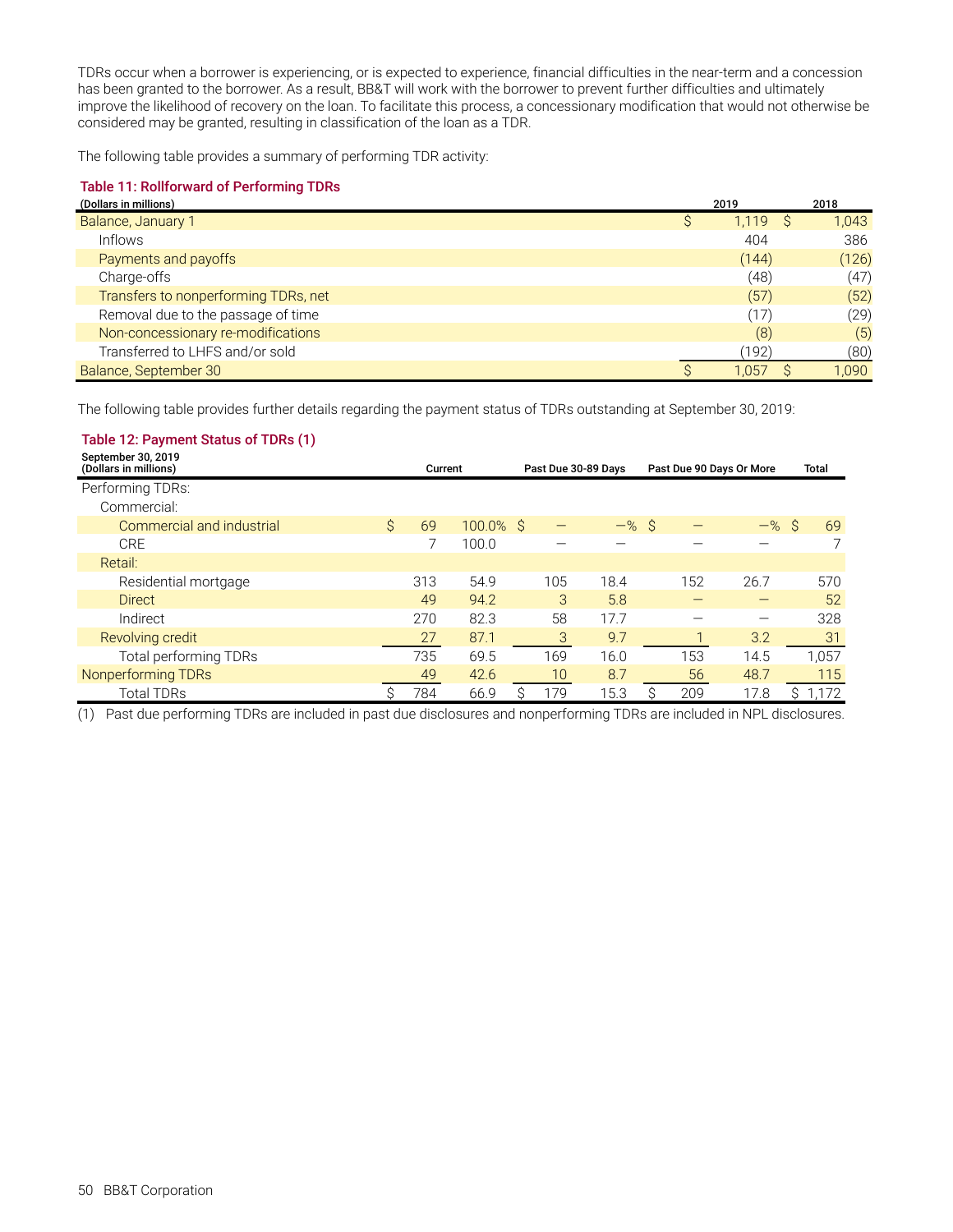#### *ACL*

Activity related to the ACL is presented in the following tables:

#### **Table 13: Activity in ACL**

|                                                      | For the Three Months Ended |                           |                          |                          |                          | For the Nine Months Ended |                          |                |                         |                          |             |              |    |              |
|------------------------------------------------------|----------------------------|---------------------------|--------------------------|--------------------------|--------------------------|---------------------------|--------------------------|----------------|-------------------------|--------------------------|-------------|--------------|----|--------------|
| (Dollars in millions)                                |                            | Sep 30, 2019              |                          | Jun 30, 2019             |                          | Mar 31, 2019              |                          | Dec 31, 2018   |                         | Sep 30, 2018             |             | 2019         |    | 2018         |
| Balance, beginning of period                         | Ś                          | 1,689                     | Ś.                       | 1,659                    | Ŝ.                       | 1,651                     | S.                       | 1,648          | Ś.                      | 1,640                    | Ŝ.          | 1,651        | Ŝ. | 1,609        |
| Provision for credit losses<br>(excluding PCI loans) |                            | 117                       |                          | 172                      |                          | 156                       |                          | 147            |                         | 141                      |             | 445          |    | 436          |
| Provision (benefit) for PCI<br>loans                 |                            | -                         |                          |                          |                          | (1)                       |                          | (1)            |                         | (6)                      |             | (1)          |    | (16)         |
| Charge-offs:                                         |                            |                           |                          |                          |                          |                           |                          |                |                         |                          |             |              |    |              |
| Commercial and<br>industrial                         |                            | (28)                      |                          | (22)                     |                          | (17)                      |                          | (18)           |                         | (28)                     |             | (67)         |    | (74)         |
| <b>CRE</b>                                           |                            | (2)                       |                          | (18)                     |                          | (8)                       |                          | (5)            |                         |                          |             | (28)         |    | (8)          |
| Lease financing                                      |                            | (1)                       |                          | -                        |                          | (1)                       |                          | (1)            |                         | (1)                      |             | (2)          |    | (3)          |
| Residential mortgage                                 |                            | (3)                       |                          | (5)                      |                          | (5)                       |                          | (8)            |                         | (4)                      |             | (13)         |    | (13)         |
| <b>Direct</b>                                        |                            | (22)                      |                          | (22)                     |                          | (18)                      |                          | (18)           |                         | (17)                     |             | (62)         |    | (53)         |
| Indirect                                             |                            | (106)                     |                          | (91)                     |                          | (109)                     |                          | (108)          |                         | (94)                     |             | (306)        |    | (283)        |
| Revolving credit                                     |                            | (27)                      |                          | (25)                     |                          | (26)                      |                          | (22)           |                         | (20)                     |             | (78)         |    | (62)         |
| PCI                                                  |                            |                           |                          |                          |                          |                           |                          |                |                         | (2)                      |             |              |    | (2)          |
| Total charge-offs                                    |                            | (189)                     |                          | (183)                    |                          | (184)                     |                          | (180)          |                         | (166)                    |             | (556)        |    | (498)        |
| Recoveries:                                          |                            |                           |                          |                          |                          |                           |                          |                |                         |                          |             |              |    |              |
| Commercial and<br>industrial                         |                            | 5                         |                          | 8                        |                          | 6                         |                          | $\overline{7}$ |                         | 13                       |             | 19           |    | 32           |
| <b>CRE</b>                                           |                            | $\ensuremath{\mathsf{3}}$ |                          | 3                        |                          | 1                         |                          | $\overline{4}$ |                         | 1                        |             | 7            |    | 4            |
| Lease financing                                      |                            | $\mathbf{1}$              |                          | —                        |                          |                           |                          | —              |                         | —                        |             | $\mathbf{1}$ |    | $\mathbf{1}$ |
| Residential mortgage                                 |                            | —                         |                          | $\overline{\phantom{0}}$ |                          | 1                         |                          | 1              |                         | $\overline{\phantom{0}}$ |             | 1            |    | 1            |
| <b>Direct</b>                                        |                            | 6                         |                          | $\overline{7}$           |                          | 6                         |                          | 5              |                         | 6                        |             | 19           |    | 18           |
| Indirect                                             |                            | 15                        |                          | 19                       |                          | 17                        |                          | 15             |                         | 15                       |             | 51           |    | 47           |
| Revolving credit                                     |                            | 6                         |                          | $\overline{4}$           |                          | 6                         |                          | 5              |                         | $\overline{4}$           |             | 16           |    | 14           |
| Total recoveries                                     |                            | 36                        |                          | 41                       |                          | 37                        |                          | 37             |                         | 39                       |             | 114          |    | 117          |
| Net charge-offs                                      |                            | (153)                     |                          | (142)                    |                          | (147)                     |                          | (143)          |                         | (127)                    |             | (442)        |    | (381)        |
| Balance, end of period                               | \$                         | 1,653                     | \$                       | 1,689                    | $\hat{\mathcal{S}}$      | 1,659                     | \$                       | 1,651          | \$                      | 1,648                    | $\mathsf S$ | 1,653        | \$ | 1,648        |
| ALLL (excluding PCI loans)                           | $\overline{S}$             | 1,565                     | $\overline{\mathcal{S}}$ | 1,587                    | $\overline{\mathcal{S}}$ | 1,553                     | $\overline{\mathcal{S}}$ | 1,549          | $\overline{\mathsf{S}}$ | 1,528                    |             |              |    |              |
| ALLL for PCI loans                                   |                            | 8                         |                          | 8                        |                          | 8                         |                          | 9              |                         | 10                       |             |              |    |              |
| <b>RUFC</b>                                          |                            | 80                        |                          | 94                       |                          | 98                        |                          | 93             |                         | 110                      |             |              |    |              |
| Total ACL                                            | \$                         | 1,653                     | $\hat{S}$                | 1,689                    | \$                       | 1,659                     | \$                       | 1,651          | \$                      | 1,648                    |             |              |    |              |

The ACL consists of the ALLL, which is presented separately on the Consolidated Balance Sheets, and the RUFC, which is included in other liabilities on the Consolidated Balance Sheets. The ACL totaled \$1.7 billion at September 30, 2019, up \$2 million compared to December 31, 2018.

Net charge-offs during the third quarter totaled \$153 million, up \$11 million compared to the prior quarter. As a percentage of average loans and leases, annualized net charge-offs were 0.41%, up three basis points compared to the prior quarter.

The allowance for loan and lease losses, excluding the allowance for PCI loans, was \$1.6 billion, down \$22 million compared to the prior quarter. The decrease in the allowance for loan and lease losses was primarily due to the sale of residential mortgage loans during the third quarter. As of September 30, 2019, the total allowance for loan and lease losses was 1.05% of loans and leases held for investment, unchanged compared to June 30, 2019.

The allowance for loan and lease losses was 3.52 times nonperforming loans and leases held for investment, compared to 3.46 times at June 30, 2019. At September 30, 2019, the allowance for loan and lease losses was 2.59 times annualized net chargeoffs, compared to 2.80 times at June 30, 2019.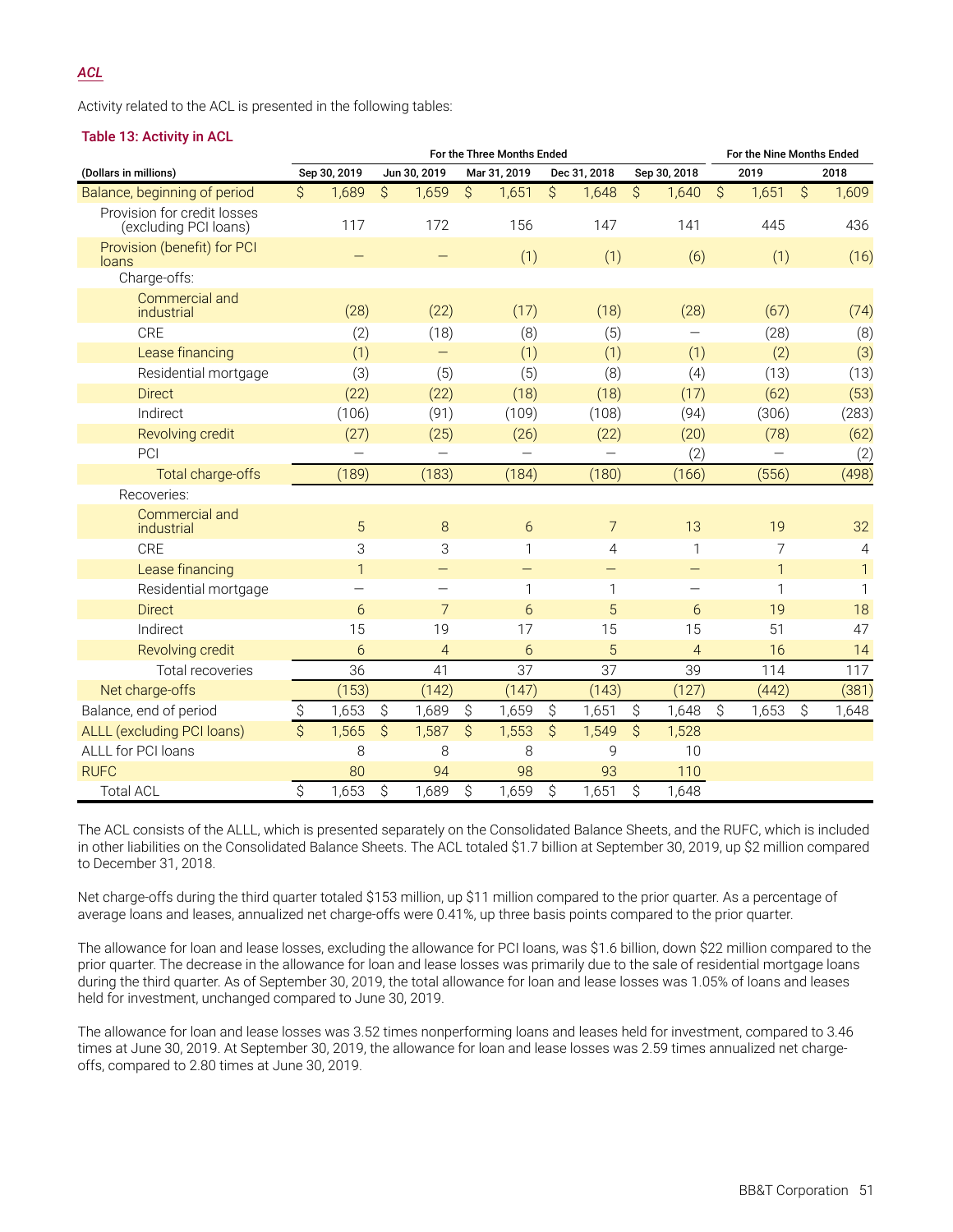The following table presents an allocation of the ALLL at the periods shown. This allocation of the ALLL is calculated on an approximate basis and is not necessarily indicative of future losses or allocations. The entire amount of the allowance is available to absorb losses occurring in any category of loans and leases.

#### **Table 14: Allocation of ALLL by Category**

|                           | September 30, 2019 |         |                                | December 31, 2018 |                                |
|---------------------------|--------------------|---------|--------------------------------|-------------------|--------------------------------|
| (Dollars in millions)     |                    | Amount  | % Loans<br>in each<br>category | Amount            | % Loans<br>in each<br>category |
| Commercial and industrial | \$                 | 576     | 42.9%                          | 546<br>S          | 41.5%                          |
| <b>CRE</b>                |                    | 196     | 14.0                           | 190               | 14.1                           |
| Lease financing           |                    | 10      | 1.6                            | 11                | 1.4                            |
| Residential mortgage      |                    | 199     | 18.9                           | 232               | 21.1                           |
| <b>Direct</b>             |                    | 100     | 7.7                            | 97                | 7.8                            |
| Indirect                  |                    | 362     | 12.4                           | 356               | 11.7                           |
| Revolving credit          |                    | 122     | 2.2                            | 117               | 2.1                            |
| PCI                       |                    | 8       | 0.3                            | 9                 | 0.3                            |
| <b>Total ALLL</b>         |                    | 1,573   | 100.0%                         | 1,558             | 100.0%                         |
| <b>RUFC</b>               |                    | 80      |                                | 93                |                                |
| <b>Total ACL</b>          |                    | \$1,653 |                                | \$1,651           |                                |

BB&T monitors the performance of its home equity loans and lines secured by second liens similarly to other consumer loans and utilizes assumptions specific to these loans in determining the necessary ALLL. BB&T also receives notification when the first lien holder, whether BB&T or another financial institution, has initiated foreclosure proceedings against the borrower. When notified that the first lien is in the process of foreclosure, BB&T obtains valuations to determine if any additional charge-offs or reserves are warranted. These valuations are updated at least annually thereafter.

BB&T has limited ability to monitor the delinquency status of the first lien, unless the first lien is held or serviced by BB&T. As a result, using migration assumptions that are based on historical experience and adjusted for current trends, BB&T estimates the volume of second lien positions where the first lien is delinquent and adjusts the ALLL to reflect the increased risk of loss on these credits. Finally, BB&T also provides additional reserves for second lien positions when the estimated combined current loan to value ratio for the credit exceeds 100%. As of September 30, 2019, BB&T held or serviced the first lien on 29.4% of its second lien positions.

#### *Funding Activities*

#### *Deposits*

Deposits totaled \$162.3 billion at September 30, 2019, an increase of \$1.1 billion from December 31, 2018, primarily due to an increase in foreign office deposits.

The following table presents the most recent composition of average deposits:

#### **Table 15: Composition of Average Deposits**

| <b>Three Months Ended</b><br>(Dollars in millions) | Sep 30, 2019 | Jun 30, 2019 | Mar 31, 2019 | Dec 31, 2018 |   | Sep 30, 2018 |
|----------------------------------------------------|--------------|--------------|--------------|--------------|---|--------------|
| Noninterest-bearing deposits                       | 52,500       | 52.680       | 52,283       | 53.732       | S | 54,174       |
| Interest checking                                  | 27,664       | 27.708       | 27.622       | 26.921       |   | 26,655       |
| Money market and savings                           | 64.920       | 63.394       | 63.325       | 62.261       |   | 62,957       |
| Time deposits                                      | 16.643       | 15.730       | 16.393       | 14.682       |   | 13,353       |
| Foreign office deposits - interest-bearing         | 265          | 379          | 422          | 246          |   | 132          |
| Total average deposits                             | .992<br>l 61 | 159.891      | 160.045      | 157,842      |   | 157,271      |

Average deposits for the third quarter were \$162.0 billion, up \$2.1 billion compared to the prior quarter. Average money market and savings deposits increased \$1.5 billion and average time deposits increased \$913 million primarily due to increases in commercial balances.

Noninterest-bearing deposits represented 32.4% of total average deposits for the third quarter, compared to 32.9% for the prior quarter and 34.4% for the same quarter a year ago. The cost of average total deposits was 0.67% for the third quarter, down one basis point compared to the prior quarter. The cost of average interest-bearing deposits was 0.99% for the third quarter, down three basis points compared to the prior quarter.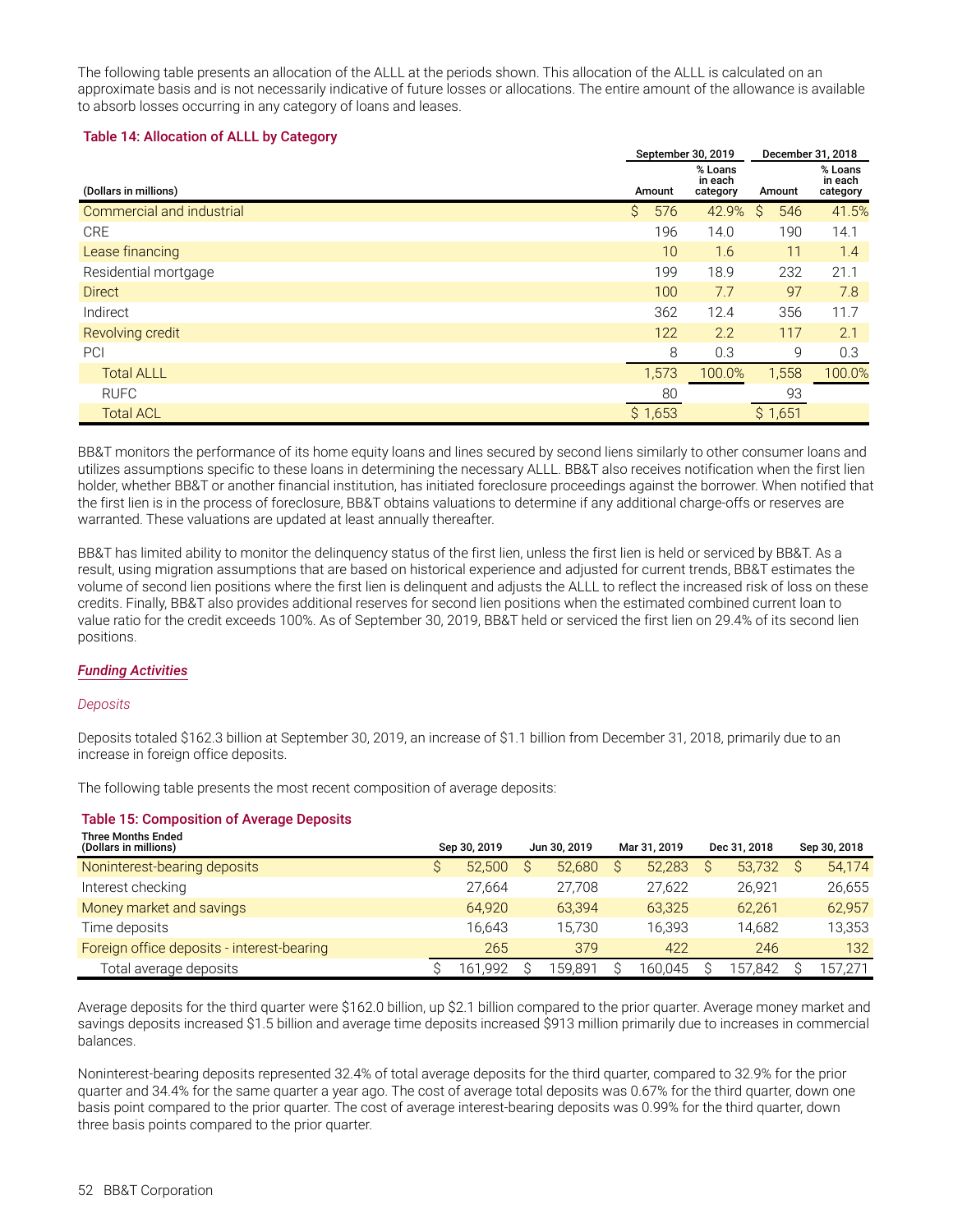#### *Borrowings*

At September 30, 2019, short-term borrowings totaled \$10.4 billion, an increase of \$5.2 billion compared to December 31, 2018. Short-term borrowings fluctuate based on the Company's funding needs. Average short-term borrowings were \$8.3 billion or 3.6% of total funding in the third quarter of 2019 as compared to \$6.0 billion or 2.7% in the same period of 2018.

Long-term debt provides funding and, to a lesser extent, regulatory capital, and primarily consists of senior and subordinated notes issued by BB&T and Branch Bank. Long-term debt totaled \$25.5 billion at September 30, 2019, an increase of \$1.8 billion compared to December 31, 2018. The increase is primarily due to BB&T issuances of \$3.5 billion of senior notes and \$650 million of subordinated notes, and Branch Bank issuances of \$750 million of subordinated notes; partially offset by the maturities of \$1.8 billion of senior notes issued by Branch Bank and \$1.6 billion of senior notes issued by BB&T. The average cost of long-term debt was 3.35% for the nine months ended September 30, 2019, up 57 basis points compared to the same period in 2018.

FHLB advances represented 6.4% of total outstanding long-term debt at September 30, 2019, compared to 7.4% at December 31, 2018. See Note 9. Long-Term Debt for additional disclosures.

#### *Shareholders' Equity*

Total shareholders' equity was \$32.3 billion at September 30, 2019, an increase of \$2.1 billion from December 31, 2018. BB&T issued \$1.7 billion of preferred stock during the quarter and redeemed a similar amount from two higher-cost issuances. In connection with the redemptions, net income available to common shareholders was reduced by \$46 million to recognize the difference in the redemption price and the carrying value. Other significant changes include net income of \$2.5 billion and an increase in AOCI of \$689 million, which was partially offset by a decrease of \$1.1 billion for common and preferred dividends. BB&T's book value per common share at September 30, 2019 was \$38.07, compared to \$35.46 at December 31, 2018.

#### *Risk Management*

BB&T has a strong and consistent risk culture, based on established risk values, which promotes predictable and consistent performance within an environment of open communication and effective challenge. The strong culture influences all associates in the organization daily and helps them evaluate whether risks are acceptable or unacceptable while making decisions that balance quality, profitability and growth appropriately. BB&T's effective risk management framework establishes an environment which enables it to achieve superior performance relative to peers, ensures that BB&T is viewed among the safest of banks and assures the operational freedom to act on opportunities.

BB&T ensures that there is an appropriate return for the amount of risk taken, and that the expected return is in line with its strategic objectives and business plan. Risk-taking activities are evaluated and prioritized to identify those that present attractive risk-adjusted returns while preserving asset value. BB&T only undertakes risks that are understood and can be managed effectively. By managing risk well, BB&T ensures sufficient capital is available to maintain and grow core business operations in a safe and sound manner.

Regardless of financial gain or loss to the Company, associates are held accountable if they do not follow the established risk management policies and procedures. Compensation decisions take into account an associate's adherence to, and successful implementation of, BB&T's risk values. The compensation structure supports the Company's core values and sound risk management practices in an effort to promote judicious risk-taking behavior.

BB&T's risk culture encourages transparency and open dialogue between all levels in the performance of organizational functions, such as the development, marketing and implementation of a product or service.

For the merger of equals, BB&T and SunTrust are utilizing a comprehensive change risk management program to ensure appropriate management of the risks related to merging and integrating the two companies. The Board of Directors and Executive Management oversee the change risk management program to ensure key decisions are reviewed and appropriate oversight of integration risks occurs. The risk management organizations of BB&T and SunTrust are engaged in risk oversight of the merger integration planning. The risk oversight process provides comprehensive risk management reporting and assessments of the activities underway by the companies. The change risk teams, risk oversight teams and Executive Management collectively provide a comprehensive framework for the management, control and oversight of the merger to prepare for the integration.

On July 27, 2017, the Chief Executive of the U.K. Financial Conduct Authority announced that it will no longer persuade or compel banks to submit rates for the calculation of the LIBOR rates after 2021. LIBOR in its current form may no longer be available after 2021, which could impact the products listed below. To prepare for the possible transition to an alternative reference rate, management has formed a cross-functional project team to address the LIBOR transition. The project team has performed an assessment to identify the potential risks related to the transition from LIBOR to a new index. The project provides regular reports to the Board of Directors and Risk Management Committee.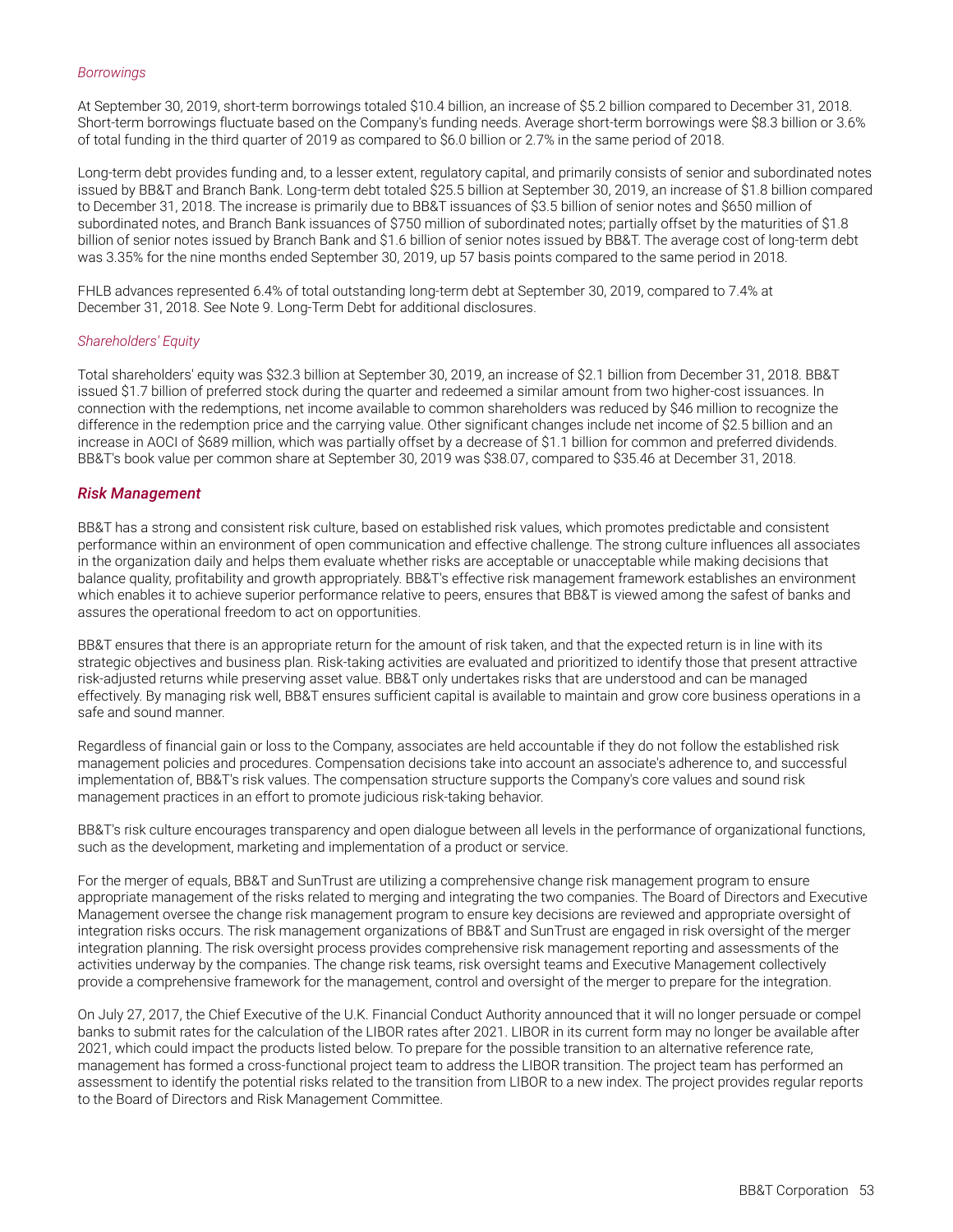<span id="page-55-0"></span>BB&T has LIBOR-based contracts that extend beyond 2021 included in loans and leases, securities, deposits, short-term borrowings, long-term debt and derivative financial instruments. The project team is reviewing contract fallback language for loans and leases and noted that certain contracts will need updated provisions for the transition and is coordinating with impacted lines of business to update LIBOR fallback language generally consistent with the ARRC recommendation. BB&T is continuing to evaluate the impact on these contracts and other financial instruments, systems implications, hedging strategies, and other related operational and market risks. Market risks associated are dependent on the alternative reference rates available and market conditions at transition. For a further discussion of the various risks associated with the potential cessation of LIBOR and the transition to alternative reference rates, refer to BB&T's Annual Report on Form 10-K for the year ended December, 31, 2018 under the section titled "Item 1A. Risk Factors."

The principal types of inherent risk include compliance, credit, liquidity, market, operational, cyber security, model, reputation and strategic risks. Refer to BB&T's Annual Report on Form 10-K for the year ended December 31, 2018 for disclosures related to each of these risks under the section titled "Risk Management."

#### *Market Risk Management*

The effective management of market risk is essential to achieving BB&T's strategic financial objectives. As a financial institution, BB&T's most significant market risk exposure is interest rate risk in its balance sheet; however, market risk also includes product liquidity risk, price risk and volatility risk in BB&T's BUs. The primary objectives of market risk management are to minimize any adverse effect that changes in market risk factors may have on net interest income, net income and capital and to offset the risk of price changes for certain assets recorded at fair value. At BB&T, market risk management also includes the enterprise-wide IPV function.

#### *Interest Rate Market Risk (Other than Trading)*

BB&T actively manages market risk associated with asset and liability portfolios with a focus on the strategic pricing of asset and liability accounts and management of appropriate maturity mixes of assets and liabilities. The goal of these activities is the development of appropriate maturity and repricing opportunities in BB&T's portfolios of assets and liabilities that will produce reasonably consistent net interest income during periods of changing interest rates. These portfolios are analyzed for proper fixedrate and variable-rate mixes under various interest rate scenarios.

The asset/liability management process is designed to achieve relatively stable NIM and assure liquidity by coordinating the volumes, maturities or repricing opportunities of earning assets, deposits and borrowed funds. Among other things, this process gives consideration to prepayment trends related to securities, loans and leases and certain deposits that have no stated maturity. Prepayment assumptions are developed using a combination of market data and internal historical prepayment experience for residential mortgage-related loans and securities, and internal historical prepayment experience for client deposits with no stated maturity and loans that are not residential mortgage related. These assumptions are subject to monthly review and adjustment, and are modified as deemed necessary to reflect changes in interest rates relative to the reference rate of the underlying assets or liabilities. On a monthly basis, BB&T evaluates the accuracy of its Simulation model, which includes an evaluation of its prepayment assumptions, to ensure that all significant assumptions inherent in the model appropriately reflect changes in the interest rate environment and related trends in prepayment activity. It is the responsibility of the MRLCC to determine and achieve the most appropriate volume and mix of earning assets and interest-bearing liabilities, as well as to ensure an adequate level of liquidity and capital, within the context of corporate performance goals. The MRLCC also sets policy guidelines and establishes long-term strategies with respect to interest rate risk exposure and liquidity. The MRLCC meets regularly to review BB&T's interest rate risk and liquidity positions in relation to present and prospective market and business conditions, and adopts funding and balance sheet management strategies that are intended to ensure that the potential impacts on earnings and liquidity as a result of fluctuations in interest rates are within acceptable tolerance guidelines.

BB&T uses derivatives primarily to manage economic risk related to securities, commercial loans, MSRs and mortgage banking operations, long-term debt and other funding sources. BB&T also uses derivatives to facilitate transactions on behalf of its clients. As of September 30, 2019, BB&T had derivative financial instruments outstanding with notional amounts totaling \$72.1 billion, with a net fair value of \$641 million. See Note 16. Derivative Financial Instruments for additional disclosures.

The majority of BB&T's assets and liabilities are monetary in nature and, therefore, differ from most commercial and industrial companies that have significant investments in fixed assets or inventories. Fluctuations in interest rates and actions of the FRB to regulate the availability and cost of credit have a greater effect on a financial institution's profitability than do the effects of higher costs for goods and services. Through its balance sheet management function, which is monitored by the MRLCC, management believes that BB&T is positioned to respond to changing needs for liquidity, changes in interest rates and inflationary trends.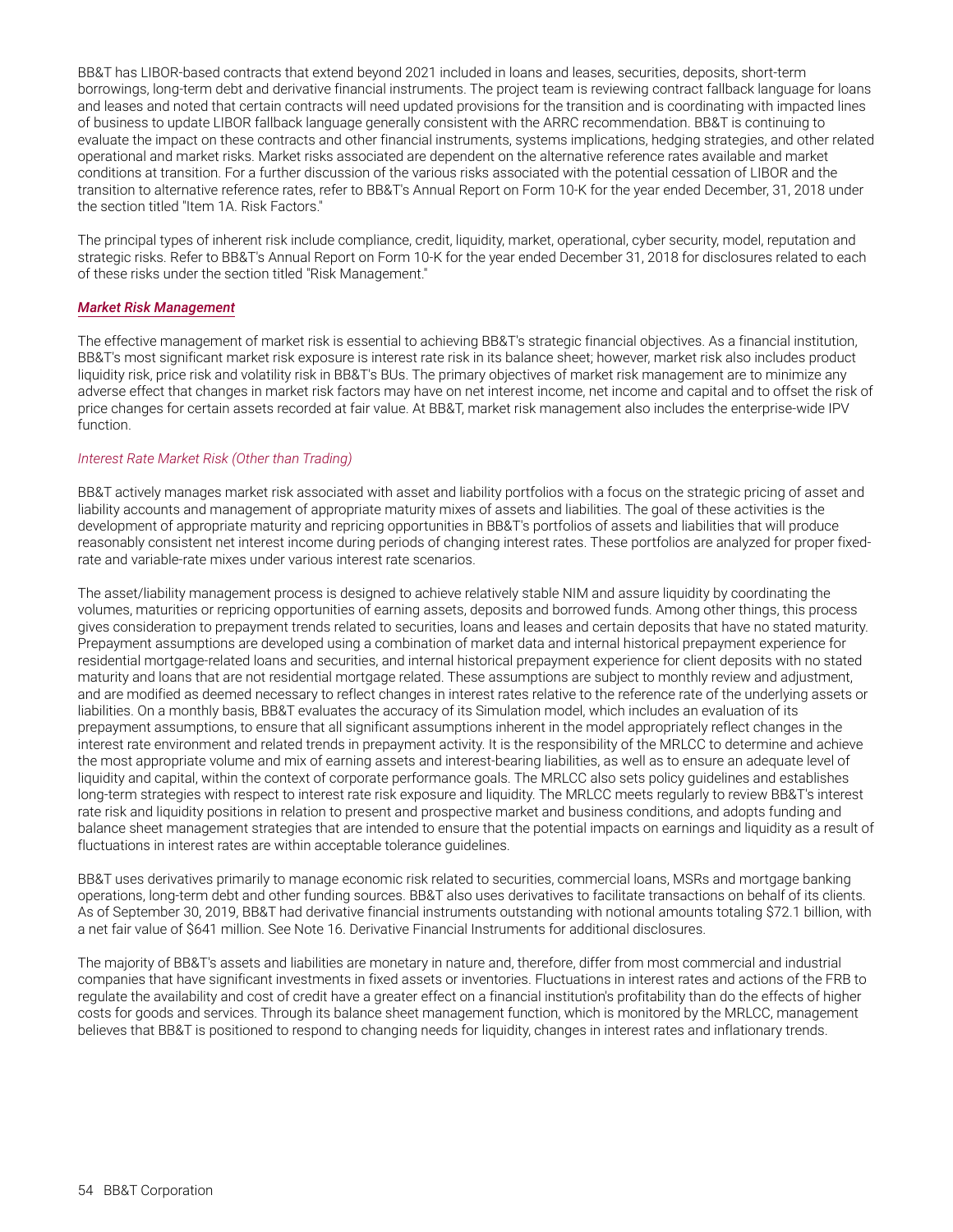Management uses the Simulation to measure the sensitivity of projected earnings to changes in interest rates. The Simulation projects net interest income and interest rate risk for a rolling two-year period of time. The Simulation takes into account the current contractual agreements that BB&T has made with its customers on deposits, borrowings, loans, investments and commitments to enter into those transactions. Furthermore, the Simulation considers the impact of expected customer behavior. Management monitors BB&T's interest sensitivity by means of a model that incorporates the current volumes, average rates earned and paid, and scheduled maturities and payments of asset and liability portfolios, together with multiple scenarios that include projected prepayments, repricing opportunities and anticipated volume growth. Using this information, the model projects earnings based on projected portfolio balances under multiple interest rate scenarios. This level of detail is needed to simulate the effect that changes in interest rates and portfolio balances may have on the earnings of BB&T. This method is subject to the accuracy of the assumptions that underlie the process, but management believes that it provides a better illustration of the sensitivity of earnings to changes in interest rates than other analyses such as static or dynamic gap. In addition to the Simulation, BB&T uses EVE analysis to focus on projected changes in asset and liability values given potential changes in interest rates. This measure also allows BB&T to analyze interest rate risk that falls outside the analysis window contained in the Simulation. The EVE model is a discounted cash flow of the portfolio of assets, liabilities, and derivative instruments. The difference in the present value of assets minus the present value of liabilities is defined as the economic value of equity.

The asset/liability management process requires a number of key assumptions. Management determines the most likely outlook for the economy and interest rates by analyzing external factors, including published economic projections and data, the effects of likely monetary and fiscal policies, as well as any enacted or prospective regulatory changes. BB&T's current and prospective liquidity position, current balance sheet volumes and projected growth, accessibility of funds for short-term needs and capital maintenance are also considered. This data is combined with various interest rate scenarios to provide management with the information necessary to analyze interest sensitivity and to aid in the development of strategies to reach performance goals.

The following table shows the effect that the indicated changes in interest rates would have on net interest income as projected for the next twelve months assuming a gradual change in interest rates as described below. Key assumptions in the preparation of the table include prepayment speeds of mortgage-related and other assets, cash flows and maturities of derivative financial instruments, loan volumes and pricing, deposit beta, customer preferences and capital plans. The resulting change in net interest income reflects the level of interest rate sensitivity that income has in relation to the investment, loan and deposit portfolios.

| <b>Interest Rate Scenario</b>         |              |              | Annualized Hypothetical Percentage Change |              |
|---------------------------------------|--------------|--------------|-------------------------------------------|--------------|
| <b>Prime Rate</b><br>Linear Change in |              |              | in Net Interest Income                    |              |
| <b>Prime Rate</b>                     | Sep 30, 2019 | Sep 30, 2018 | Sep 30, 2019                              | Sep 30, 2018 |
| <b>Up 200</b>                         | 7.00%        | 7.25%        | (1.49)%                                   | 2.06%        |
| Up 100                                | 6.00         | 6.25         | (0.56)                                    | 1.24         |
| No Change                             | 5.00         | 5.25         |                                           |              |
| Down 25                               | 4.75         | 5.00         | (0.22)                                    | N/A          |
| Down 100                              | 4.00         | 4.25         | (1.58)                                    | (3.13)       |

#### **Table 16: Interest Sensitivity Simulation Analysis**

Rate sensitivity decreased from September 30, 2018, primarily driven by loan, deposit mix changes and the increase in HQLA securities. Rate sensitivity was more neutral at September 30, 2019 as the Consolidated Balance Sheet is in process of being repositioned in anticipation of the merger closing.

Management considers how the balance sheet and interest rate risk position could be impacted by changes in balance sheet mix. Liquidity in the banking industry has been very strong during the current economic cycle. Much of this liquidity increase has been due to a significant increase in noninterest-bearing demand deposits. Consistent with the industry, Branch Bank has seen a significant increase in this funding source. The behavior of these deposits is one of the most important assumptions used in determining the interest rate risk position of BB&T. A loss of these deposits in the future would reduce the asset sensitivity of BB&T's balance sheet as the Company increases interest-bearing funds to offset the loss of this advantageous funding source.

Beta represents the correlation between overall market interest rates and the rates paid by BB&T on interest-bearing deposits. BB&T applies an average deposit beta of approximately 60% to its non-maturity interest-bearing deposit accounts for determining its interest rate sensitivity. Non-maturity interest-bearing deposit accounts include interest checking accounts, savings accounts and money market accounts that do not have a contractual maturity. BB&T regularly conducts sensitivity on other key variables to determine the impact they could have on the interest rate risk position. This allows BB&T to evaluate the likely impact on its balance sheet management strategies due to a more extreme variation in a key assumption than expected.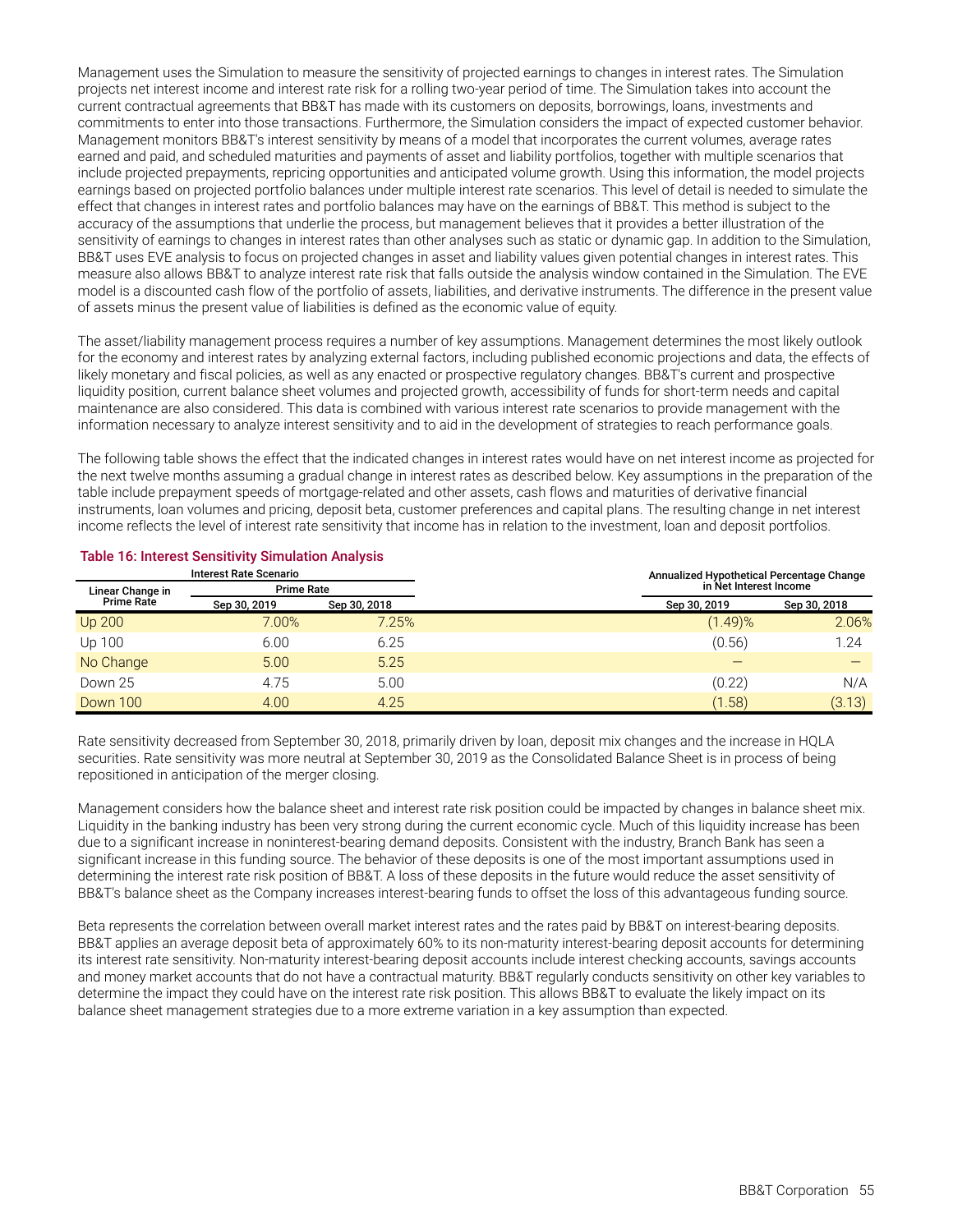The following table shows the results of BB&T's interest-rate sensitivity position assuming the loss of demand deposits and an associated increase in managed rate deposits under various scenarios. For purposes of this analysis, BB&T modeled the incremental beta for the replacement of the lost demand deposits at 100%.

#### **Table 17: Deposit Mix Sensitivity Analysis**

| <b>Base Scenario at</b><br>September 30, 2019<br>Linear Change in |            |             | Results Assuming a Decrease in<br><b>Noninterest-Bearing Demand Deposits</b> |             |
|-------------------------------------------------------------------|------------|-------------|------------------------------------------------------------------------------|-------------|
| Rates                                                             |            | \$1 Billion |                                                                              | \$5 Billion |
| Up $200$ bps                                                      | $(1.49)\%$ |             | $(1.70)$ %                                                                   | $(2.53)\%$  |
| Up 100                                                            | (0.56)     |             | (0.69)                                                                       | 1.21        |

(1) The base scenario is equal to the annualized hypothetical percentage change in net interest income at September 30, 2019 as presented in the preceding table.

The following table shows the effect that the indicated changes in interest rates would have on EVE. Key assumptions in the preparation of the table include prepayment speeds of mortgage-related and other assets, cash flows and maturities of derivative financial instruments, loan volumes and pricing and deposit sensitivity.

### **Table 18: EVE Simulation Analysis**

| <b>EVE/Assets</b><br>Change in Interest |              |              | Hypothetical Percentage Change in EVE |              |
|-----------------------------------------|--------------|--------------|---------------------------------------|--------------|
| Rates                                   | Sep 30, 2019 | Sep 30, 2018 | Sep 30, 2019                          | Sep 30, 2018 |
| <b>Up 100</b>                           | 11.1%        | 12.3%        | 3.2%                                  | $(2.6)\%$    |
| No Change                               | 10.7         | 12.6         |                                       |              |
| Down 25                                 | 10.5         | N/A          | (2.2)                                 | N/A          |
| Down 100                                | 9.3          | 12.3         | (13.2)                                | (2.6)        |

#### *Market Risk from Trading Activities*

BB&T also manages market risk from trading activities which consists of acting as a financial intermediary to provide its customers access to derivatives, foreign exchange and securities markets. Trading market risk is managed through the use of statistical and non-statistical risk measures and limits. BB&T utilizes a historical VaR methodology to measure and aggregate risks across its covered trading BUs. This methodology uses two years of historical data to estimate economic outcomes for a one-day time horizon at a 99% confidence level. The average 99% one-day VaR and the maximum daily VaR for the three months ended September 30, 2019 and 2018, respectively, were each less than \$1 million. Market risk disclosures under Basel II.5 are available in the Additional Disclosures section of the Investor Relations site on BBT.com.

#### *Liquidity*

Liquidity represents the continuing ability to meet funding needs, including deposit withdrawals, timely repayment of borrowings and other liabilities, and funding of loan commitments. In addition to the level of liquid assets, such as cash, cash equivalents and AFS securities, many other factors affect the ability to meet liquidity needs, including access to a variety of funding sources, maintaining borrowing capacity in national money markets, growing core deposits, the repayment of loans and the ability to securitize or package loans for sale. BB&T also has the ability to utilize sources such as FHLB letters of credit to reduce the securities we have pledged.

BB&T monitors the ability to meet customer demand for funds under both normal and stressed market conditions. In considering its liquidity position, management evaluates BB&T's funding mix based on client core funding, client rate-sensitive funding and national markets funding. In addition, management also evaluates exposure to rate-sensitive funding sources that mature in one year or less. Management also measures liquidity needs against 30 days of stressed cash outflows for Branch Bank and BB&T. To ensure a strong liquidity position, management maintains a liquid asset buffer of cash on hand and highly liquid unpledged securities. BB&T follows the FRB's enhanced prudential standards for purposes of determining the liquid asset buffer. BB&T's policy is to use the greater of either 5% of total assets or a range of projected net cash outflows over a 30 day period. As of September 30, 2019 and December 31, 2018, BB&T's liquid asset buffer was 18.2% and 14.7%, respectively, of total assets.

BB&T is considered to be a "modified LCR" holding company. BB&T would be subject to full LCR requirements if its assets were to increase above \$250 billion or if it were to be considered internationally active. As previously mentioned, in October 2019, the federal banking agencies adopted final rules for liquidity requirements that would amend the full LCR such that BHC's with assets between \$250 billion and \$700 billion, and less than \$75 billion in certain other risk related exposures, would be subject to a reduced LCR. See additional disclosures in the "Regulatory Considerations" section.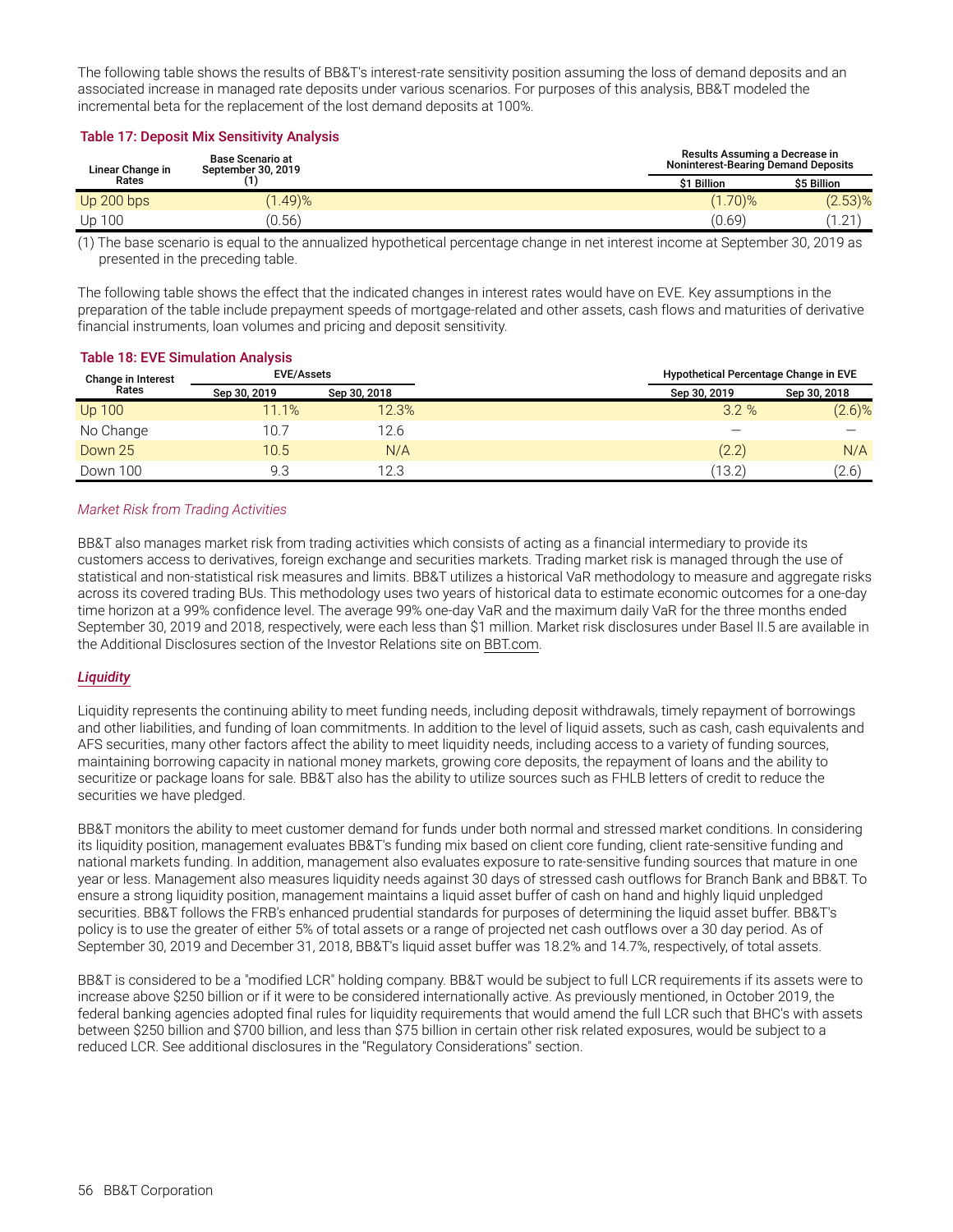BB&T produces LCR calculations to effectively manage the position of high-quality liquid assets and the balance sheet deposit mix to optimize BB&T's liquidity position. BB&T's preliminary modified average LCR was approximately 139% for the three months ended September 30, 2019, compared to the regulatory minimum for such entities of 100%, which puts BB&T in full compliance with the rule. The LCR can experience volatility due to issues like maturing debt rolling into the 30 day measurement period, or client inflows and outflows. The daily change in BB&T's modified LCR averaged less than 2% for the three months ended September 30, 2019 with a maximum daily change of 17% as the Consolidated Balance Sheet is in process of being repositioned in anticipation of the merger closing.

BB&T routinely evaluates the impact of becoming subject to the full LCR requirement. This includes an evaluation of the changes to the balance sheet and investment strategy that would be necessary to comply with the requirement. Management does not currently expect the required changes to have a material impact on BB&T's financial condition or results of operations.

#### *Parent Company*

The purpose of the Parent Company is to serve as the primary source of capital for the operating subsidiaries. The Parent Company's assets primarily consist of cash on deposit with Branch Bank, equity investments in subsidiaries, advances to subsidiaries, accounts receivable from subsidiaries, and other miscellaneous assets. The principal obligations of the Parent Company are payments on long-term debt. The main sources of funds for the Parent Company are dividends and management fees from subsidiary, repayments of advances to subsidiaries, and proceeds from the issuance of equity and long-term debt. The primary uses of funds by the Parent Company are for investments in subsidiaries, advances to subsidiaries, dividend payments to common and preferred shareholders, retirement of common stock and payments on long-term debt.

The primary source of funds used for Parent Company cash requirements was dividends received from subsidiaries. See Note 15. Parent Company Financial Information of the Annual Report on Form 10-K for the year ended December 31, 2018 for additional information regarding dividends from subsidiaries and debt transactions.

Liquidity at the Parent Company is more susceptible to market disruptions. BB&T prudently manages cash levels at the Parent Company to cover a minimum of one year of projected cash outflows which includes unfunded external commitments, debt service, common and preferred dividends and scheduled debt maturities without the benefit of any new cash infusions. Generally, BB&T maintains a significant buffer above the projected one year of cash outflows. In determining the buffer, BB&T considers cash requirements for common and preferred dividends, unfunded commitments to affiliates, being a source of strength to its banking subsidiary and being able to withstand sustained market disruptions that could limit access to the capital markets. At September 30, 2019 and December 31, 2018, the Parent Company had 32 months and 28 months, respectively, of cash on hand to satisfy projected contractual cash outflows, and 28 months and 19 months, respectively, taking into account common stock dividends.

#### *Branch Bank*

BB&T carefully manages liquidity risk at Branch Bank. Branch Bank's primary source of funding is customer deposits. Continued access to customer deposits is highly dependent on the confidence the public has in the stability of Branch Bank and its ability to return funds to the client when requested. BB&T maintains a strong focus on its reputation in the market to ensure continued access to client deposits. BB&T integrates its risk appetite into its overall risk management framework to ensure Branch Bank does not exceed its risk tolerance through its lending and other risk taking functions and thus risk becoming undercapitalized. BB&T believes that sufficient capital is paramount to maintaining the confidence of its depositors and other funds providers. BB&T has extensive capital management processes in place to ensure it maintains sufficient capital to absorb losses and maintain a highly capitalized position that will instill confidence in Branch Bank and allow continued access to deposits and other funding sources. Branch Bank monitors many liquidity metrics including funding concentrations, diversification, maturity distribution, contingent funding needs and ability to meet liquidity requirements under times of stress.

Branch Bank has several major sources of funding to meet its liquidity requirements, including access to capital markets through issuance of senior or subordinated bank notes and institutional CDs, access to the FHLB system, dealer repurchase agreements and repurchase agreements with commercial clients, access to the overnight and term Federal funds markets, use of a Cayman branch facility, access to retail brokered CDs and a borrower in custody program with the FRB for the discount window. At September 30, 2019, Branch Bank has approximately \$89.1 billion of secured borrowing capacity, which represents approximately 4.0 times the amount of one year wholesale funding maturities.

#### *Contractual Obligations, Commitments, Contingent Liabilities and Off-Balance Sheet Arrangements*

Refer to BB&T's Annual Report on Form 10-K for the year ended December 31, 2018 for discussion with respect to BB&T's quantitative and qualitative disclosures about its fixed and determinable contractual obligations. Additional disclosures about BB&T's contractual obligations, commitments and derivative financial instruments are included in Note 14. Commitments and Contingencies, Note 15. Fair Value Disclosures and Note 16. Derivative Financial Instruments.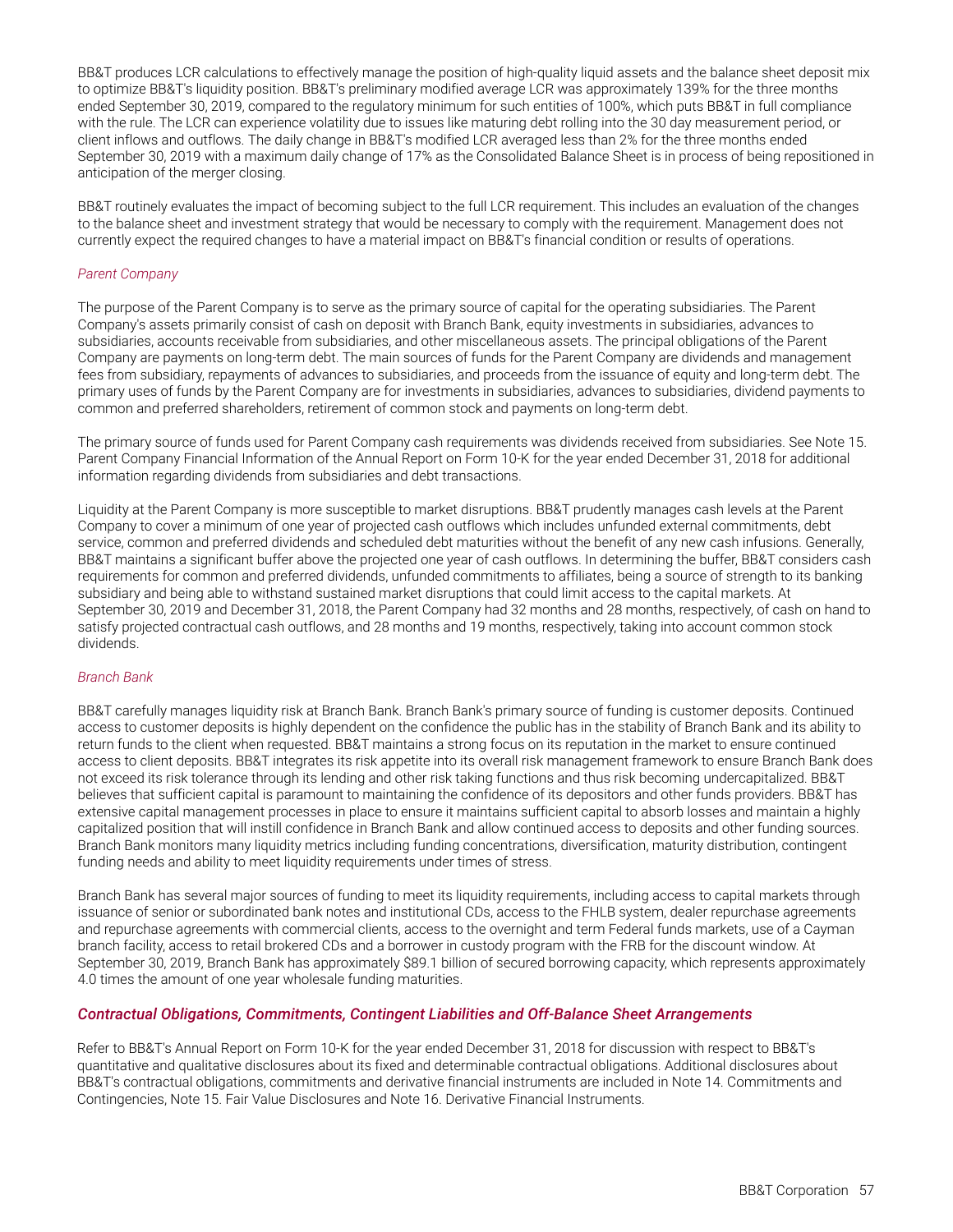#### *Capital*

The maintenance of appropriate levels of capital is a management priority and is monitored on a regular basis. BB&T's principal goals related to the maintenance of capital are to provide adequate capital to support BB&T's risk profile consistent with the Boardapproved risk appetite, provide financial flexibility to support future growth and client needs, comply with relevant laws, regulations, and supervisory guidance, achieve optimal credit ratings for BB&T and its subsidiaries and provide a competitive return to shareholders. Risk-based capital ratios, which include CET1 capital, Tier 1 capital and Total capital are calculated based on regulatory guidance related to the measurement of capital and risk-weighted assets.

BB&T regularly performs stress testing on its capital levels and is required to periodically submit the company's capital plans to the banking regulators. On February 5, 2019, the FRB notified banks with less than \$250 billion in assets that they will not need to participate in the 2019 supervisory stress test.

Management regularly monitors the capital position of BB&T on both a consolidated and bank-level basis. In this regard, management's overriding policy is to maintain capital at levels that are in excess of internal capital targets, which are above the regulatory "well capitalized" levels. Management has implemented stressed capital ratio minimum targets to evaluate whether capital ratios calculated with planned capital actions are likely to remain above minimums specified by the FRB for the annual CCAR. Breaches of stressed minimum targets prompt a review of the planned capital actions included in BB&T's capital plan.

#### **Table 19: Capital Requirements Under Basel III**

|                                        | <b>Minimum</b> | Well-       | <b>Minimum Capital</b><br><b>Plus Capital</b><br>Conservation | <b>BB&amp;T Targets</b> |                 |
|----------------------------------------|----------------|-------------|---------------------------------------------------------------|-------------------------|-----------------|
|                                        | Capital        | Capitalized | <b>Buffer</b>                                                 | Operating (1)           | <b>Stressed</b> |
| CET1 capital to risk-weighted assets   | 4.5%           | 6.5%        | 7.0%                                                          | 8.5%                    | 6.0%            |
| Tier 1 capital to risk-weighted assets | 6.0            | 8.0         | 8.5                                                           | 10.0                    | 7.5             |
| Total capital to risk-weighted assets  | 8.0            | 10.0        | 10.5                                                          | 12.0                    | 9.5             |
| Leverage ratio                         | 4.0            | 5.C         | N/A                                                           | 8.0                     | 5.5             |

(1) BB&T's goal is to maintain capital levels above all regulatory minimums.

While nonrecurring events or management decisions may result in the Company temporarily falling below its operating minimum guidelines for one or more of these ratios, it is management's intent to return to these targeted operating minimums within a reasonable period of time through capital planning. Such temporary decreases below the operating minimums shown above are not considered an infringement of BB&T's overall capital policy, provided a return above the minimums is forecasted to occur within a reasonable time period.

BB&T's capital ratios are presented in the following table:

#### **Table 20: Capital Ratios - BB&T Corporation**

| (Dollars in millions, except per share data, shares in thousands) |    | Sep 30, 2019  |    | Dec 31, 2018 |
|-------------------------------------------------------------------|----|---------------|----|--------------|
| Risk-based:                                                       |    | (preliminary) |    |              |
| CET1 capital to risk-weighted assets                              |    | 10.6%         |    | 10.2%        |
| Tier 1 capital to risk-weighted assets                            |    | 12.2          |    | 11.8         |
| Total capital to risk-weighted assets                             |    | 14.7          |    | 13.8         |
| Leverage ratio                                                    |    | 10.3          |    | 9.9          |
| Non-GAAP capital measure (1):                                     |    |               |    |              |
| Tangible common equity per common share                           | Ŝ. | 24.66         | Ś  | 21.89        |
| Calculation of tangible common equity (1):                        |    |               |    |              |
| Total shareholders' equity                                        | Ŝ. | 32,303        | Ś  | 30,178       |
| Less:                                                             |    |               |    |              |
| Preferred stock                                                   |    | 3,057         |    | 3,053        |
| Noncontrolling interests                                          |    | 69            |    | 56           |
| Intangible assets, net of deferred taxes                          |    | 10,281        |    | 10,360       |
| Tangible common equity                                            |    | 18,896        | Ŝ. | 16,709       |
| Risk-weighted assets                                              | Ŝ  | 187,623       | Ŝ  | 181,260      |
| Common shares outstanding at end of period                        |    | 766,303       |    | 763,326      |

(1) Tangible common equity and related measures are non-GAAP measures that exclude the impact of intangible assets, net of deferred taxes, and their related amortization. These measures are useful for evaluating the performance of a business consistently, whether acquired or developed internally. BB&T's management uses these measures to assess the quality of capital and returns relative to balance sheet risk and believes investors may find them useful in their analysis of the Corporation. These capital measures are not necessarily comparable to similar capital measures that may be presented by other companies.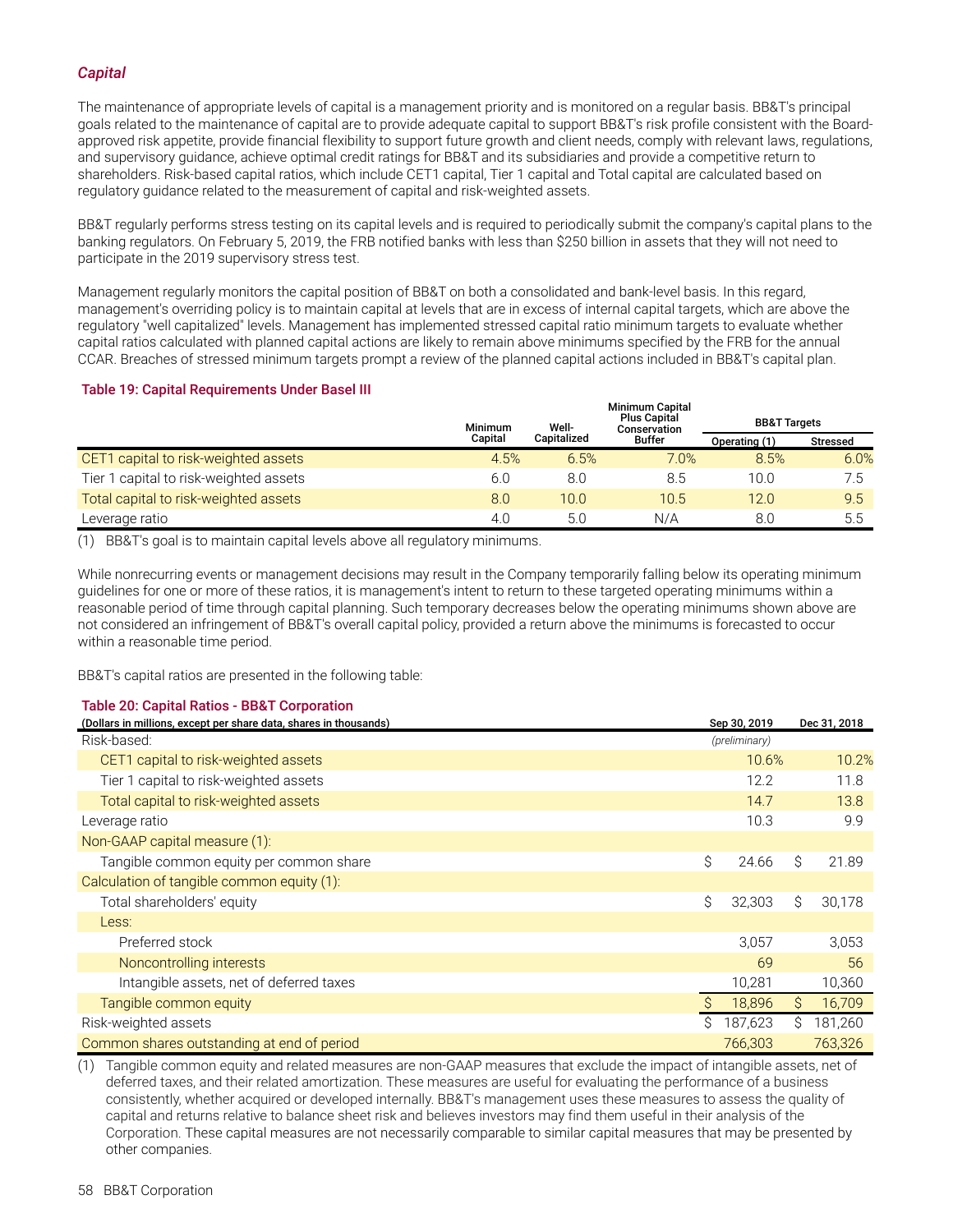<span id="page-60-0"></span>Capital levels remained strong at September 30, 2019. BB&T declared common dividends of \$0.450 per share during the third quarter of 2019, which resulted in dividend and total payout ratios of 46.9%. The Board of Directors approved an increase in the quarterly dividend of 11.1% at their July meeting. As previously communicated, BB&T has suspended its share repurchases under the 2018 Repurchase Plan due to the merger-of-equals.

#### *Critical Accounting Policies*

The accounting and reporting policies of BB&T are in accordance with GAAP and conform to the accounting and reporting guidelines prescribed by bank regulatory authorities. BB&T's financial position and results of operations are affected by management's application of accounting policies, including estimates, assumptions and judgments made to arrive at the carrying value of assets and liabilities and amounts reported for revenues and expenses. Different assumptions in the application of these policies could result in material changes in the consolidated financial position and/or consolidated results of operations and related disclosures. The more critical policies include accounting for the ACL, determining fair value of financial instruments, intangible assets, and costs and benefit obligations associated with pension and postretirement benefit plans. Understanding BB&T's accounting policies is fundamental to understanding the consolidated financial position and consolidated results of operations. The critical accounting policies are discussed in "Management's Discussion and Analysis of Financial Condition and Results of Operations" in BB&T's Annual Report on Form 10-K for the year ended December 31, 2018. Significant accounting policies and changes in accounting principles and effects of new accounting pronouncements are discussed in Note 1. Basis of Presentation in Form 10-K for the year ended December 31, 2018. Additional disclosures regarding the effects of new accounting pronouncements are included in the Note 1. Basis of Presentation included herein. There have been no other changes to the significant accounting policies during 2019.

### **ITEM 4. CONTROLS AND PROCEDURES**

#### *Evaluation of Disclosure Controls and Procedures*

As of the end of the period covered by this report, the management of the Company, under the supervision and with the participation of the Company's CEO and CFO, carried out an evaluation of the effectiveness of the Company's disclosure controls and procedures as defined in Rules 13a-15(e) and 15d-15(e) of the Exchange Act. Based on that evaluation, the CEO and CFO concluded that the Company's disclosure controls and procedures are effective.

#### *Changes in Internal Control over Financial Reporting*

There were no changes in the Company's internal control over financial reporting (as defined in Rules 13a-15(f) and 15d-15(f) of the Exchange Act) that occurred during the quarter ended September 30, 2019 that have materially affected, or are reasonably likely to materially affect, the Company's internal control over financial reporting.

### **PART II. OTHER INFORMATION**

### **ITEM 1. LEGAL PROCEEDINGS**

Refer to the Legal Proceeding section in Note 14. Commitments and Contingencies, which is incorporated by reference into this item.

### **ITEM 1A. RISK FACTORS**

There have been no material changes to the risk factors disclosed in BB&T's Annual Report on Form 10-K for the year ended December 31, 2018. Additional risks and uncertainties not currently known to BB&T or that management has deemed to be immaterial also may materially adversely affect BB&T's business, financial condition, and/or operating results.

### **ITEM 2. UNREGISTERED SALES OF EQUITY SECURITIES AND USE OF PROCEEDS**

None.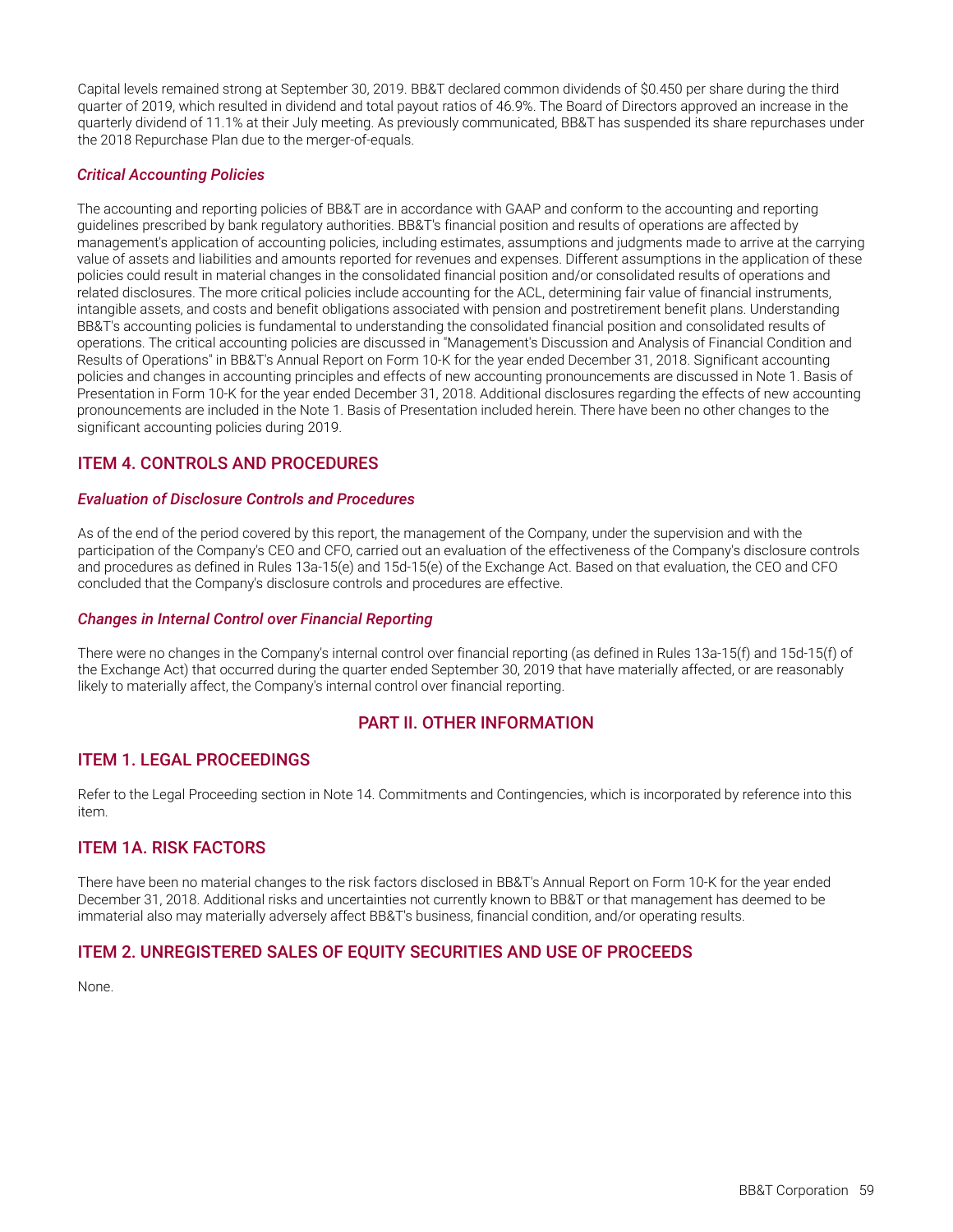### <span id="page-61-0"></span>**ITEM 6. EXHIBITS**

| Exhibit No. | <b>Description</b>                                                                                                                                                                   | Location                                                                                                         |
|-------------|--------------------------------------------------------------------------------------------------------------------------------------------------------------------------------------|------------------------------------------------------------------------------------------------------------------|
| 3(i)        | Articles of Incorporation of the Registrant, as amended and restated April 30,<br>2014.                                                                                              | Incorporated herein by<br>reference to Exhibit 3(i) of the<br>Current Report on Form 8-K,<br>filed May 2, 2014.  |
| 3(ii)       | Articles of Amendment of the Registrant, dated as of March 4, 2016                                                                                                                   | Incorporated herein by<br>reference to Exhibit 4.1 of the<br>Current Report on Form 8-K,<br>filed March 9, 2016. |
| 3(iii)      | Articles of Amendment of the Company with respect to 4.800% Series N Fixed<br>Rate Reset Non-Cumulative Perpetual Preferred Stock filed July 24, 2019.                               | Incorporated herein by<br>reference to Exhibit 4.1 of the<br>Current Report on Form 8-K,<br>filed July 29, 2019. |
| 4.1         | Deposit Agreement, dated as of July 29, 2019, between the Company and<br>Computershare Inc. and Computershare Trust Company, N.A., jointly as<br>depositary.                         | Incorporated herein by<br>reference to Exhibit 4.2 of the<br>Current Report on Form 8-K,<br>filed July 29, 2019. |
| 4.2         | Form of Depositary Receipt.                                                                                                                                                          | Incorporated herein by<br>reference to Exhibit 4.2 of the<br>Current Report on Form 8-K,<br>filed July 29, 2019. |
| 11          | Statement re computation of earnings per share.                                                                                                                                      | Filed herewith as<br>Computation of EPS note to<br>the consolidated financial<br>statements.                     |
| 31.1        | Certification of Chief Executive Officer pursuant to Rule 13a-14(a) or 15d-14(a) of<br>the Exchange Act, as adopted pursuant to Section 302 of the Sarbanes-Oxley Act<br>of 2002.    | Filed herewith.                                                                                                  |
| 31.2        | Certification of Chief Financial Officer pursuant to Rule 13a-14(a) or 15d-14(a) of<br>the Exchange Act, as adopted pursuant to Section 302 of the Sarbanes-Oxley Act<br>of 2002.    | Filed herewith.                                                                                                  |
| 32          | Certification of Chief Executive Officer and Chief Financial Officer pursuant to 18<br>U.S.C. Section 1350, as adopted pursuant to Section 906 of the Sarbanes-Oxley<br>Act of 2002. | Filed herewith.                                                                                                  |
| 101.INS     | $XBRL$ Instance Document - the instance document does not appear in the<br>interactive data file because its XBRL tags are embedded within the inline<br>XBRL document.              | Filed herewith.                                                                                                  |
| 101.SCH     | XBRL Taxonomy Extension Schema.                                                                                                                                                      | Filed herewith.                                                                                                  |
| 101.CAL     | XBRL Taxonomy Extension Calculation Linkbase.                                                                                                                                        | Filed herewith.                                                                                                  |
| 101.LAB     | XBRL Taxonomy Extension Label Linkbase.                                                                                                                                              | Filed herewith.                                                                                                  |
| 101.PRE     | XBRL Taxonomy Extension Presentation Linkbase.                                                                                                                                       | Filed herewith.                                                                                                  |
| 101.DEF     | XBRL Taxonomy Definition Linkbase.                                                                                                                                                   | Filed herewith.                                                                                                  |
| 104         | Cover Page Interactive Data File (formatted as inline XBRL with applicable<br>taxonomy extension information contained in Exhibits 101).                                             | Filed herewith.                                                                                                  |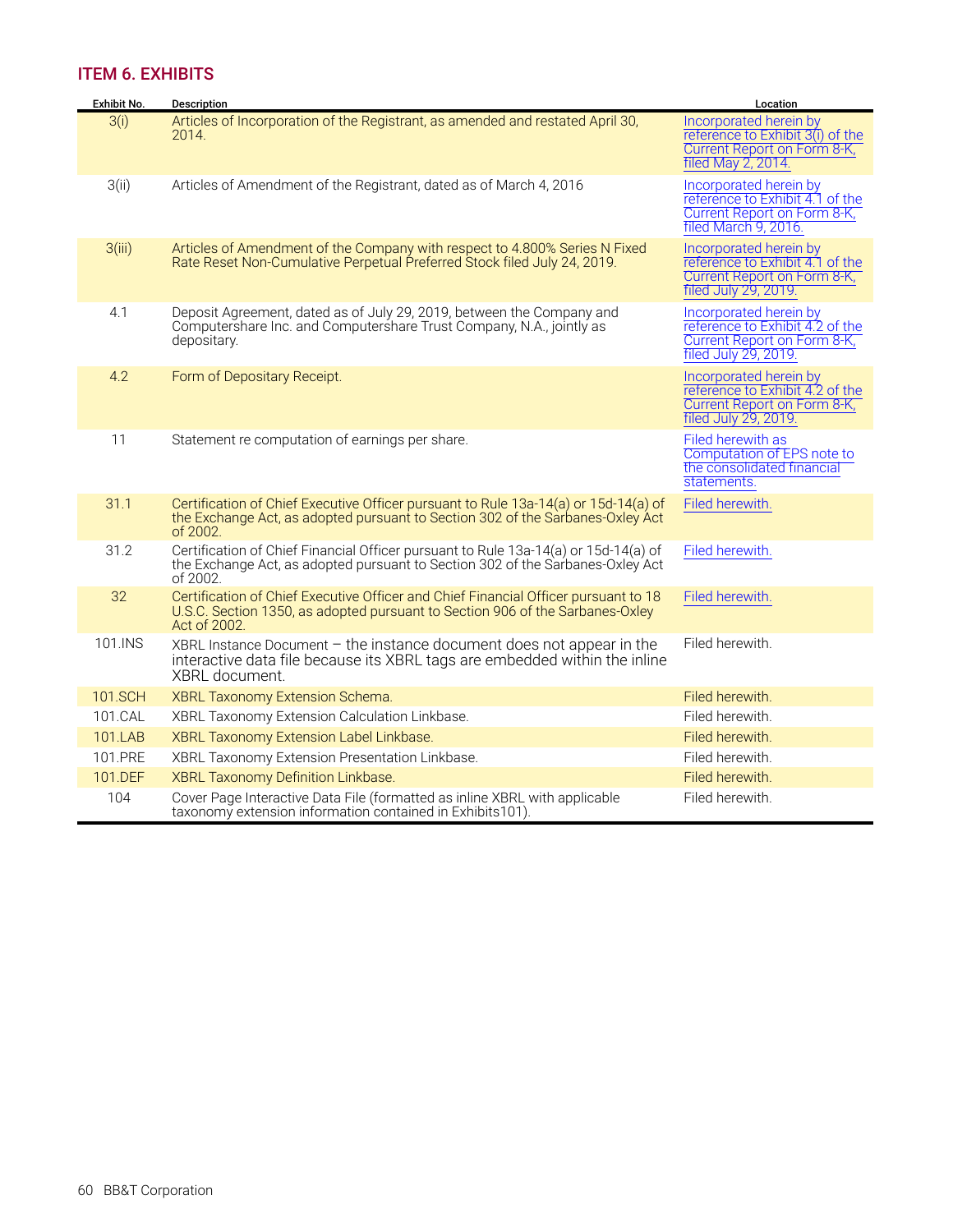### **SIGNATURES**

Pursuant to the requirements of the Securities Exchange Act of 1934, the registrant has duly caused this report to be signed on its behalf by the undersigned thereunto duly authorized.

> BB&T CORPORATION (Registrant)

Date: October 25, 2019 **By:** By: /s/ Daryl N. Bible

Daryl N. Bible Senior Executive Vice President and Chief Financial Officer (Principal Financial Officer)

Cynthia B. Powell Executive Vice President and Corporate Controller (Principal Accounting Officer)

Date: October 25, 2019 **By:** By: *By: By: S/ Cynthia B. Powell*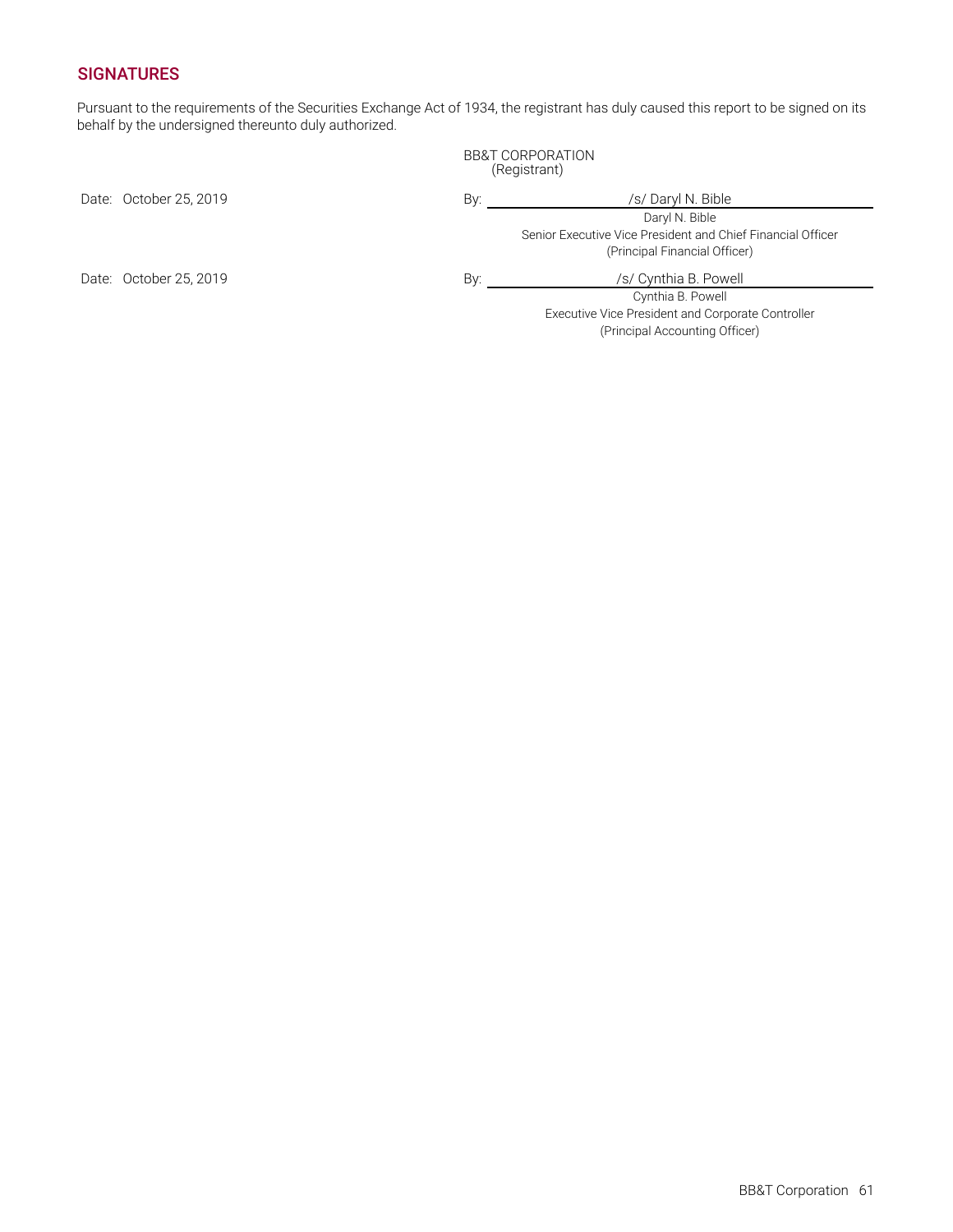### **CERTIFICATIONS**

<span id="page-63-0"></span>I, Kelly S. King, certify that:

- 1. I have reviewed this Quarterly Report on Form 10-Q of BB&T Corporation;
- 2. Based on my knowledge, this report does not contain any untrue statement of a material fact or omit to state a material fact necessary to make the statements made, in light of the circumstances under which such statements were made, not misleading with respect to the period covered by this report;
- 3. Based on my knowledge, the financial statements, and other financial information included in this report, fairly present in all material respects the financial condition, results of operations and cash flows of the registrant as of, and for, the periods presented in this report;
- 4. The registrant's other certifying officer(s) and I are responsible for establishing and maintaining disclosure controls and procedures (as defined in Exchange Act Rules 13a-15(e) and 15d-15(e)) and internal control over financial reporting (as defined in Exchange Act Rules 13a-15(f) and 15d-15(f)) for the registrant and have:
	- a. Designed such disclosure controls and procedures, or caused such disclosure controls and procedures to be designed under our supervision, to ensure that material information relating to the registrant, including its consolidated subsidiaries, is made known to us by others within those entities, particularly during the period in which this report is being prepared;
	- b. Designed such internal control over financial reporting, or caused such internal control over financial reporting to be designed under our supervision, to provide reasonable assurance regarding the reliability of financial reporting and the preparation of financial statements for external purposes in accordance with generally accepted accounting principles;
	- c. Evaluated the effectiveness of the registrant's disclosure controls and procedures and presented in this report our conclusions about the effectiveness of the disclosure controls and procedures, as of the end of the period covered by this report based on such evaluation; and
	- d. Disclosed in this report any change in the registrant's internal control over financial reporting that occurred during the registrant's most recent fiscal quarter (the registrant's fourth fiscal quarter in the case of an annual report) that has materially affected, or is reasonably likely to materially affect, the registrant's internal control over financial reporting; and
- 5. The registrant's other certifying officer(s) and I have disclosed, based on our most recent evaluation of internal control over financial reporting, to the registrant's auditors and the audit committee of the registrant's board of directors (or persons performing the equivalent functions):
	- a. All significant deficiencies and material weaknesses in the design or operation of internal control over financial reporting which are reasonably likely to adversely affect the registrant's ability to record, process, summarize and report financial information; and
	- b. Any fraud, whether or not material, that involves management or other employees who have a significant role in the registrant's internal control over financial reporting.

Date: October 25, 2019

/s/ Kelly S. King

Kelly S. King Chairman and Chief Executive Officer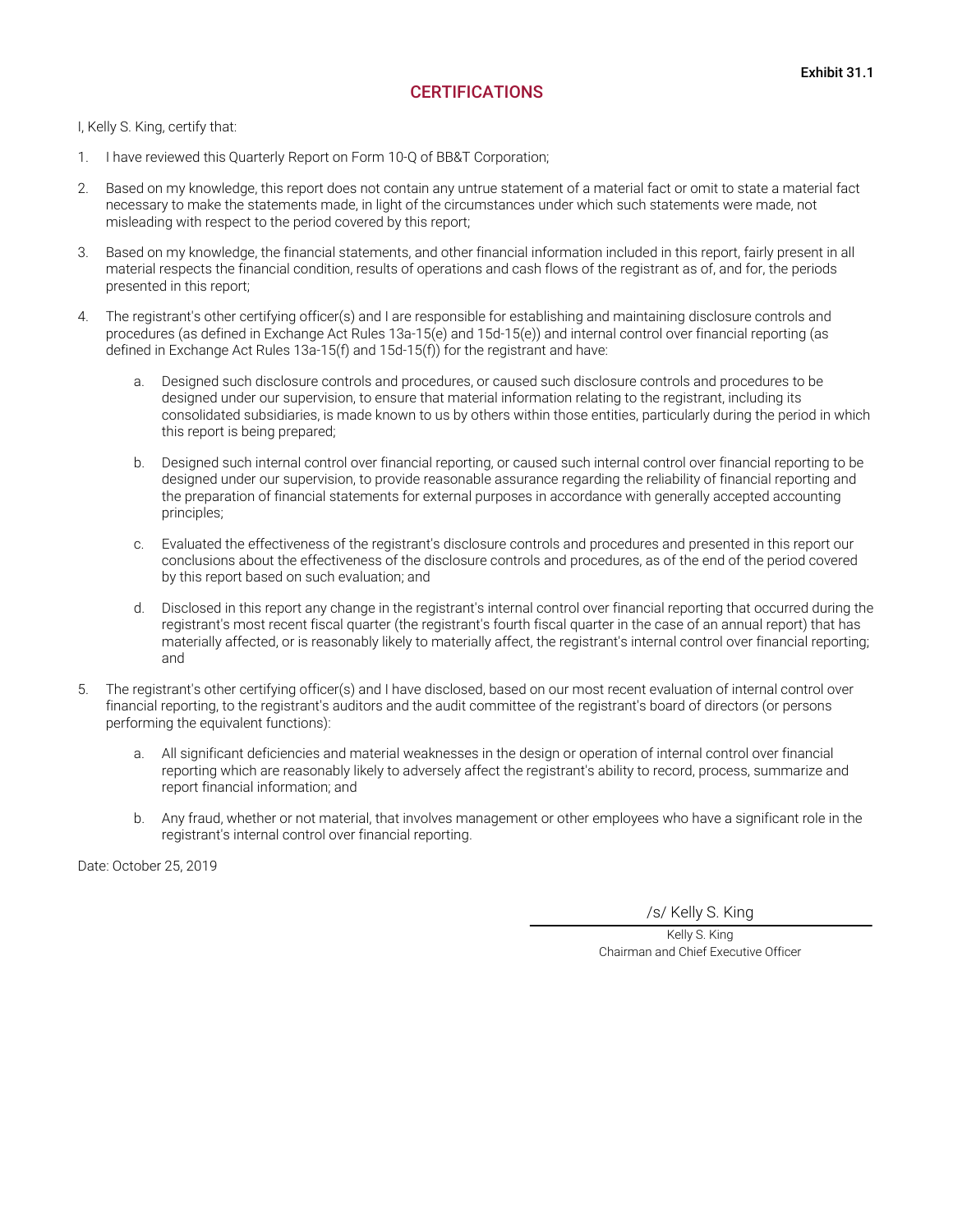### **CERTIFICATIONS**

<span id="page-64-0"></span>I, Daryl N. Bible, certify that:

- 1. I have reviewed this Quarterly Report on Form 10-Q of BB&T Corporation;
- 2. Based on my knowledge, this report does not contain any untrue statement of a material fact or omit to state a material fact necessary to make the statements made, in light of the circumstances under which such statements were made, not misleading with respect to the period covered by this report;
- 3. Based on my knowledge, the financial statements, and other financial information included in this report, fairly present in all material respects the financial condition, results of operations and cash flows of the registrant as of, and for, the periods presented in this report;
- 4. The registrant's other certifying officer(s) and I are responsible for establishing and maintaining disclosure controls and procedures (as defined in Exchange Act Rules 13a-15(e) and 15d-15(e)) and internal control over financial reporting (as defined in Exchange Act Rules 13a-15(f) and 15d-15(f)) for the registrant and have:
	- a. Designed such disclosure controls and procedures, or caused such disclosure controls and procedures to be designed under our supervision, to ensure that material information relating to the registrant, including its consolidated subsidiaries, is made known to us by others within those entities, particularly during the period in which this report is being prepared;
	- b. Designed such internal control over financial reporting, or caused such internal control over financial reporting to be designed under our supervision, to provide reasonable assurance regarding the reliability of financial reporting and the preparation of financial statements for external purposes in accordance with generally accepted accounting principles;
	- c. Evaluated the effectiveness of the registrant's disclosure controls and procedures and presented in this report our conclusions about the effectiveness of the disclosure controls and procedures, as of the end of the period covered by this report based on such evaluation; and
	- d. Disclosed in this report any change in the registrant's internal control over financial reporting that occurred during the registrant's most recent fiscal quarter (the registrant's fourth fiscal quarter in the case of an annual report) that has materially affected, or is reasonably likely to materially affect, the registrant's internal control over financial reporting; and
- 5. The registrant's other certifying officer(s) and I have disclosed, based on our most recent evaluation of internal control over financial reporting, to the registrant's auditors and the audit committee of the registrant's board of directors (or persons performing the equivalent functions):
	- a. All significant deficiencies and material weaknesses in the design or operation of internal control over financial reporting which are reasonably likely to adversely affect the registrant's ability to record, process, summarize and report financial information; and
	- b. Any fraud, whether or not material, that involves management or other employees who have a significant role in the registrant's internal control over financial reporting.

Date: October 25, 2019

/s/ Daryl N. Bible

Daryl N. Bible Senior Executive Vice President and Chief Financial Officer